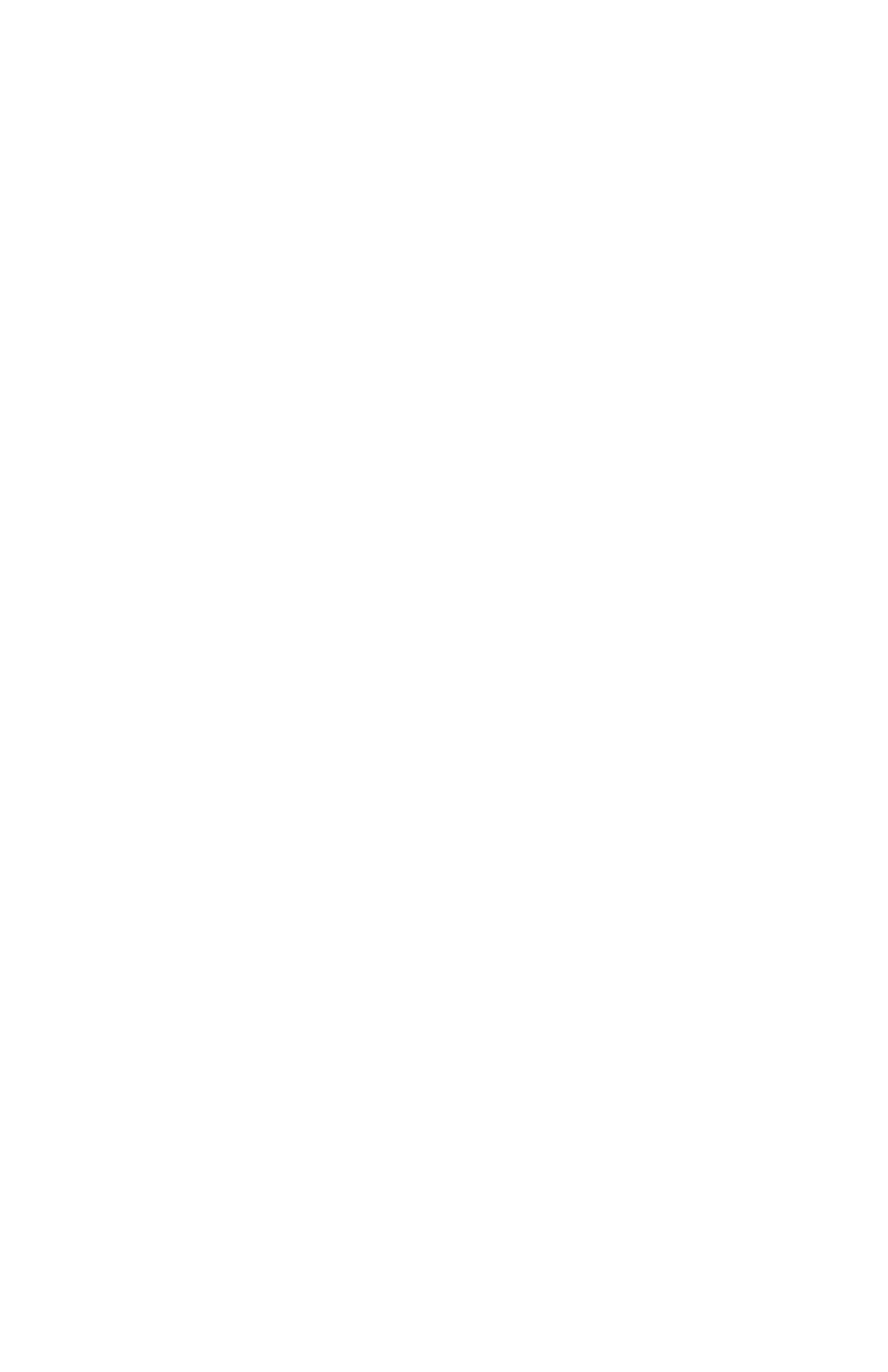# **ACHIEVING YOUR 99 QUESTIONS TO**

### **How to Manage Successful Sales Teams** Just by Asking (and Answering) the Right Questions

Terence A. Walsh | David A. Falter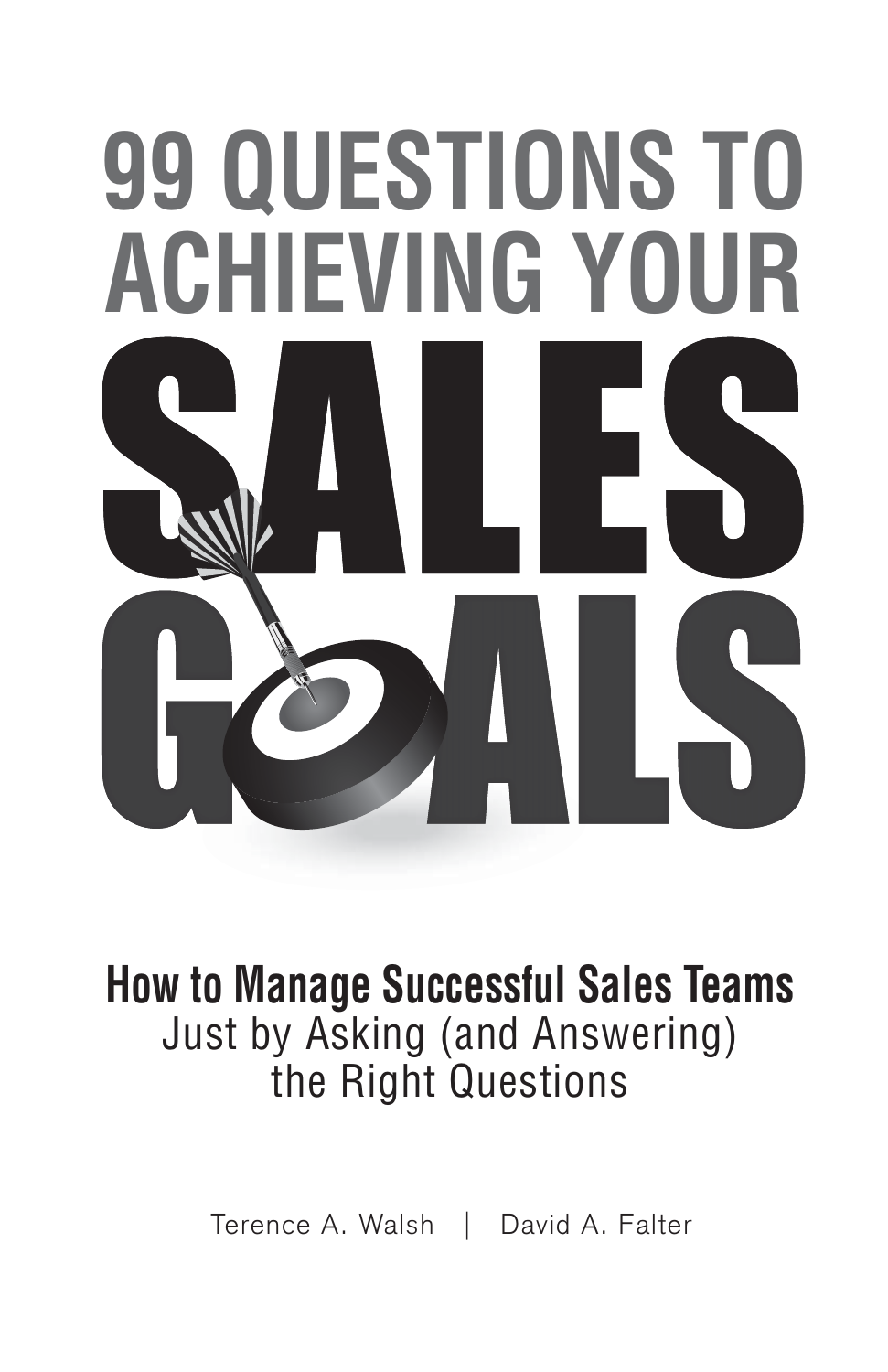### **COPYRIGHT © 2011 TERENCE A. WALSH**

All rights reserved. No part of this book may be used or reproduced or transmitted in any manner or form or by any means, electronic or mechanical, including photocopying, recording, or by an information storage and retrieval system—except by a reviewer who may quote brief passages in a review to be printed in a magazine, newspaper, or on the Web—without written permission of the publisher. For information, contact the publisher at EagleCross Publishing, 909 Potomac Avenue, Naperville, Illinois 60565 USA.

All terms mentioned in this book that are known to be trademarks or service marks have been appropriately capitalized. Neither the publisher nor the author can attest to the accuracy of this information. Use of a term in this book should not be regarded as affecting the validity of any trademark or service mark.

Every effort has been made to make this book as complete and as accurate as possible. The information provided is on an "as is" basis. The author, publisher, and their agents assume no responsibility for errors or omissions. Nor do they assume liability or responsibility to any person or entity with respect to any loss or damages arising from the use of information contained herein.

Attention Corporations, Consulting Firms, Ad Agencies and Schools: Custom, personalized imprinted versions and quantity discounts of this book are available with bulk purchases for promotional and educational use. For more information, please see **http://eaglecross.com/imprint**

First Printing: October 2011 Paperback ISBN: 978-0-9755278-6-3 Place of Publication: Chicago Illinois USA Library of Congress Control Number: 2011941693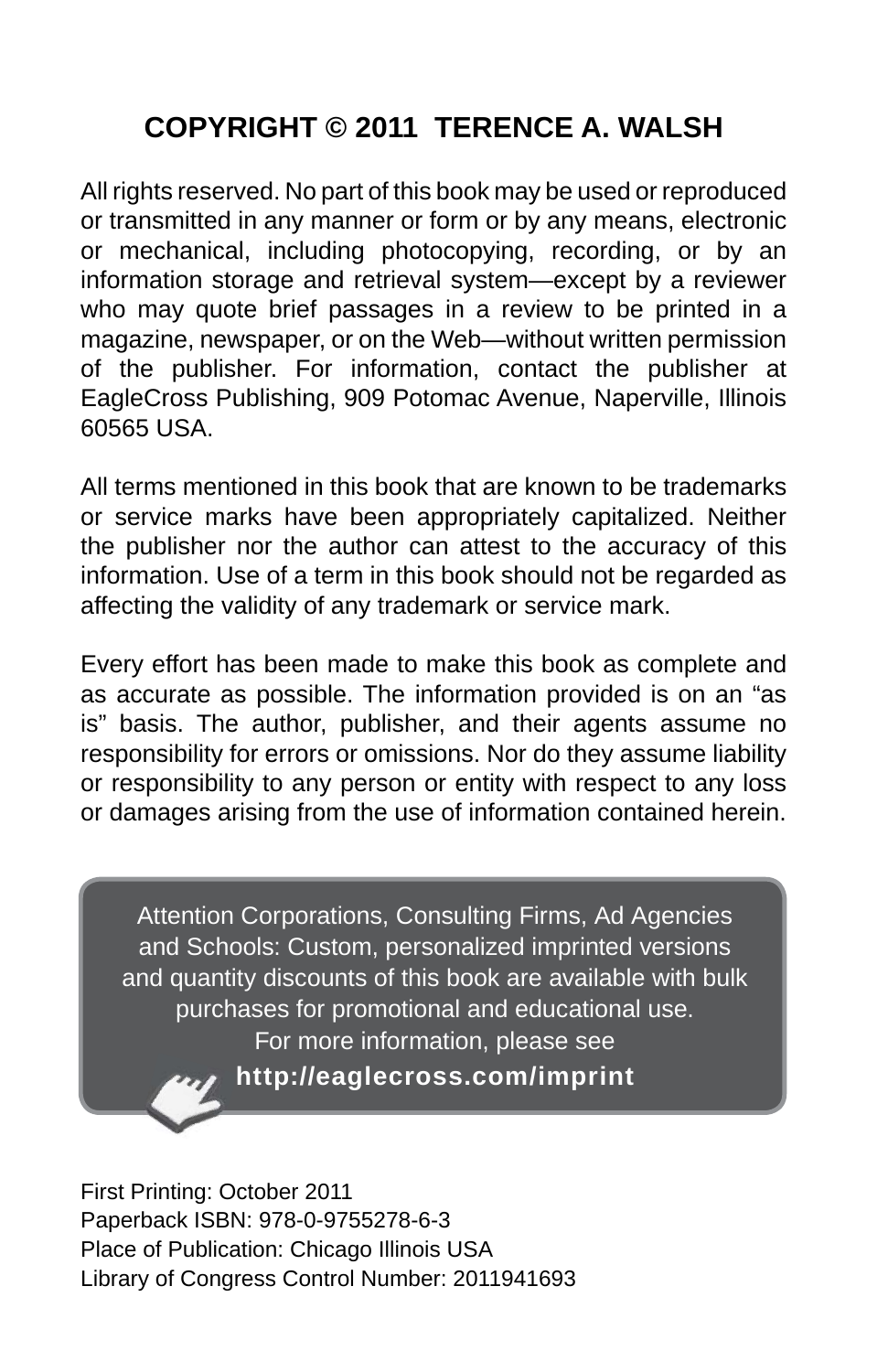### **QUESTIONS TO ACHIEVING SALES GOALS**

### *Asking the Right Questions*

In 1996, Mihaly Csikszentmihalyi, a psychology professor at the University of Chicago, discovered how Nobel laureates and other creative people achieved their breakthroughs— Once they asked themselves the right question, their ideas flowed rapidly.

Ten years later, McKinsey & Co. took this finding one step further by examining how the most successful companies in recent history (startups to F500 firms) had achieved their positions.They found that a number of important innovations sprang from responses to particular questions.

### *Your Sales Goals*

In Sales, the most successful Sales Teams focus on the details to achieve breakthrough sales performance. They do this by asking the right questions about their sales process, compensation, prospecting, sales management skills and how they communicate with customers.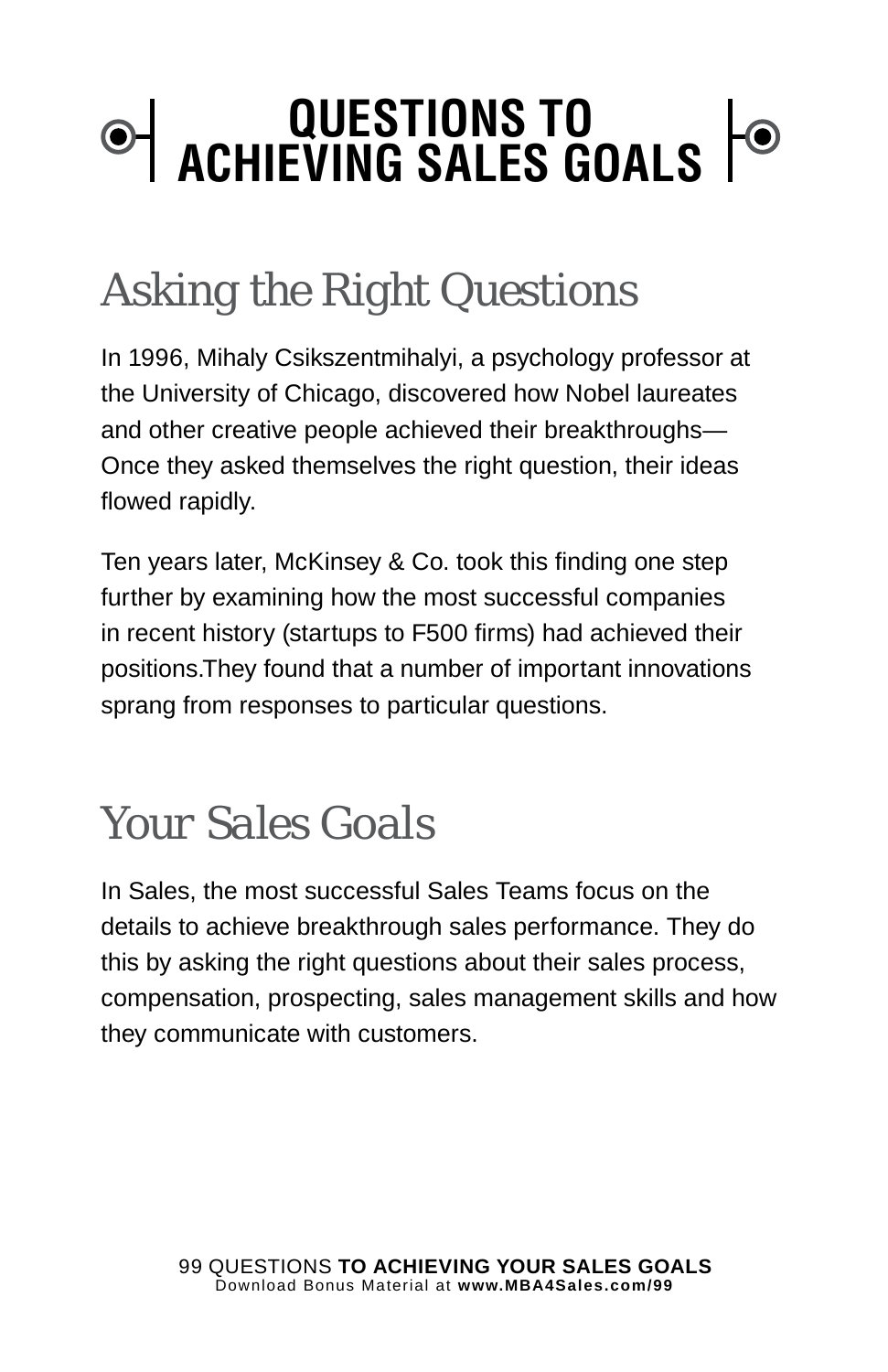This book as intended as a tool to help sales managers, sales executives and senior management understand the necessary fundamentals to effectively achieve revenue goals every year.

**If you ask (and answer) the right questions, you can make your numbers. Isn't that the whole point?**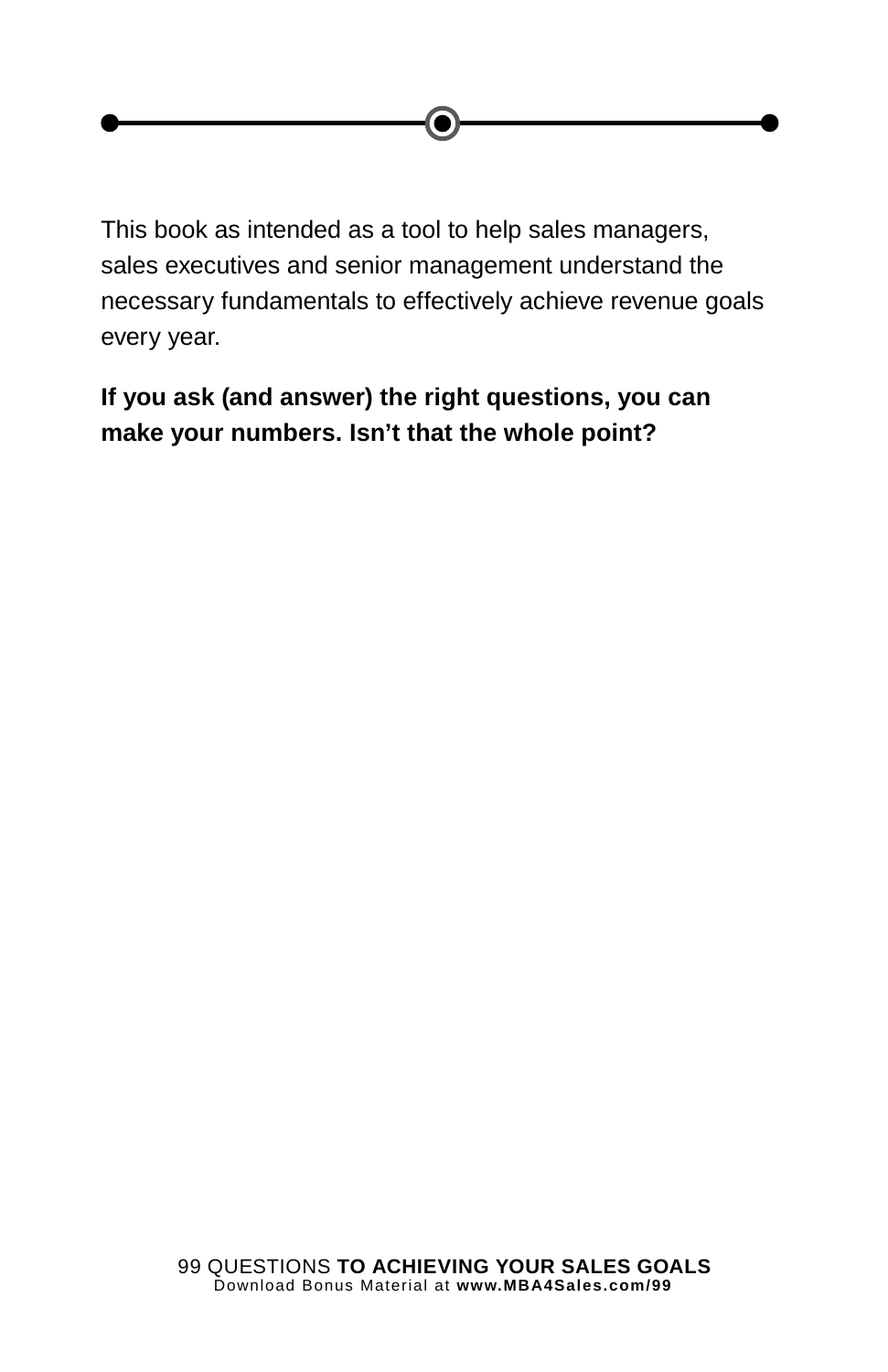### **| DEDICATION |** $\bullet$ O

This book is dedicated to those sales persons and sales managers who believe as we do that sales is a career and a practice, and that attention to detail, adherence to the process, passion for your product, and dedication to your customers will make you a top-performing sales executive.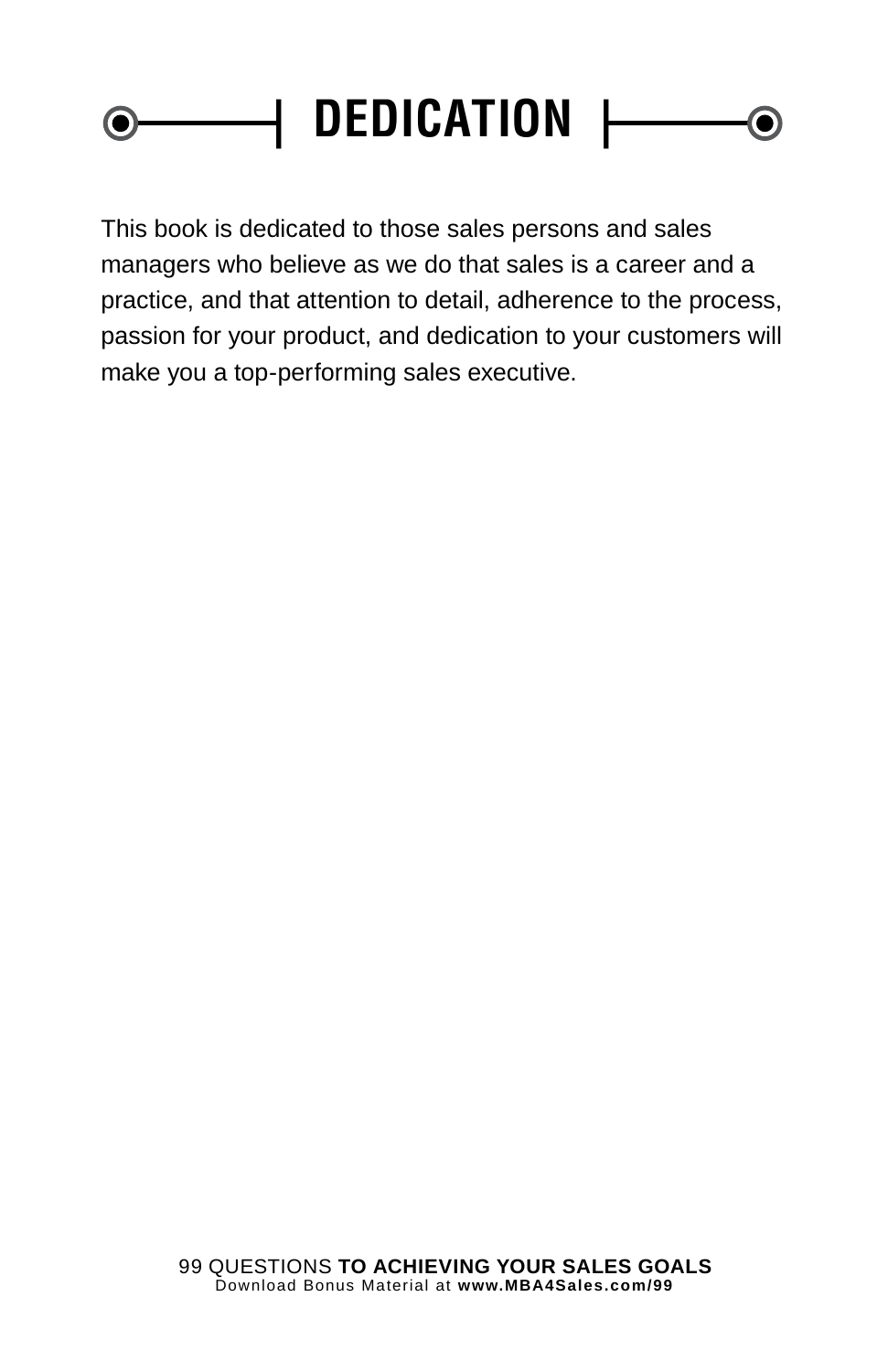# **| ACKNOWLEDGEMENTS |**

This book is derived from the intertwined career experience and friendship of two sales guys who, for over 15 years, have agreed on almost everything having to do with sales and sales management. Our collective experiences and sacrifices together as colleagues and friends have allowed us to build and manage several successful sales teams. We are both grateful for the opportunities we have had to work together.

Thanks to Lona Dedrickson, who inspired Terry to get into sales. Thanks to Len Zera and Rob Woods, who demonstrated by example what it means to be a great sales leader. Thanks to TJ Felice, who proved to Terry that his ideas about selling and consulting were right. Thanks to Frank Visgatis, who taught us to value customers and ask good questions.

Terry thanks his wife and life partner Mary, whose constant cheerleading inspired him to success in his sales career.

Dave thanks his wife Margie, who has been the best sales manager a salesman could ask for – tough but fair, and ruthlessly persistent.

Thanks from both of us to John Fox, who is living proof that sales and marketing can and should work together. We appreciate John's insights, coaching and encouragement in helping us publish this book!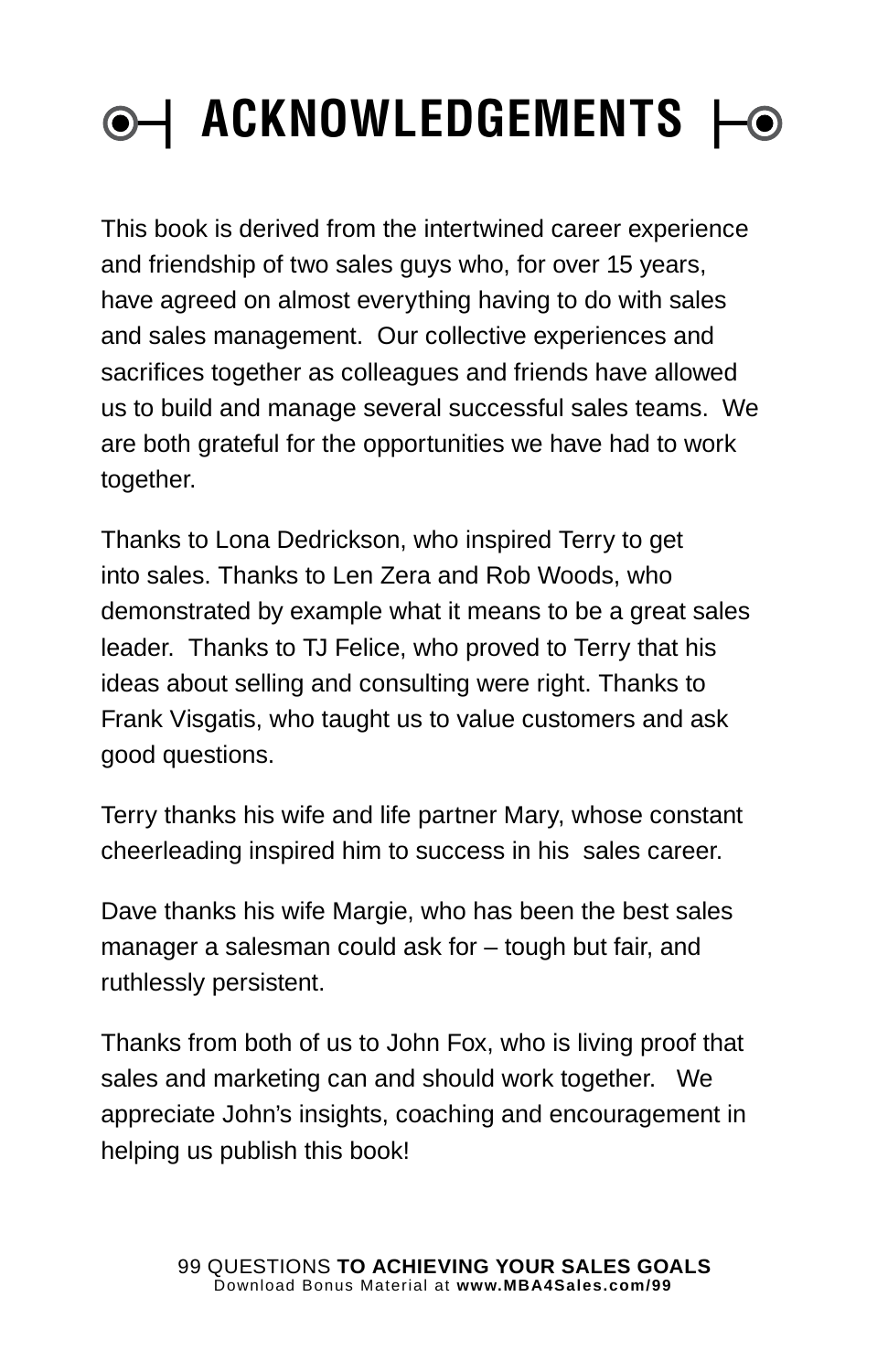| CONTENTS $\vdash$           |     |
|-----------------------------|-----|
| <b>INTRODUCTION</b>         |     |
| <b>SALES PROCESS</b>        | 1   |
| <b>COMPENSATION</b>         | 29  |
| <b>MARKETING</b>            | 44  |
| <b>SALES MANAGEMENT</b>     | 54  |
| <b>SALES COMMUNICATIONS</b> | 81  |
| <b>PROSPECTING</b>          | 93  |
| <b>ABOUT THE AUTHORS</b>    | 101 |
| <b>ENDORSEMENTS</b>         | 105 |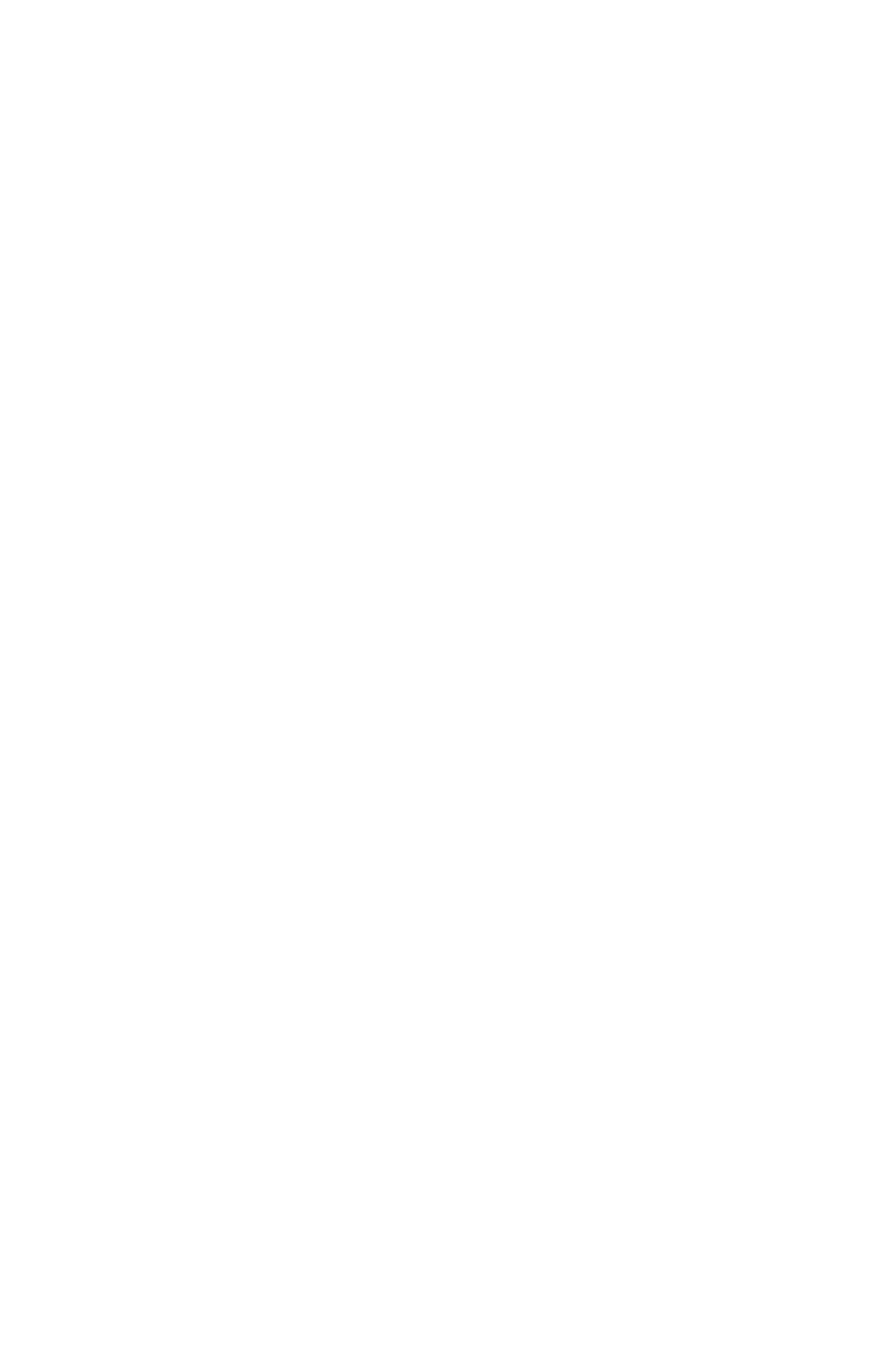### **| INTRODUCTION | 6**

### *Sales is not about magic and mythology.*

In our experience, numerous sales myths and misperceptions have come to be regarded as fact when they couldn't be further from the truth. In his blog, MBA4Sales, Terry describes how he became a top performing sales person and a sales leader by disproving the myth that successful sales people have to be "sales personalities" (meaning a type of "people person" with an aggressive and persistent communications style - think used-car salesman) who accomplishes objectives by "reading" the customer and smoothly closing the deal with a smile and a slap on the back.

The point is that 99% of today's modern, successful sales people are made, not born, and successful sales teams are not managed based on upon mythology. The best sales managers and their teams work hard to accomplish their revenue targets. What is not a myth is that "the devil is in the details". The details we're talking about are the things that sales people and managers dislike or disregard, like inputting customer information into CRM, or properly preparing for customer discussions by doing role playing before an important sales call.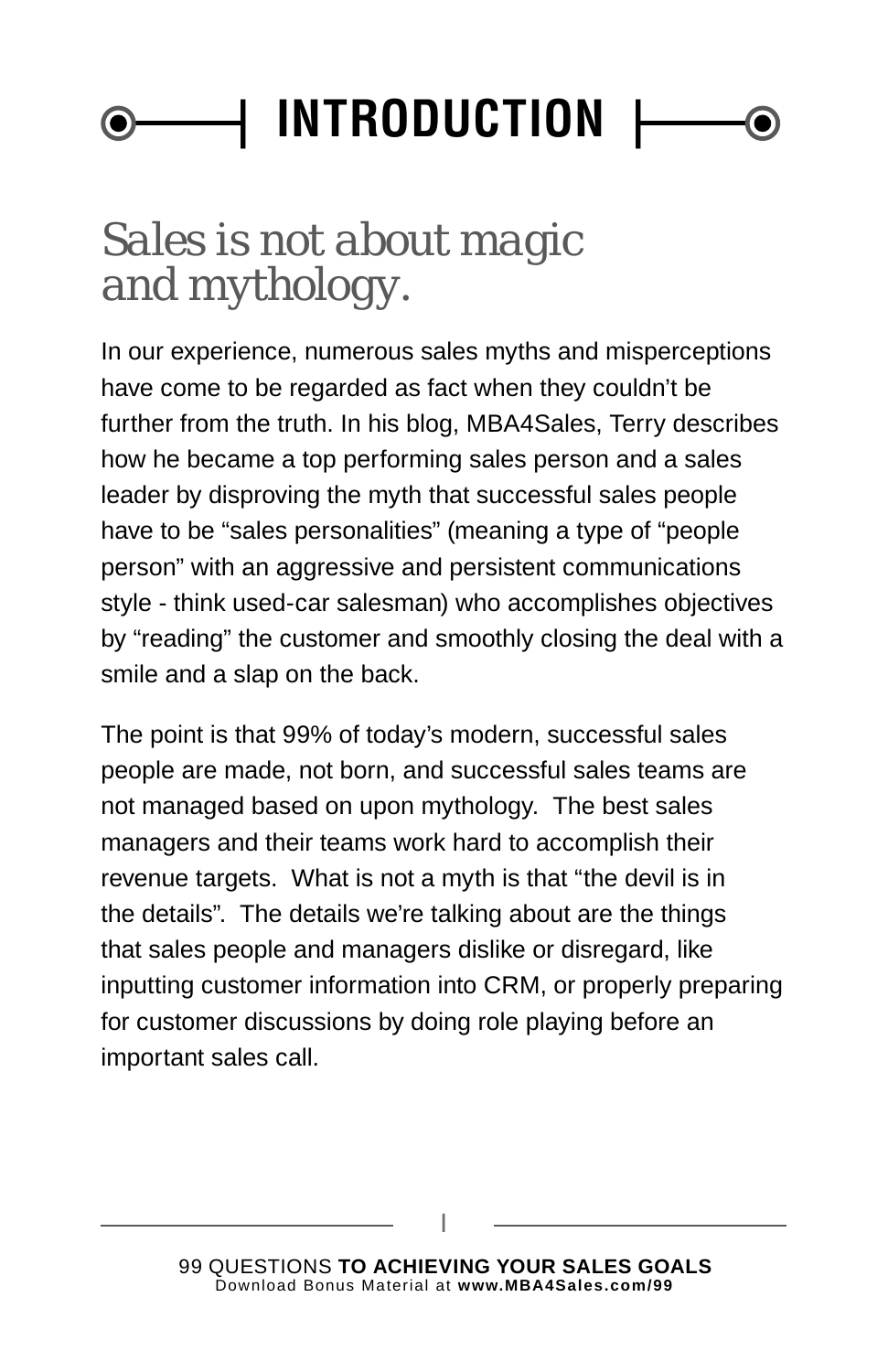Sales managers and executives will adamantly tell you that they understand this need and that they are committed to doing these things. Yet, in client after client, we find that 80% of them don't address the details. Ironically, about 80% of sales teams also don't make their numbers. The 20% that do can answer the questions in this book by explaining what they are doing to address the details – that is why they are succeeding. If you don't do these things because you are "too busy selling", you have already set yourself up to fail.

This book is designed to stimulate your thinking about the operational things sales teams must do to be successful. People often overlook these items, not understanding why they need to do them. To use a heath care analogy, the questions in this book will either provide you with "aspirin" or with "vitamins". People who practice preventative medicine are statistically much healthier and live longer lives than those who wait until they are really sick to get medical care.

If you are currently not making your numbers ("aspirin"), this book can help you understand what you need to do to begin to make them. If you are trying to greatly accelerate your team's productivity ("vitamins"), answering these questions will help you identify how to achieve greater sales scale and velocity. If you can answer all the questions in detail about how you do each of these things today, congratulations! You are probably already a top sales performer or sales manager.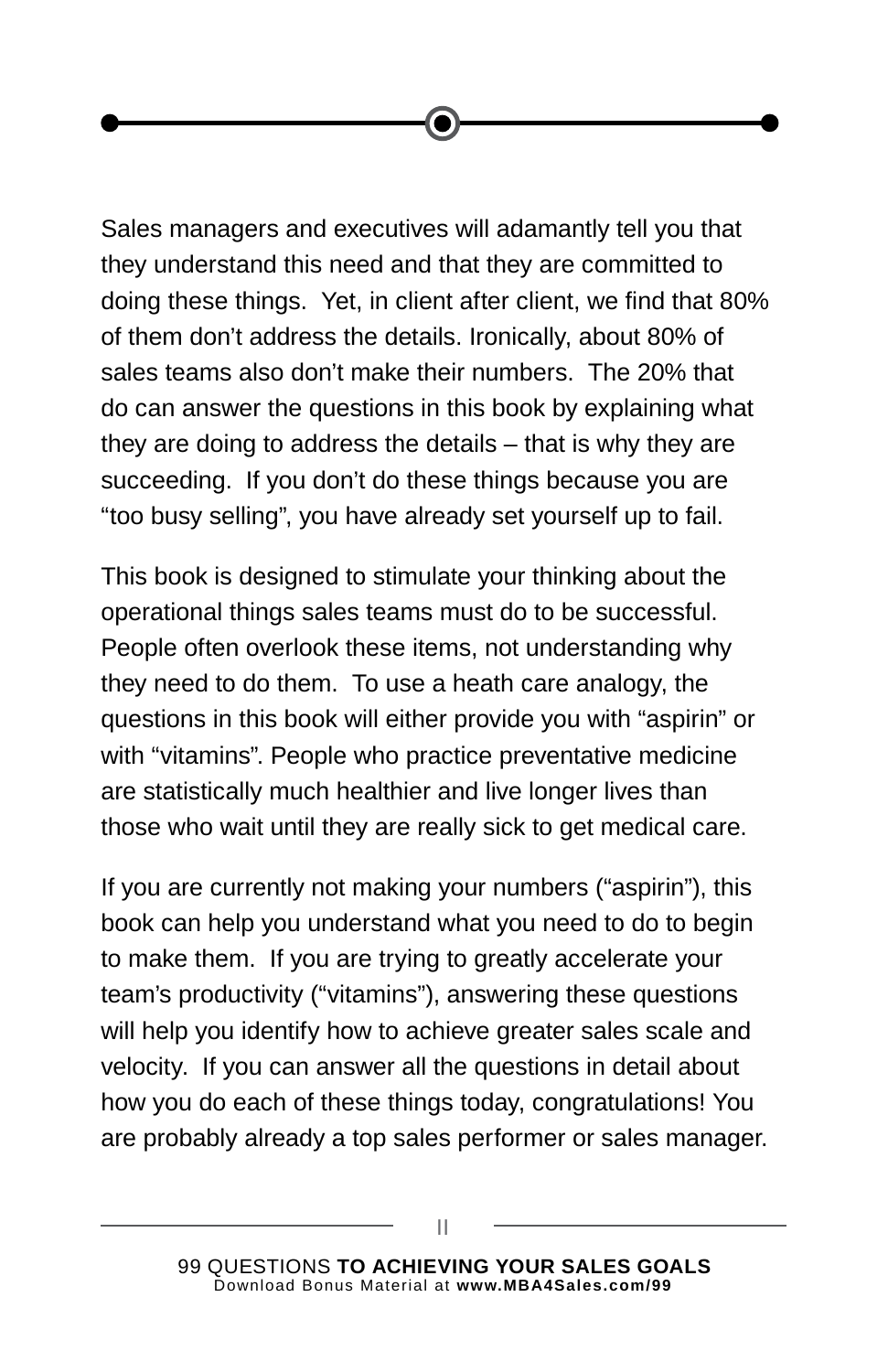If you can honestly answer the questions herein and describe what and how you manage the details, then you will be on your way to having a repeatable successful sales process. As you go through these questions, we hope you consider the details you are overlooking, and begin to think through how addressing them will help you to be a better sales manager or sales team member.

> *Avoid the selling magic and mythology and make sales success a reality!*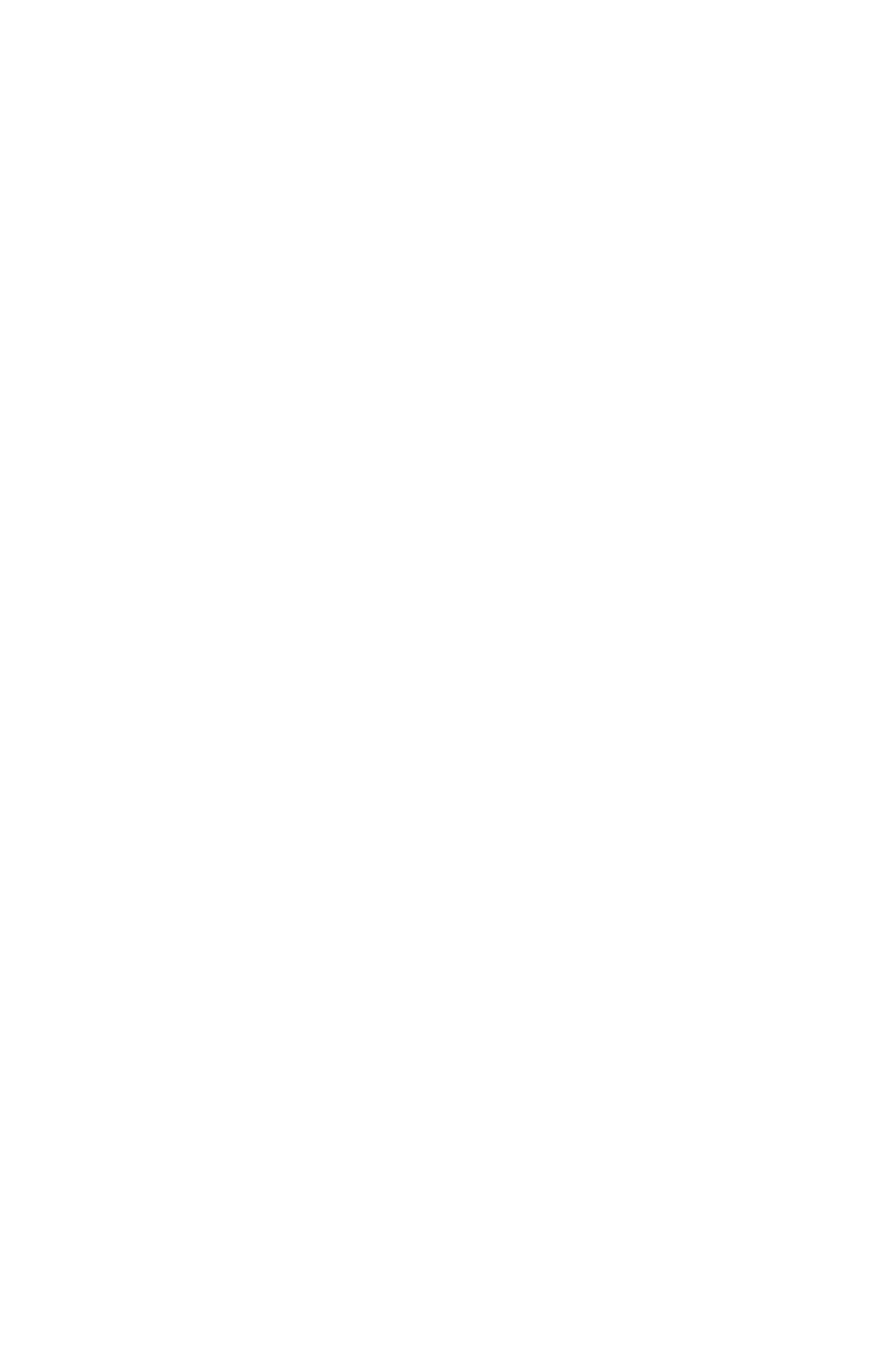



**Sales Cycle Pipeline Reporting Qualification Forecasting Opportunity Quality Funnel Metrics**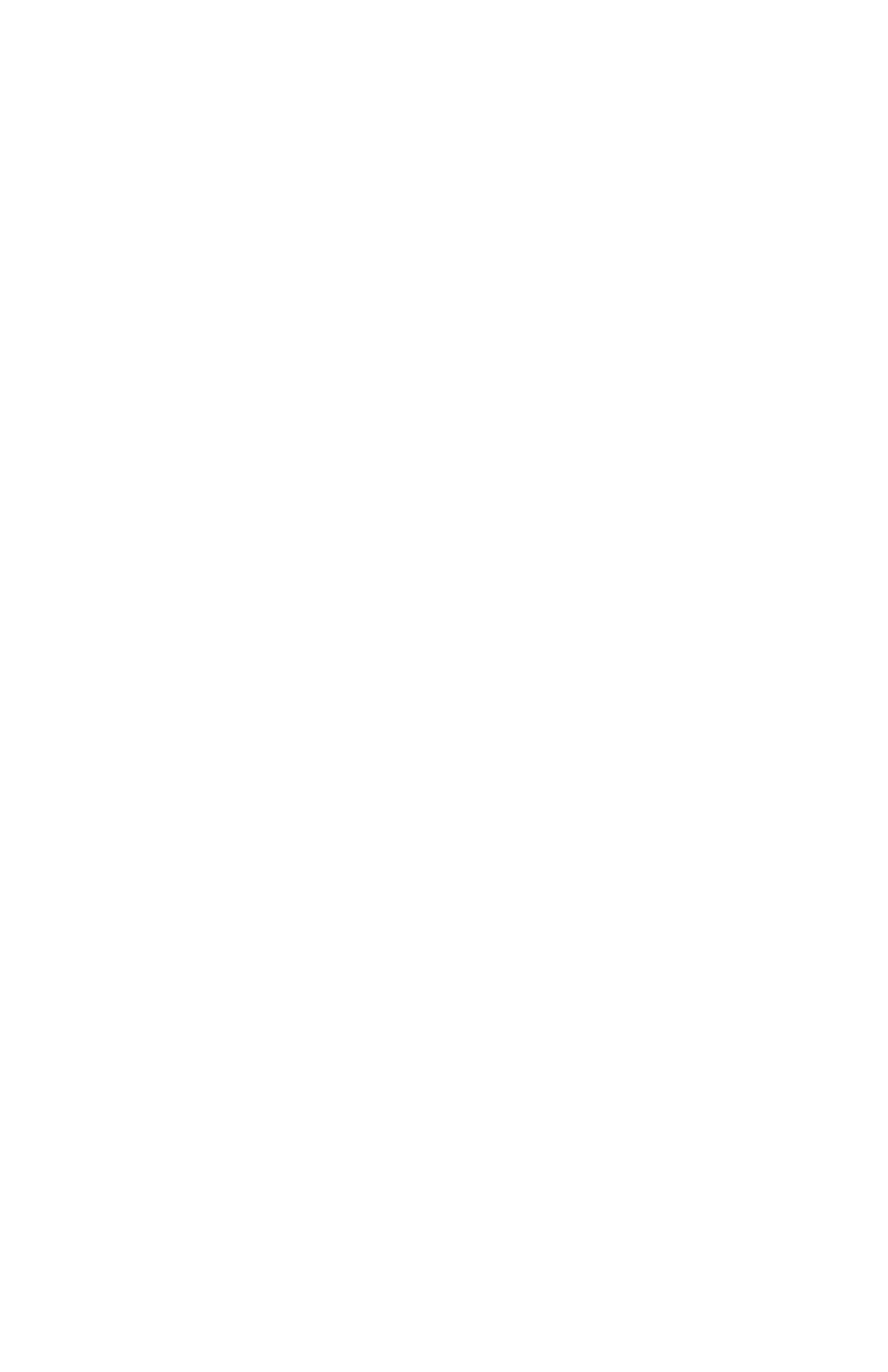### **SALES PROCESS** *Sales Cycle*



## **WHAT ARE THE STEPS IN YOUR SALES CYCLE?**

If you have not identified the steps, what things are preventing you from doing so?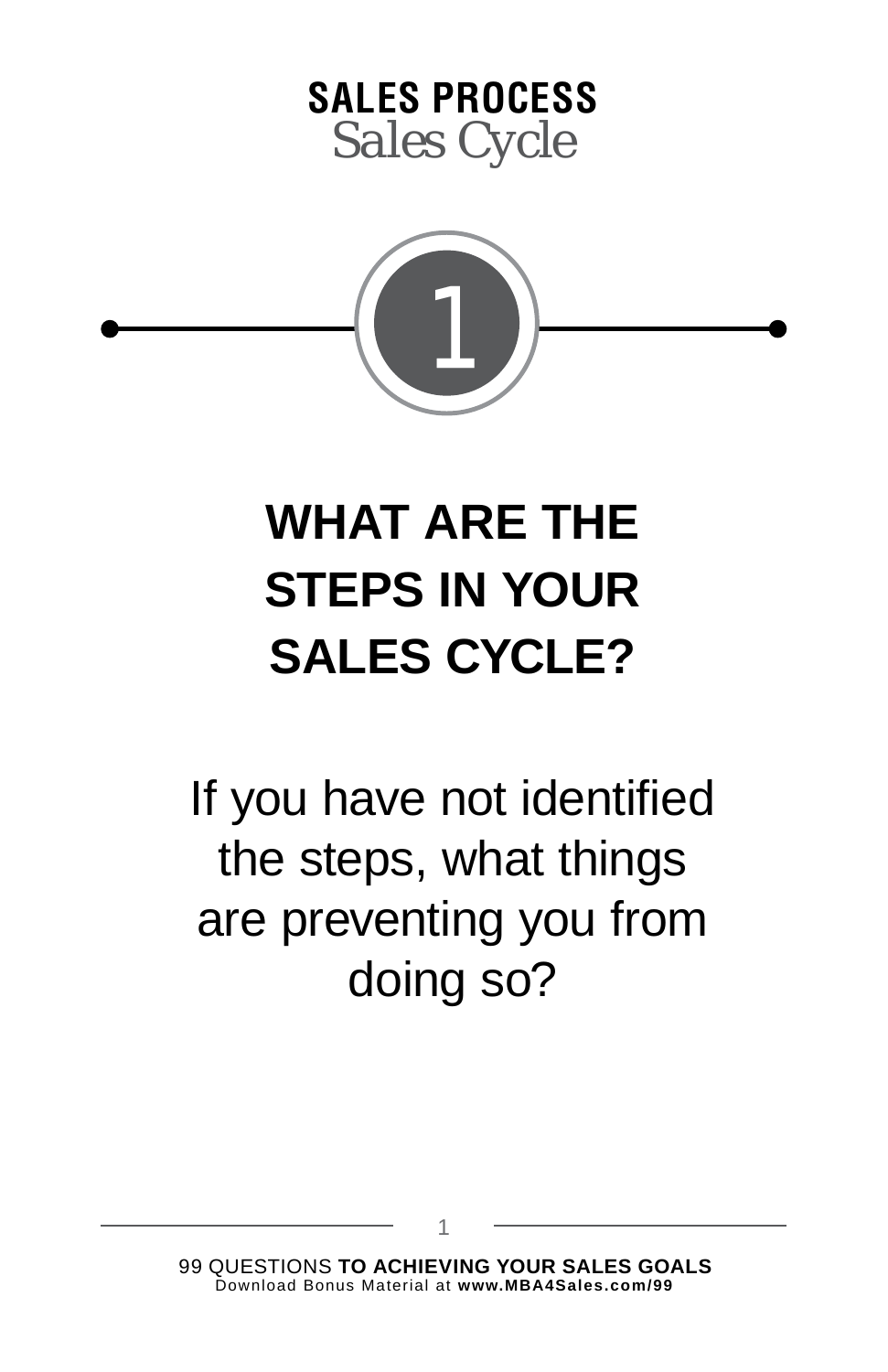



# **HOW DOES YOUR SALES PROCESS COMPARE TO YOUR CUSTOMER'S TYPICAL BUYING PROCESS?**

What about your process is different than what your customers expect?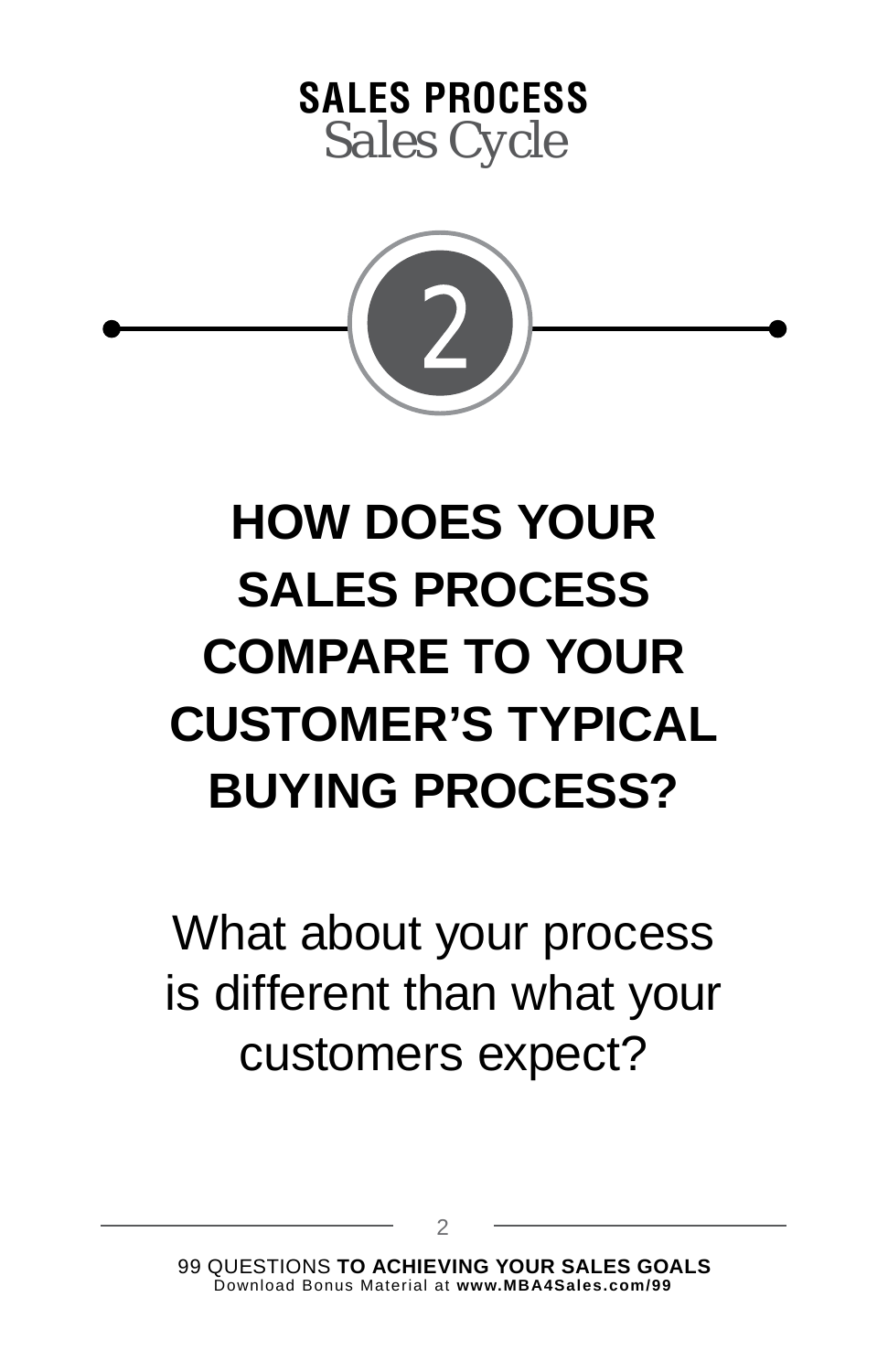



## **HOW DO YOU KNOW IN YOUR BUSINESS WHEN A DEAL IS CLOSED?**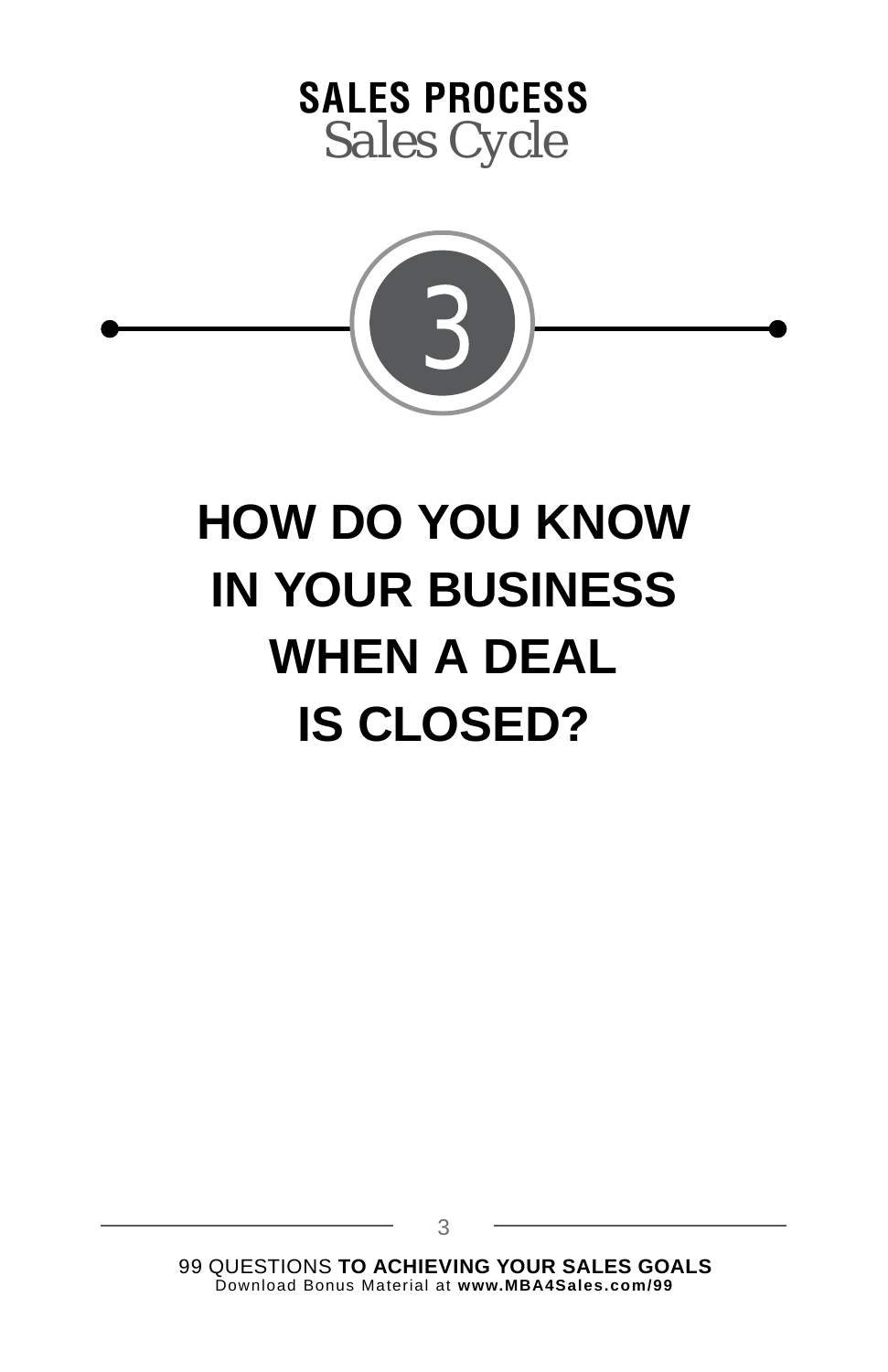

# **WHAT ARE YOUR GROUND RULES FOR HOLDING SALES REPS ACCOUNTABLE FOR MANAGING THEIR SALES OPPORTUNITIES?**

### How are those rules communicated to them?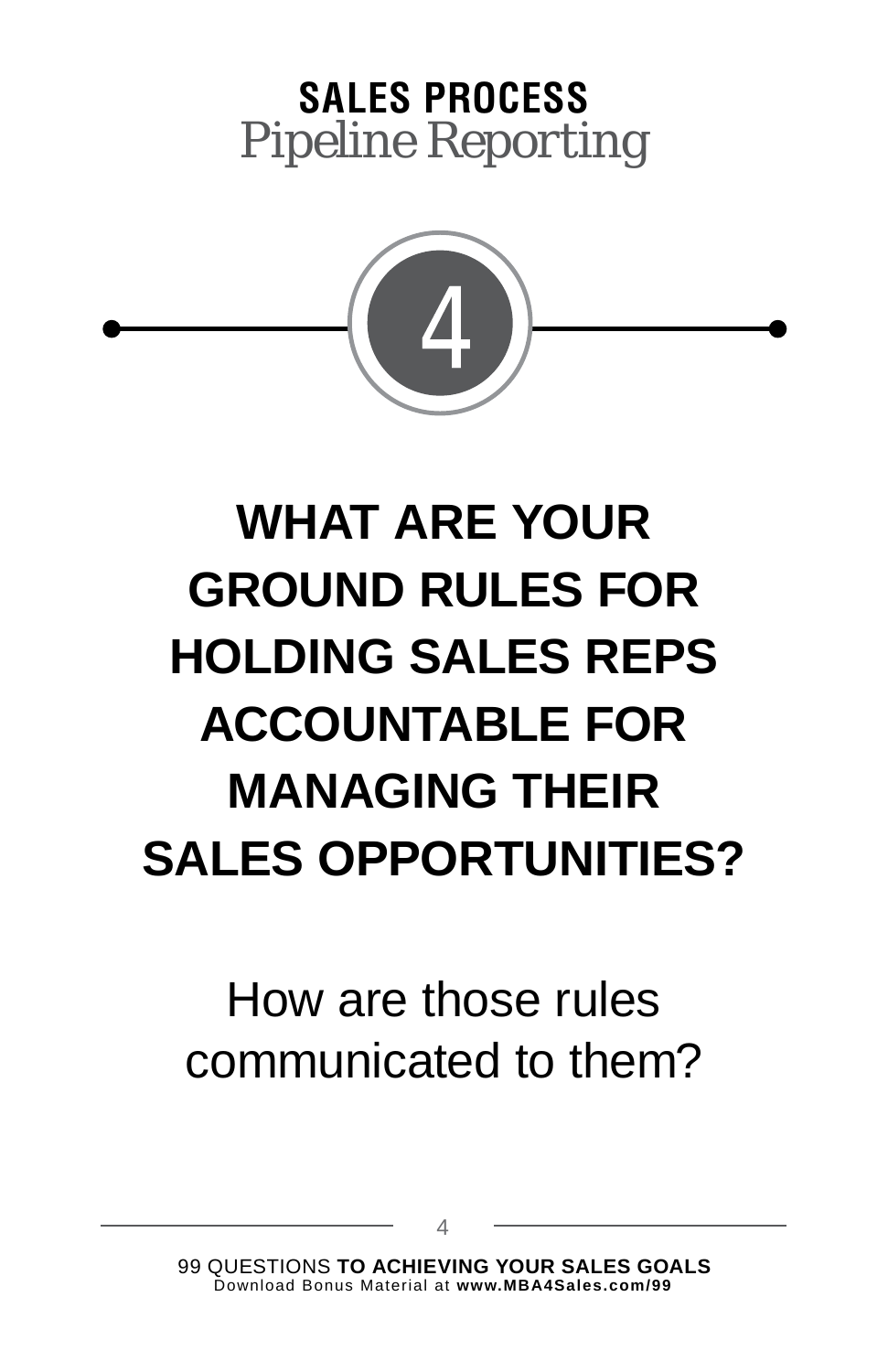

# **HOW DO YOU UNDERSTAND WHETHER A SALES PERSON IS MEETING REVENUE OBJECTIVES?**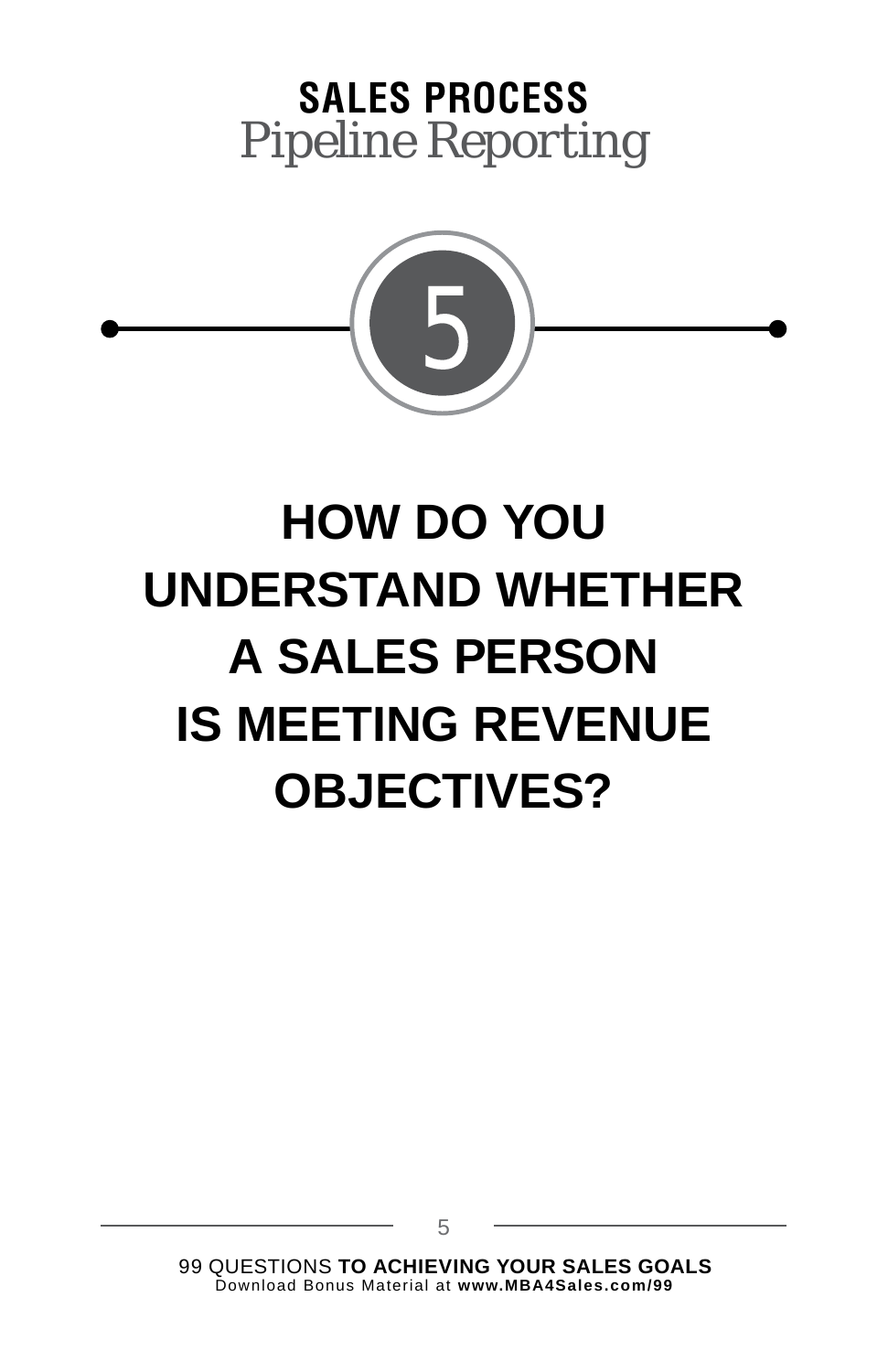

# **HOW DO SALES PEOPLE UPDATE SALES AND BUSINESS MANAGEMENT ABOUT SALES OPPORTUNITIES?**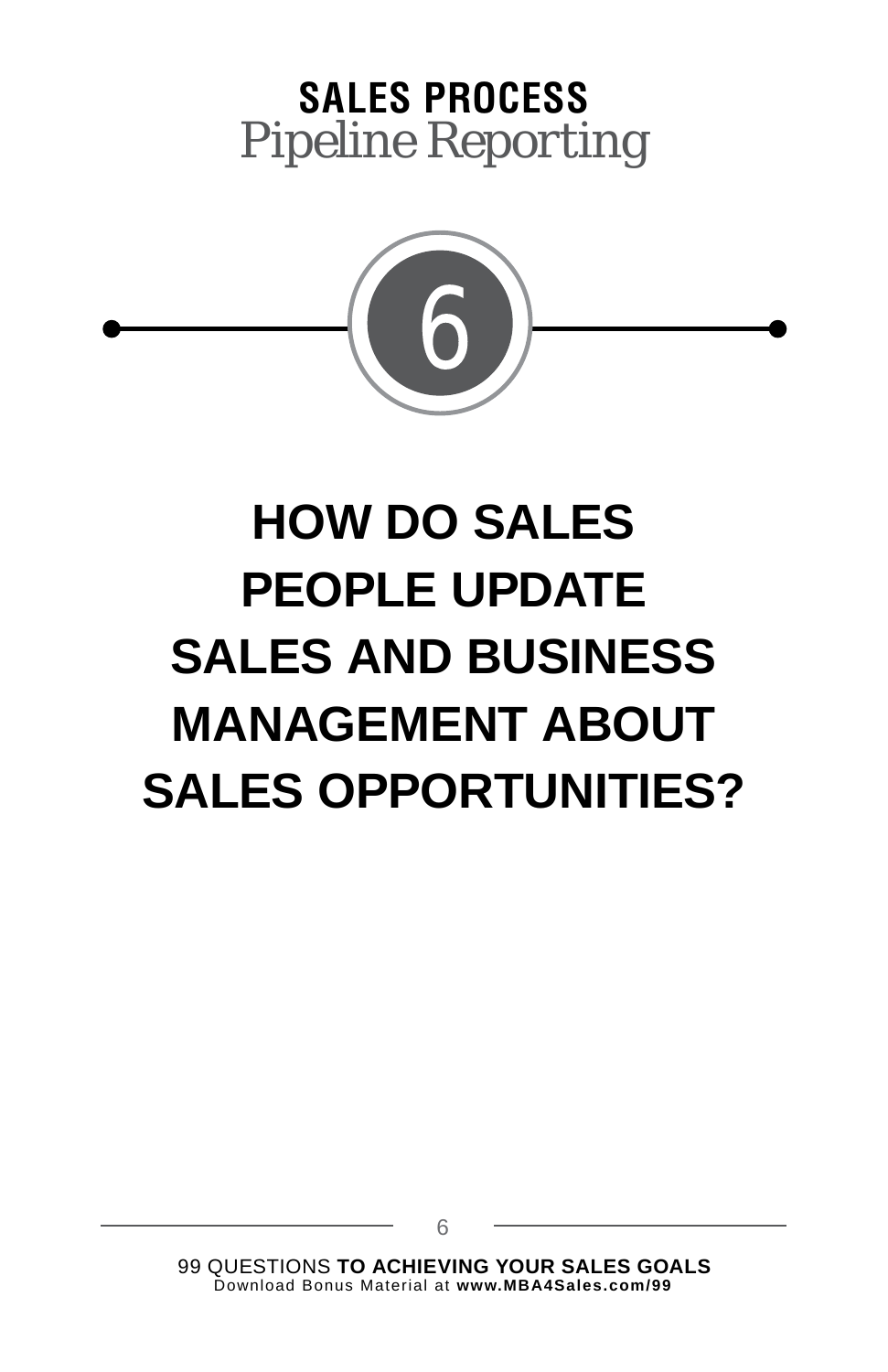

# **HOW DO SALES PEOPLE DOCUMENT THEIR PROGRESS WITHIN EACH SALES OPPORTUNITY?**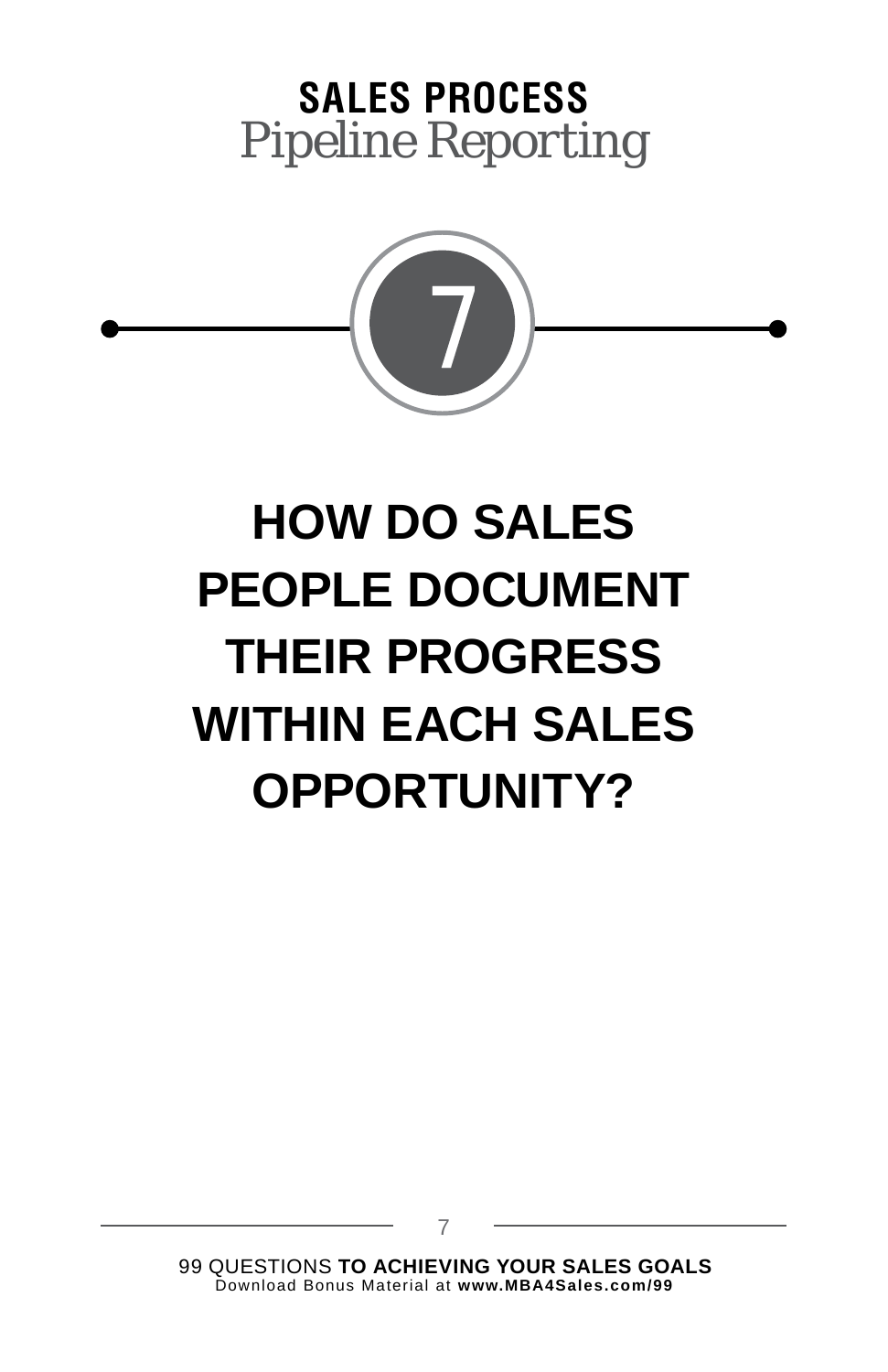



# **WHAT IS YOUR PROCESS FOR OPPORTUNITY QUALIFICATION?**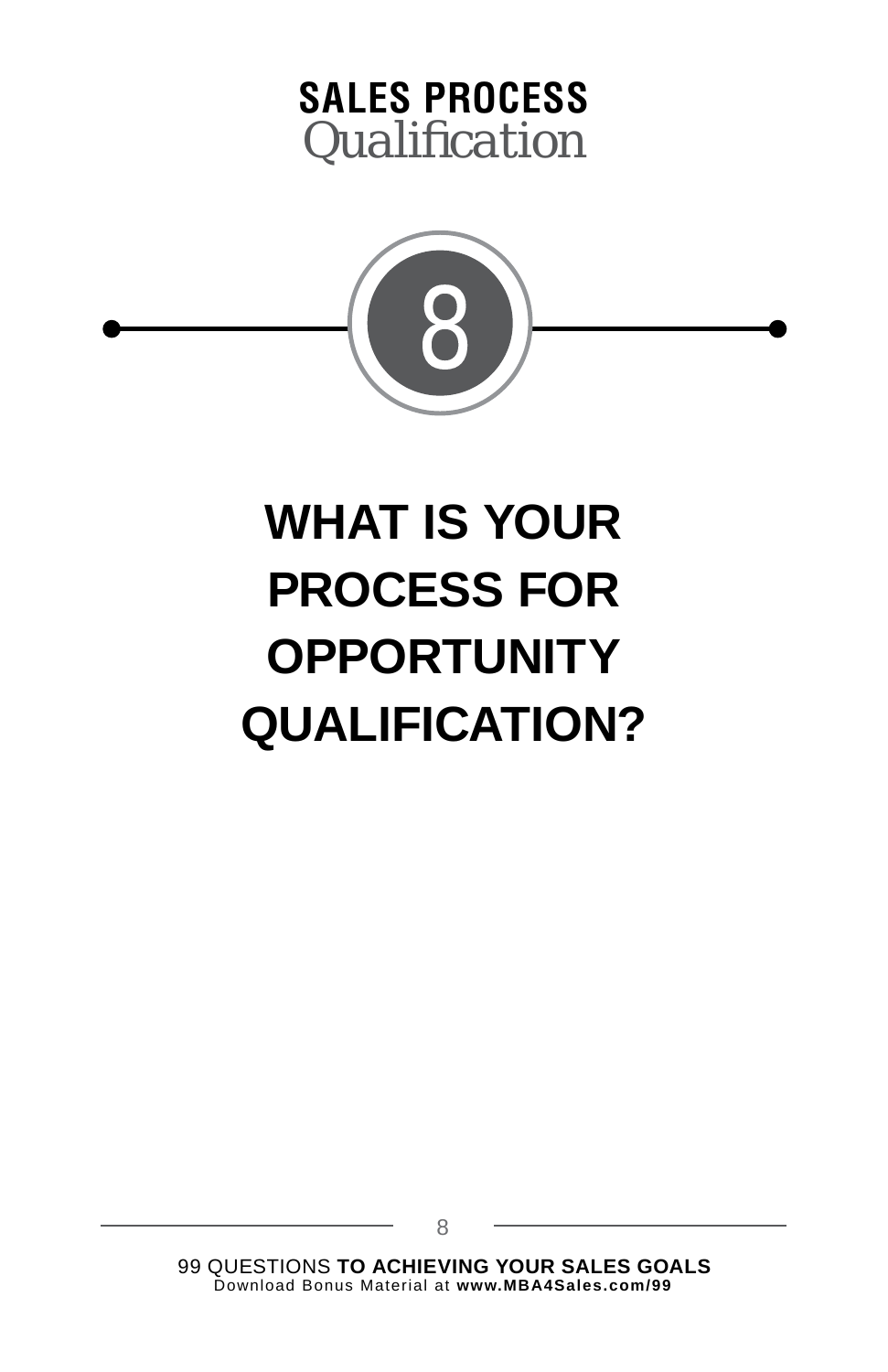



# **HOW DO YOU KNOW WHEN AN OPPORTUNITY IS QUALIFIED?**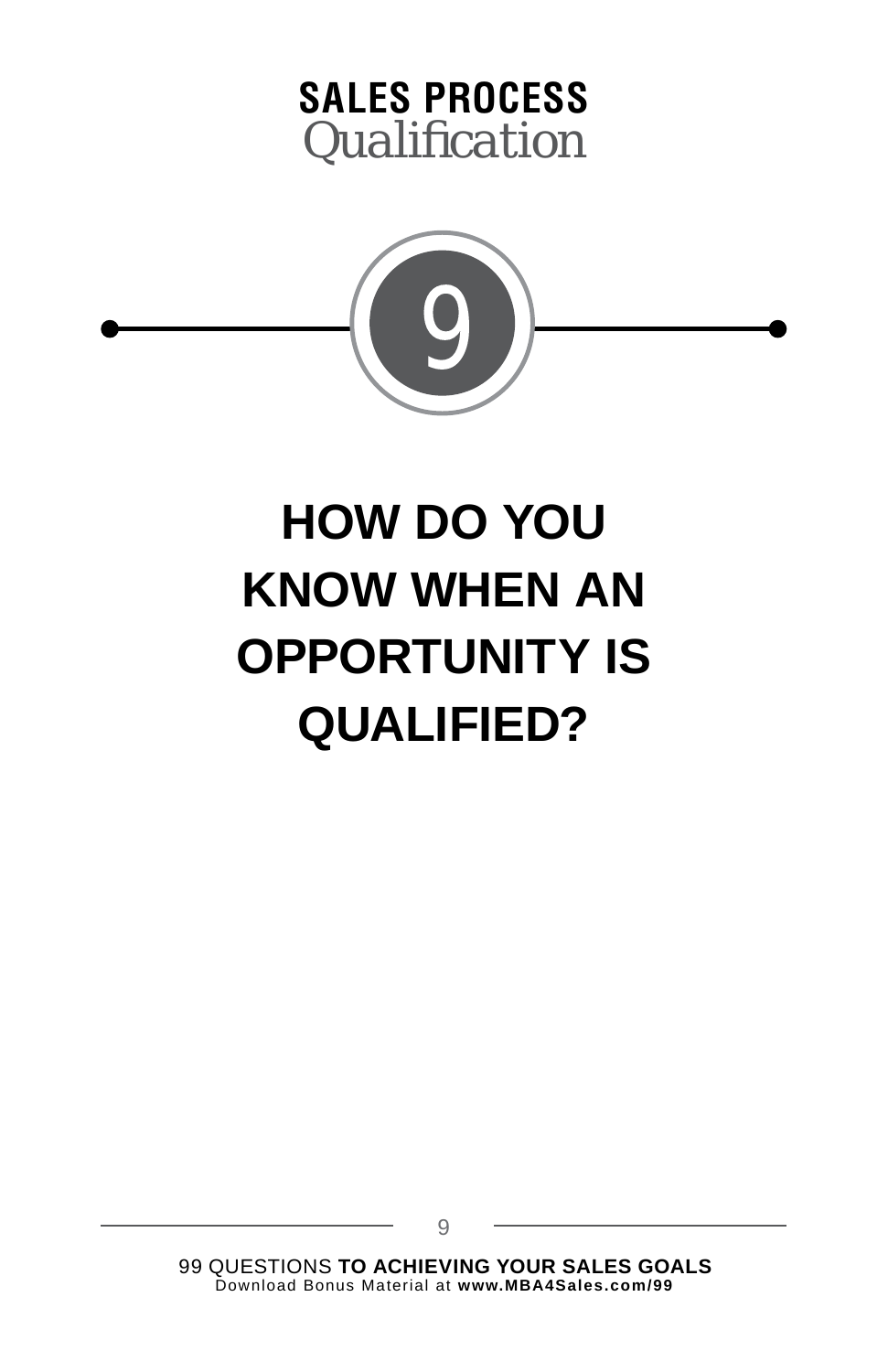



# **WHAT DOES THE SALES PERSON DO TO PROVE AN OPPORTUNITY SHOULD BE QUALIFIED?**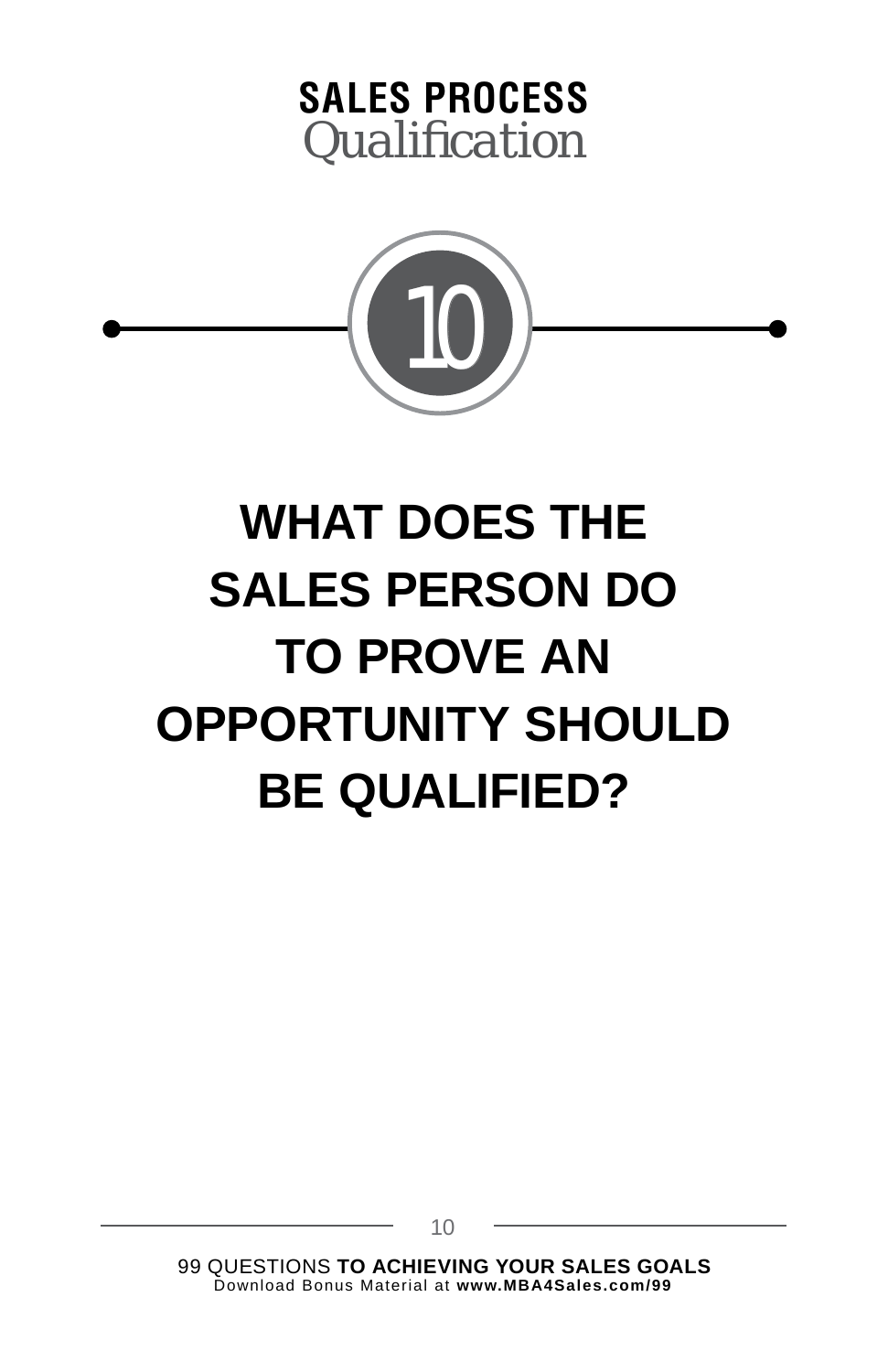### **SALES PROCESS** *Qualifi cation*



# **IF A DEAL IS QUALIFIED, WHAT TASKS HAVE YOU DEFINED TO MOVE FROM QUALIFICATION TO THE NEXT STAGE IN THE SALES CYCLE?**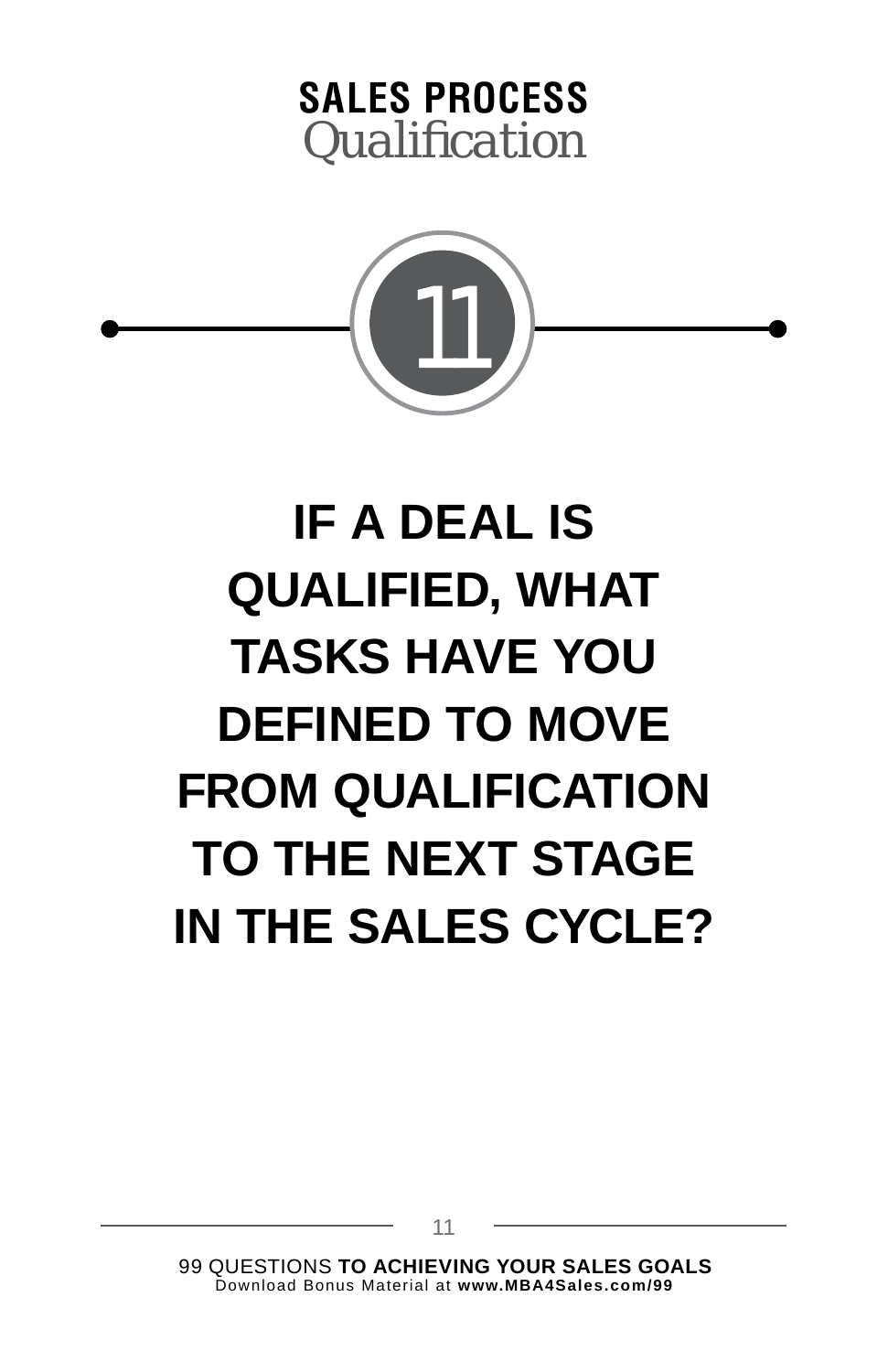



# **WHAT IS YOUR PROCESS FOR HAVING SALES PEOPLE CREATE SALES FORECASTS?**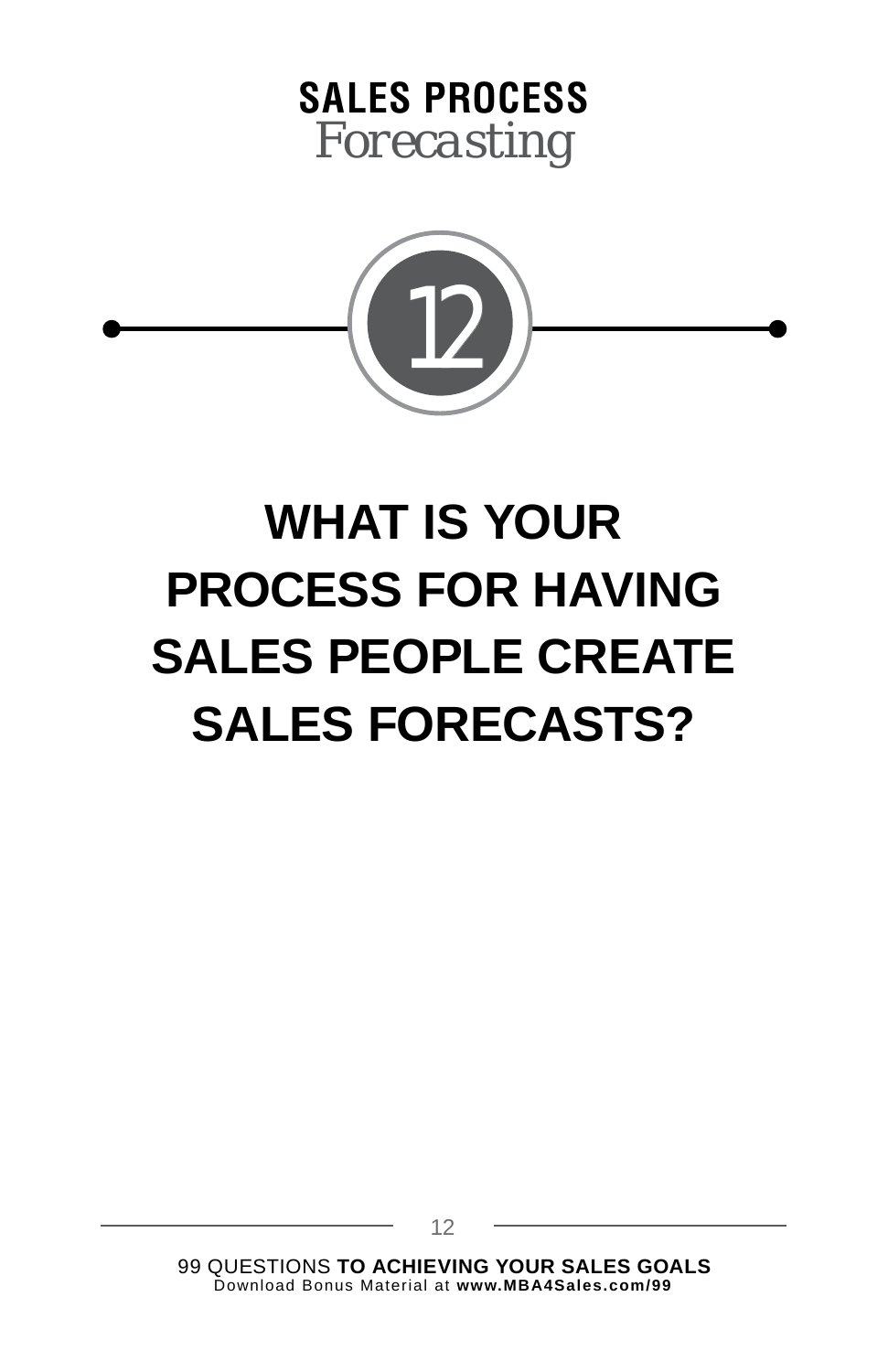



# **APPROXIMATELY WHAT PERCENT OF THE TIME DO YOUR SALES PERSONNEL ACTUALLY HIT THE FORECAST?**

Why?

99 QUESTIONS **TO ACHIEVING YOUR SALES GOALS** Download Bonus Material at **www.MBA4Sales.com/99**

13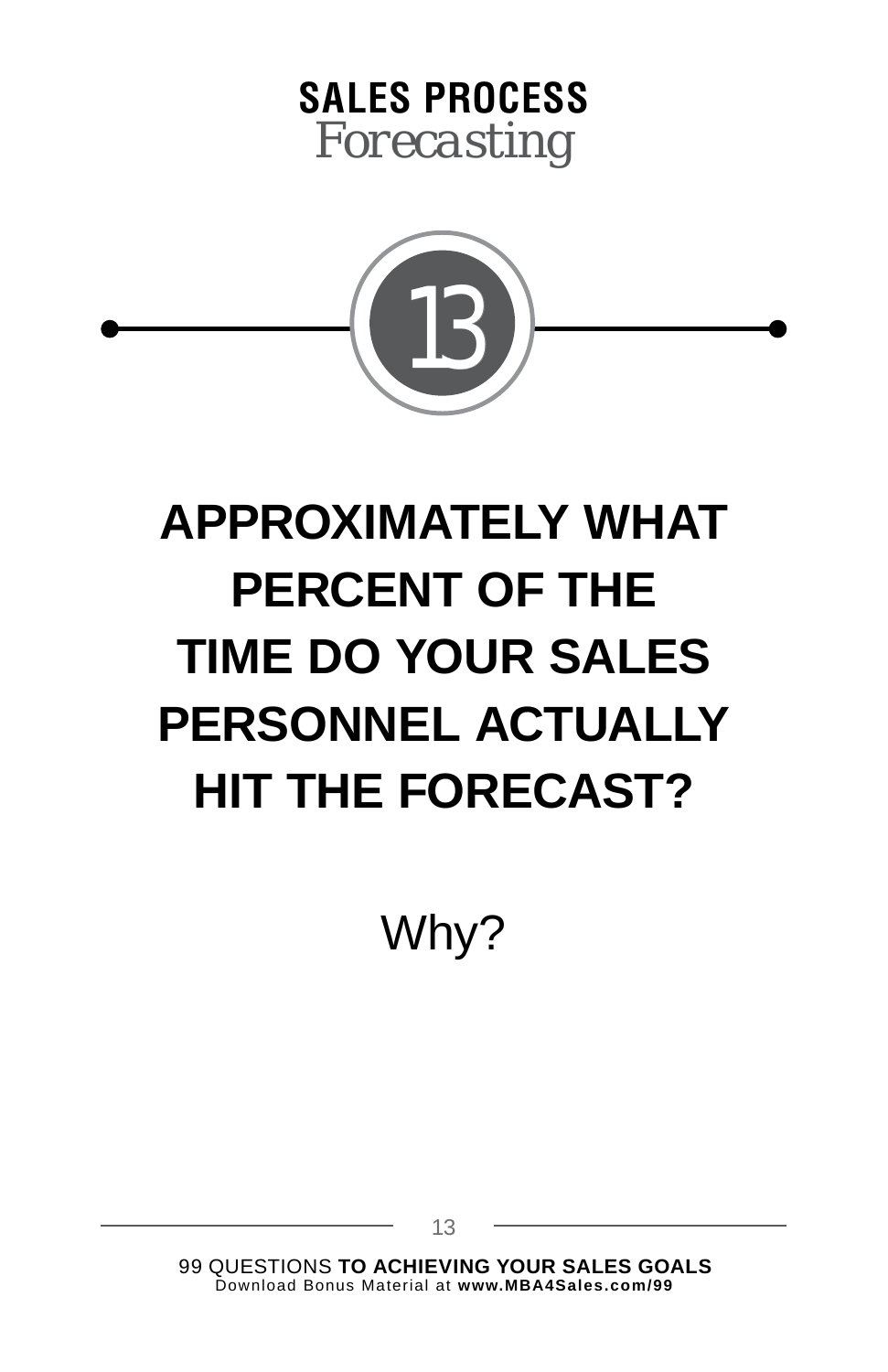### **SALES PROCESS** *Forecasting*



# **WHAT IS THE "SCHEDULE" OR TIMELINE, FOR COMPLETING A SALES OPPORTUNITY ONCE IT IS IDENTIFIED?**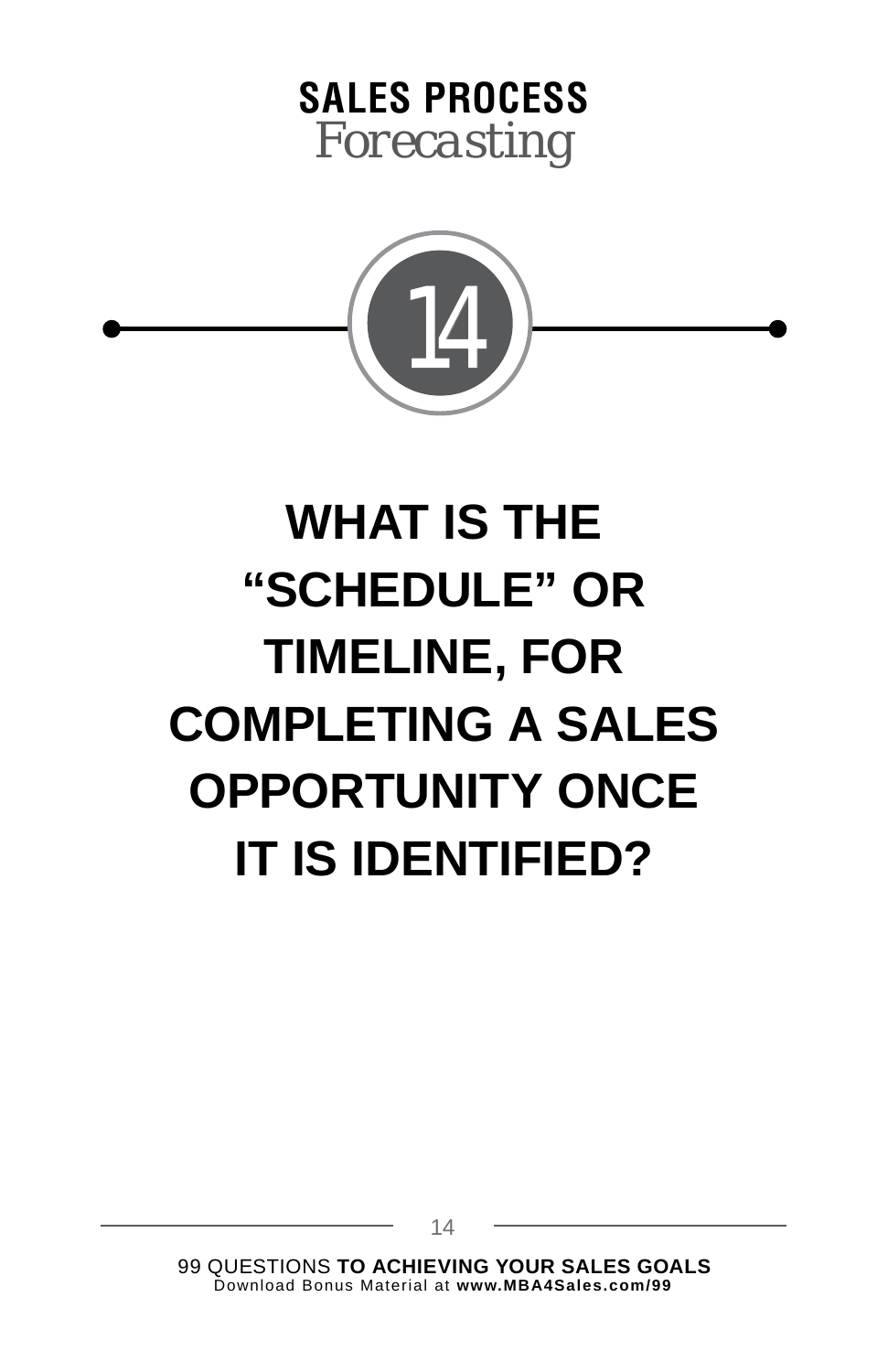



## **WHAT HAPPENS IF AN OPPORTUNITY FALLS BEHIND SCHEDULE?**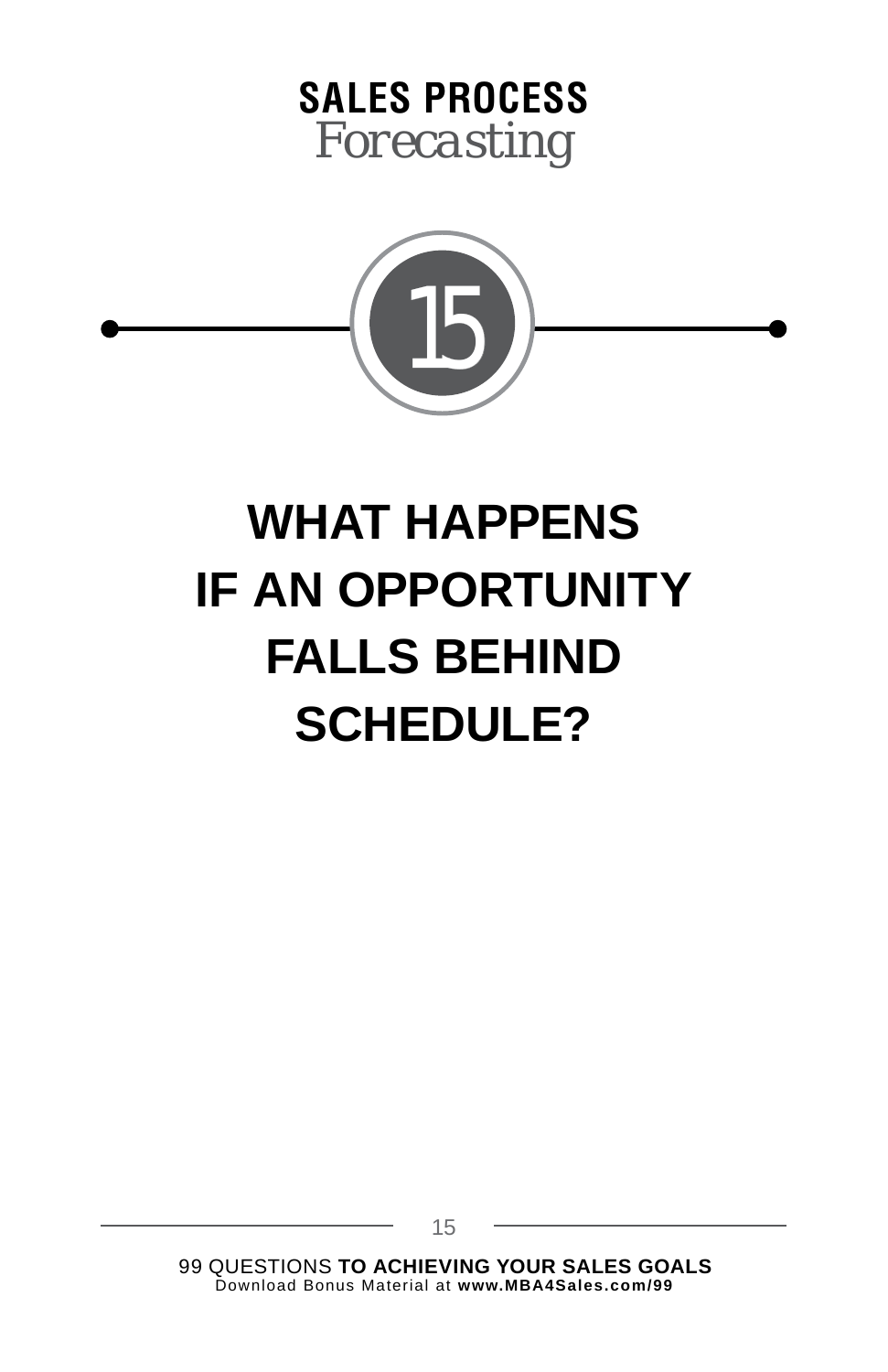



# **HOW DO YOU DECIDE AN OPPORTUNITY NO LONGER BELONGS IN A SALES PERSON'S FORECAST?**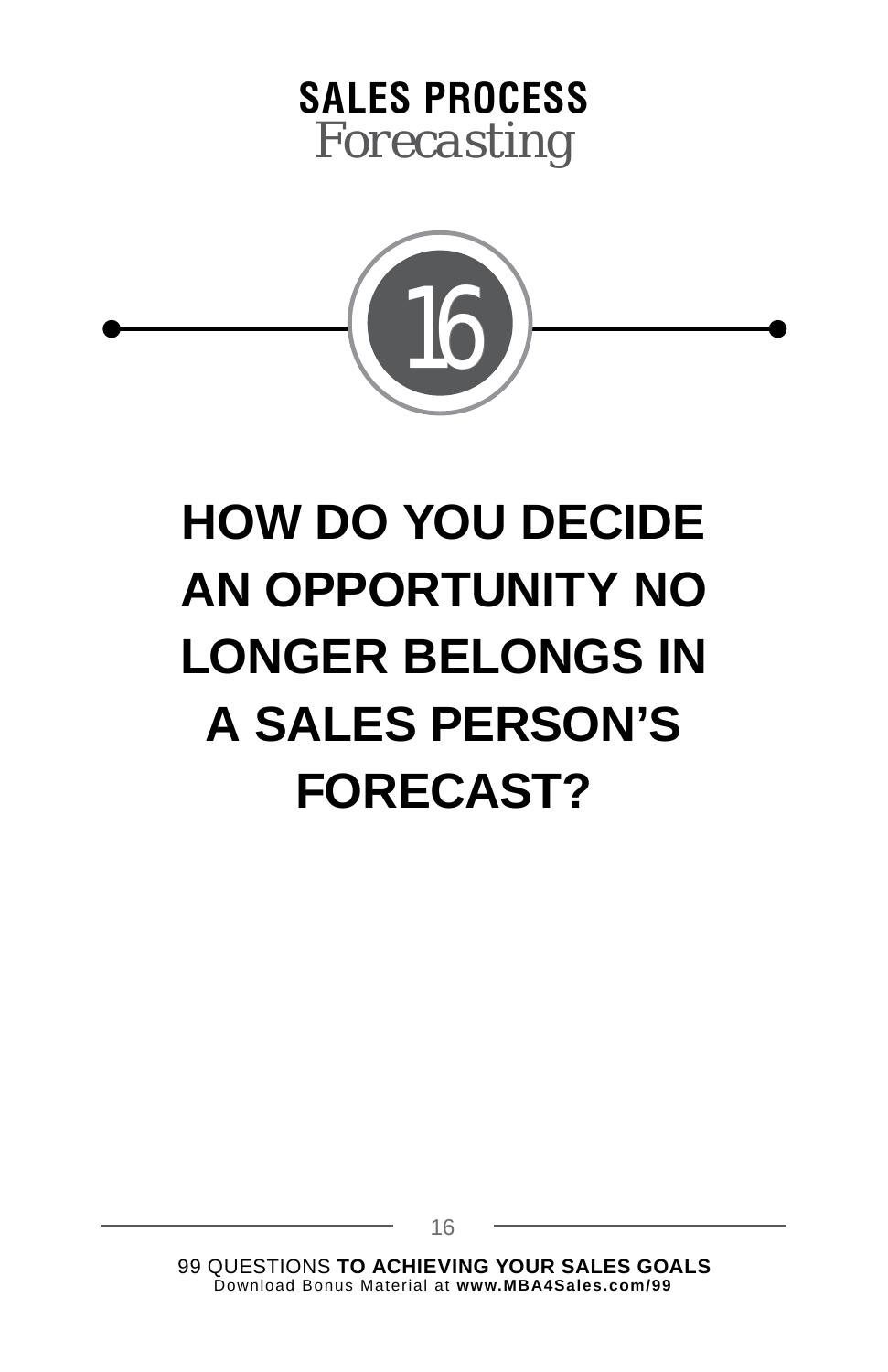### **SALES PROCESS** *Forecasting*



# **HOW DO YOU PERFORM FORECAST REVIEWS WITH YOUR SALES PEOPLE?**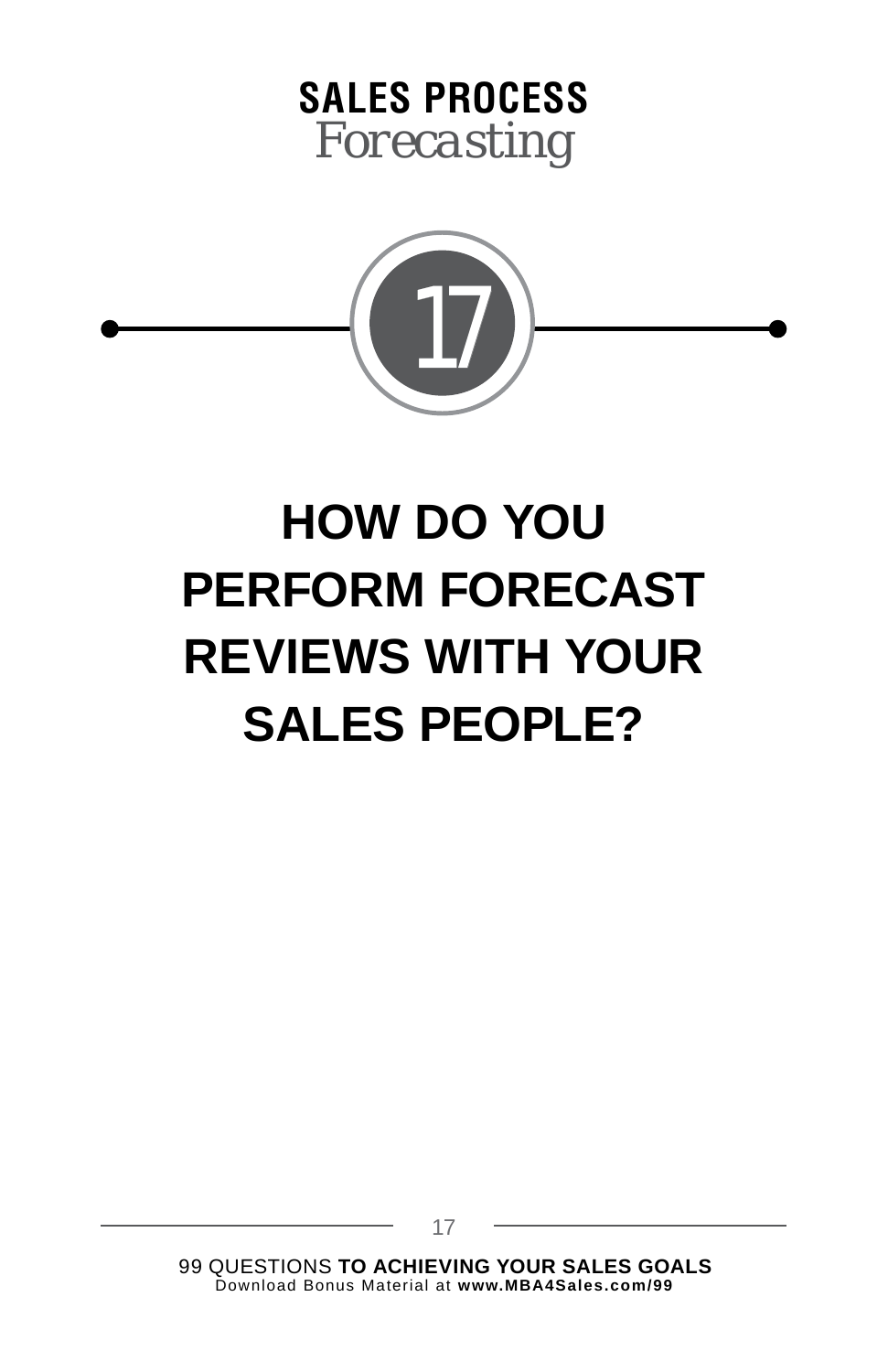### **SALES PROCESS** *Opportunity Quality*



# **HOW DO SALES PEOPLE JUDGE THE QUALITY OF OPPORTUNITIES?**

### How do their assessments differ from your assessments?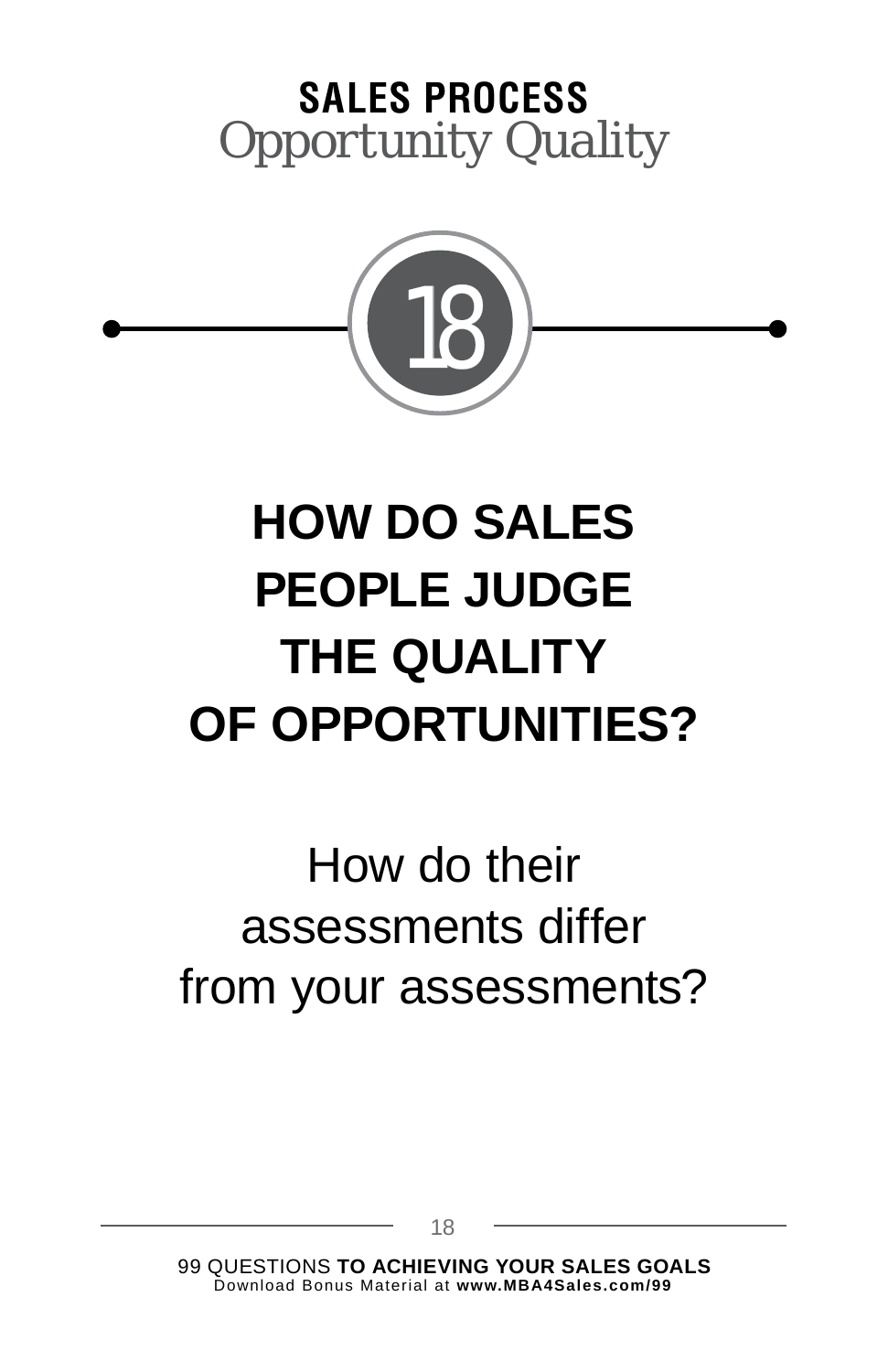

## **WHAT CRITERIA DO YOU HAVE TO HELP YOU EVALUATE HOW "GOOD" AN OPPORTUNITY IS?**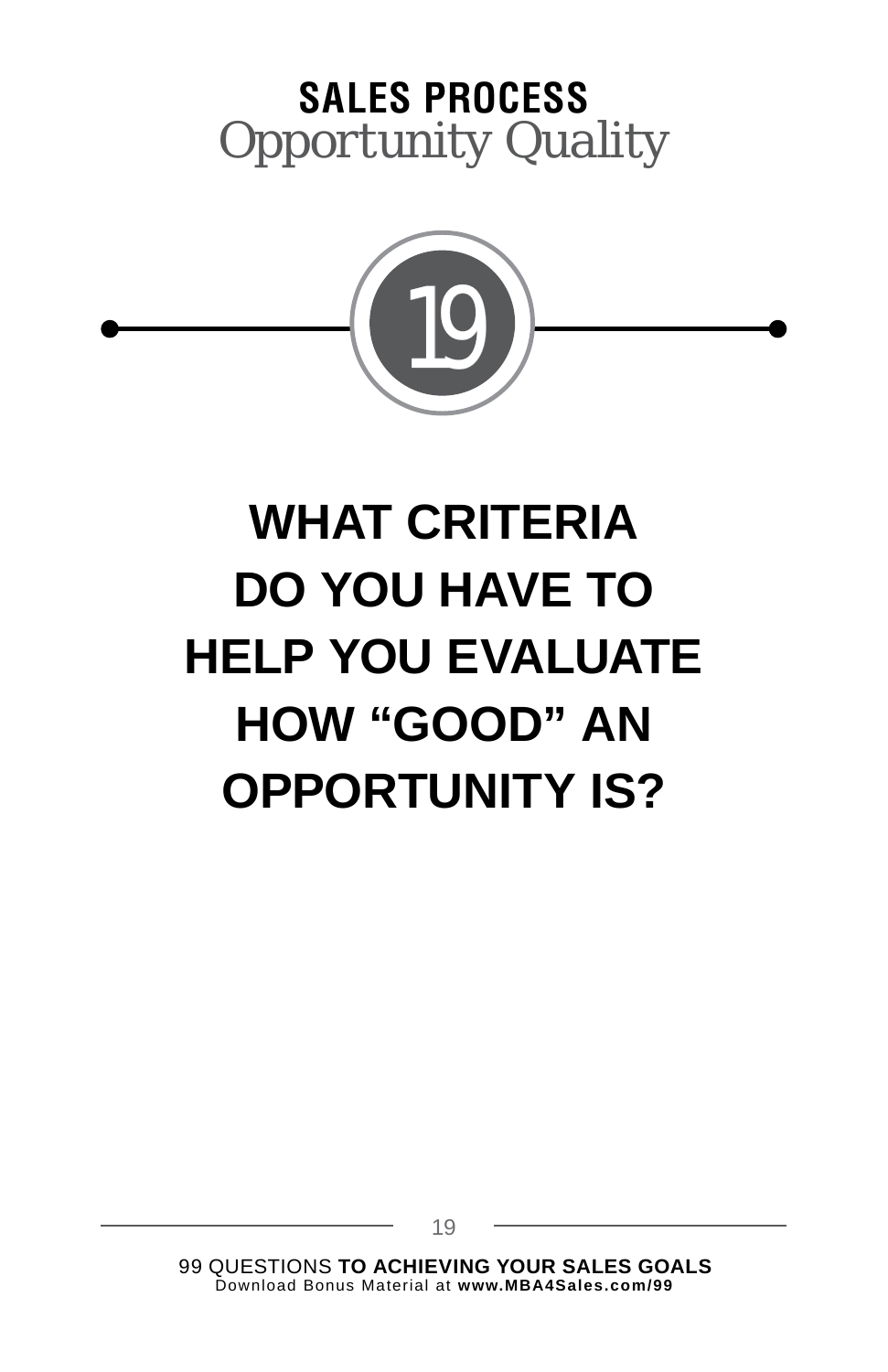

# **HOW DO YOU PRIORITIZE WHAT DEALS SHOULD BE WORKED AND WHAT DEALS SHOULD BE PUT ON THE BACK BURNER?**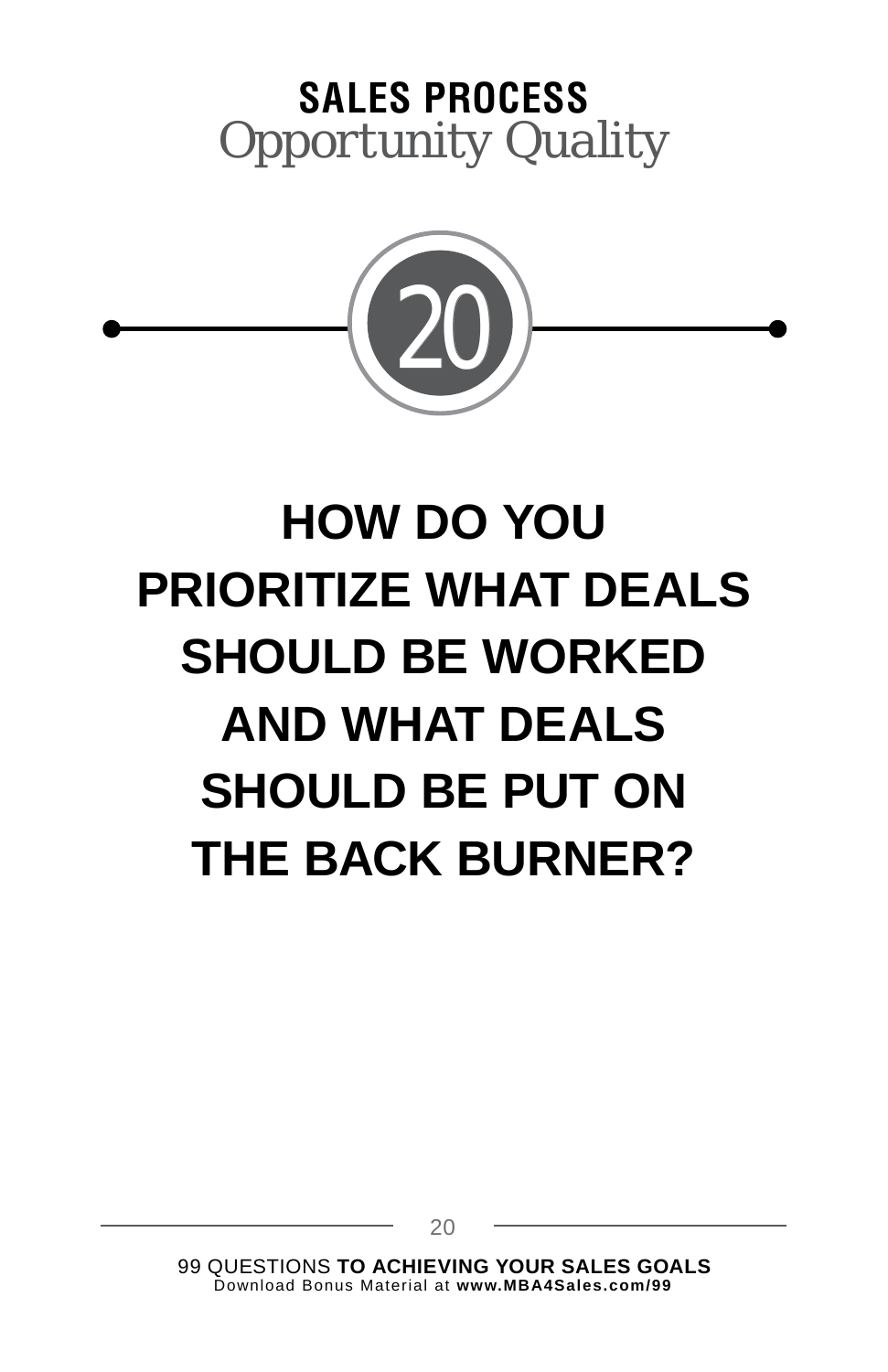

# **HOW DO YOU FACTOR IN INFORMATION ABOUT COMPETITION IN YOUR ASSESSMENT OF EACH OPPORTUNITY?**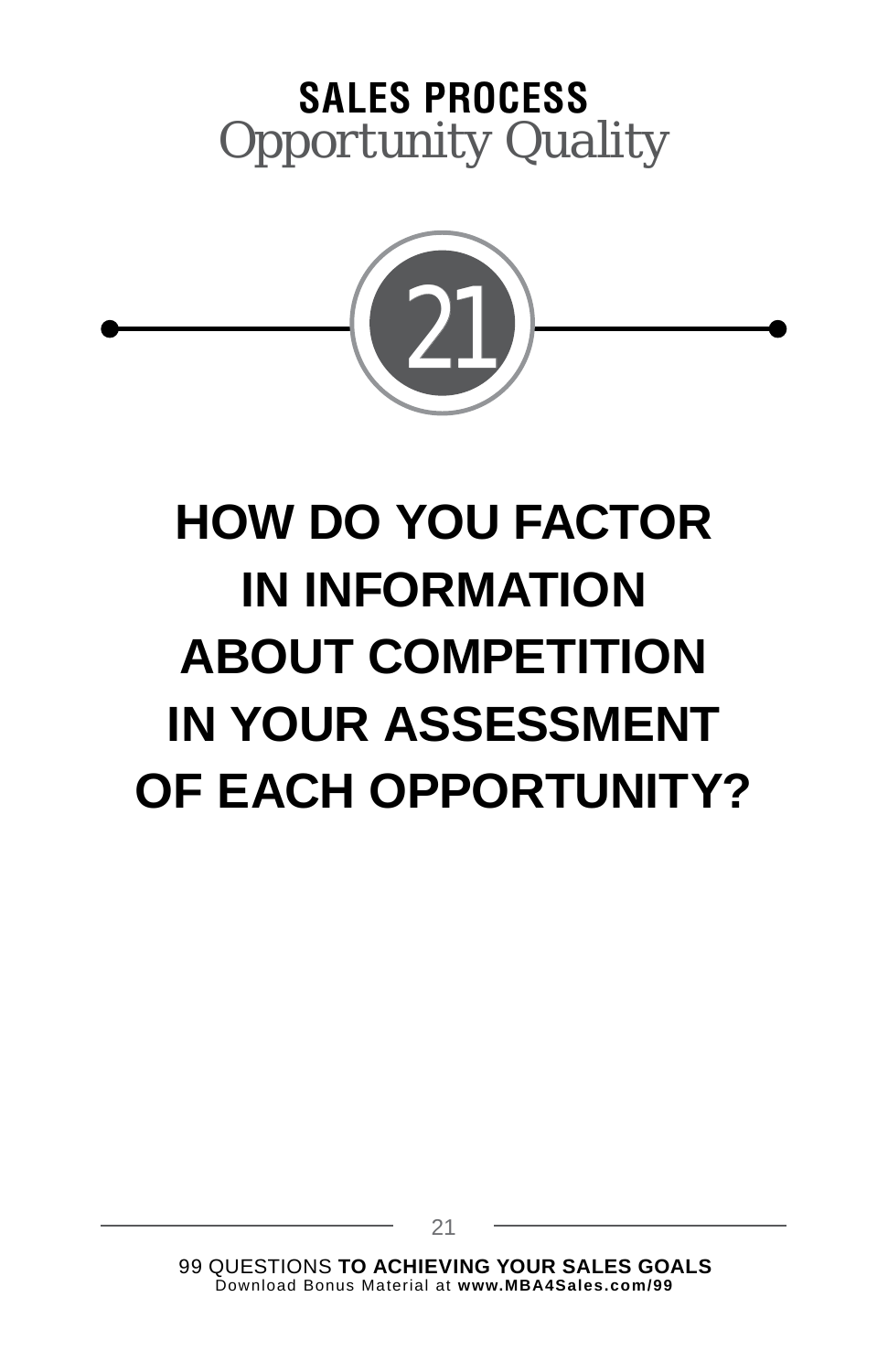

# **HOW DO YOU FACTOR IN INFORMATION ABOUT CHANNEL PARTNERS IN YOUR ASSESSMENT OF EACH OPPORTUNITY?**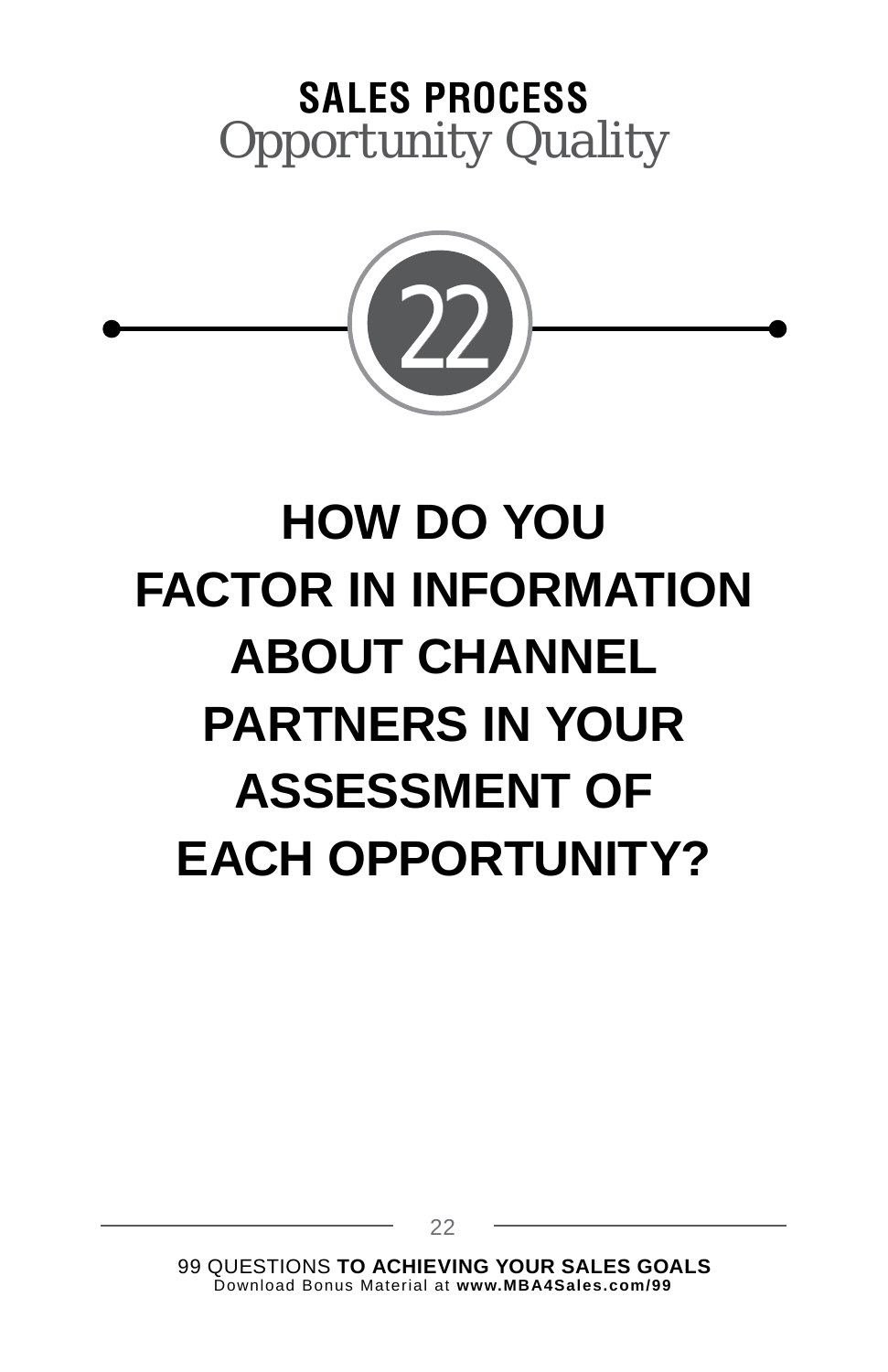

### **WHAT OPPORTUNITY QUALITY MEASURES ARE USED TO DETERMINE OPPORTUNITY PROBABILITY?**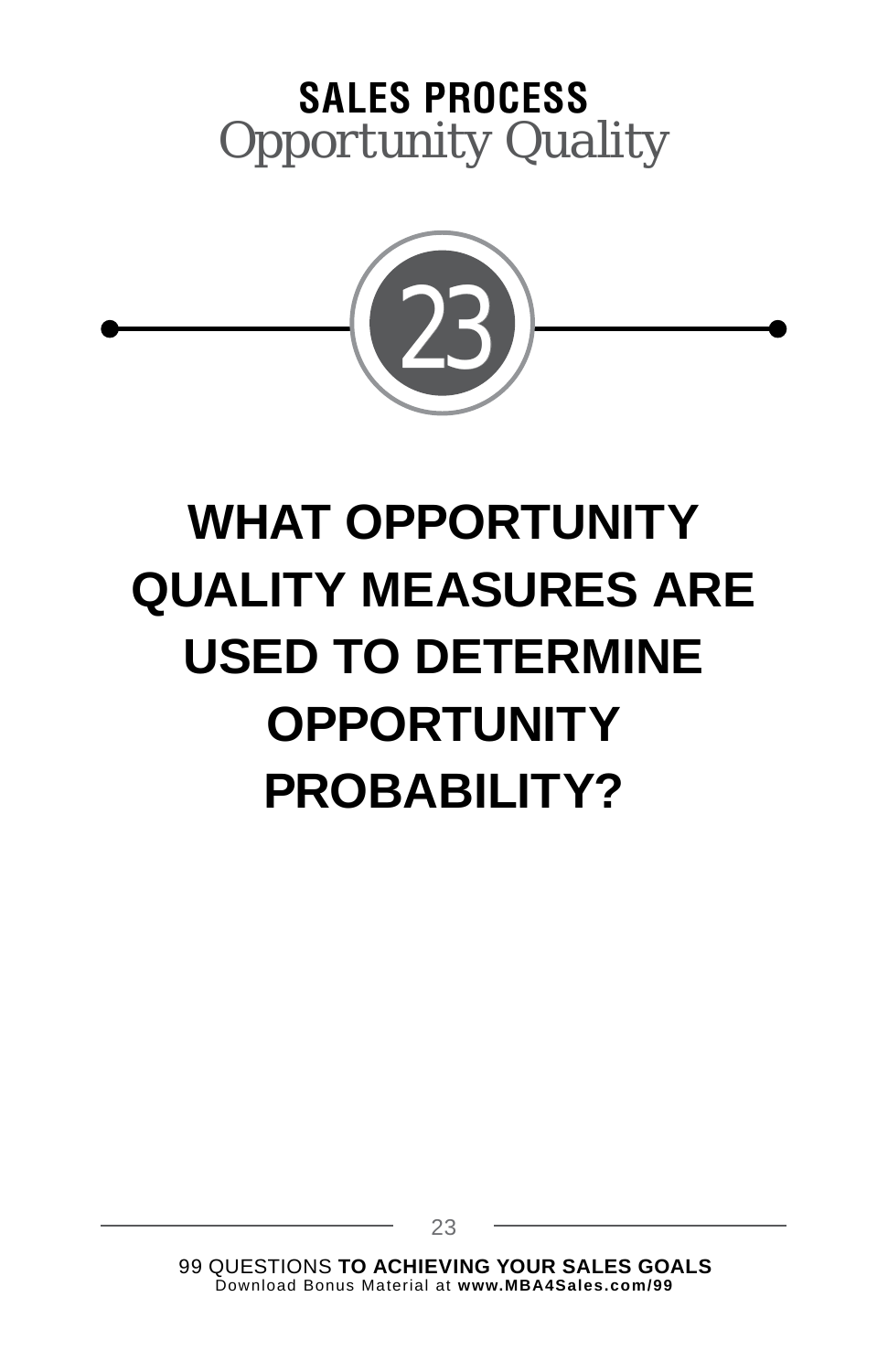

# **WHAT PROCESS DO YOU USE TO DETERMINE THE PROBABILITY THAT EACH OPPORTUNITY WILL CLOSE AT EACH STAGE IN THE SALES CYCLE?**

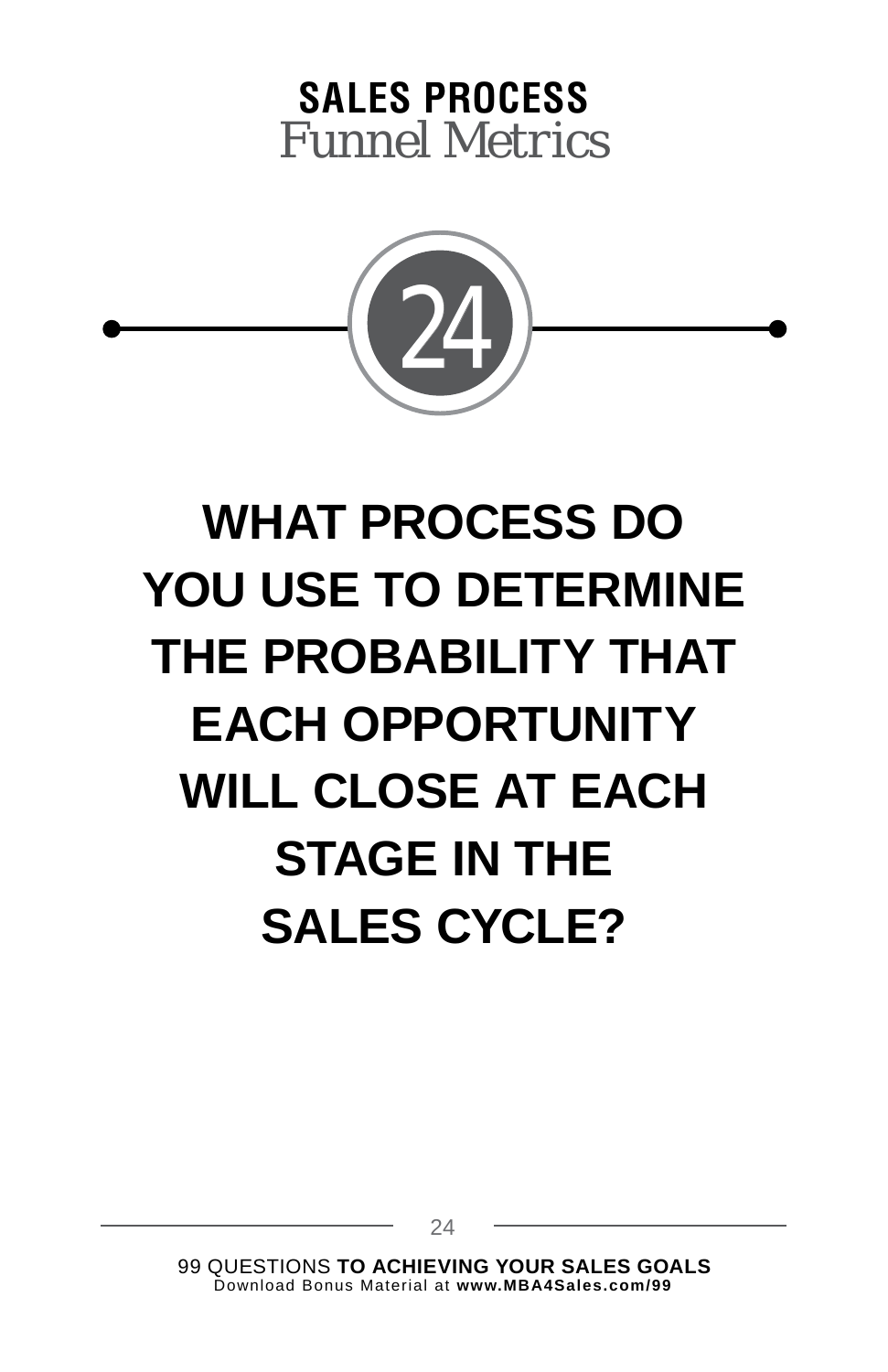

# **HOW DO YOU COLLECT HISTORY ABOUT HOW DEALS PROGRESSED THROUGH THE SALES CYCLE?**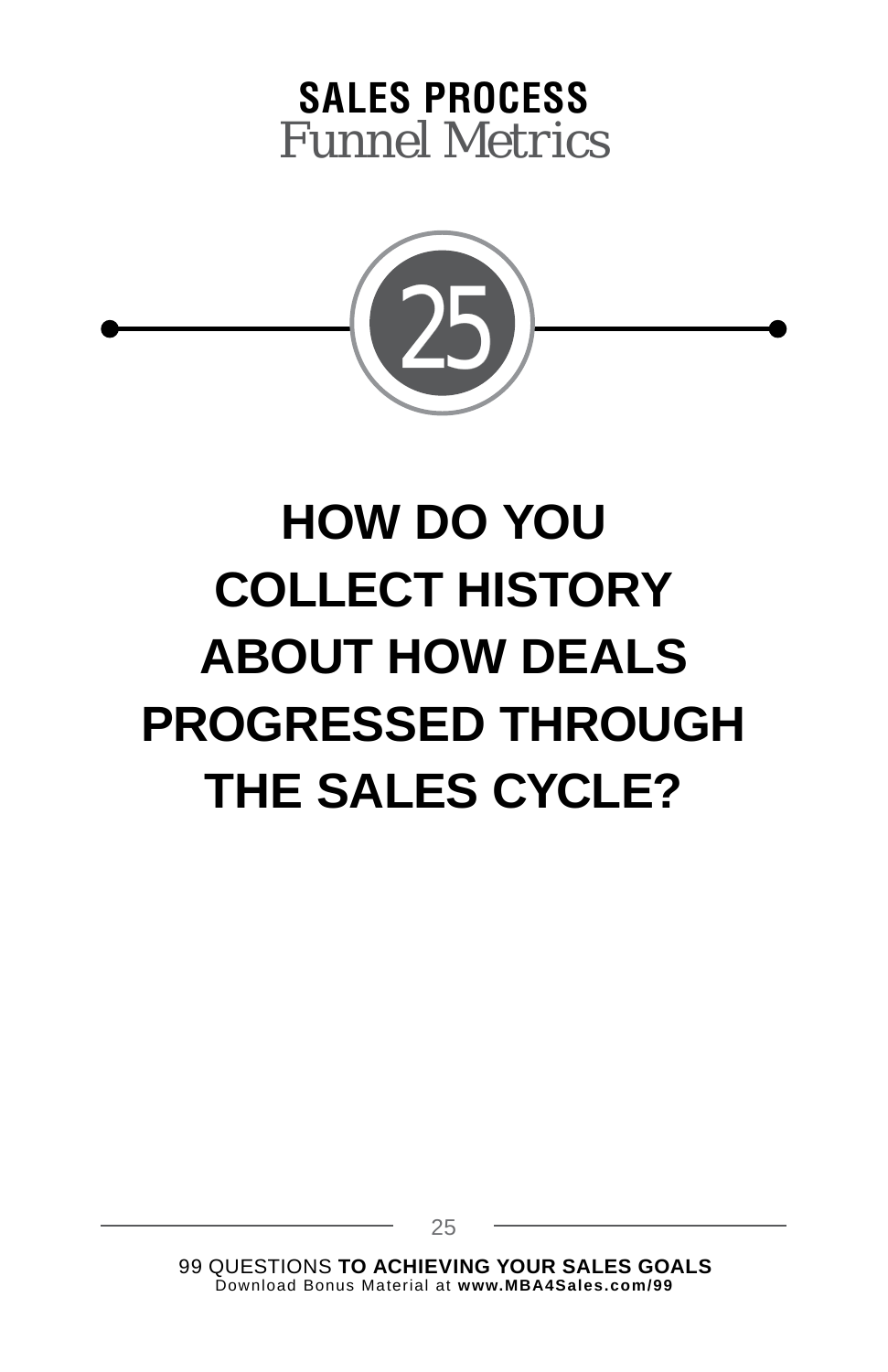

# **WHAT INFORMATION DO YOU USE TO REVIEW SALES REP PERFORMANCE AGAINST QUOTA?**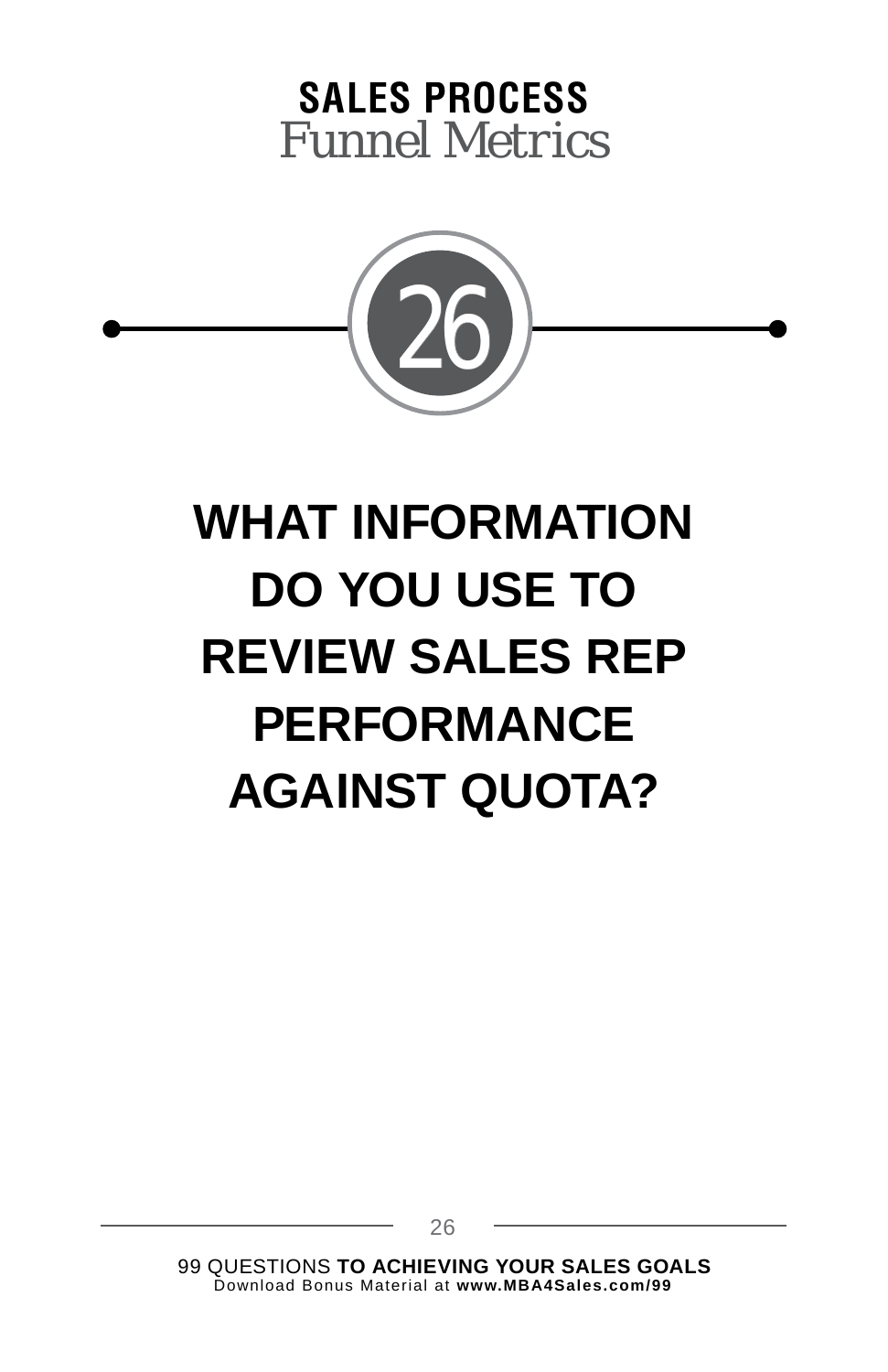

# **WHAT HAPPENS IF A SALES PERSON FALLS BEHIND ON QUOTA?**

#### What is the process for quota recalculation?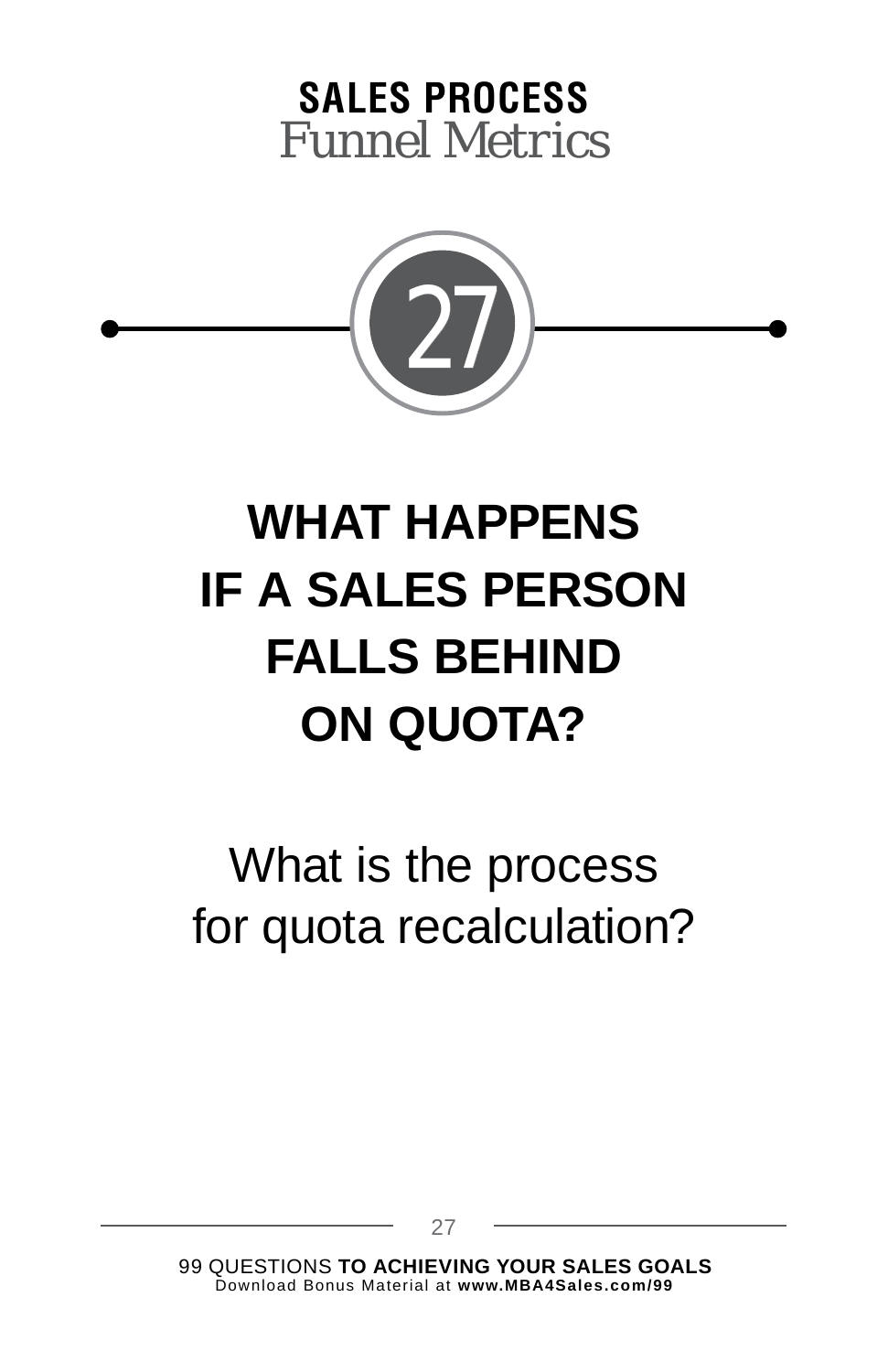

# **HOW ARE QUOTA, SALES CYCLE AND PIPELINE METRICS COMMUNICATED TO EACH SALES PERSON?**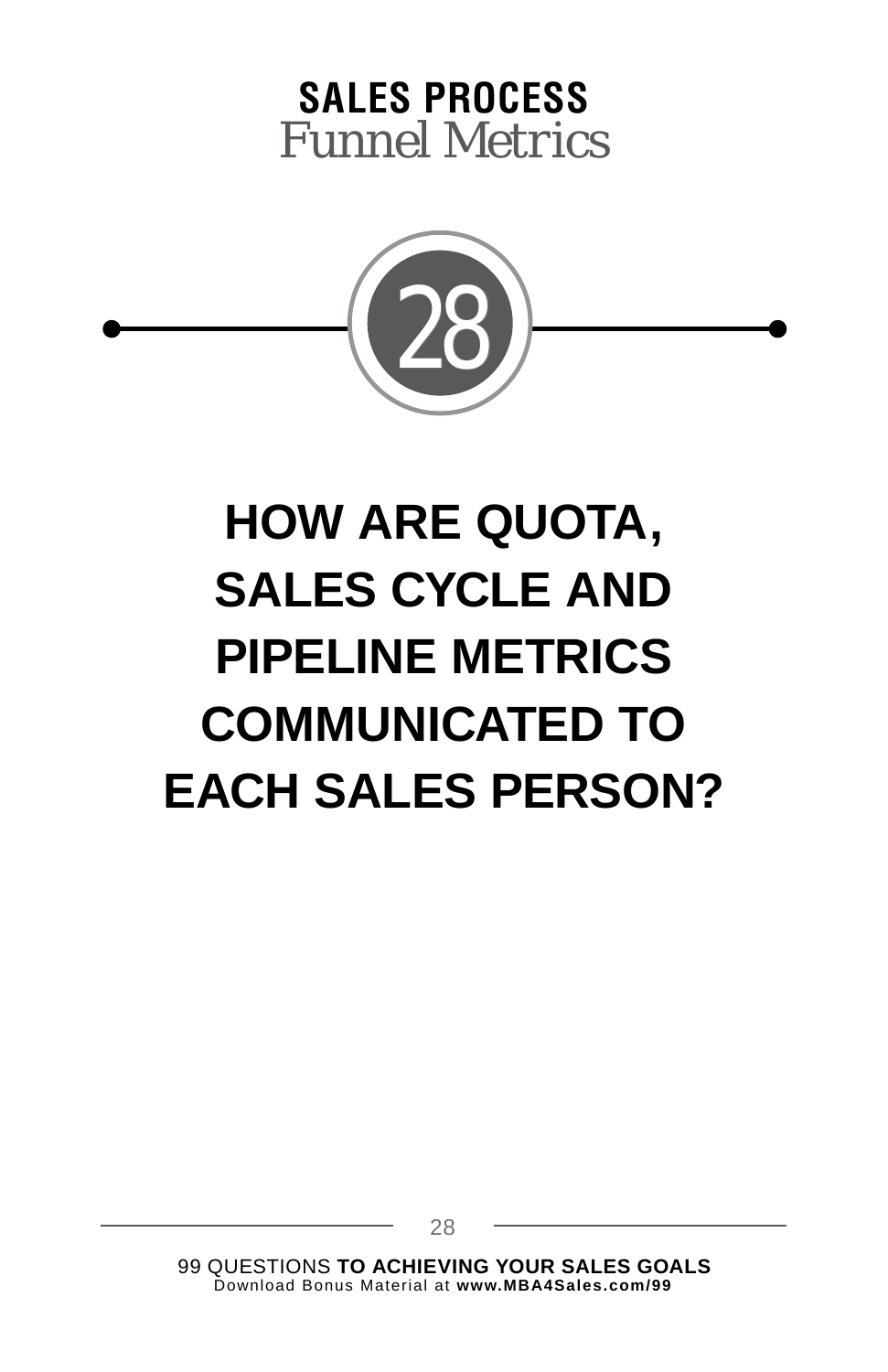



**Comp Planning Comp Management Profit based Comp Sales / Marketing Alignment**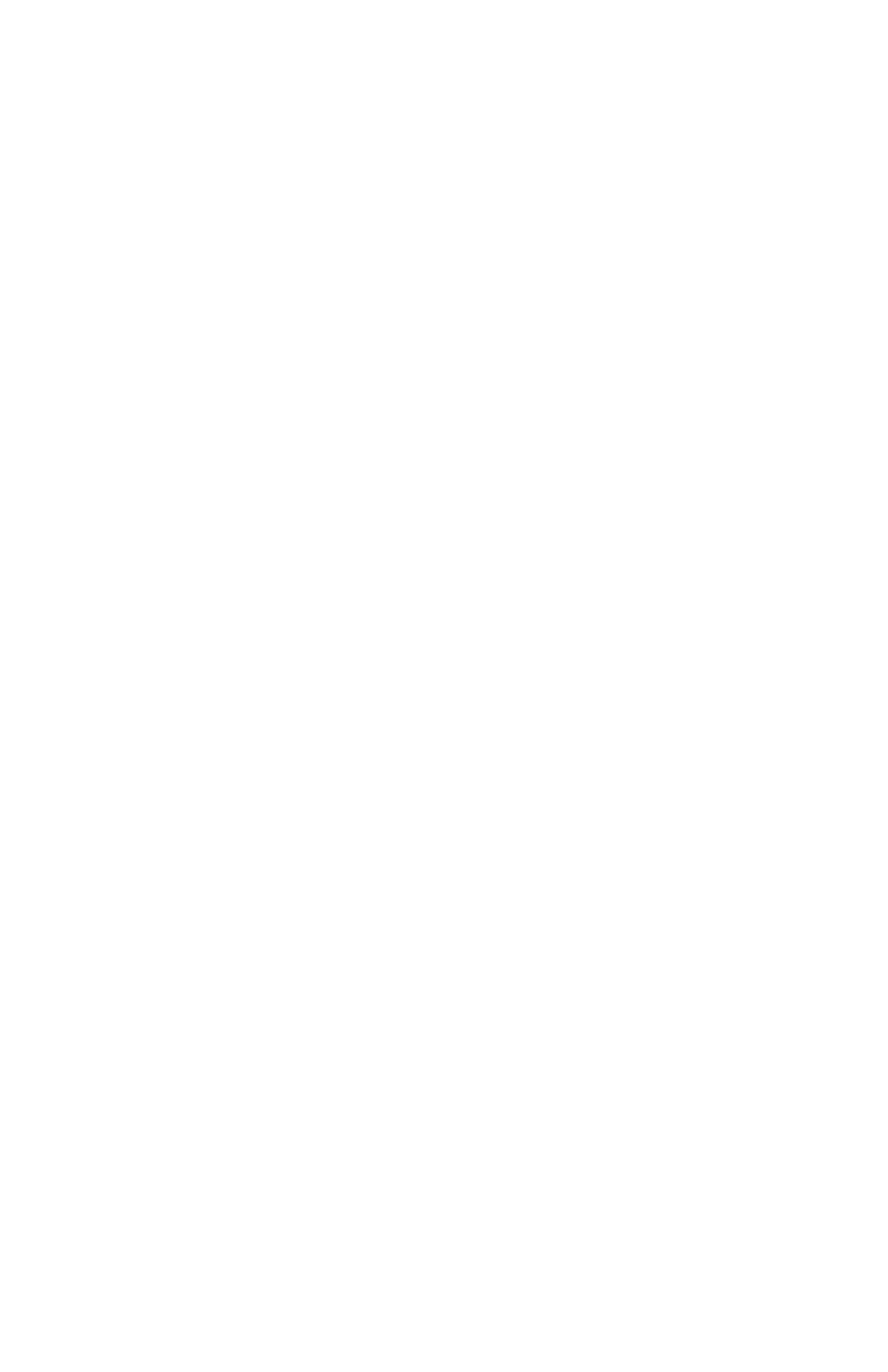



# **HOW ARE SALES COMPENSATION PLANS DESIGNED TO INCENT SIGNIFICANT REVENUE MOVEMENT?**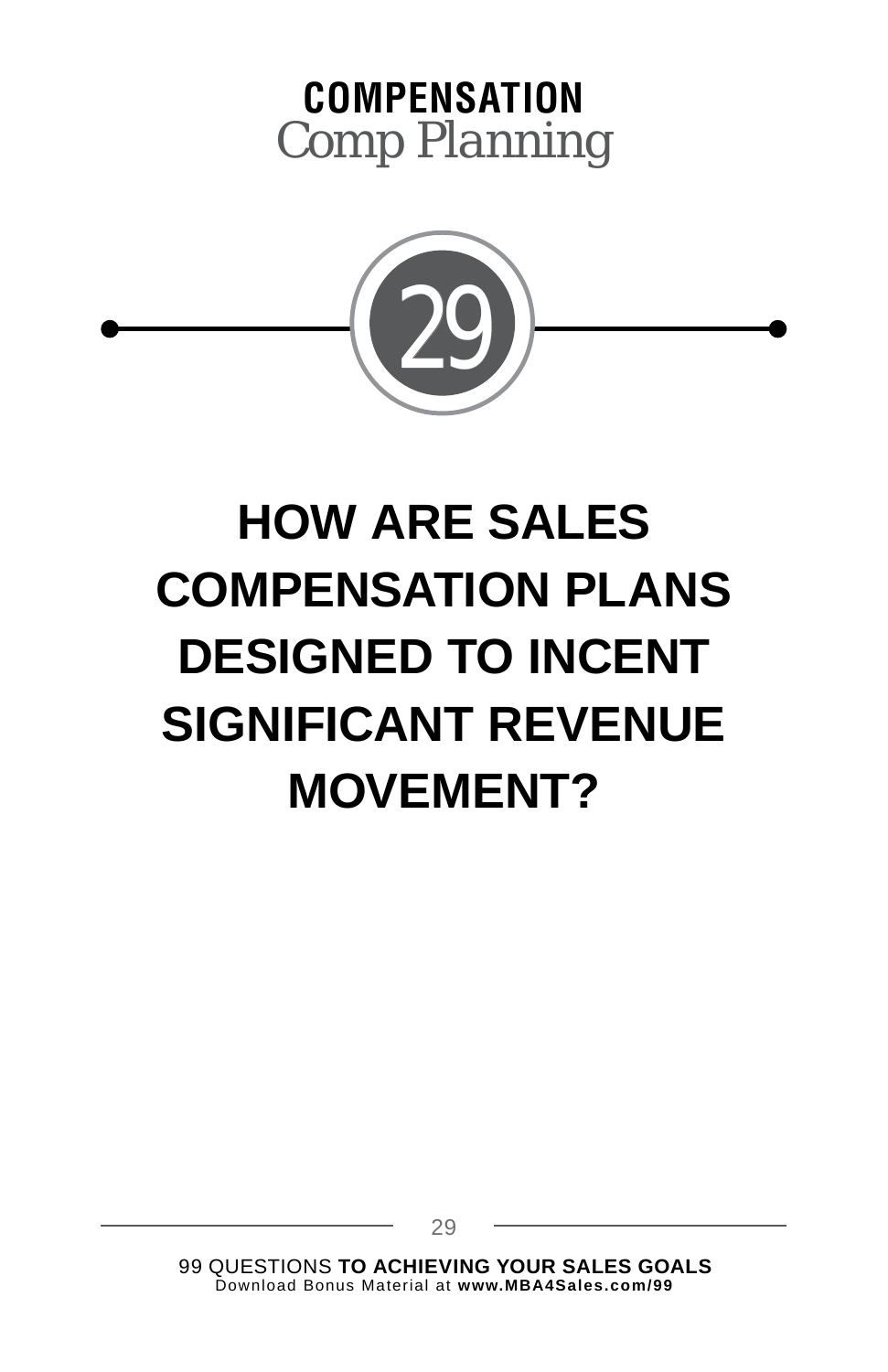



# **HOW HAVE YOU DOCUMENTED YOUR SALES COMPENSATION PLAN?**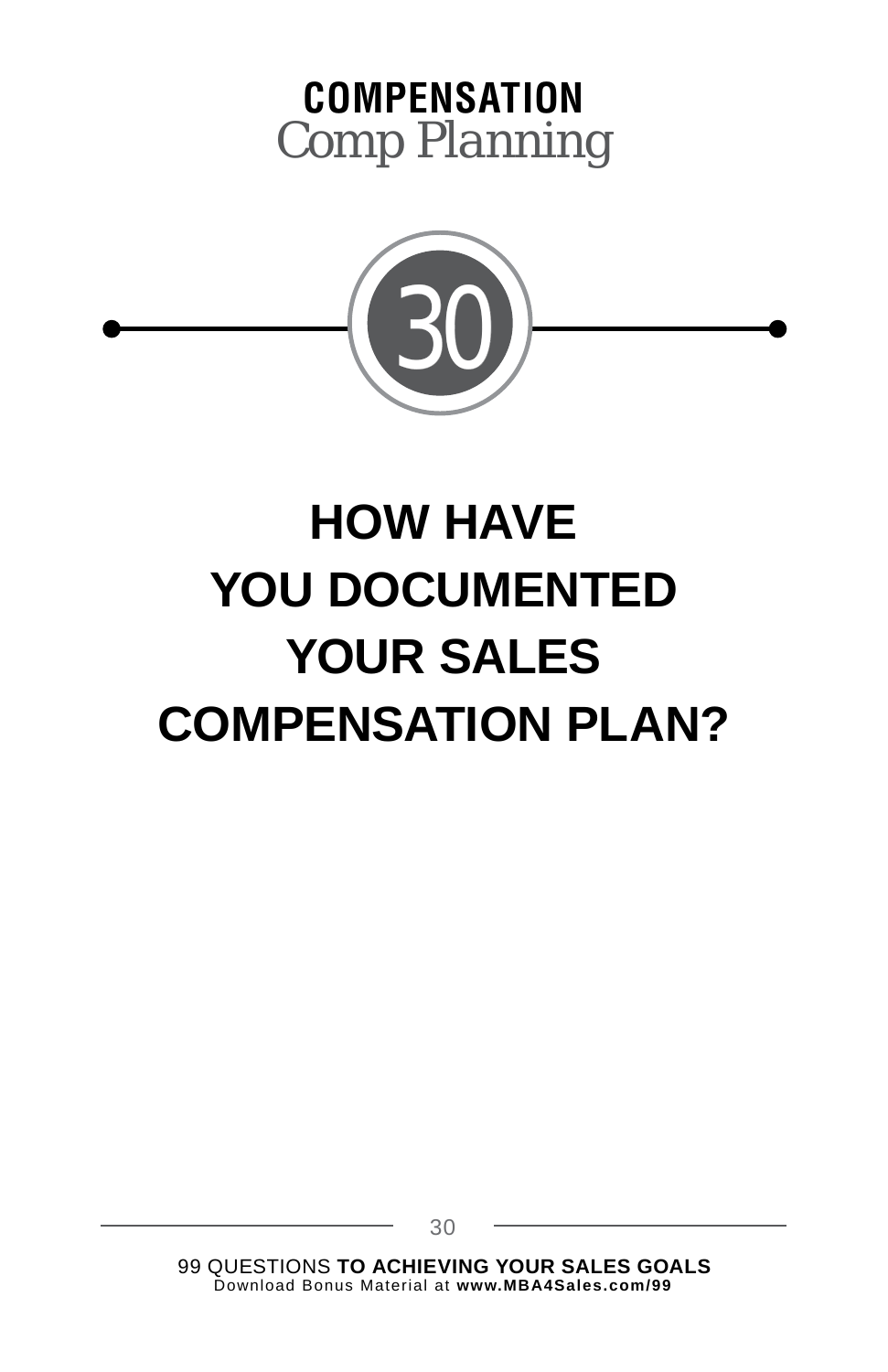



# **WHAT FACTORS IN YOUR COMPENSATION PLAN DO YOU BELIEVE MOTIVATES A SALES PERSON TO PRODUCE MORE REVENUE?**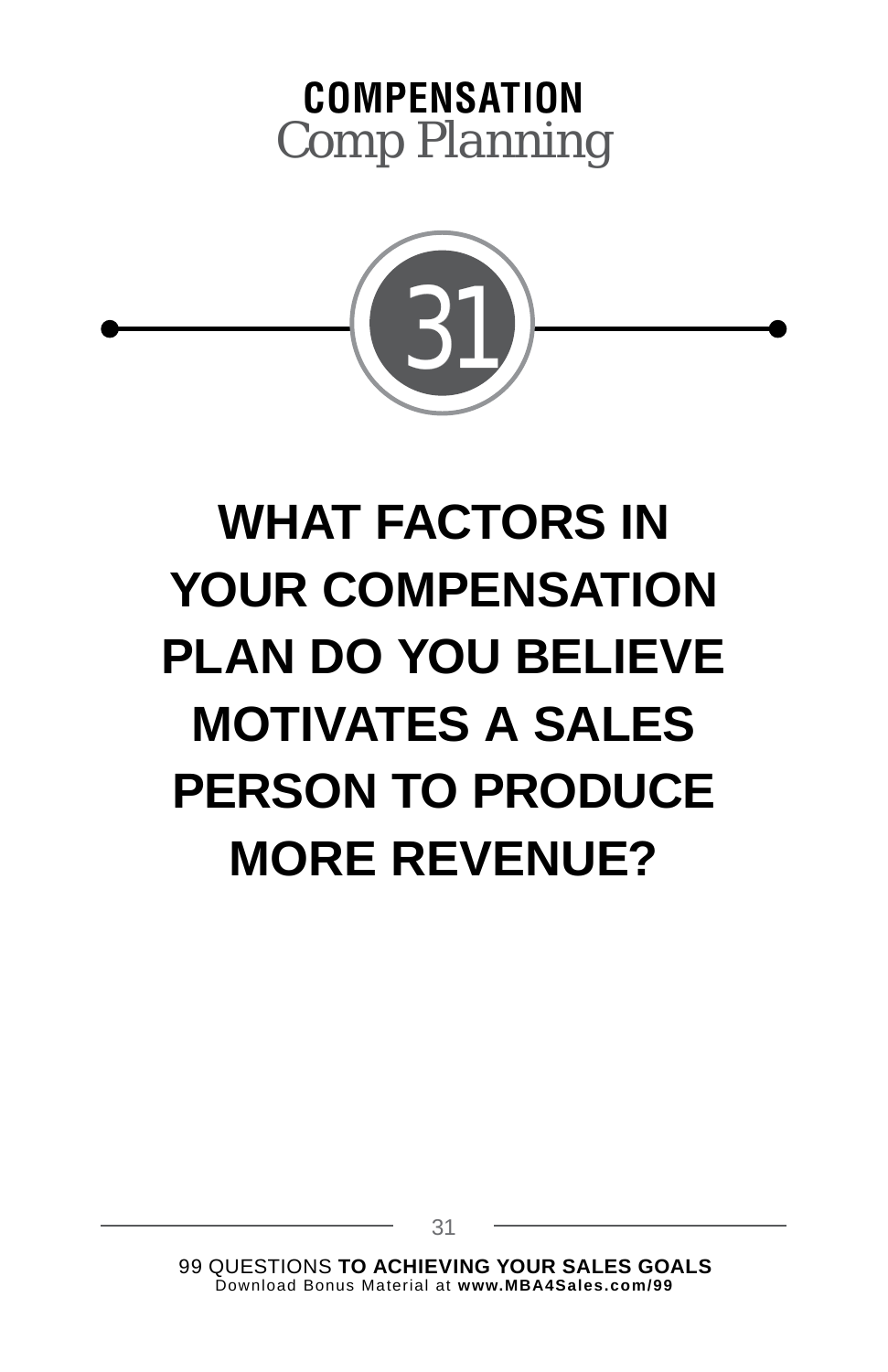



## **HOW HAVE YOU FACTORED IN THE LENGTH OF THE SALES CYCLE IN DESIGNING YOUR COMP PLAN?**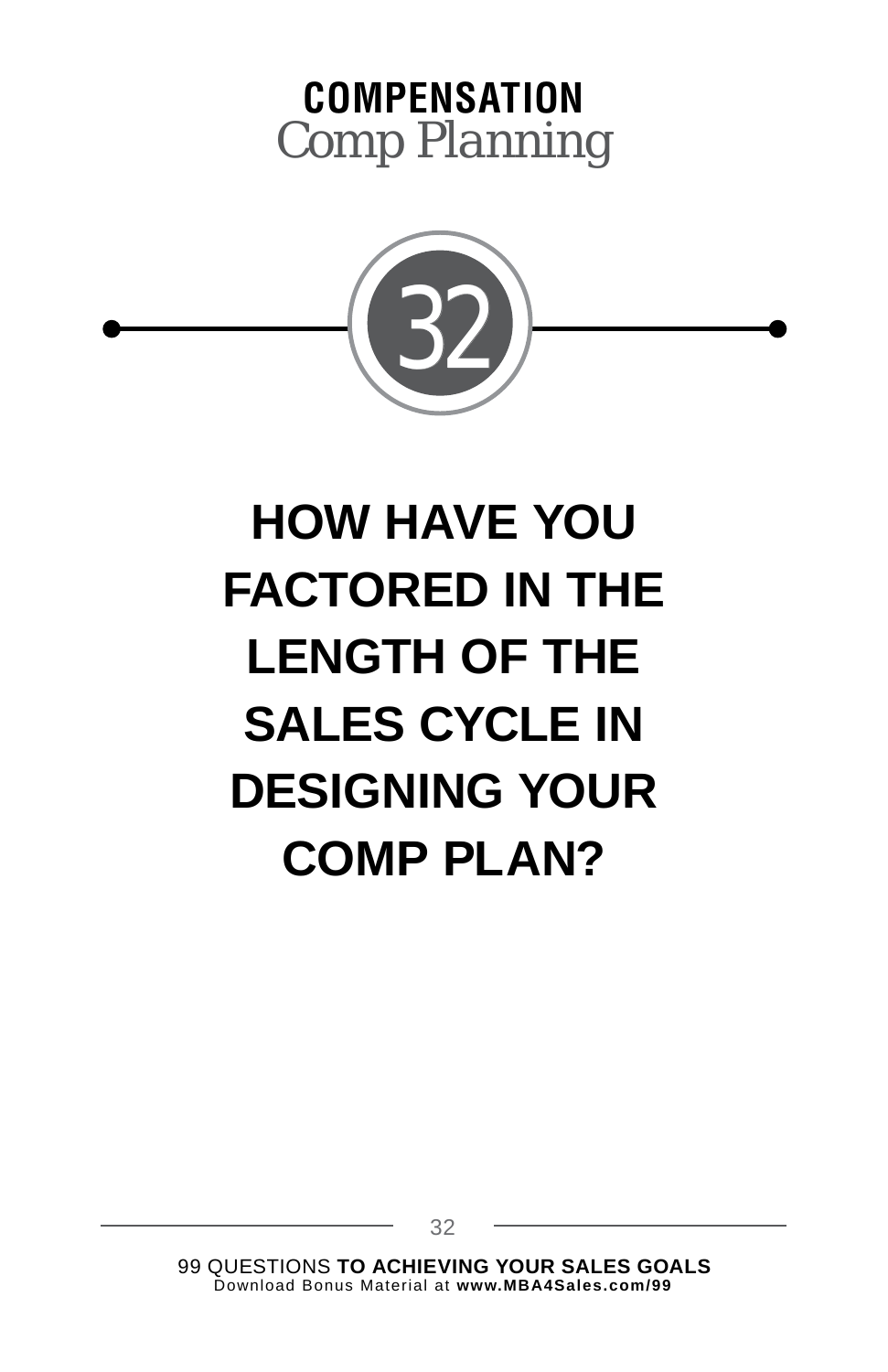



# **HOW DOES YOUR PLAN TAKE INTO CONSIDERATION COMPENSATION FOR DEALS WITH EXISTING CUSTOMERS VERSUS NEW CUSTOMERS?**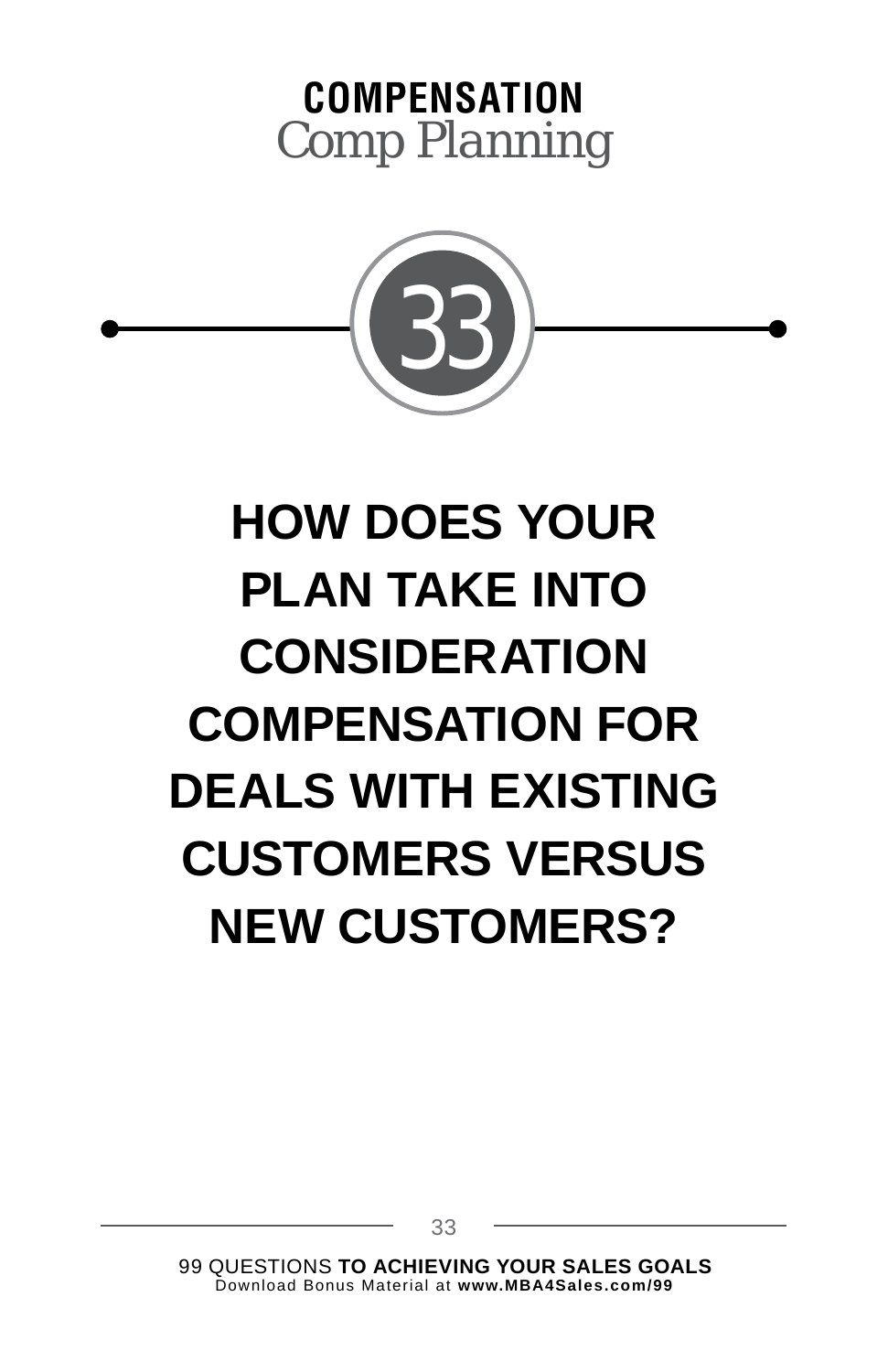



# **TO WHAT DEGREE IS AN ANNUITY ELEMENT BUILT INTO YOUR COMP PLAN?**

How long do sales personnel receive compensation for a opportunity after they close it? How does this improve sales performance?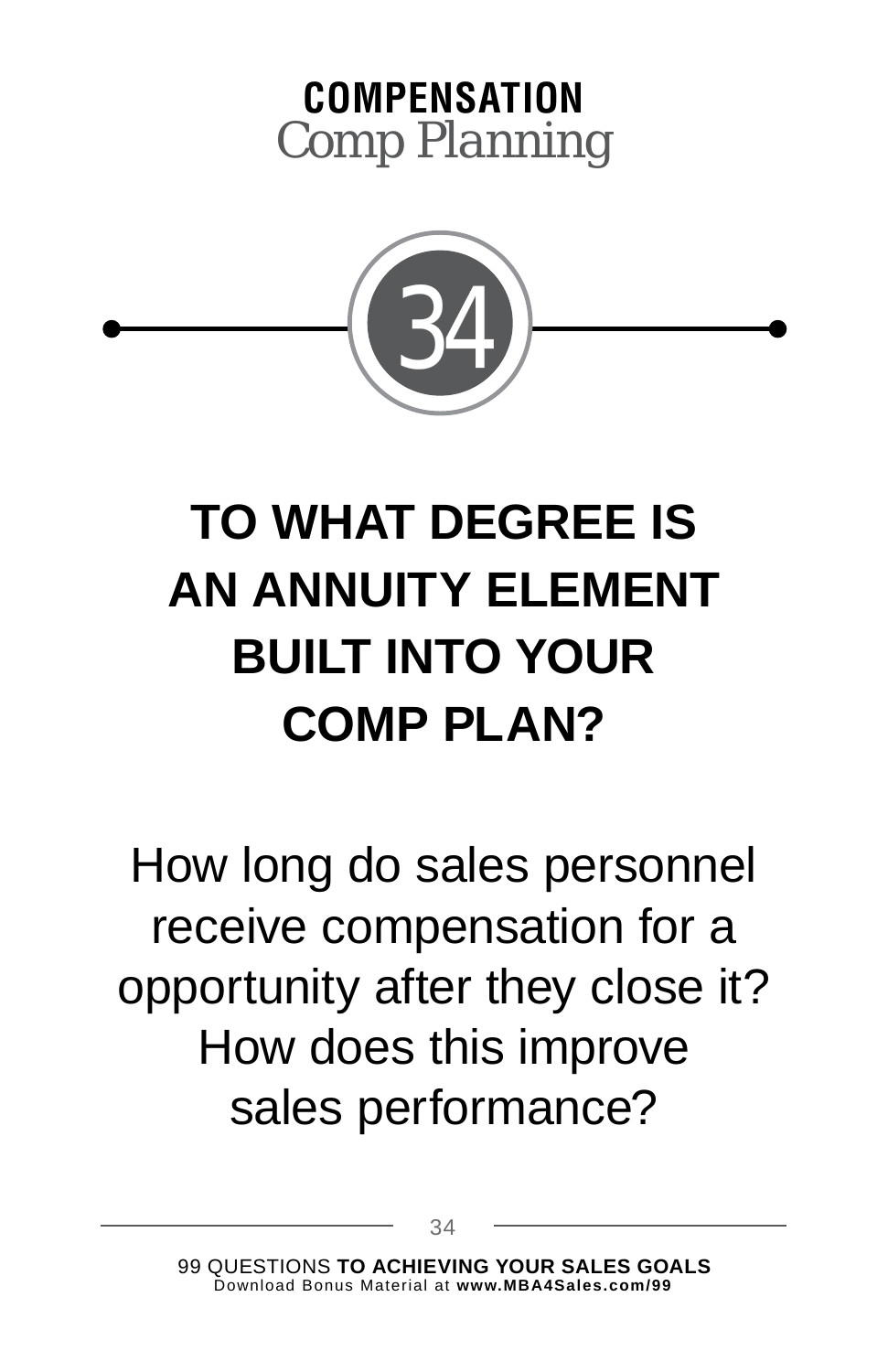#### **COMPENSATION** *Comp Management*



# **HOW ARE YOUR SALES COMPENSATION PLANS DESIGNED TO REWARD SALES PEOPLE?**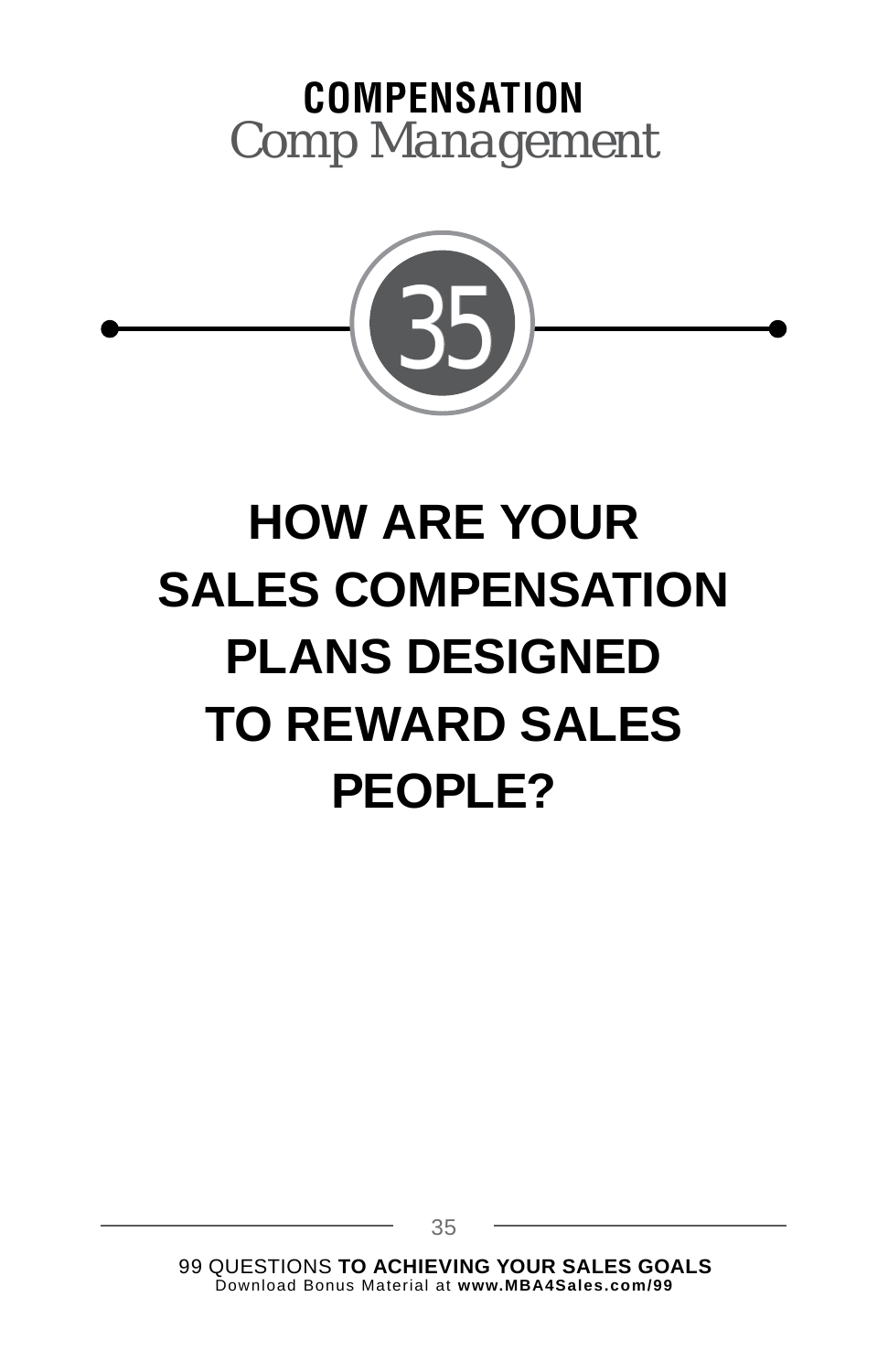#### **COMPENSATION** *Comp Management*



# **WHAT RATIONALE DETERMINES THE PERCENTAGE OF SALES PEOPLE THAT ACHIEVE COMPENSATION TARGETS?**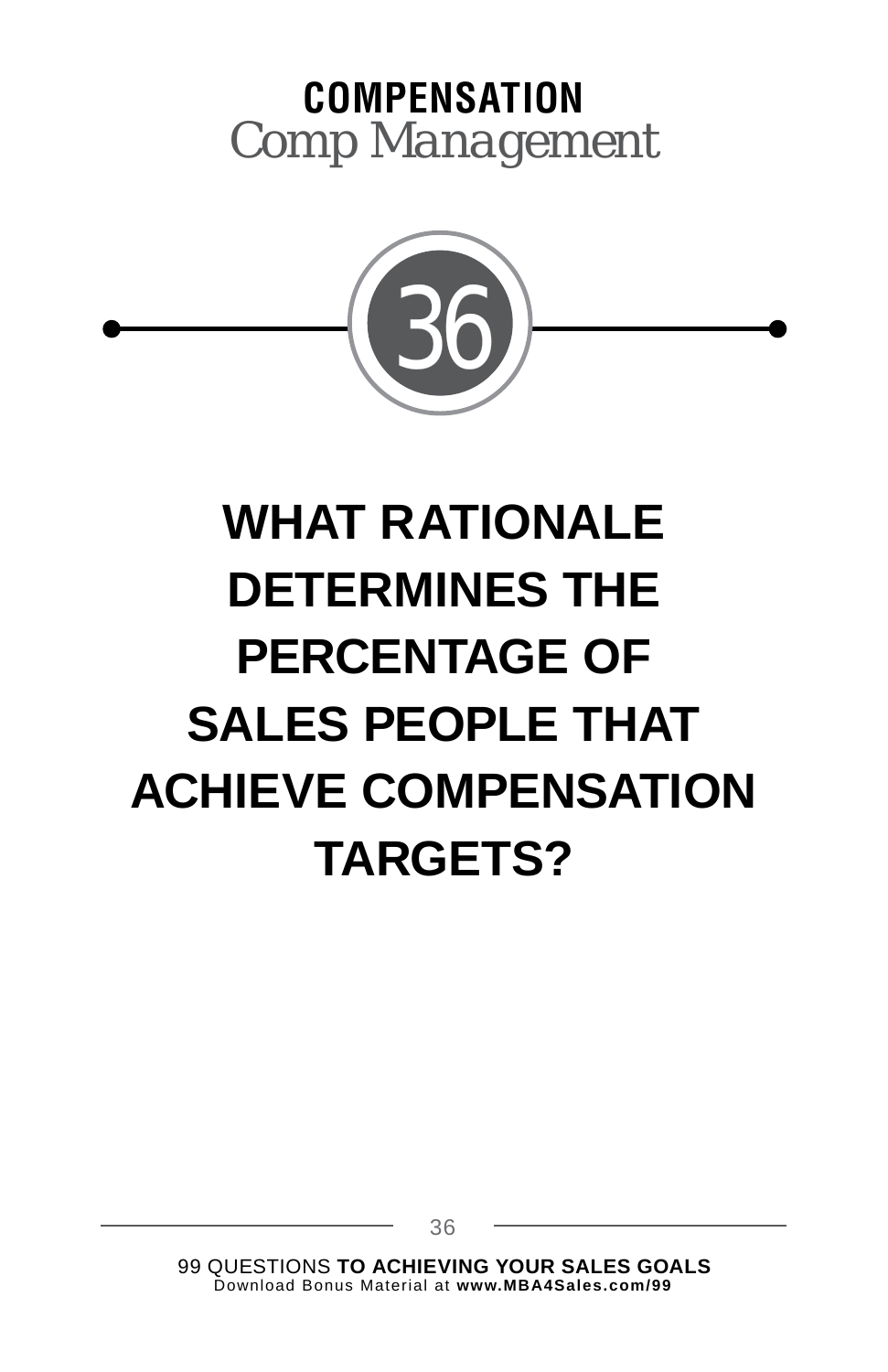#### **COMPENSATION** *Comp Management*



# **ARE EXPENSE CONTROLS USED TO MANAGE THE COMP PLAN?**

Are commissions, bonuses, etc. limited based on cost concerns? What happens if actual performance causes commissions paid to exceed expense limits?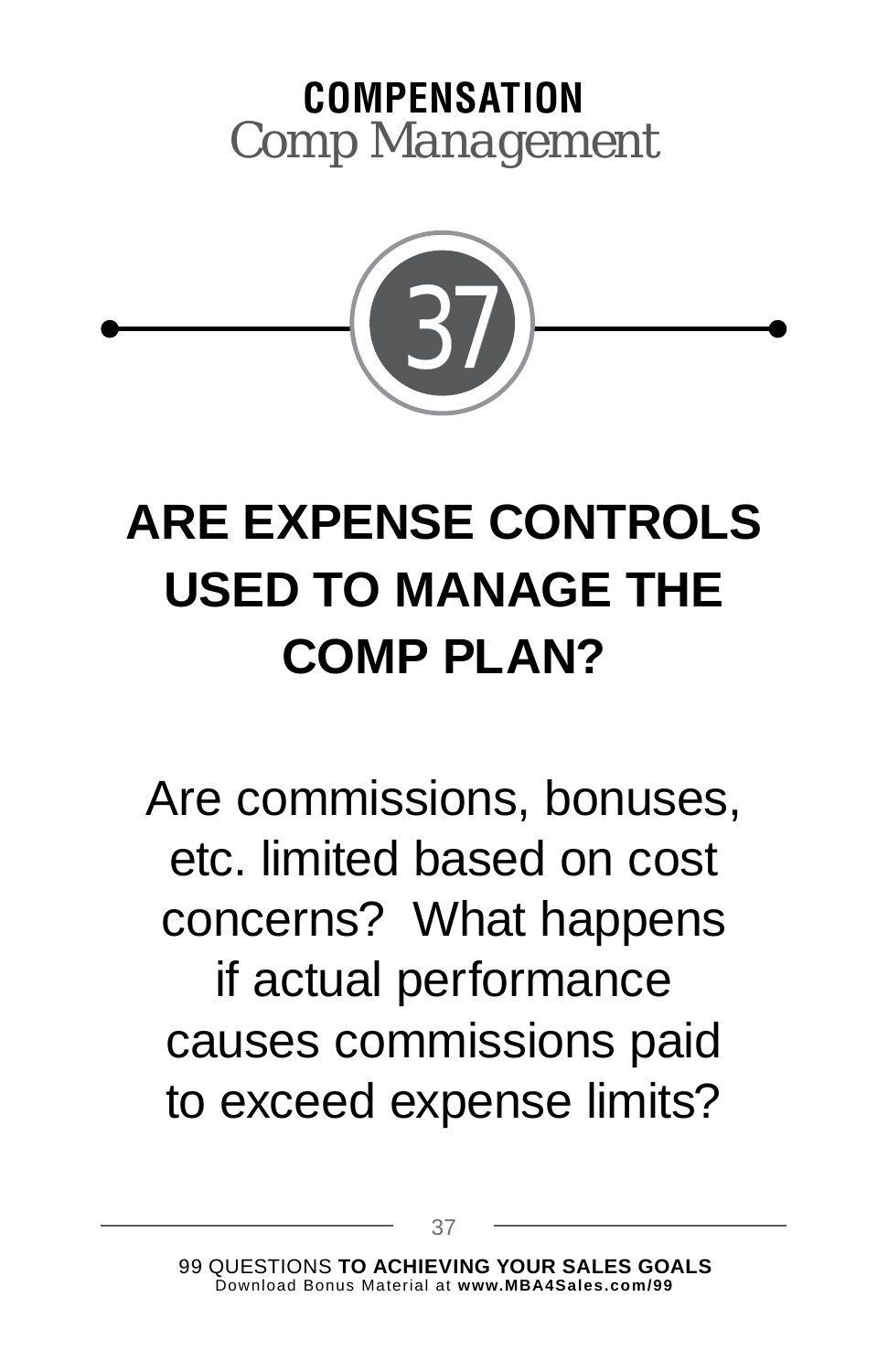



# **HOW IS DEAL PROFITABILITY FACTORED INTO A SALES PERSON'S COMP PLAN?**

How are your sales personnel measured on the profitability of the opportunities they close?

38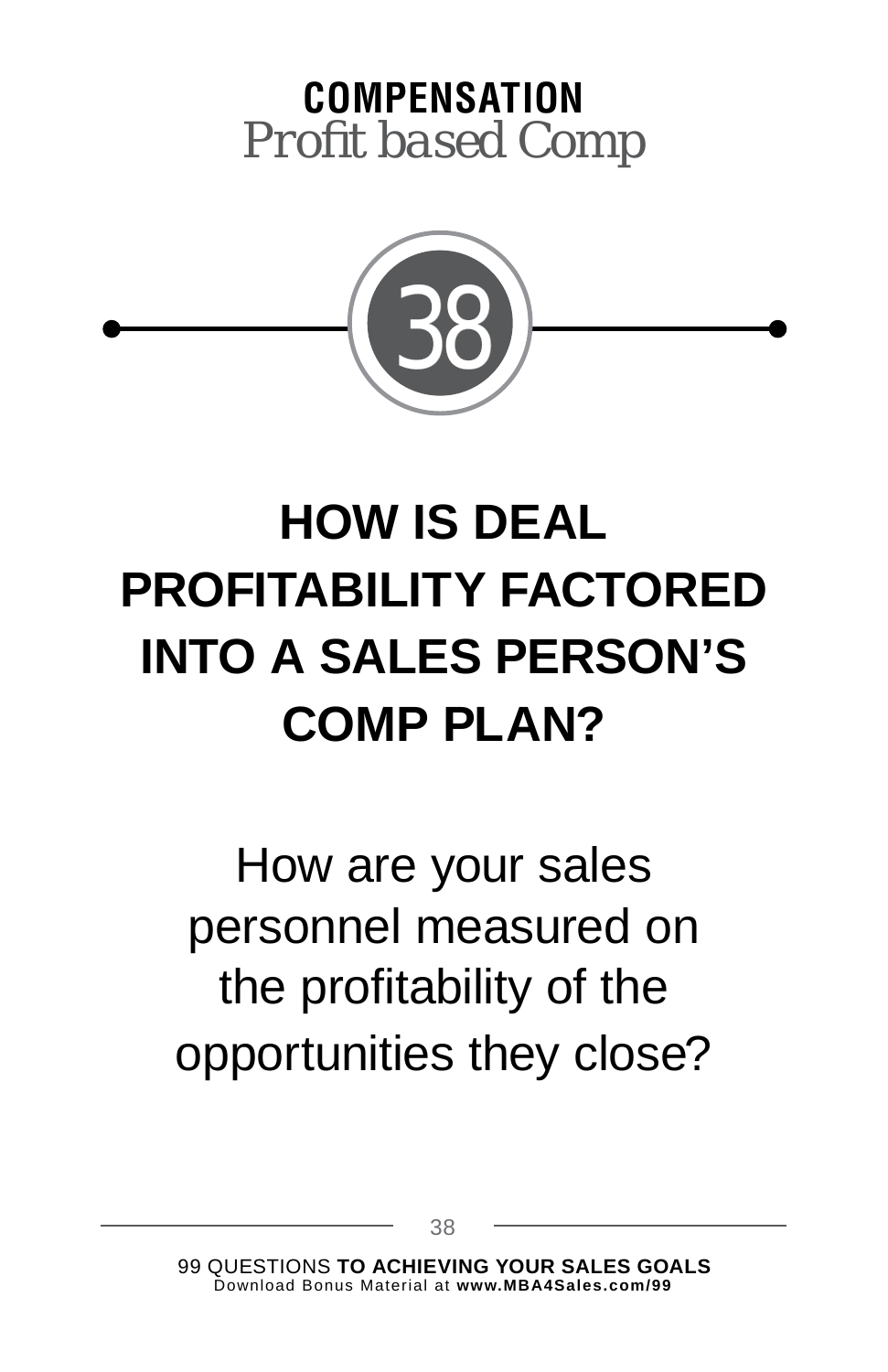



# **HOW DOES PRODUCT VOLUME FACTOR INTO YOUR COMPENSATION PLAN?**

Are sales people compensated on the total size of opportunities based on units or total revenue?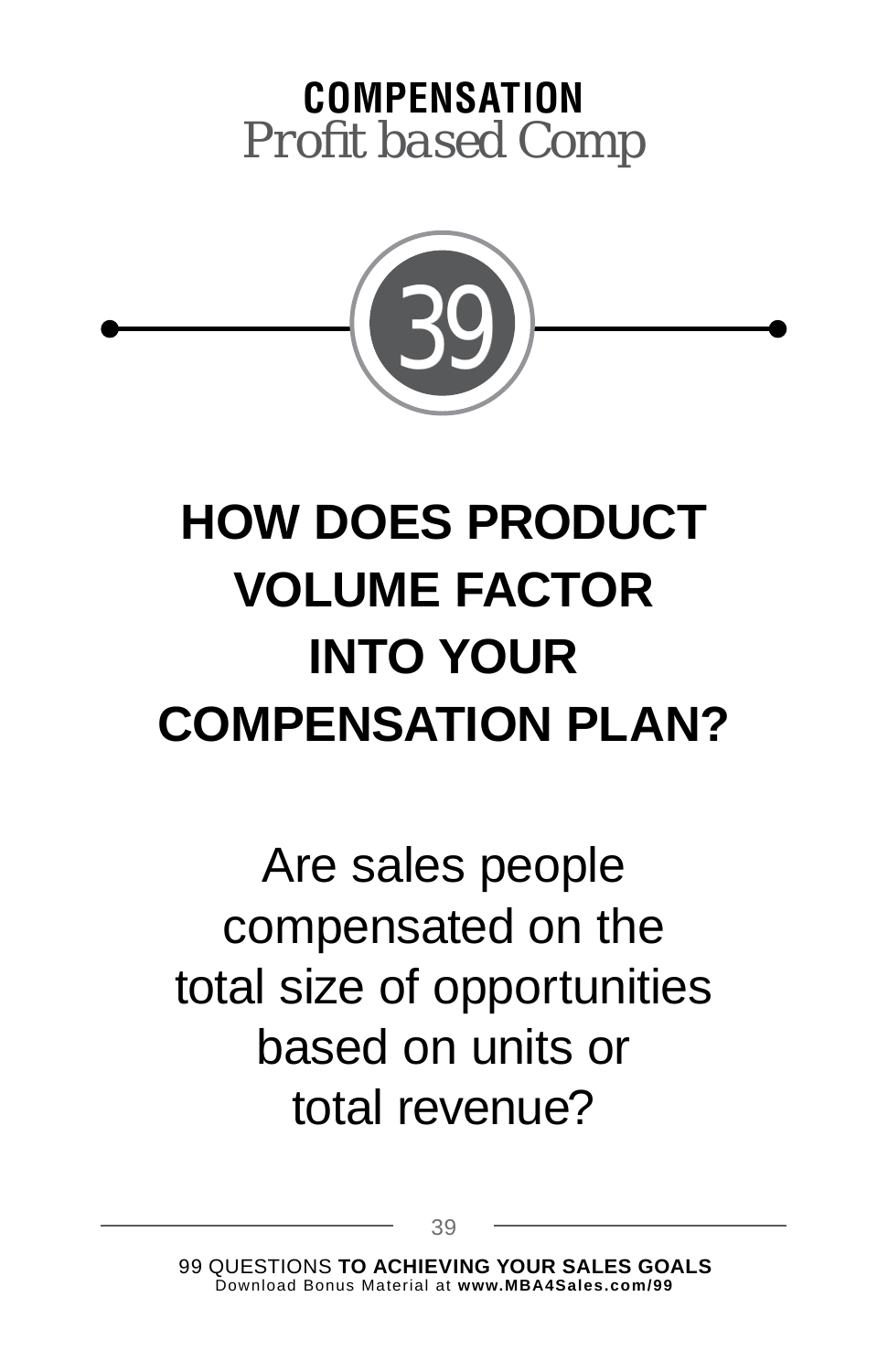



#### **HOW DOES THE COMPENSATION PLAN FOCUS ON MAXIMIZING REVENUE PER DEAL VERSUS PROFIT PER DEAL?**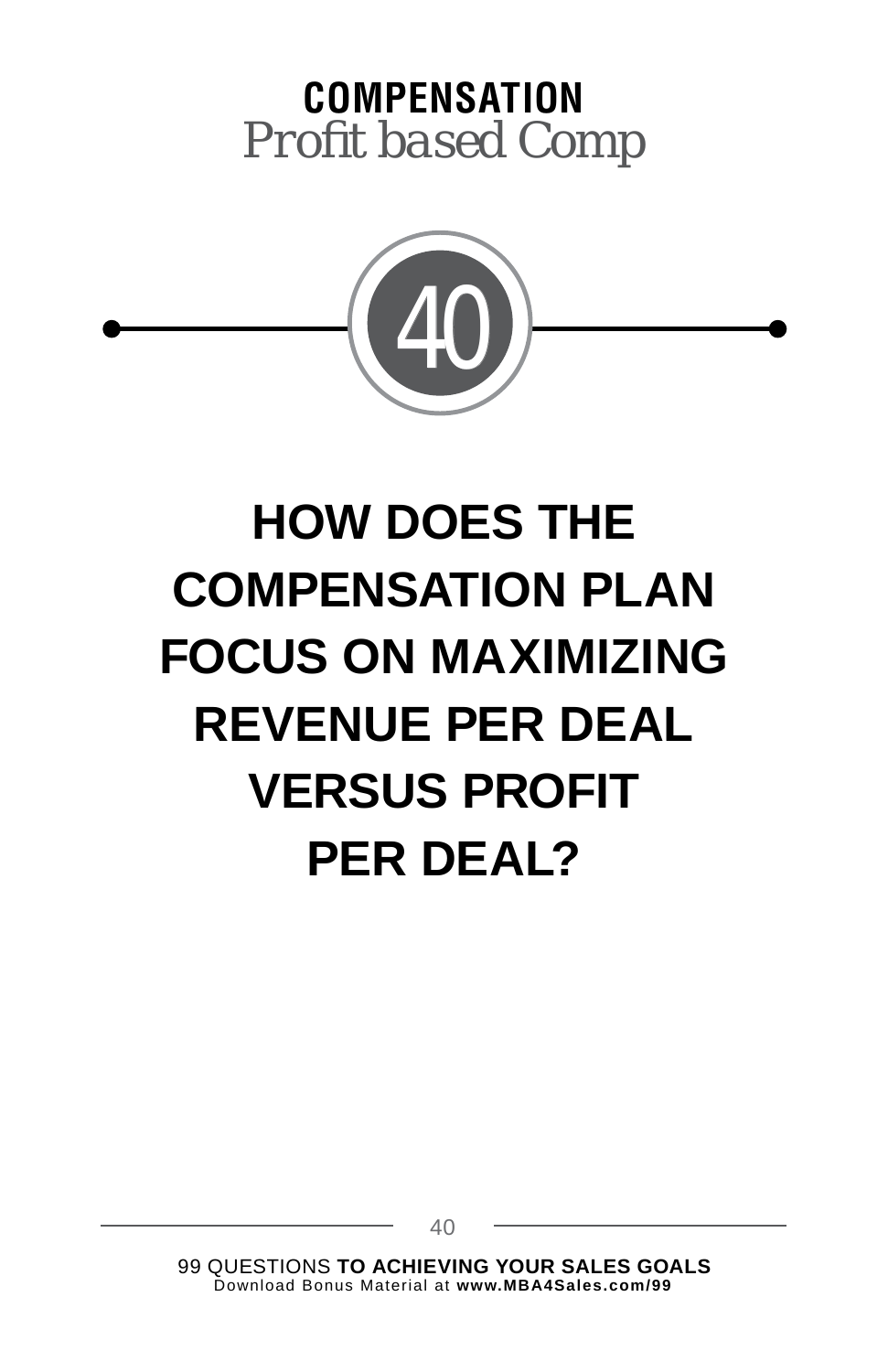#### **COMPENSATION** *Sales/Marketing Alignment*



# **HOW DO SALES COMPENSATION PLANS ALIGN WITH OTHER BUSINESS UNITS' METRICS, ESPECIALLY MARKETING?**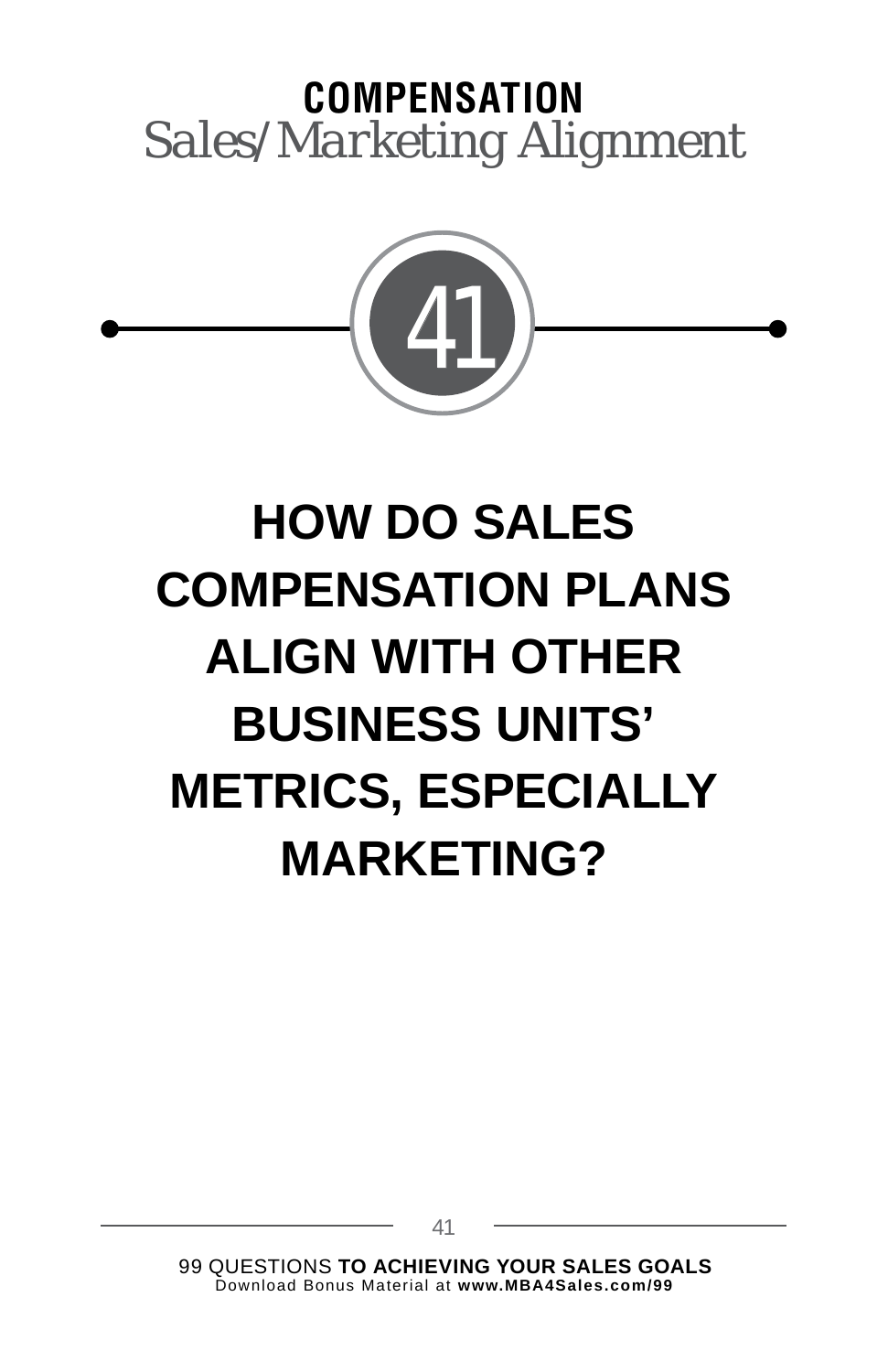#### **COMPENSATION** *Sales/Marketing Alignment*



# **WHAT ARE THE PRIMARY COMPENSATION METRICS OF MARKETING PERSONNEL?**

How do they align with or compete with Sales compensation metrics?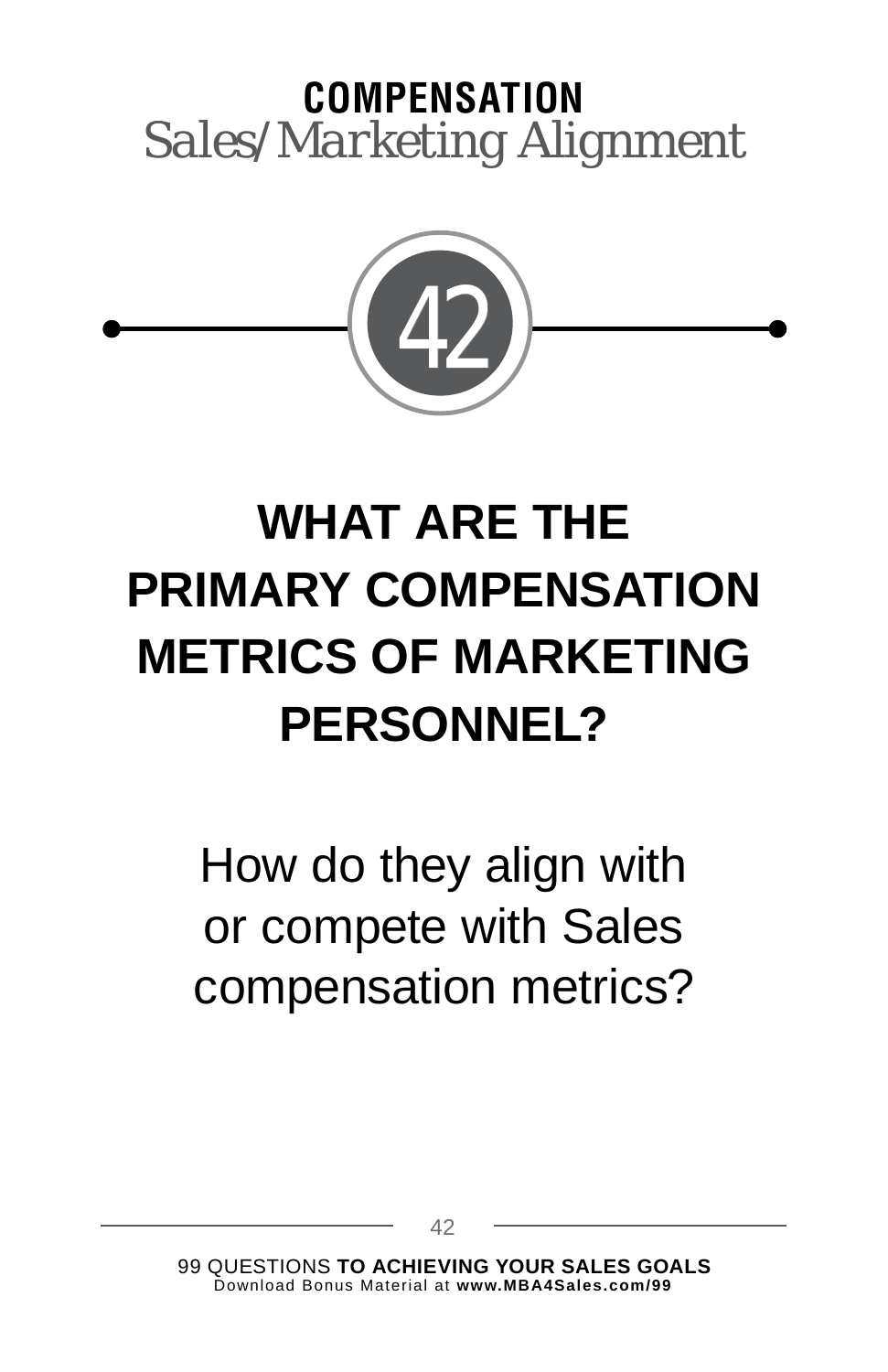#### **COMPENSATION** *Sales/Marketing Alignment*



# **MANY MARKETING ORGANIZATIONS ARE COMPENSATED ON QUALIFIED LEADS GENERATED. WHAT CONSTITUTES A LEAD THAT QUALIFIES FOR COMPENSATION?**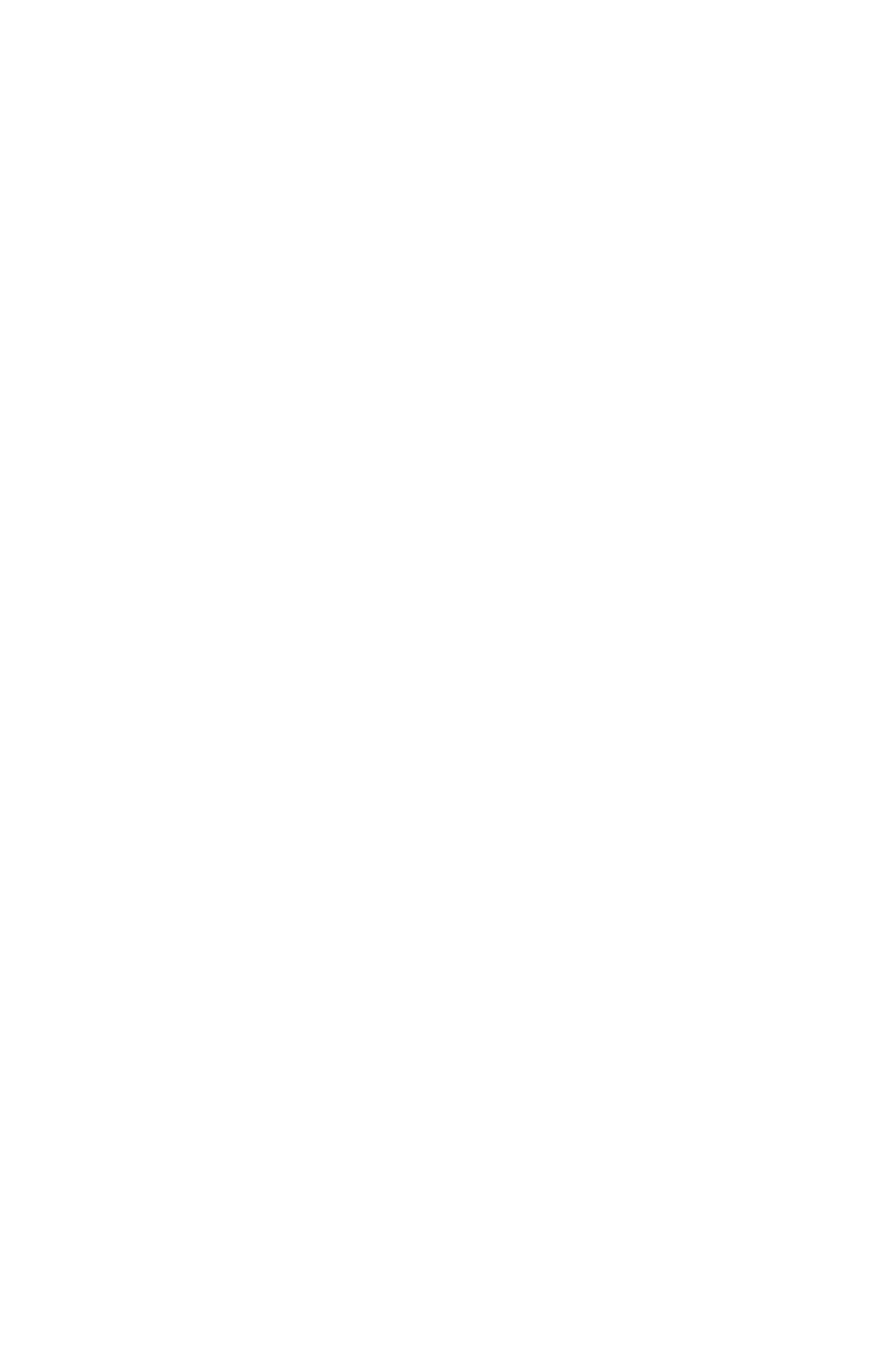



#### **Lead Generation**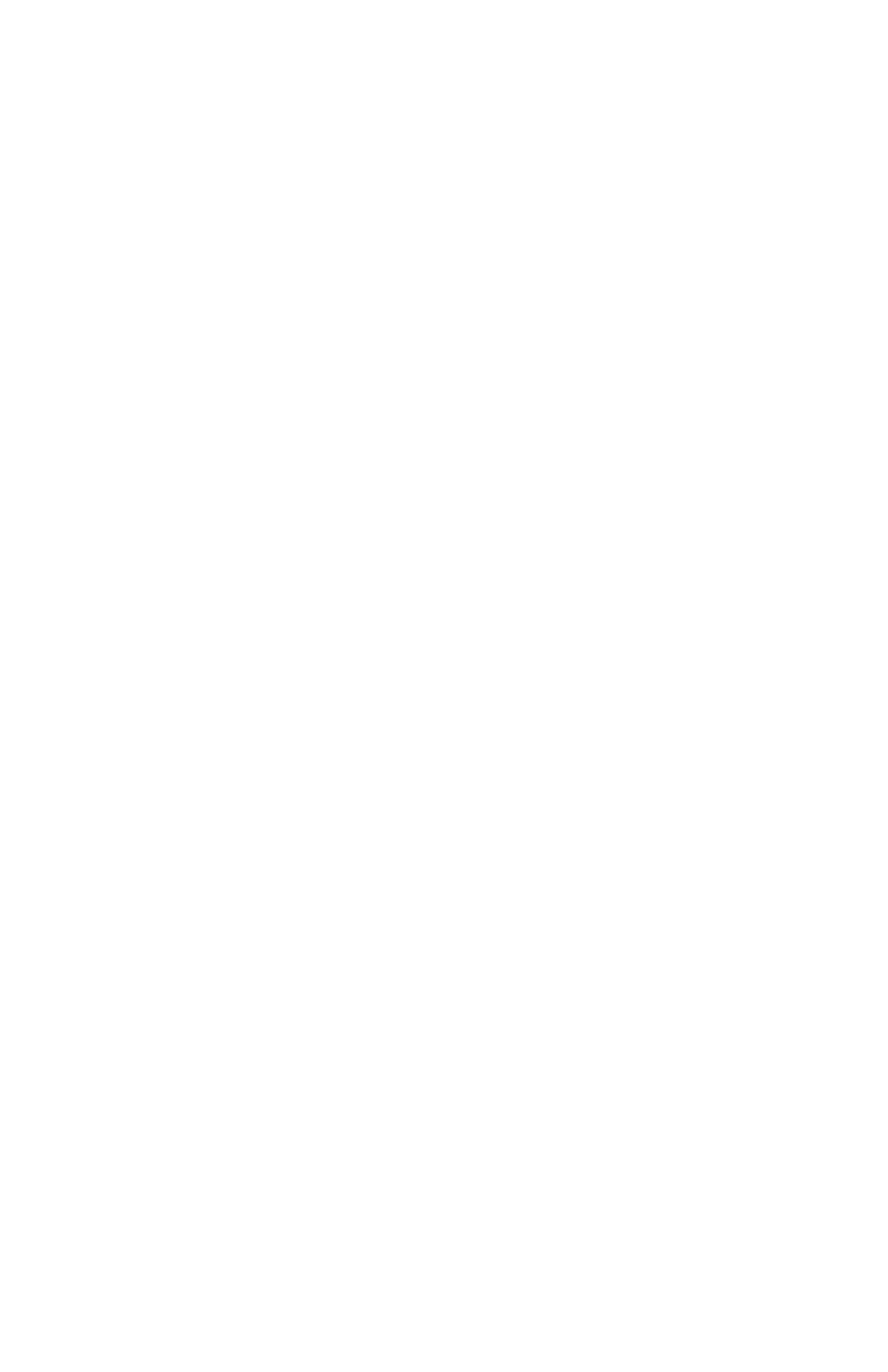

# **FROM A SALES MANAGEMENT PERSPECTIVE, WHAT DOES MARKETING DO TO GENERATE VIABLE SALES LEADS?**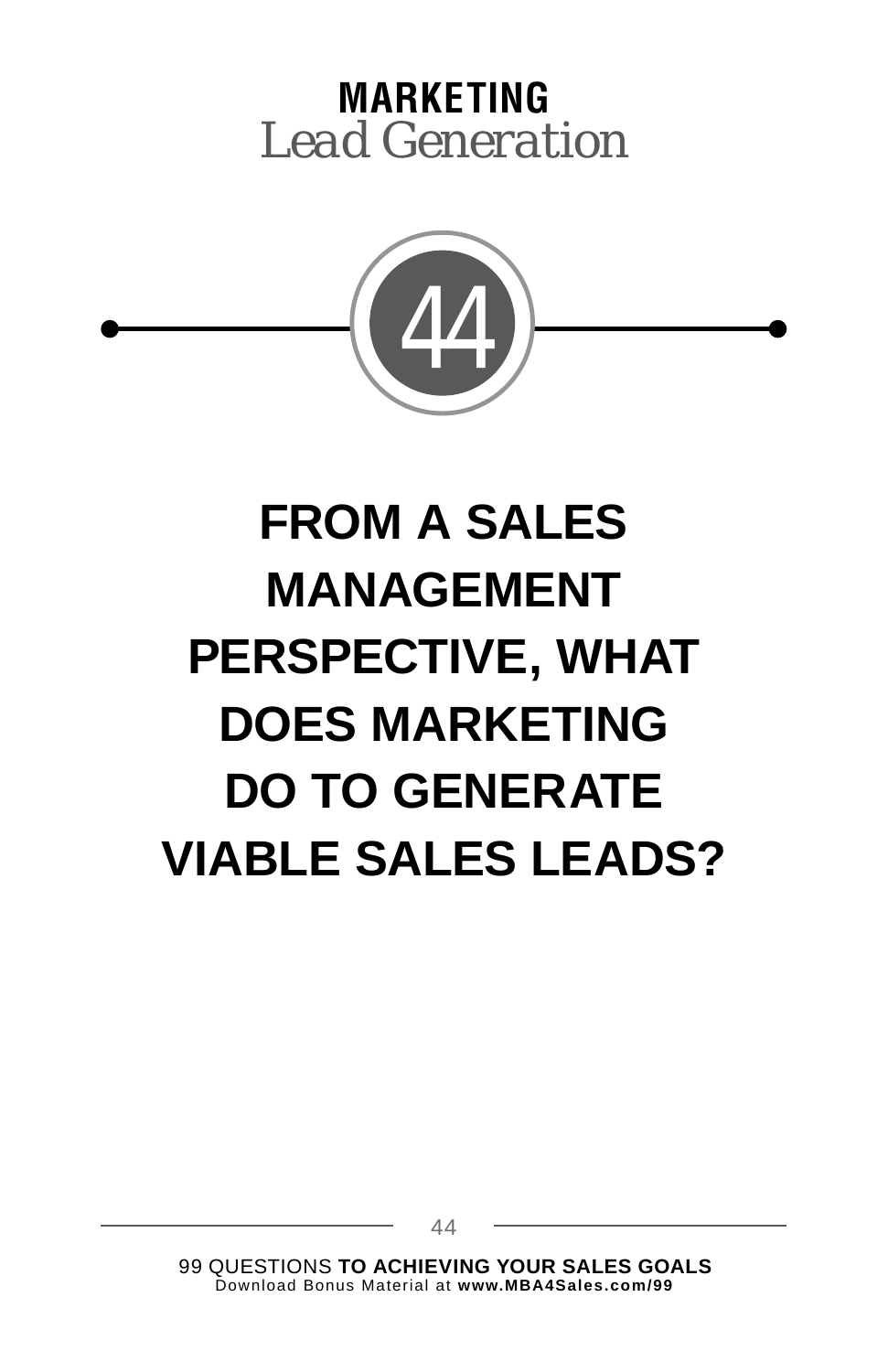

# **WHAT IS THE PROCESS FOR COLLECTING AND MANAGING QUALIFIED LEADS?**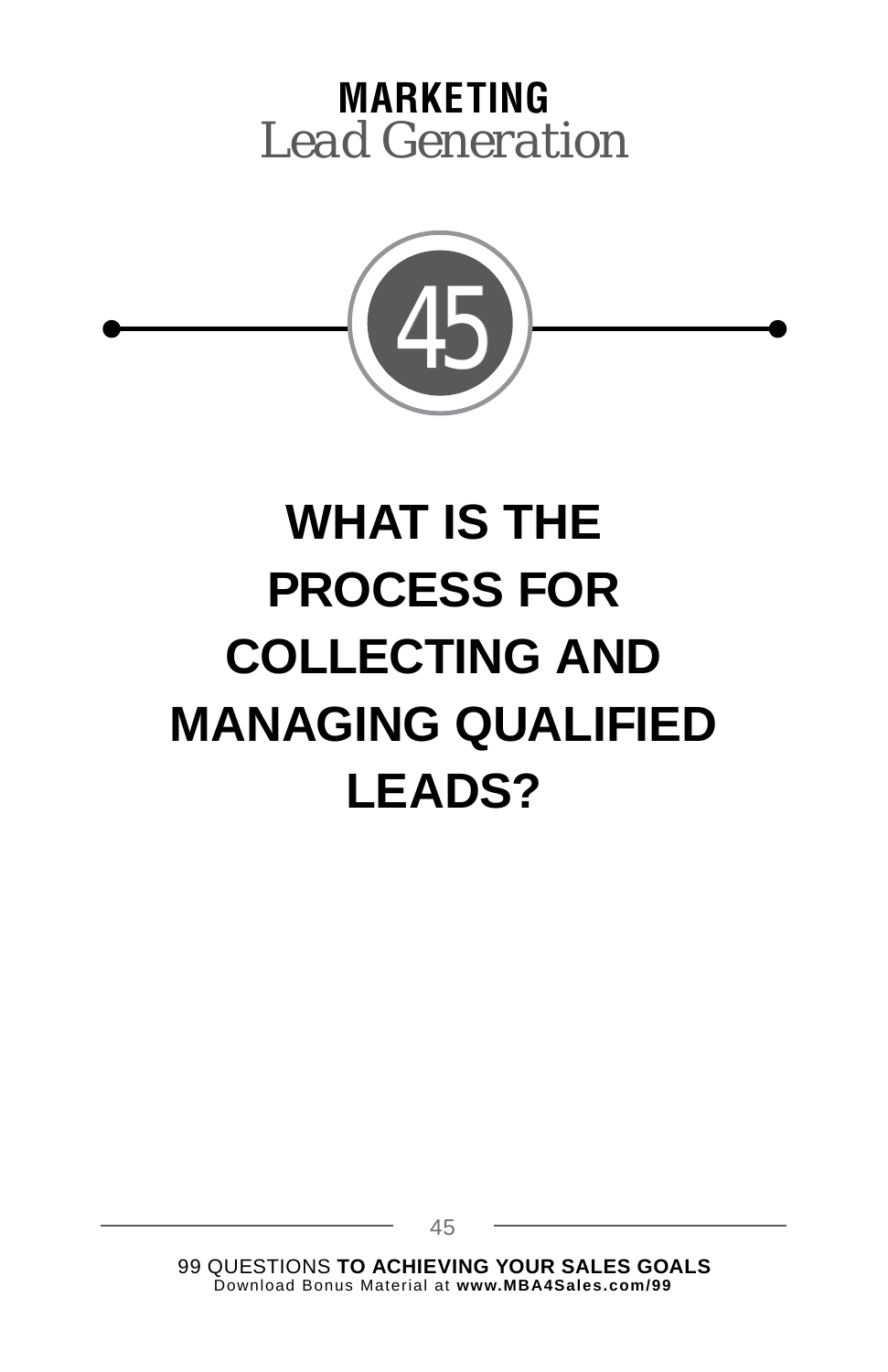

#### **WHEN IS A LEAD CONSIDERED QUALIFIED?**

How does this align with Sales' definition of a qualified lead?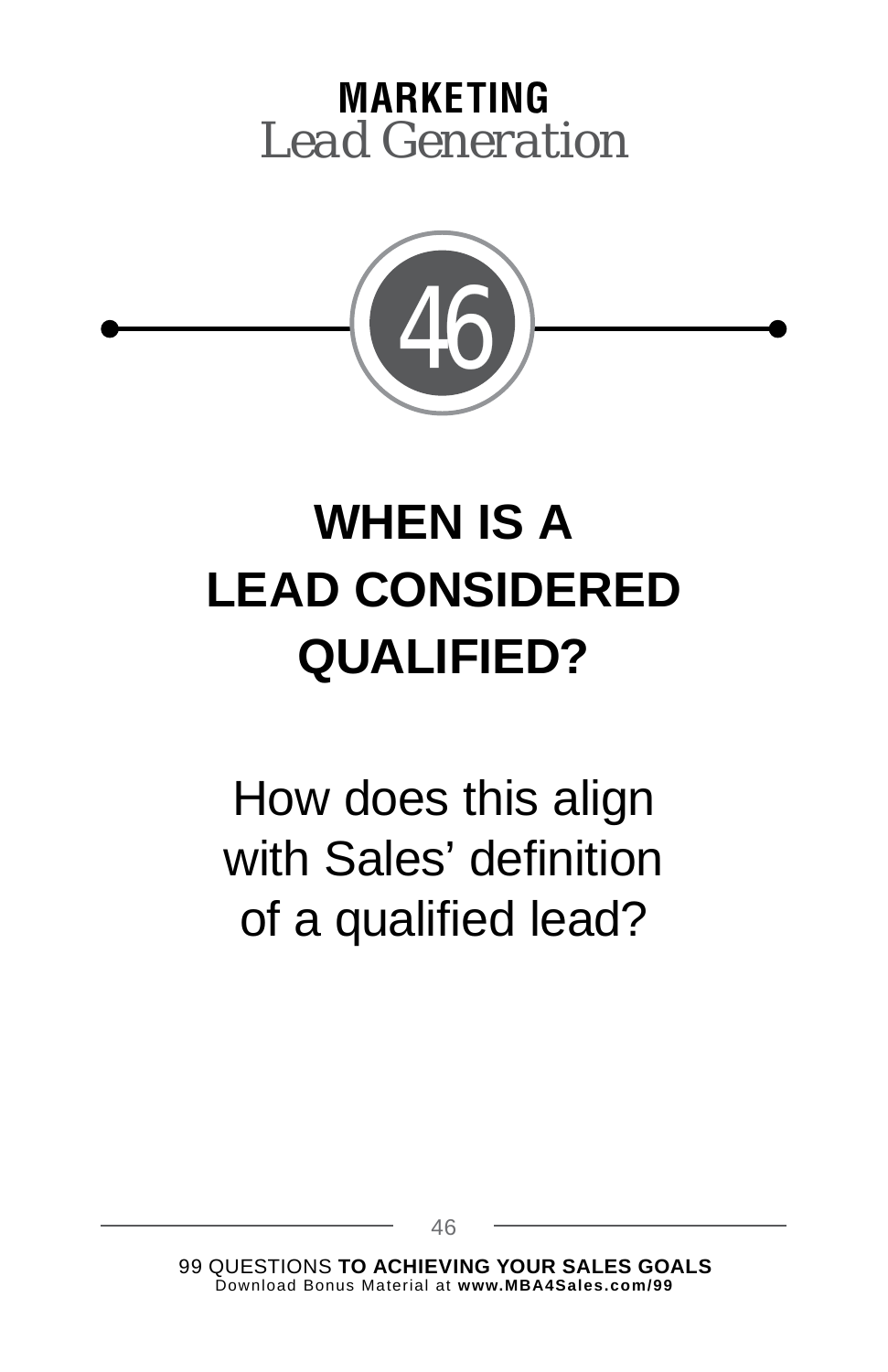

# **WHAT IS THE PROCESS FOR HANDING OFF A LEAD TO SALES?**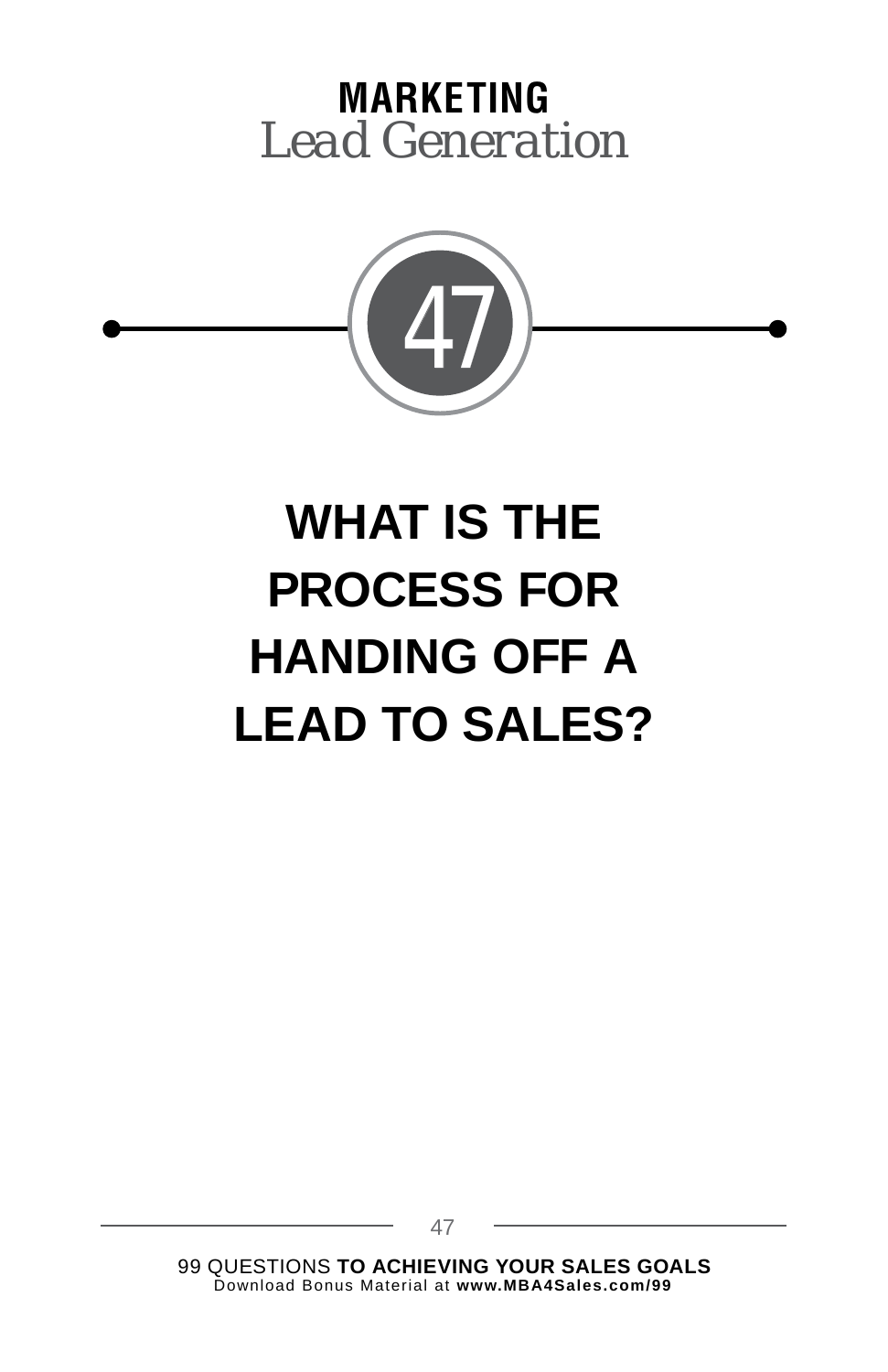

# **WHAT PERCENTAGE OF LEADS TRANSITIONED TO SALES ARE QUALIFIED?**

What percentage of leads actually close? How does this compare to business objectives?

48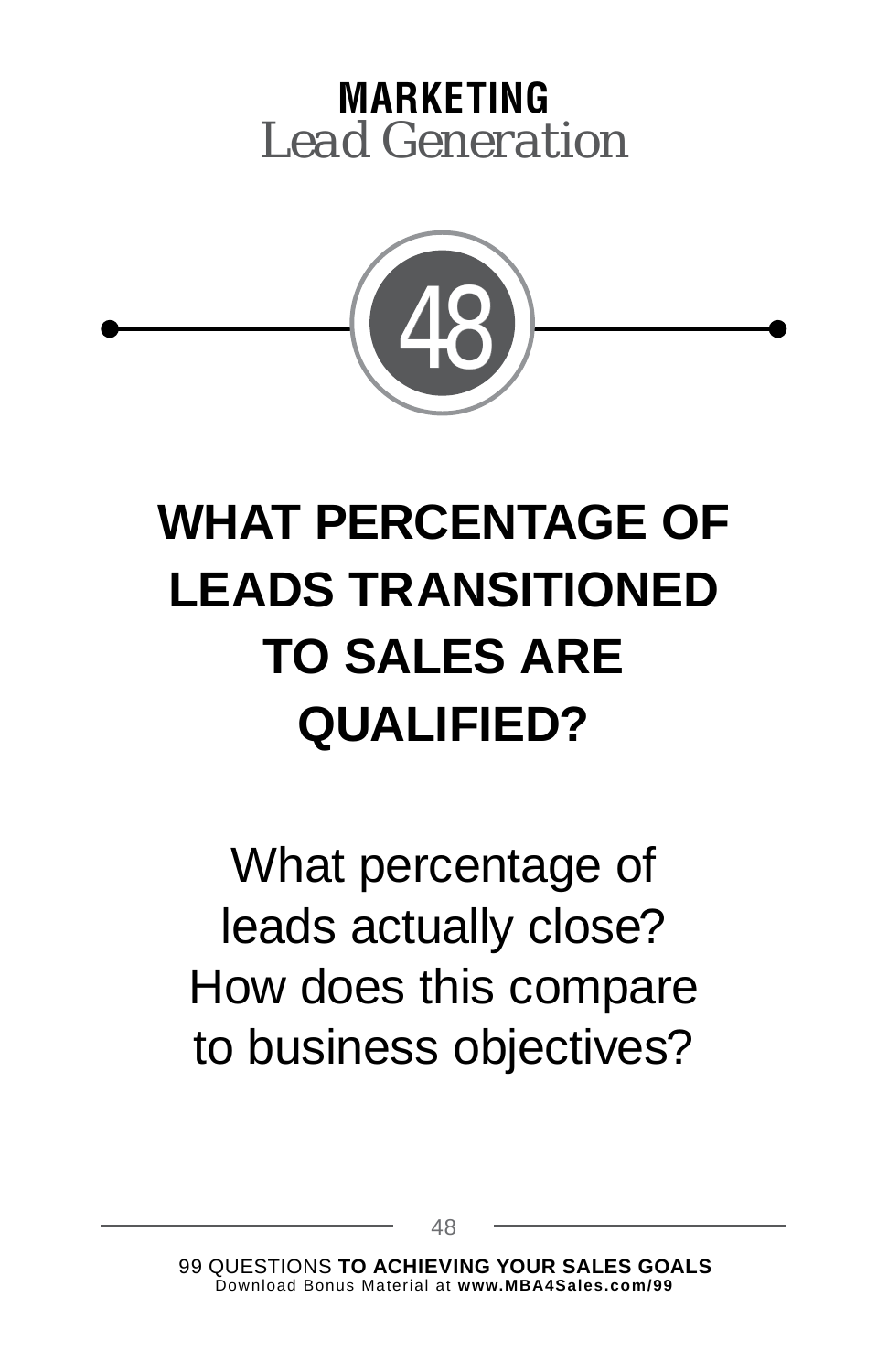

# **WHAT IS THE MARKETING STRATEGY AND PLAN TO IMPROVE QUALIFIED AND CLOSED LEADS?**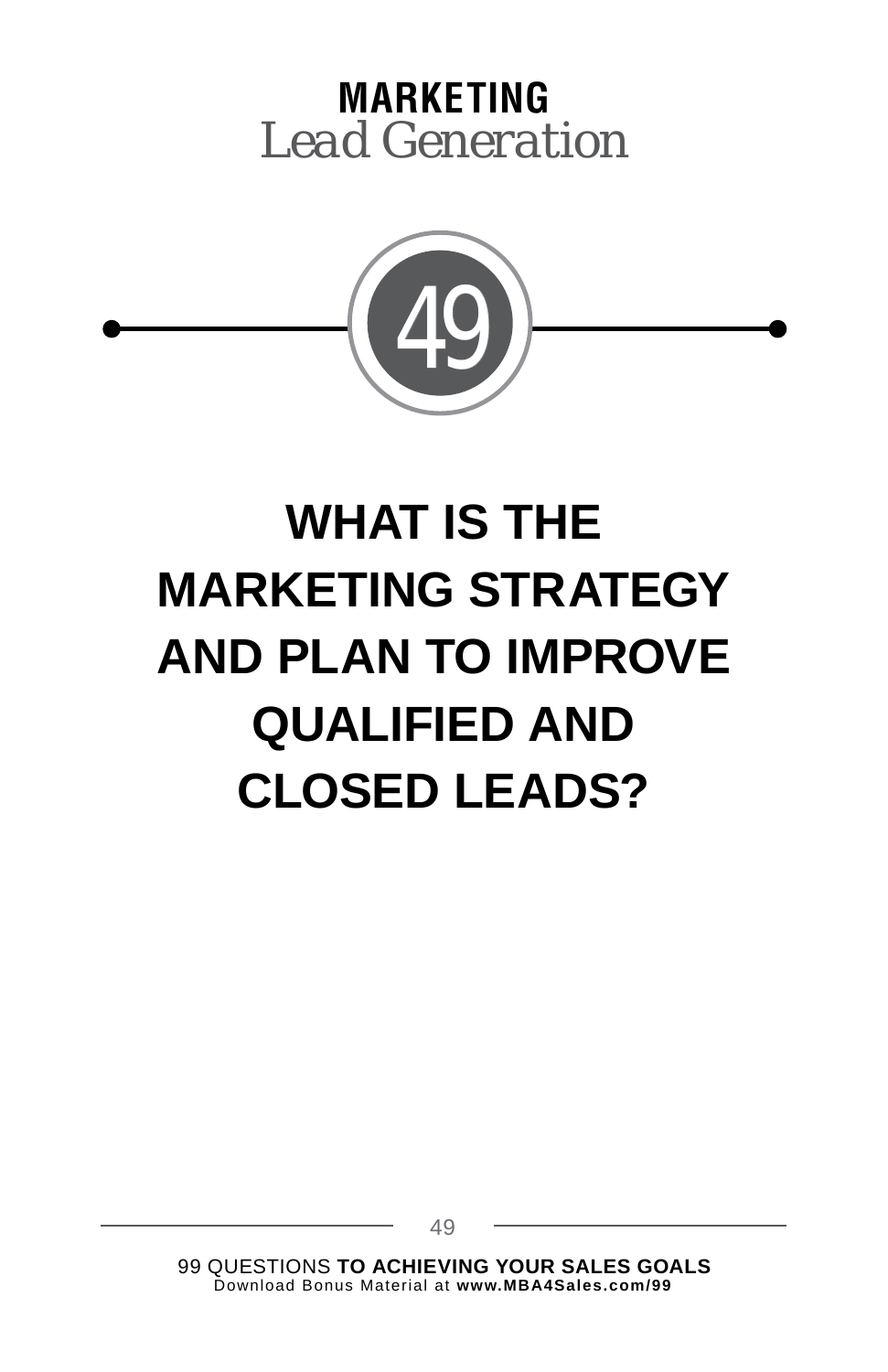

# **HOW DOES THE COMPANY'S BUSINESS MODEL DICTATE HOW LEADS MUST BE GENERATED?**

For example, retail and home based sales depend on leads because they are "closer" business models.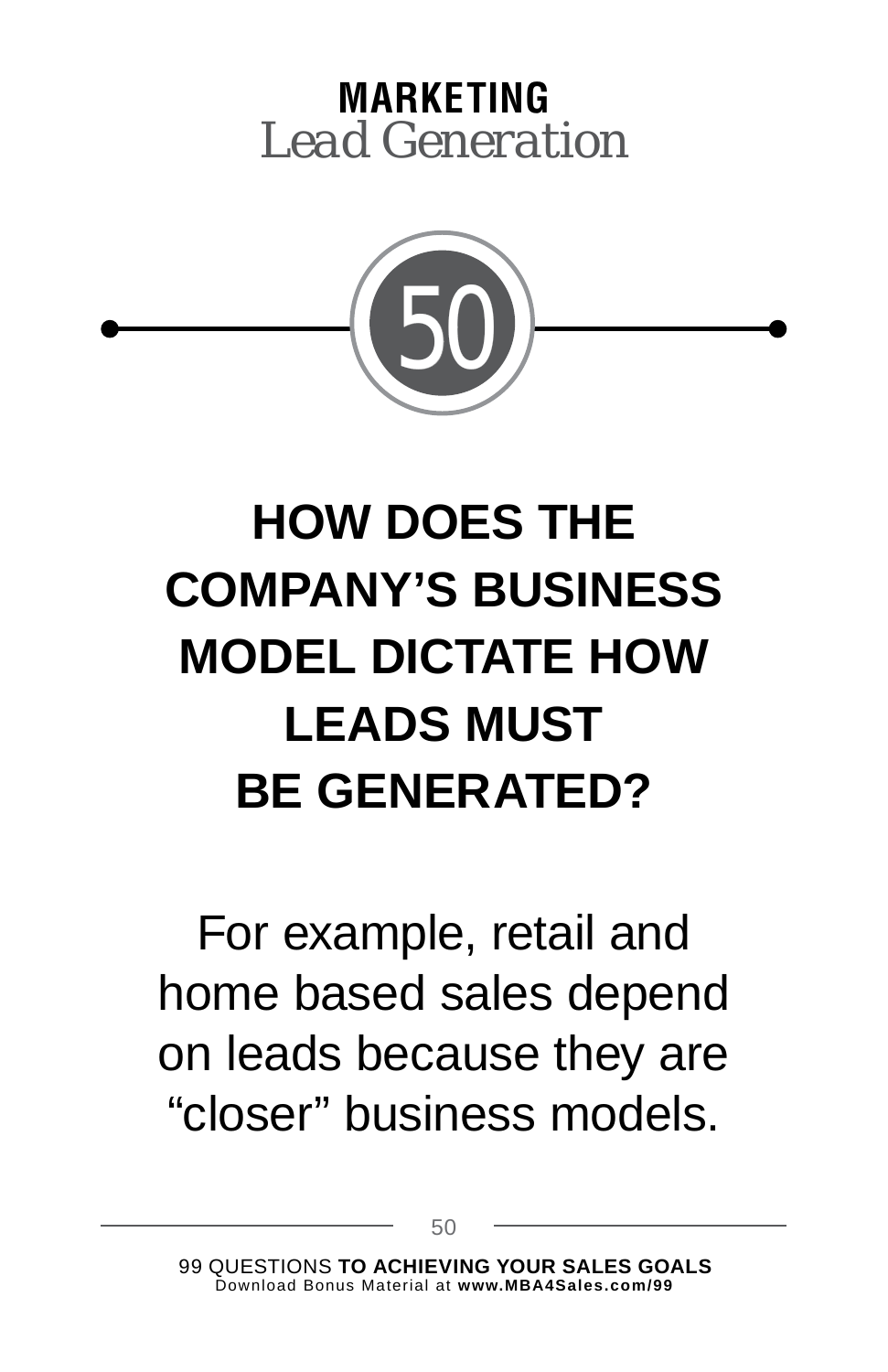

# **WHAT MARKETING TACTICS PRODUCE THE MOST LEADS?**

Why do these tactics work versus others?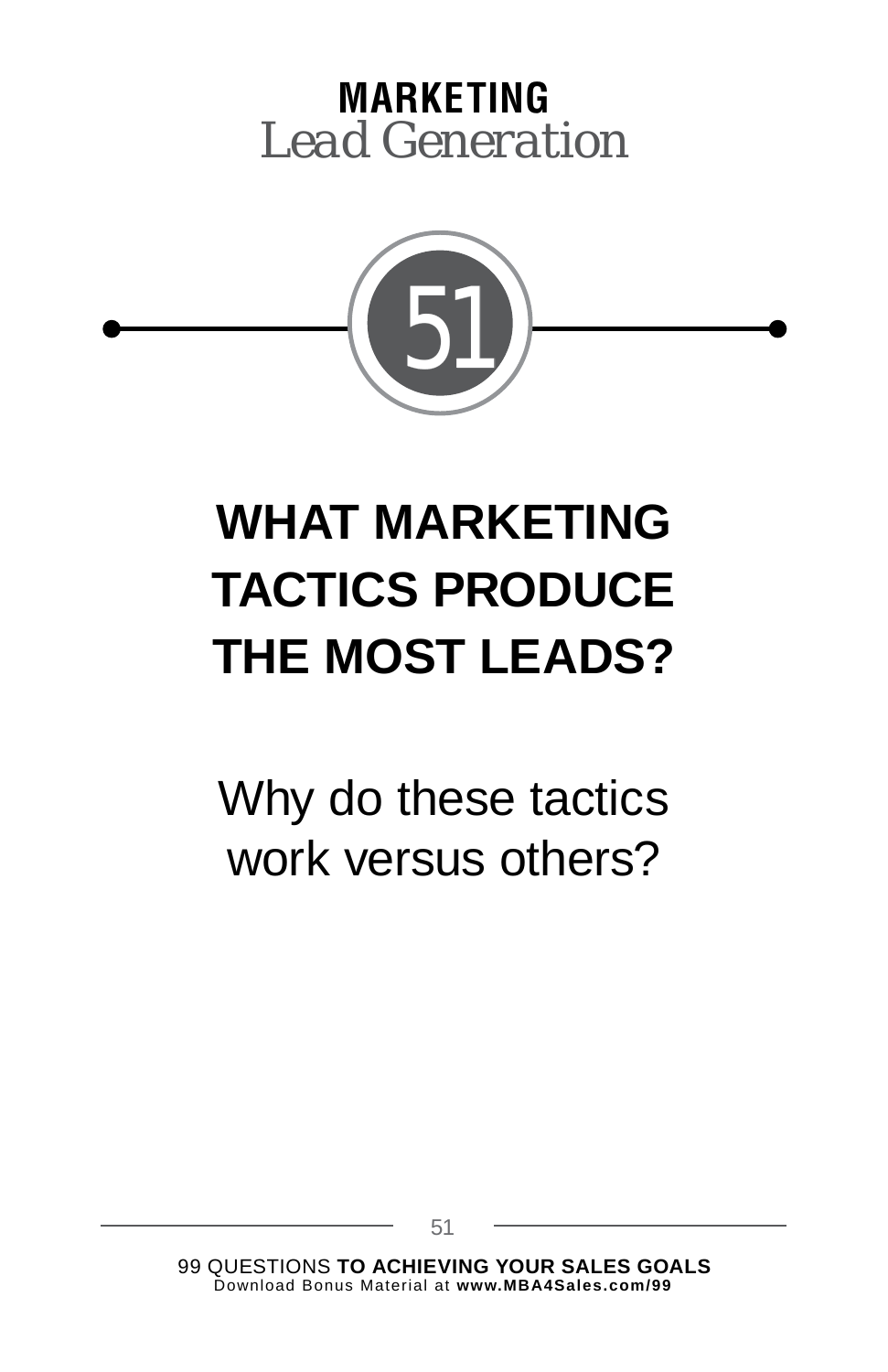

# **WHAT IS THE PROCESS FOR DETERMINING LEAD QUALITY?**

Who is involved and what decisions are made?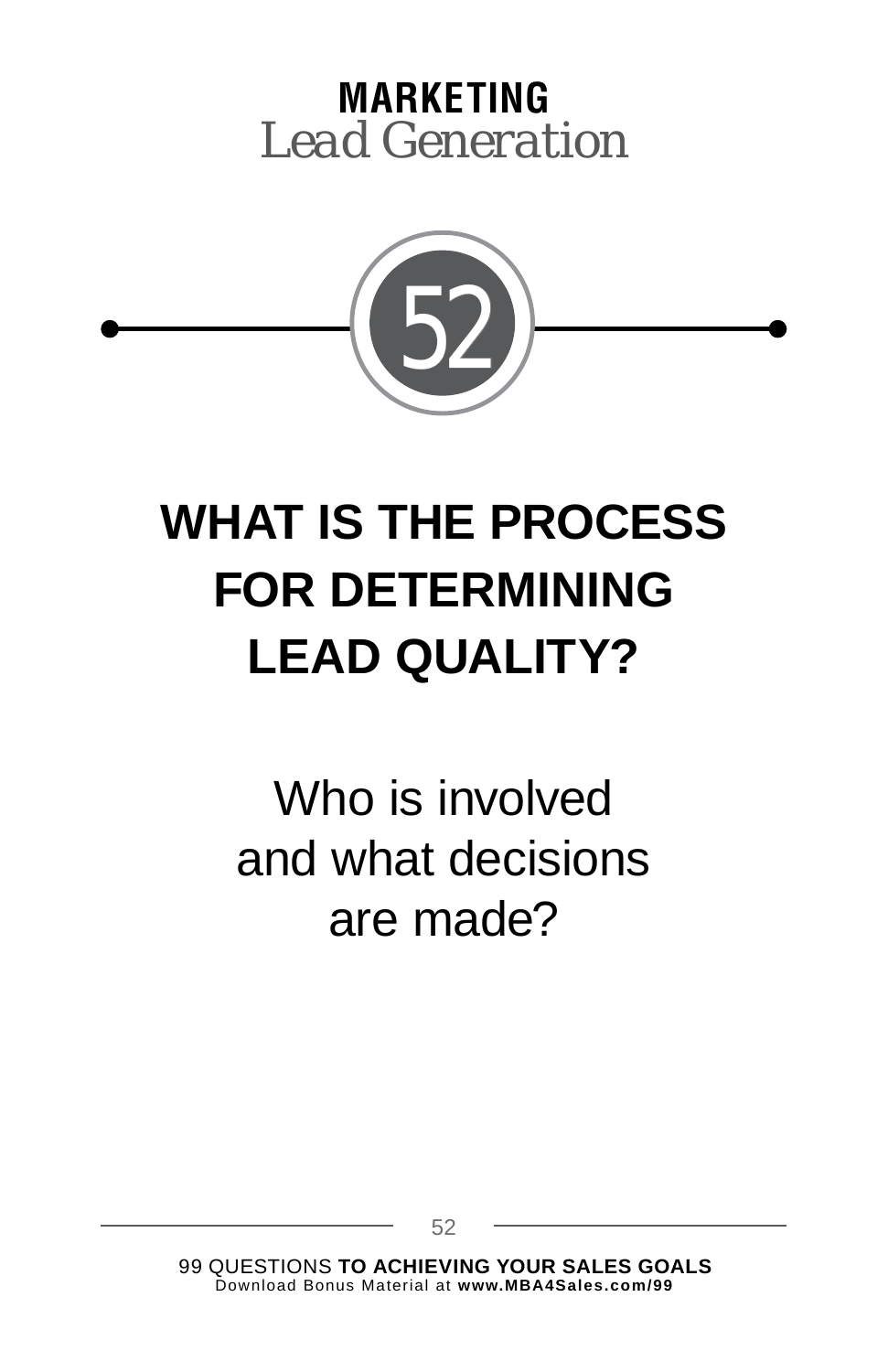

# **HOW ARE LEAD GENERATION PROGRAMS EVALUATED?**

How often is this done? Who is involved? What happens if a program is judged to be inadequate? How are new tactics added to the mix?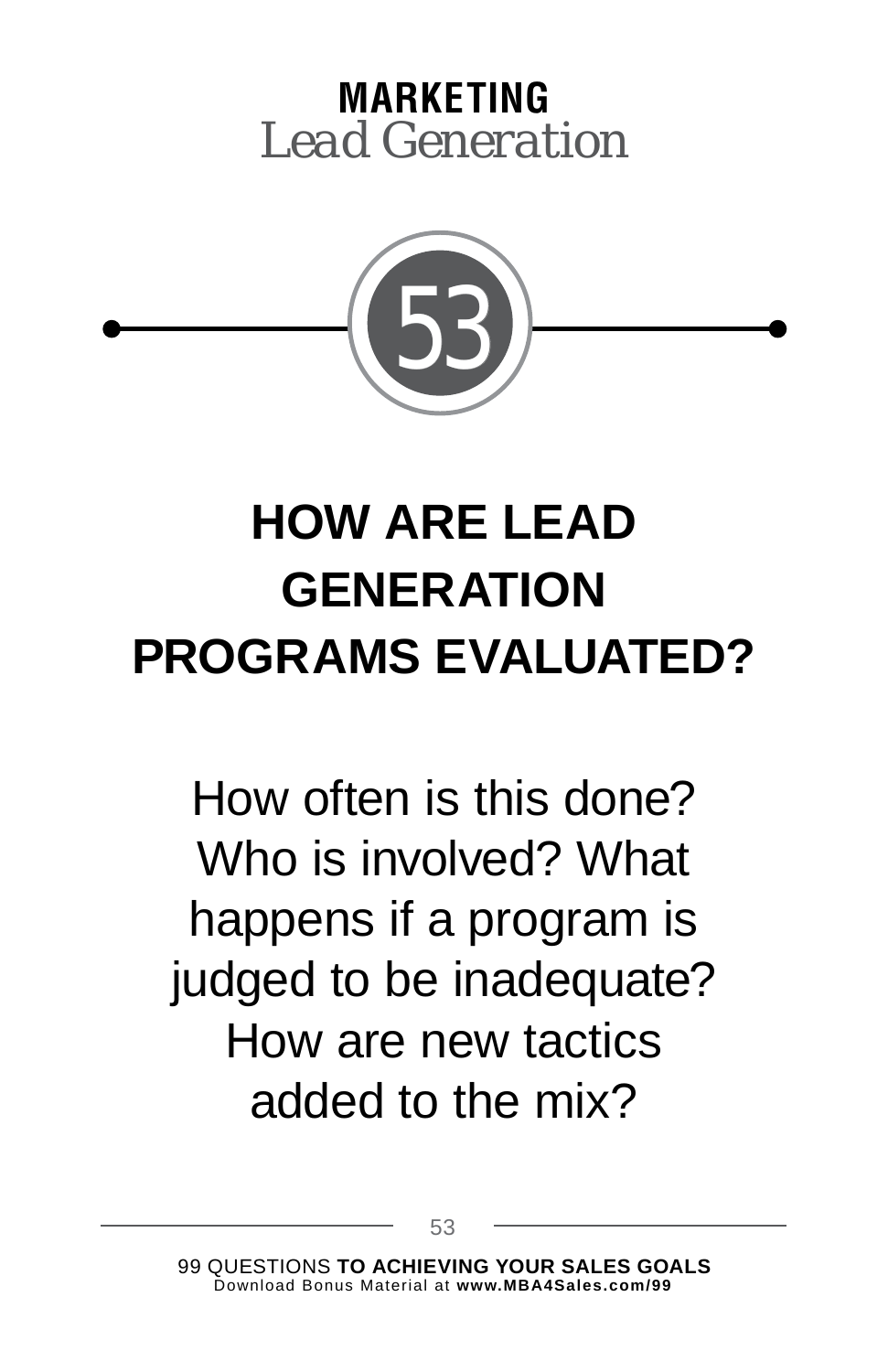



**Sales Rep Hiring Process**

**Sales Rep Hiring Attributes**

**Management Forecasting**

**Sales Performance Management**

**Role Playing**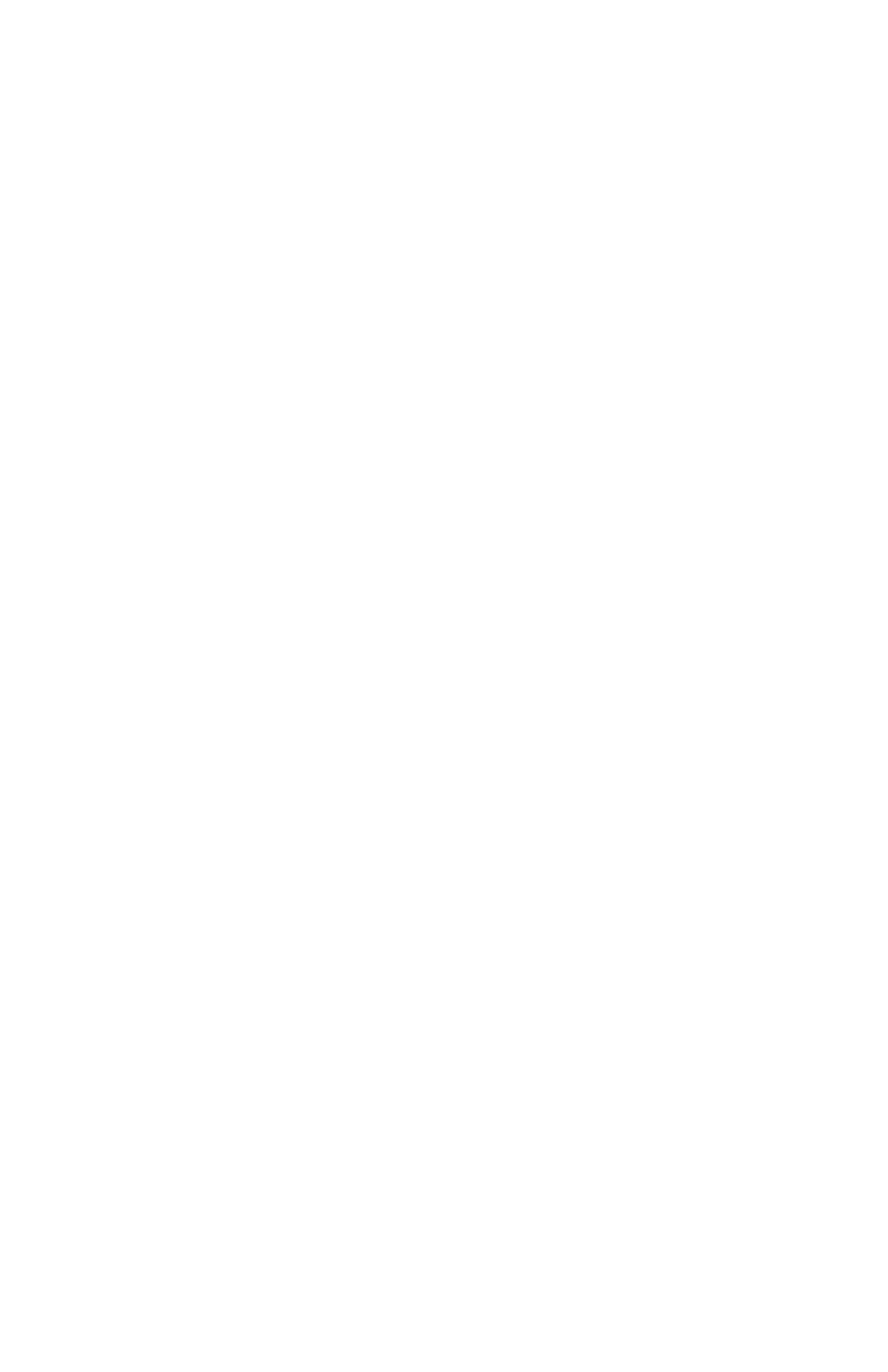

# **WHAT ATTRIBUTES WOULD YOU ASSOCIATE WILL AN EXCEPTIONAL SALES HIRING PROCESS?**

Why?

99 QUESTIONS **TO ACHIEVING YOUR SALES GOALS** Download Bonus Material at **www.MBA4Sales.com/99**

54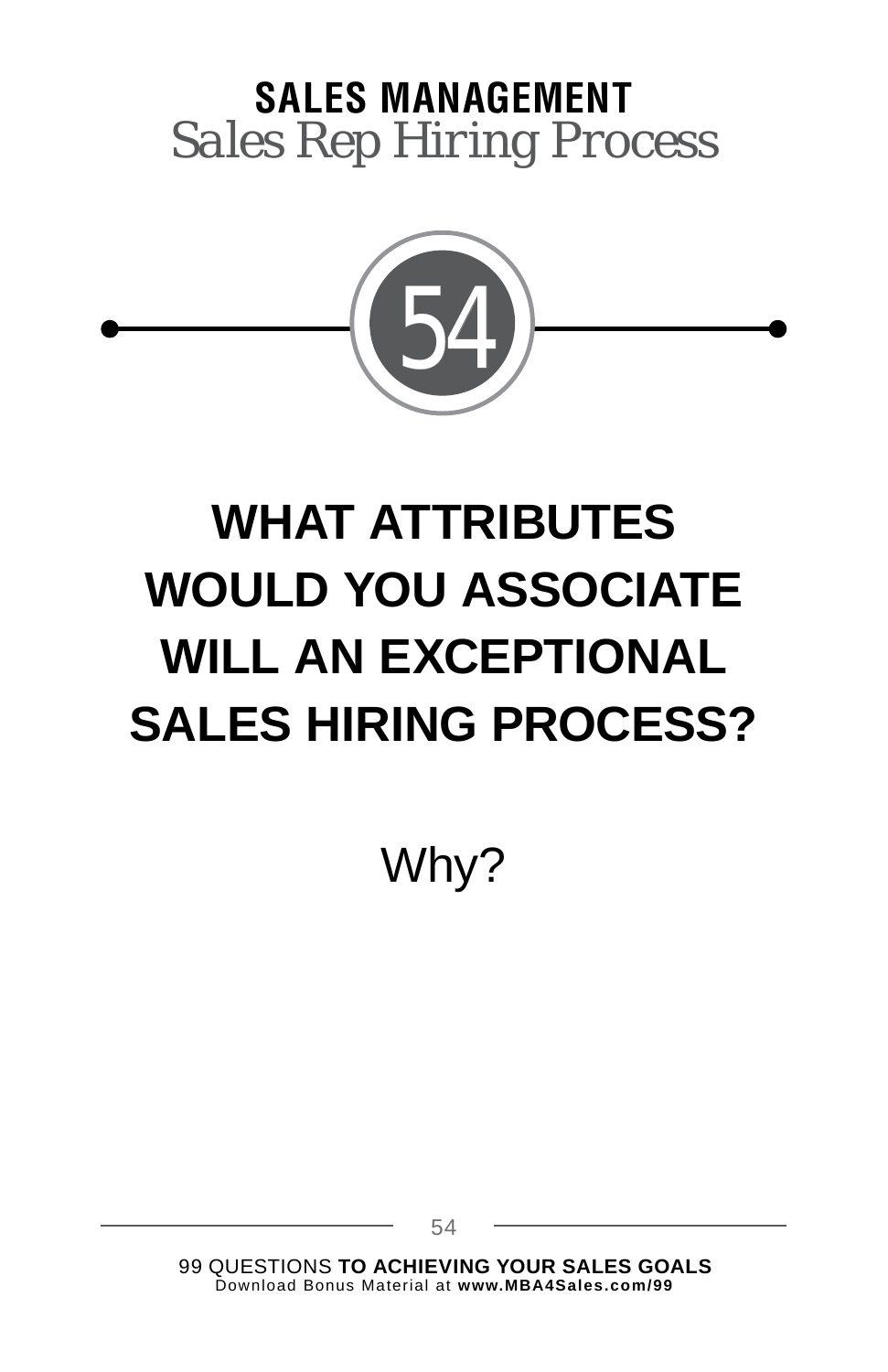

## **WHO IS RESPONSIBLE FOR HIRING SALES PEOPLE?**

How would you evaluate their effectiveness?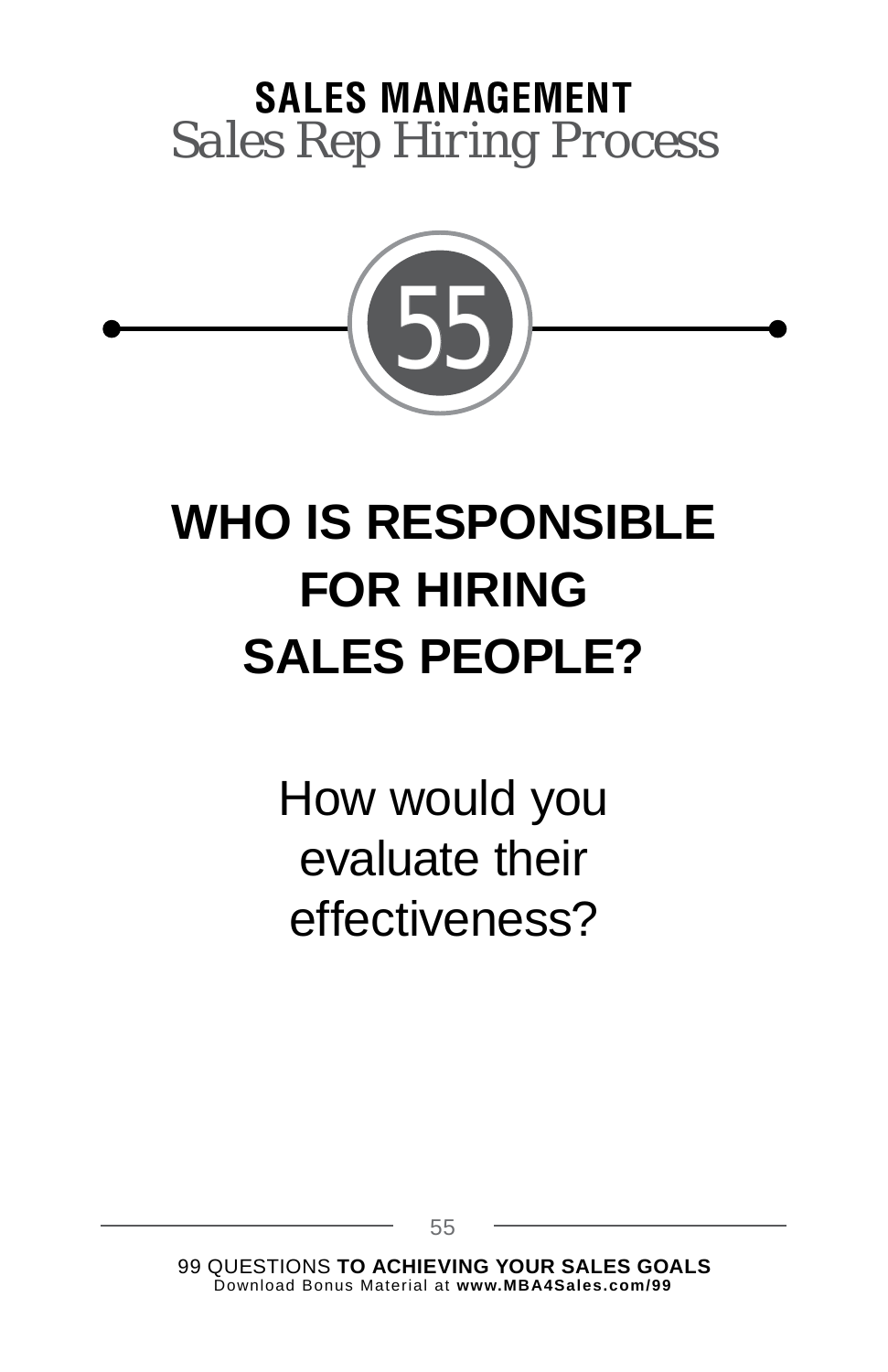

# **WHAT TRAINING DO SALES MANAGERS RECEIVE ABOUT HOW TO INTERVIEW AND EVALUATE SALES REP CANDIDATES?**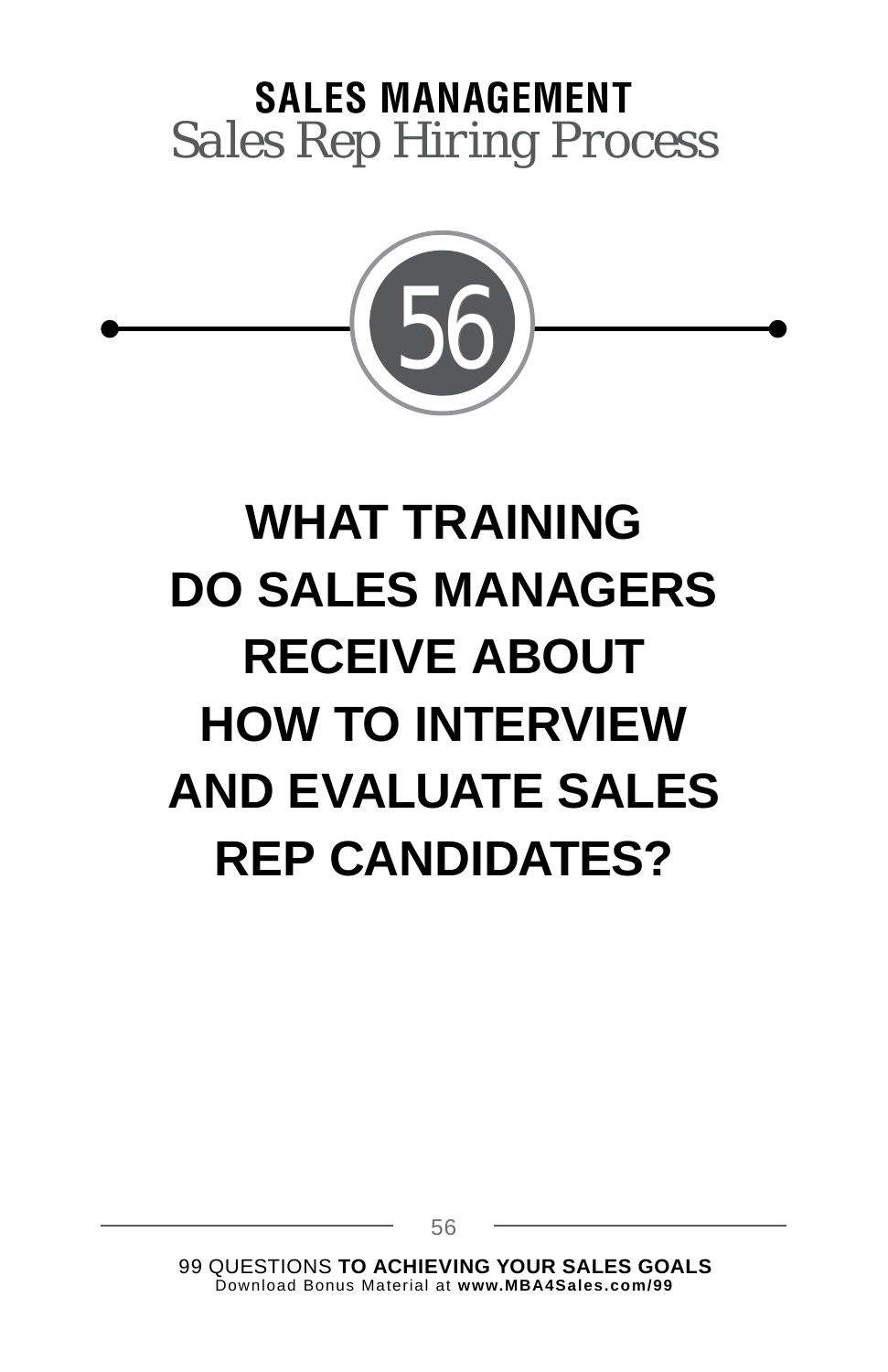

# **WHAT ARE THE PRIMARY SOURCES OF SALES REP CANDIDATES?**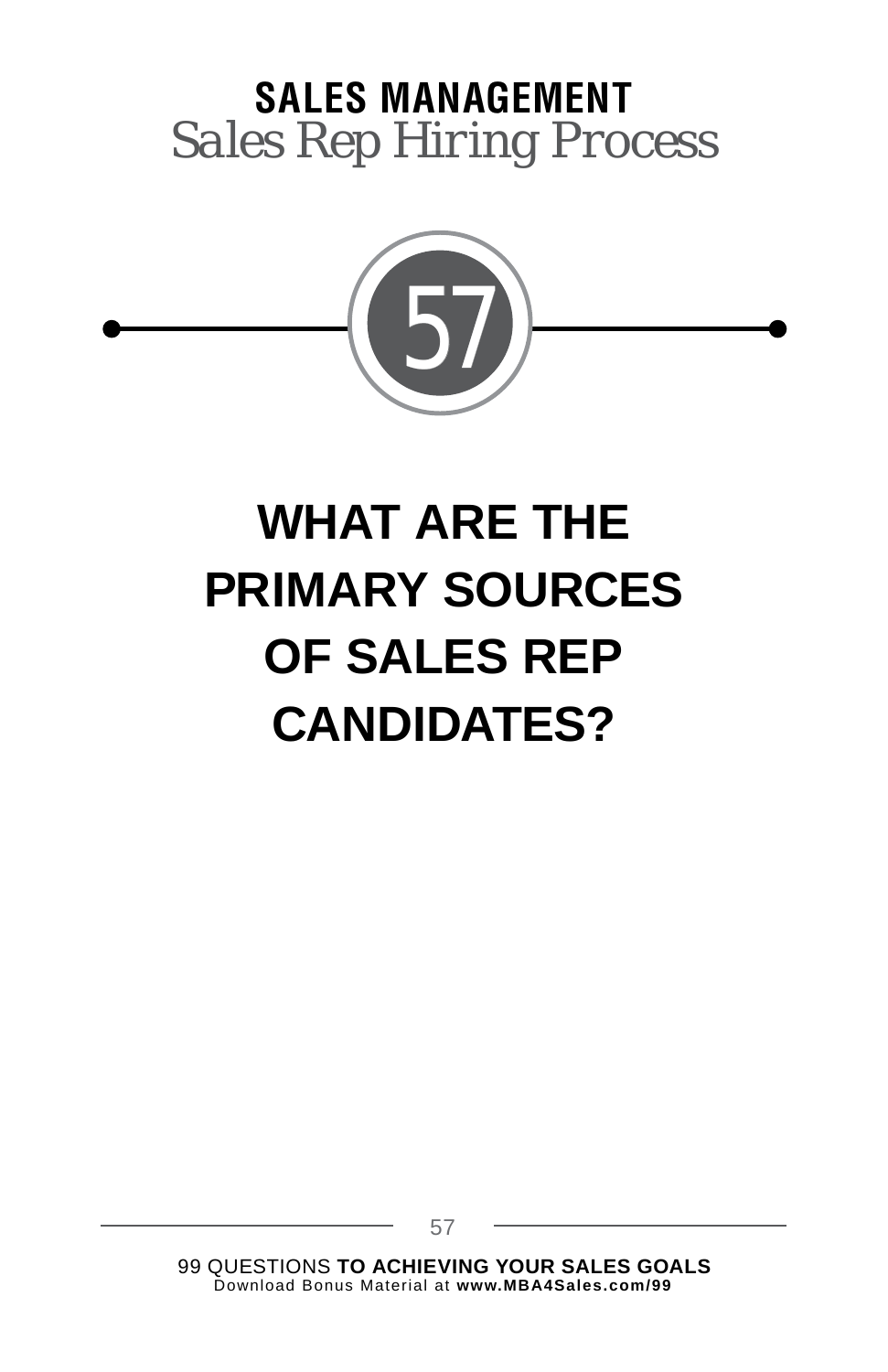

# **WHAT PROCESS IS USED TO SOURCE AND SELECT SALES CANDIDATES?**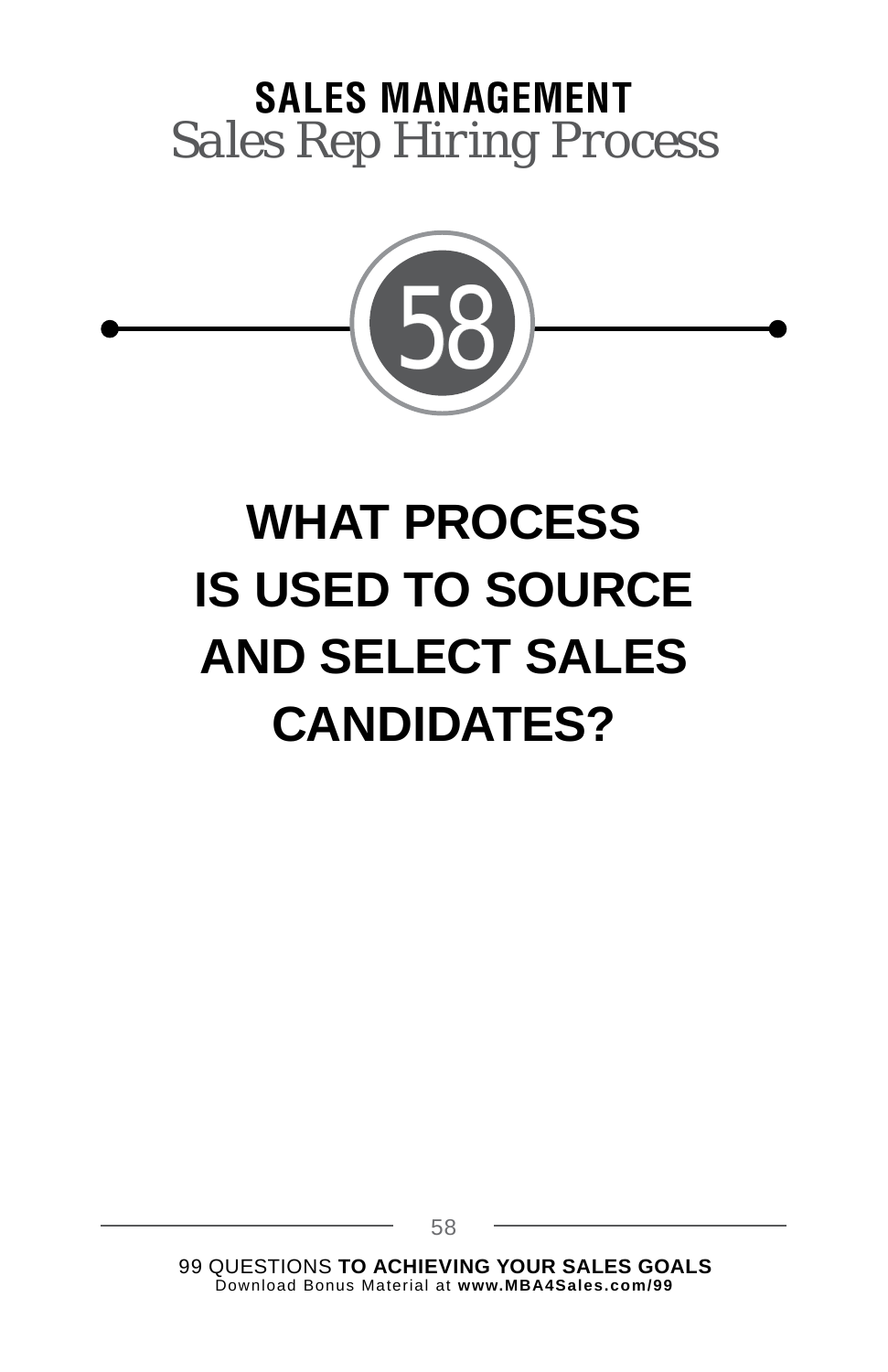

# **HOW ARE SALES REP CANDIDATES SCREENED PRIOR TO INTERVIEWING WITH THE SALES MANAGER?**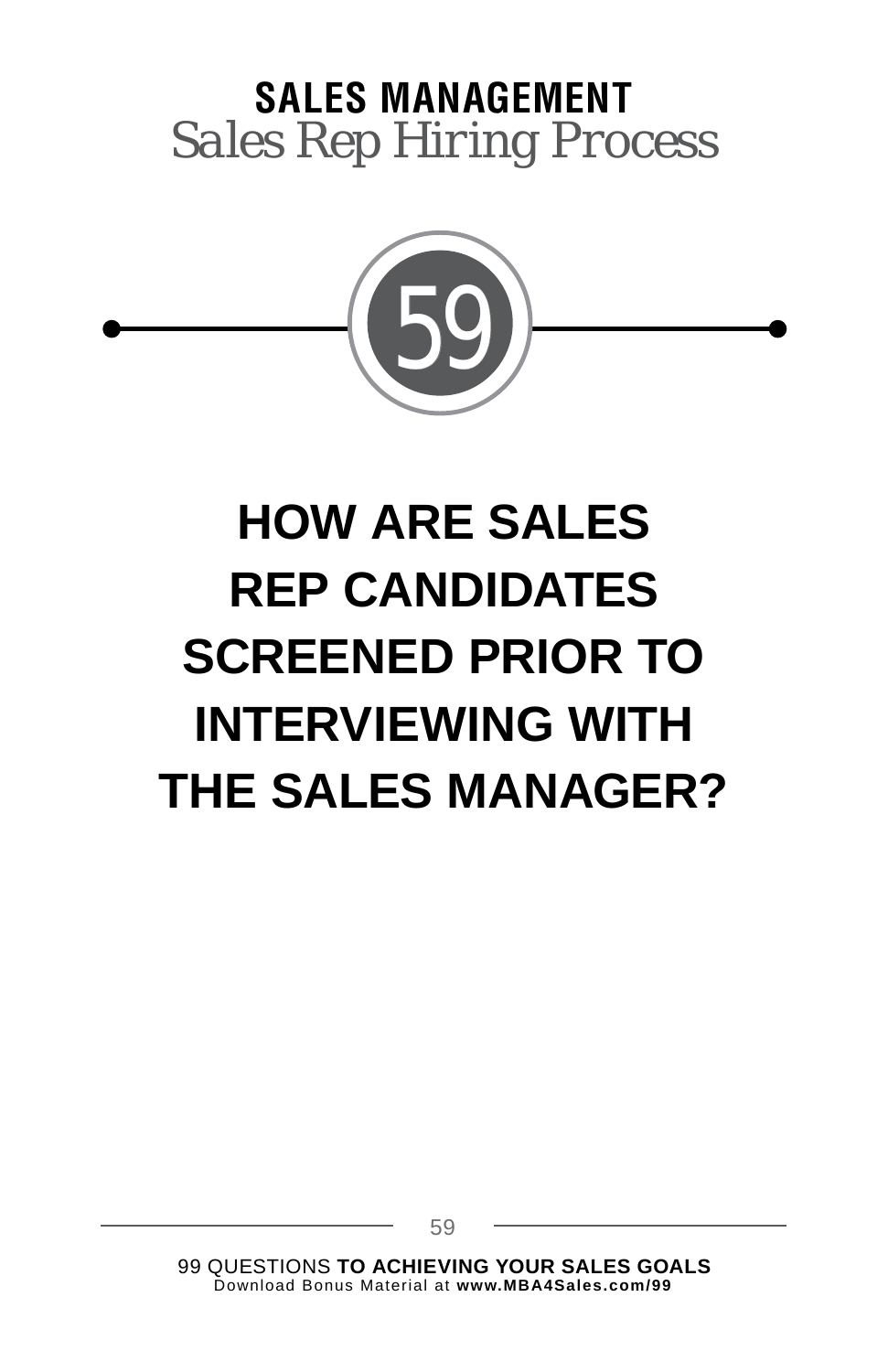

# **WHAT OTHER PERSONNEL INTERVIEW THE CANDIDATE BESIDES THE SALES MANAGER?**

Why?

99 QUESTIONS **TO ACHIEVING YOUR SALES GOALS** Download Bonus Material at **www.MBA4Sales.com/99**

60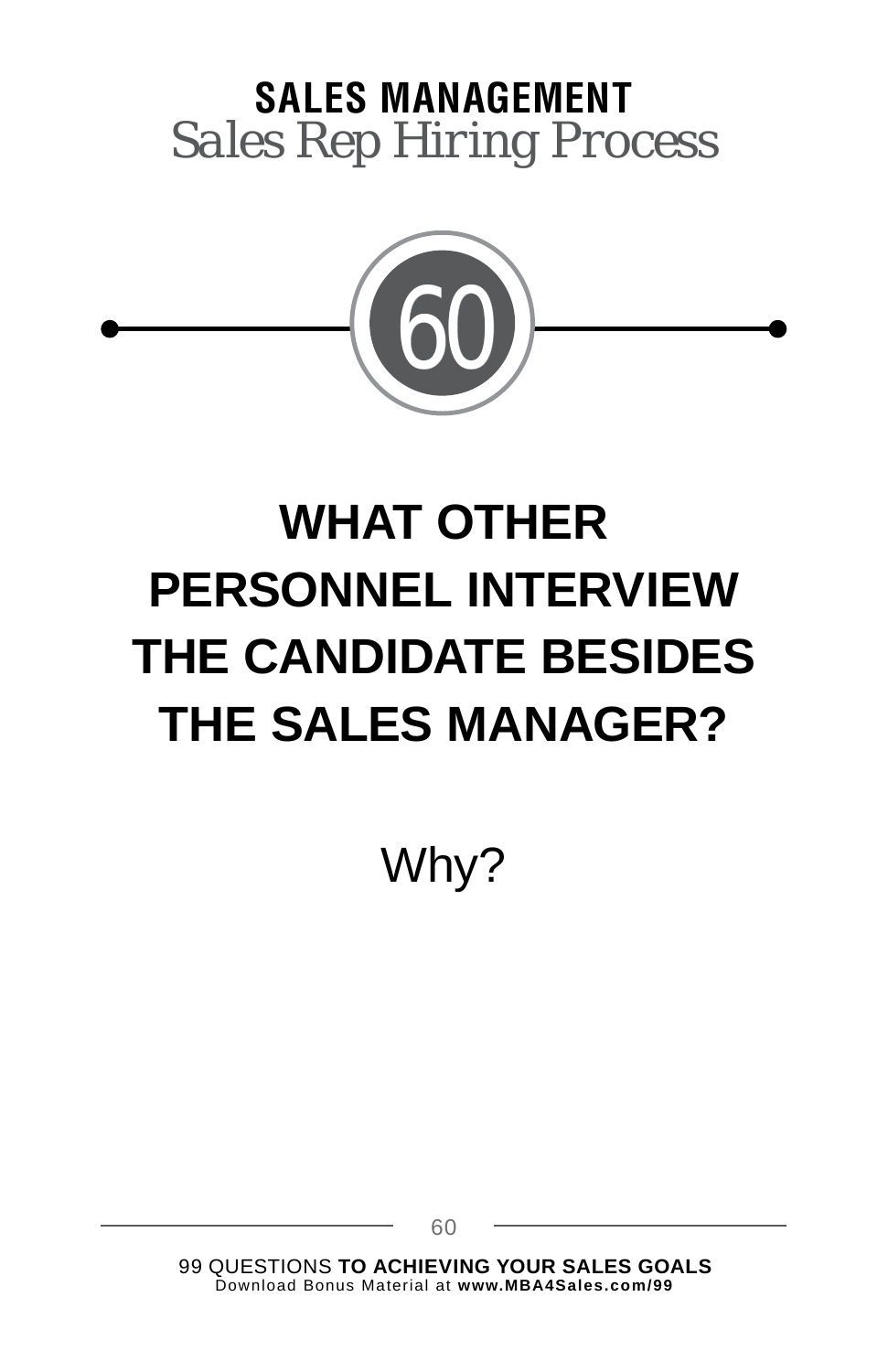

# **WHAT PROCESS IS USED TO SELECT A CANDIDATE ONCE INTERVIEWS ARE CONDUCTED?**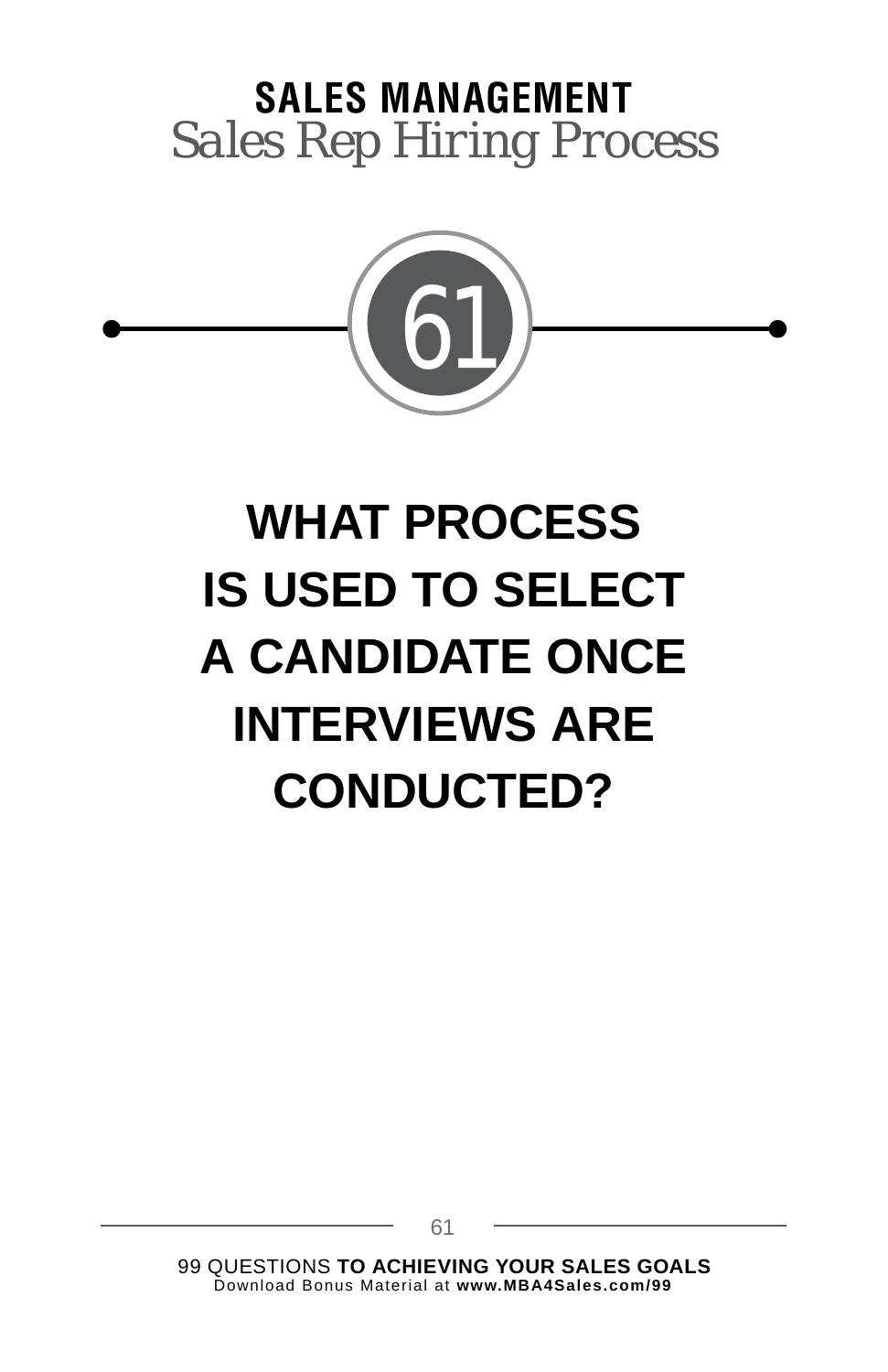

# **WHAT IS THE PHILOSOPHY ABOUT THE LEVEL OF PRIOR SUCCESS A SALES PERSON HAD BEFORE JOINING YOUR BUSINESS?**

Do you expect to only hire "A" players?

62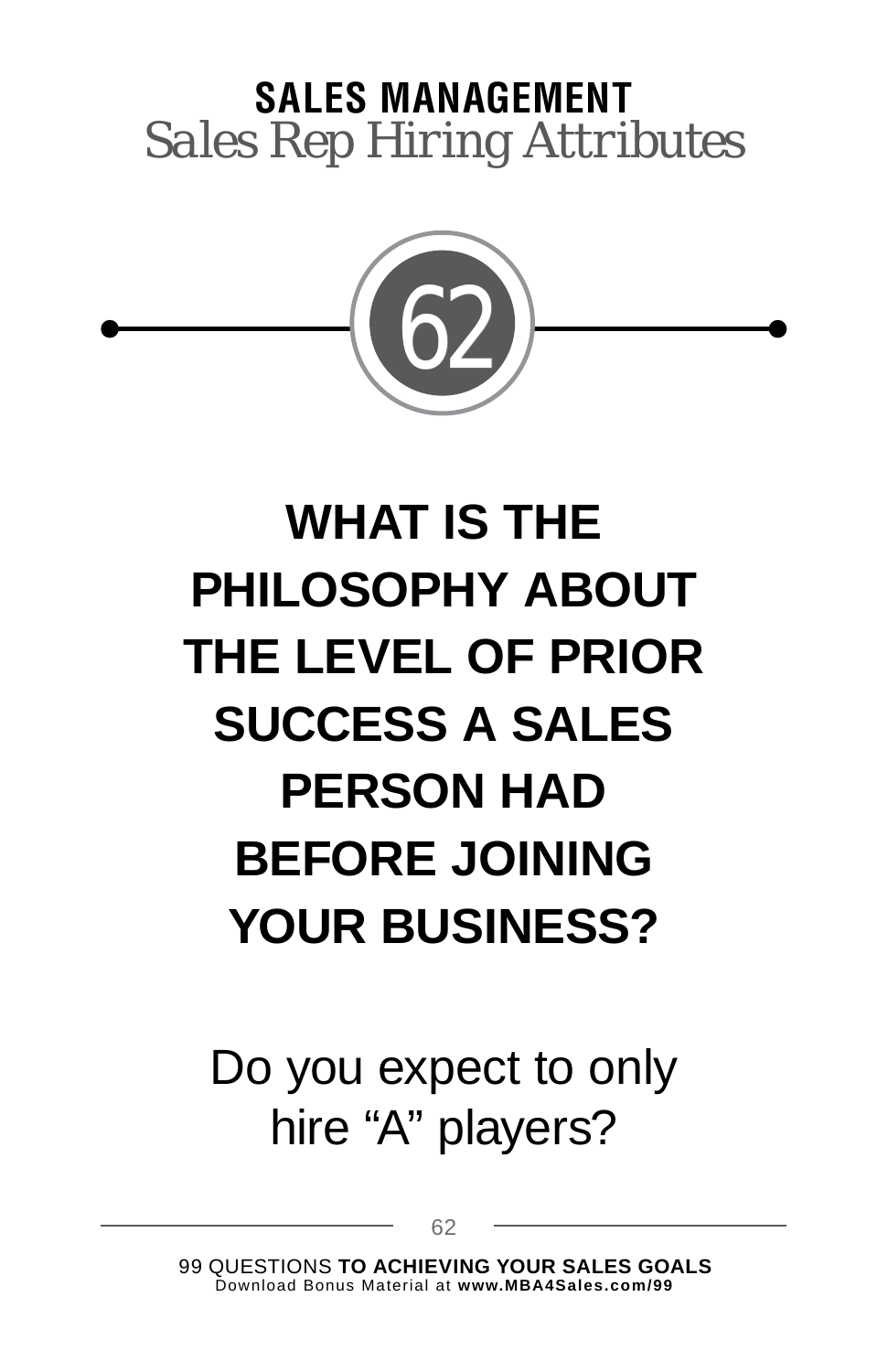

# **WHAT IS THE EXPECTATION ABOUT A SALES PERSON'S "ROLODEX"?**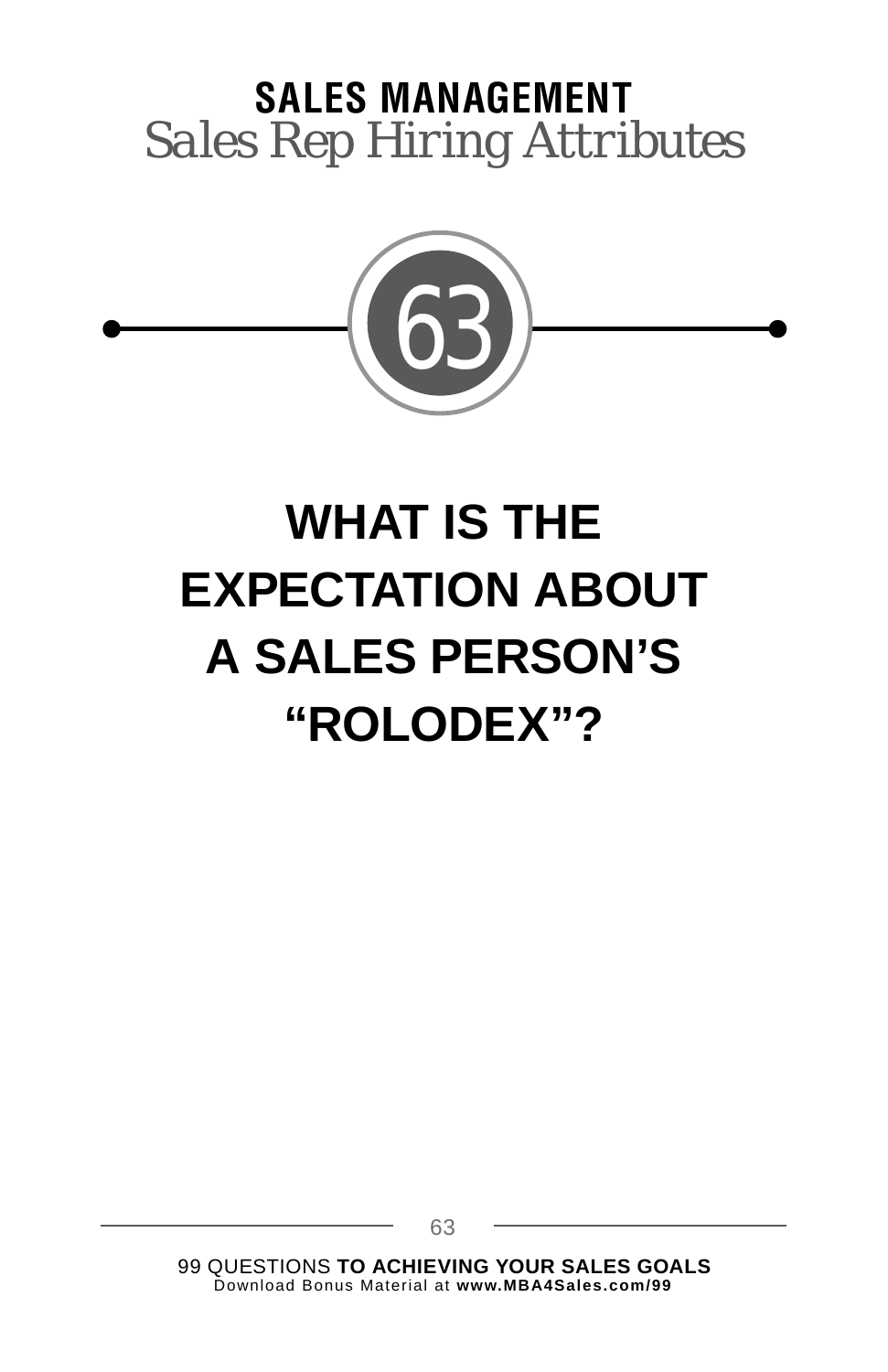

# **HOW DO YOU ASK SALES REP CANDIDATES TO PROVE PRIOR PERFORMANCE?**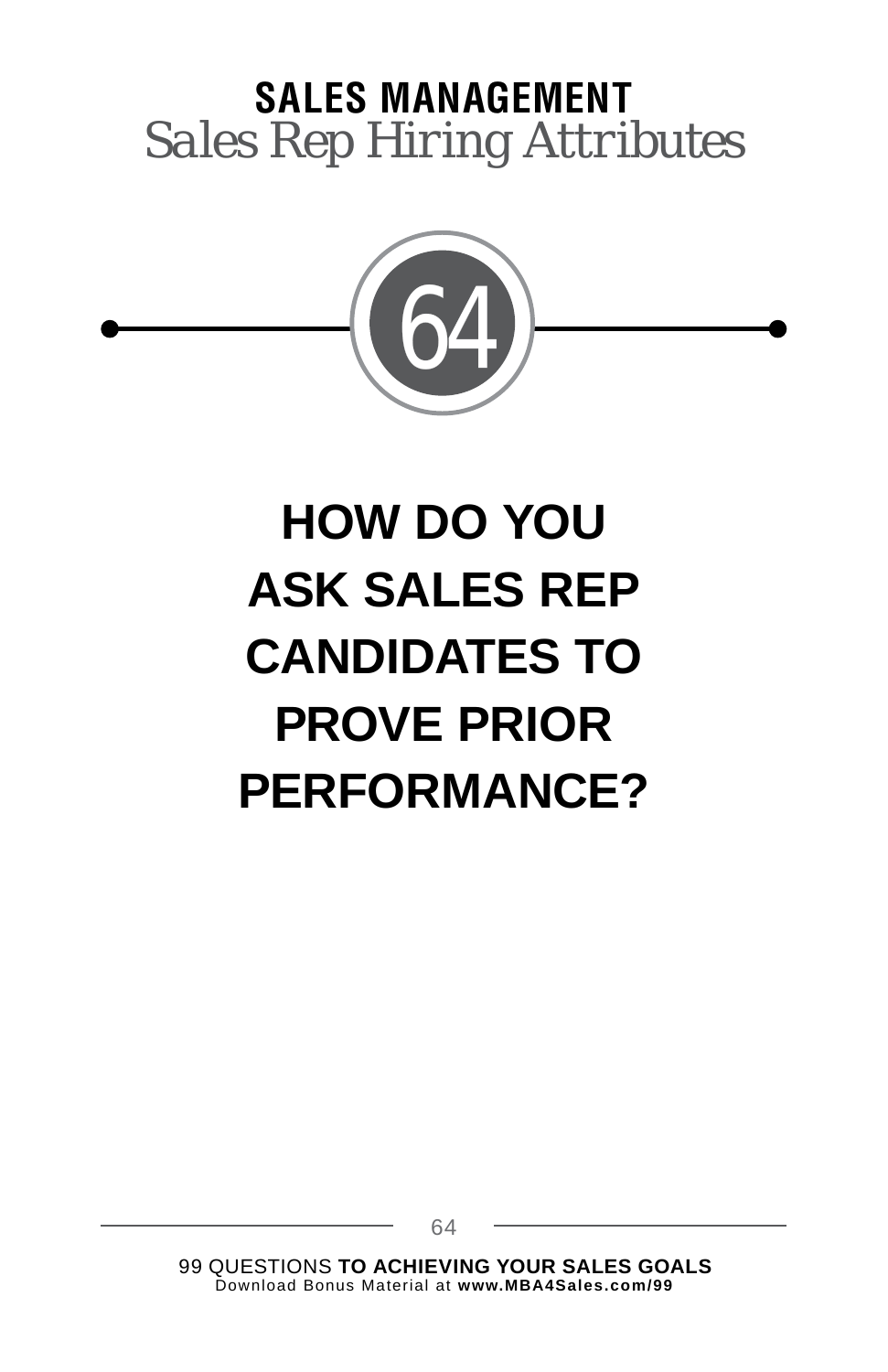

# **DO YOU USE AN ASSESSMENT TOOL, SUCH AS A PERSONALITY TEST, TO EVALUATE CANDIDATES?**

Why? To what degree has this led to selection of candidates that meet or exceed sales performance criteria?

65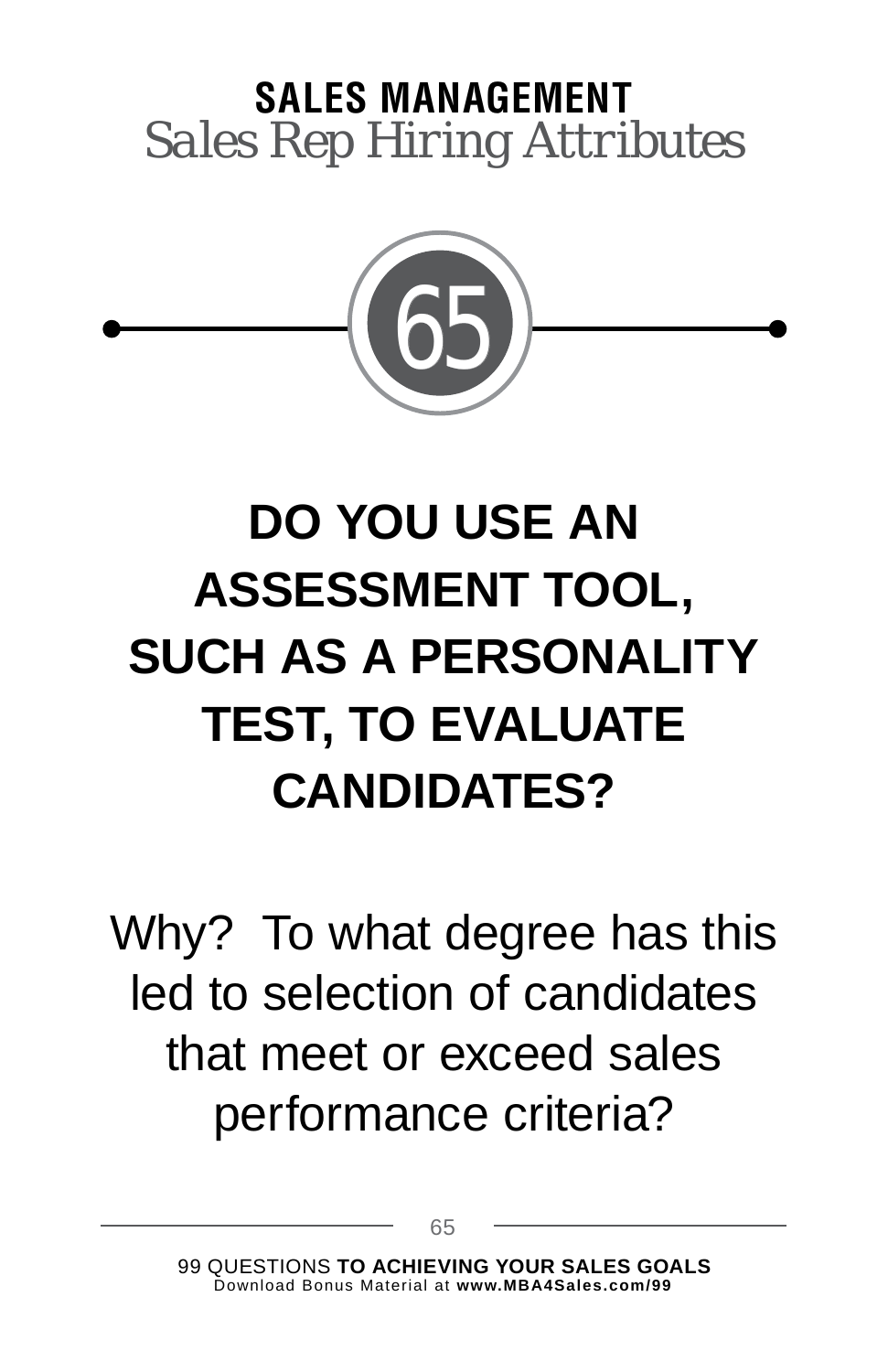

# **WHAT IS THE SALES MANAGEMENT PROCESS TO PROPERLY QUALIFY AND/OR RATIONALIZE SALES FORECASTS?**

66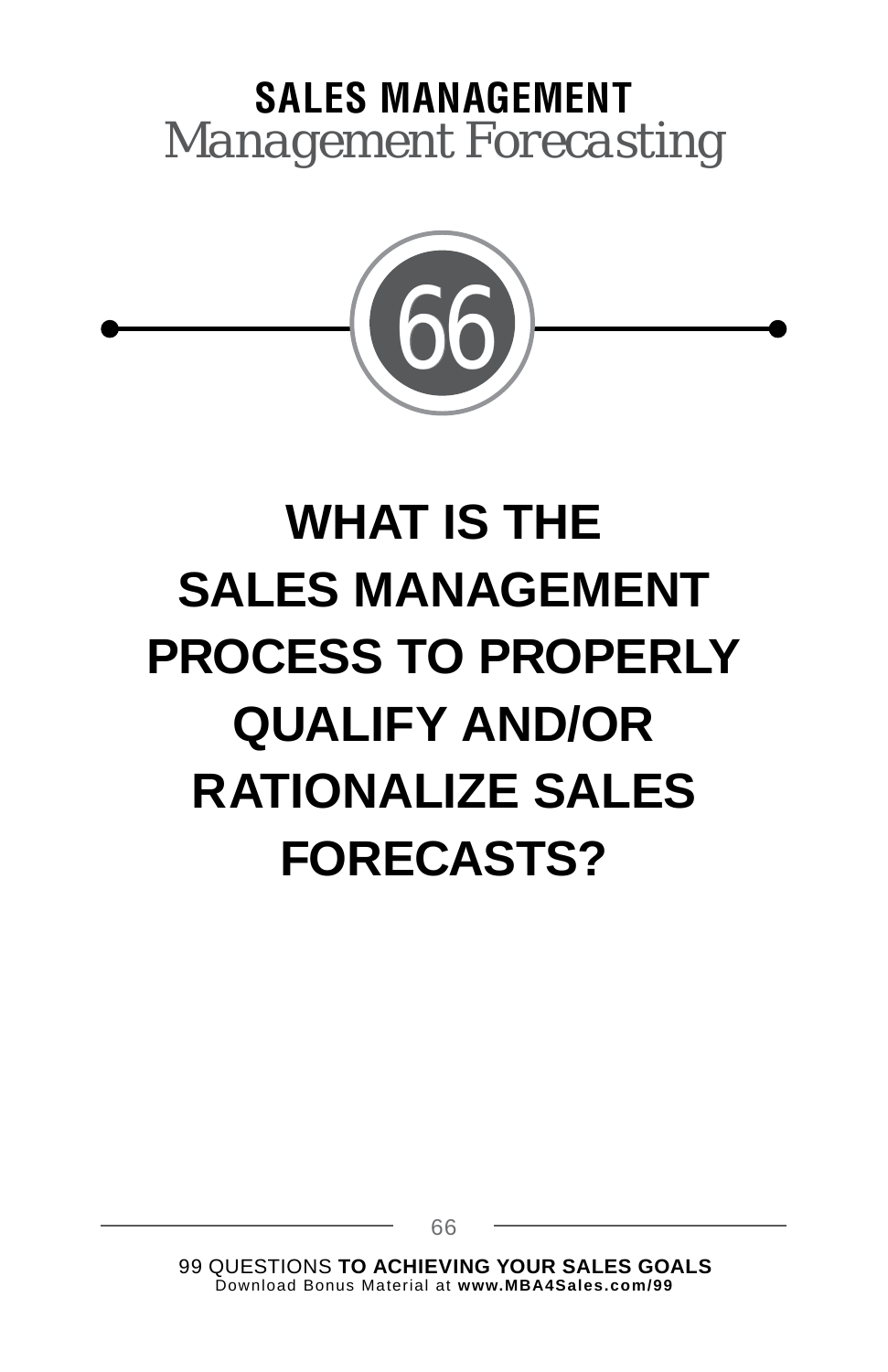

# **HOW DO SALES MANAGERS EVALUATE FORECASTS BEFORE THEY SUBMIT THEM TO EXECUTIVE MANAGEMENT?**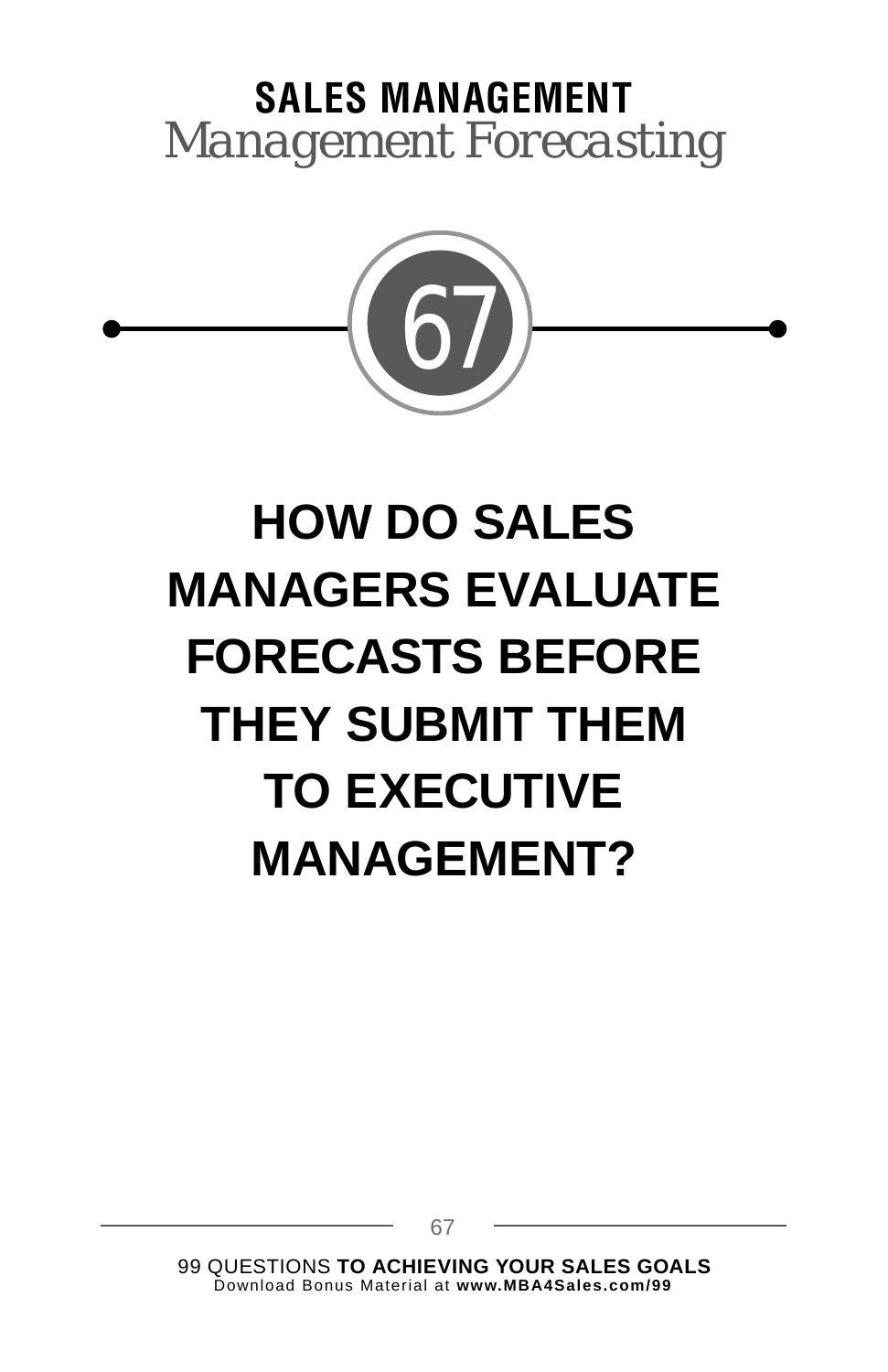

# **DO SALES MANAGERS NEED TO "DOCTOR" SALES REP FORECASTS BEFORE THEY TURN THEM IN?**

If so, why?

99 QUESTIONS **TO ACHIEVING YOUR SALES GOALS** Download Bonus Material at **www.MBA4Sales.com/99**

68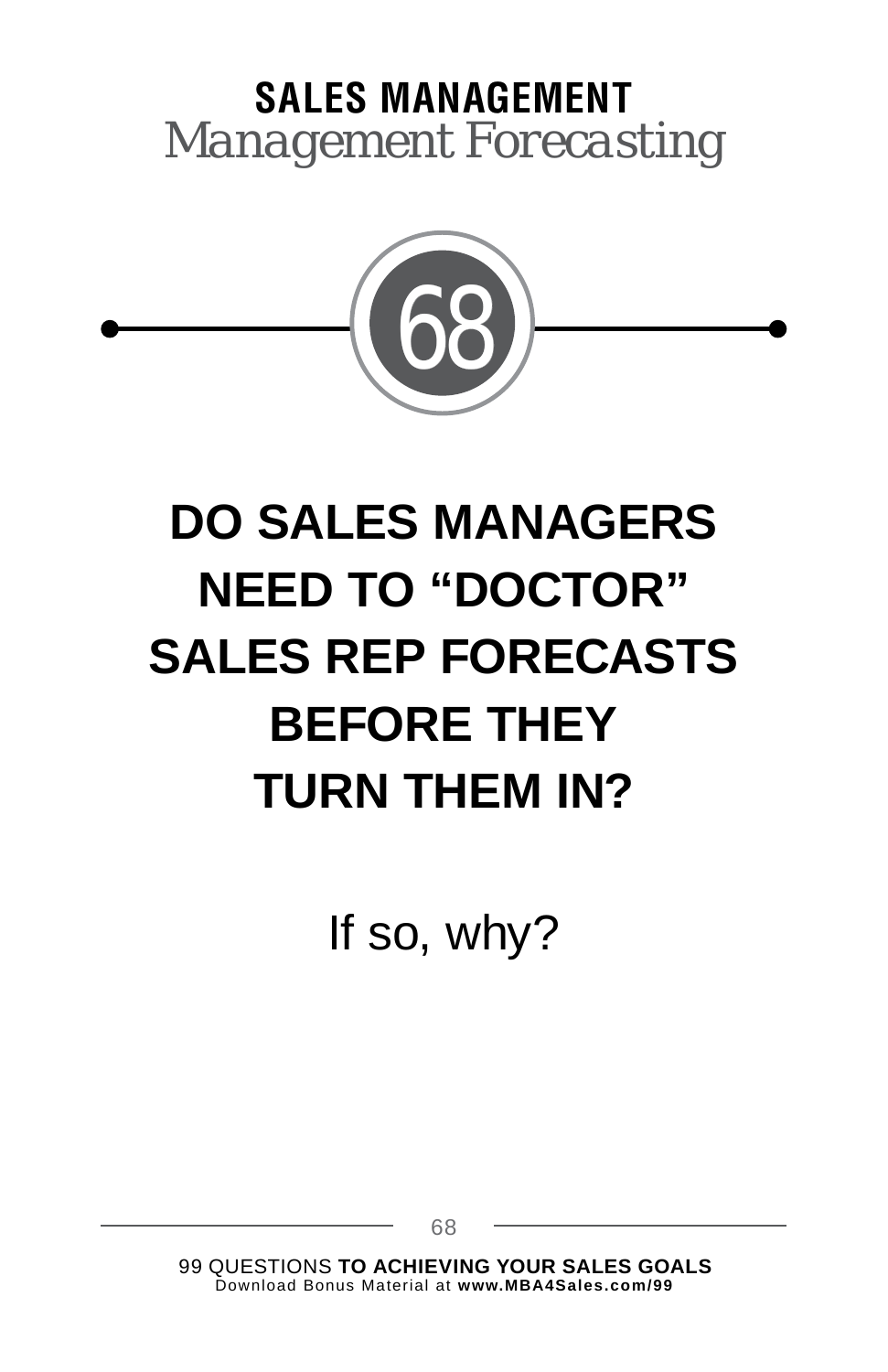

# **WHAT SPECIFIC CRITERIA ARE DEFINED AND PUBLISHED FOR OVERRIDING A REP'S FORECASTED OPPORTUNITY?**

69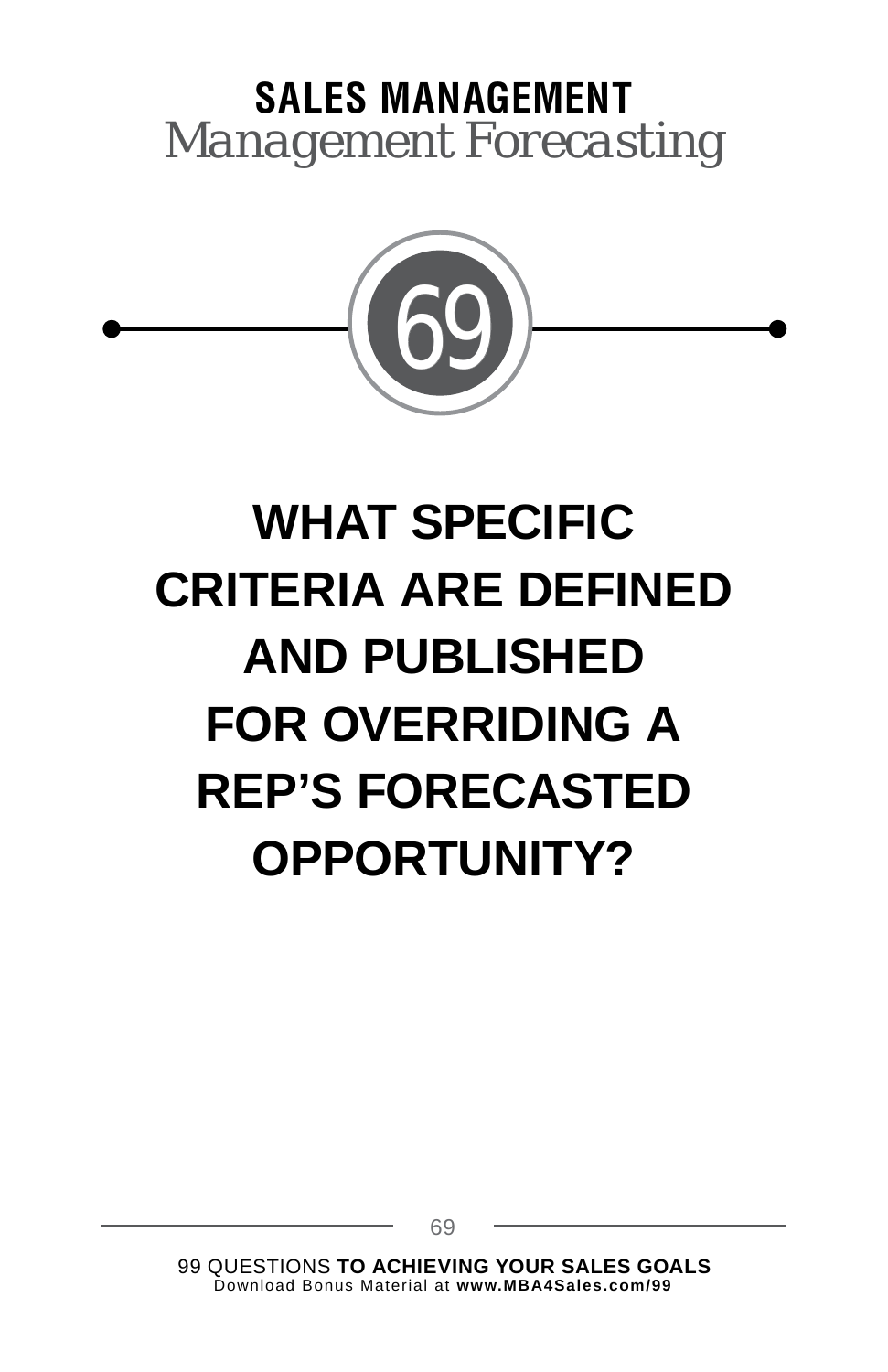

# **WHAT STEPS DO YOU TAKE AS A SALES MANAGER TO ENSURE FORECAST ACCURACY FROM YOUR TEAM?**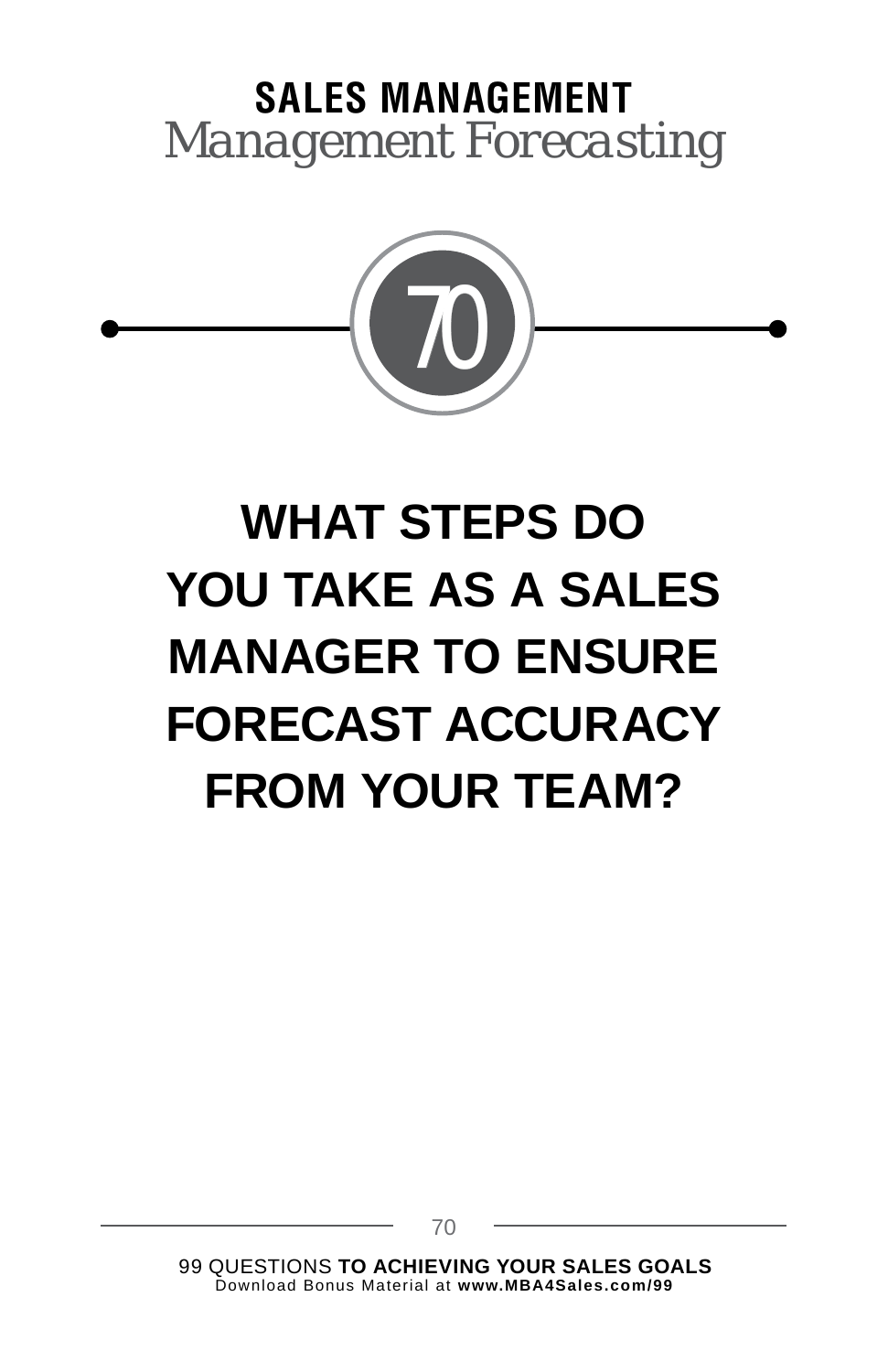

# **HOW ARE SALES MANAGERS EXPECTED TO MANAGE SALES REP PERFORMANCE?**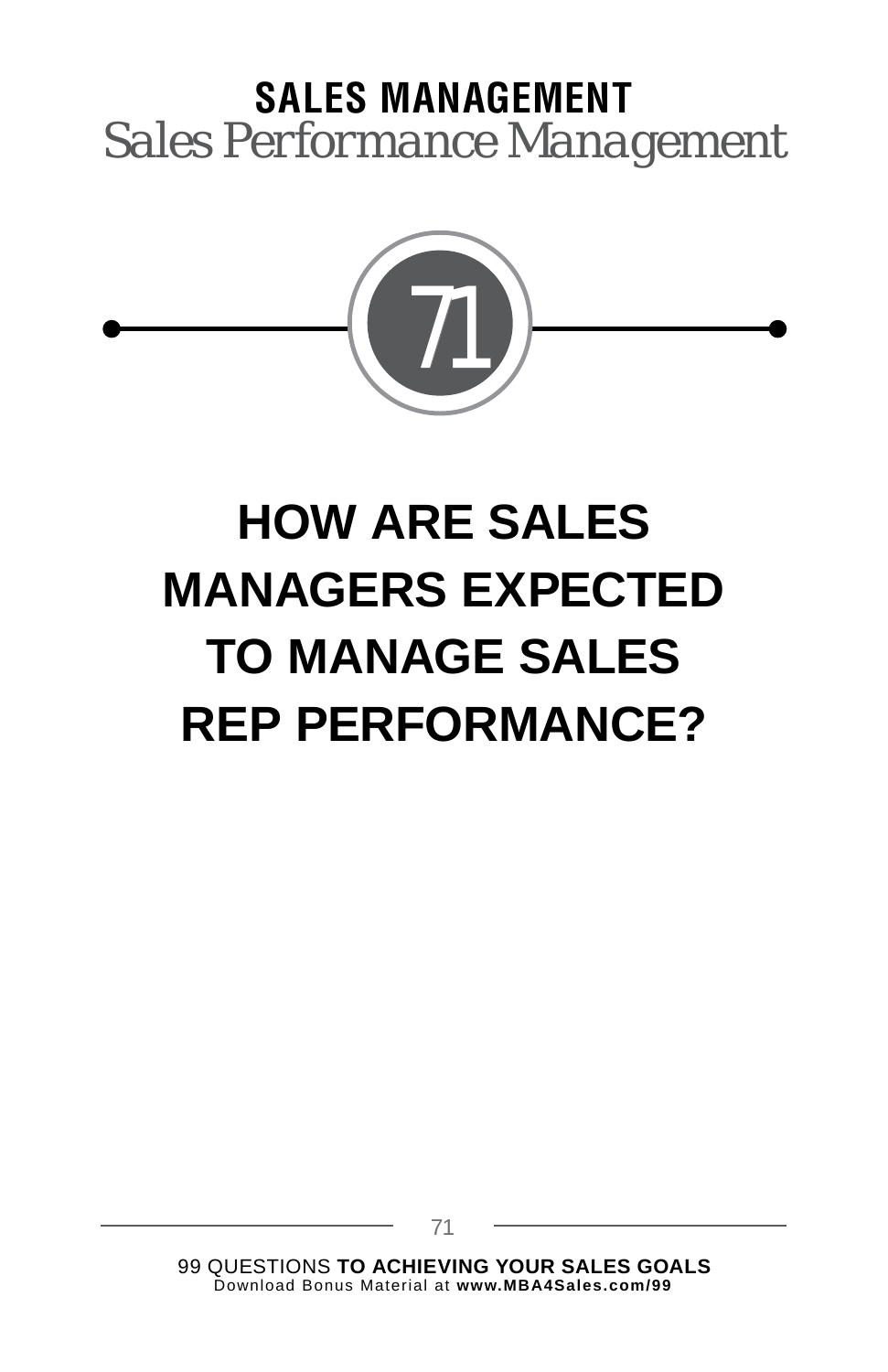

# **WHAT METHODS ARE USED BY YOUR SALES MANAGERS TO DIAGNOSE POOR SALES REP PERFORMANCE?**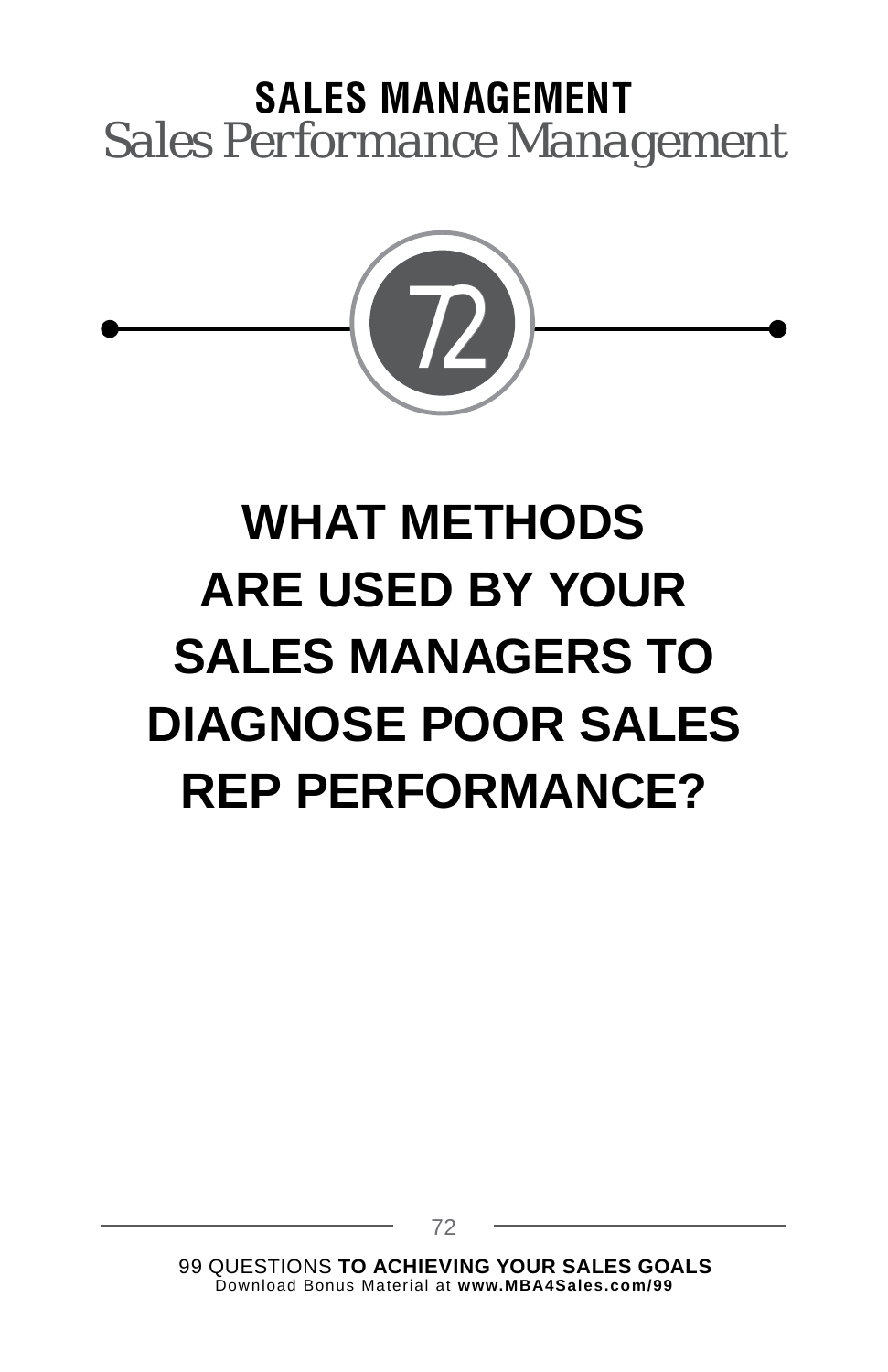

# **WHAT ARE THE KEY SALES PERFORMANCE METRICS USED TO EVALUATE SALES PERFORMANCE?**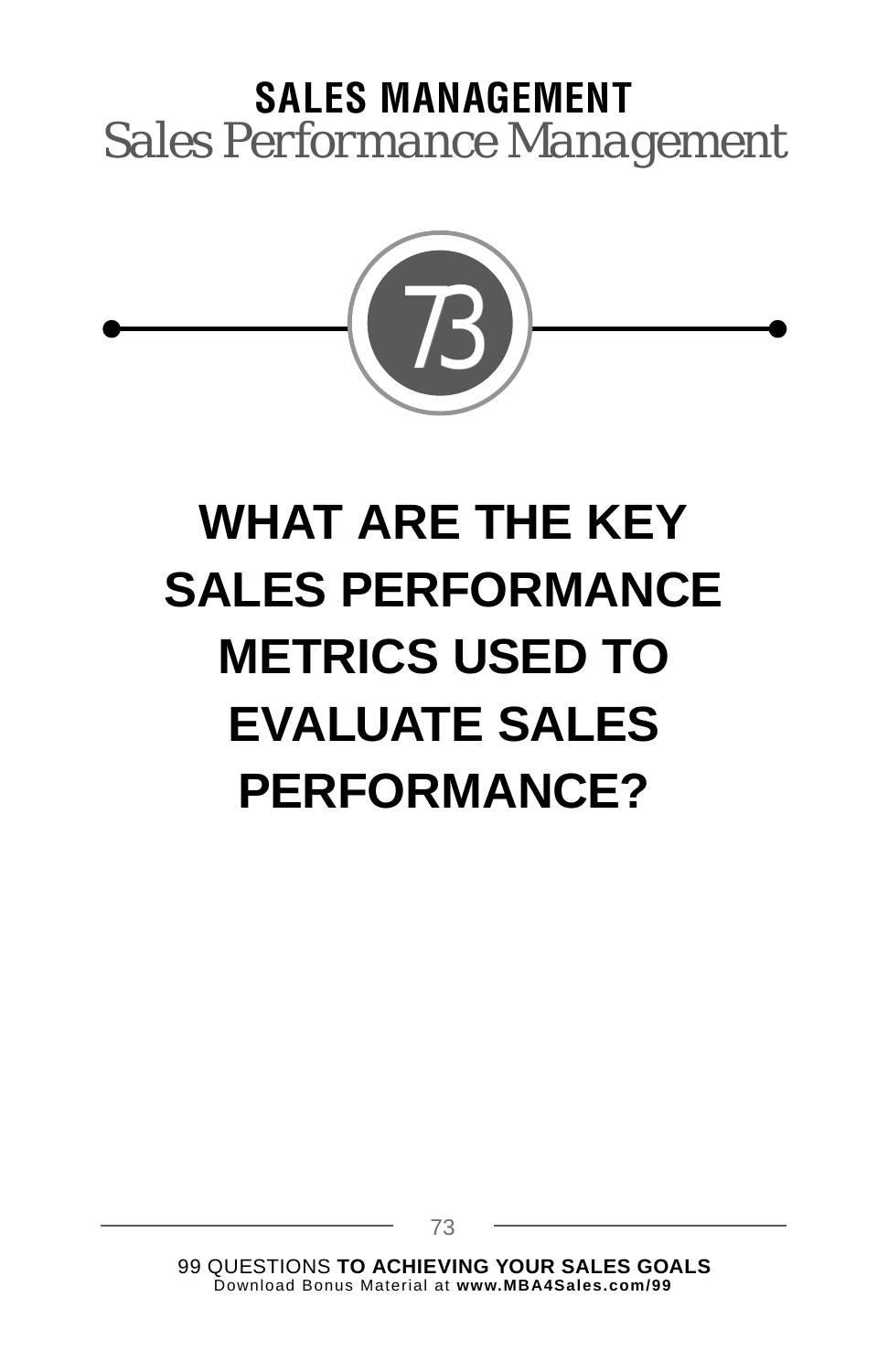

# **WHAT HAPPENS IF A SALES PERSON IS FOUND LACKING IN ONE OR MORE METRICS?**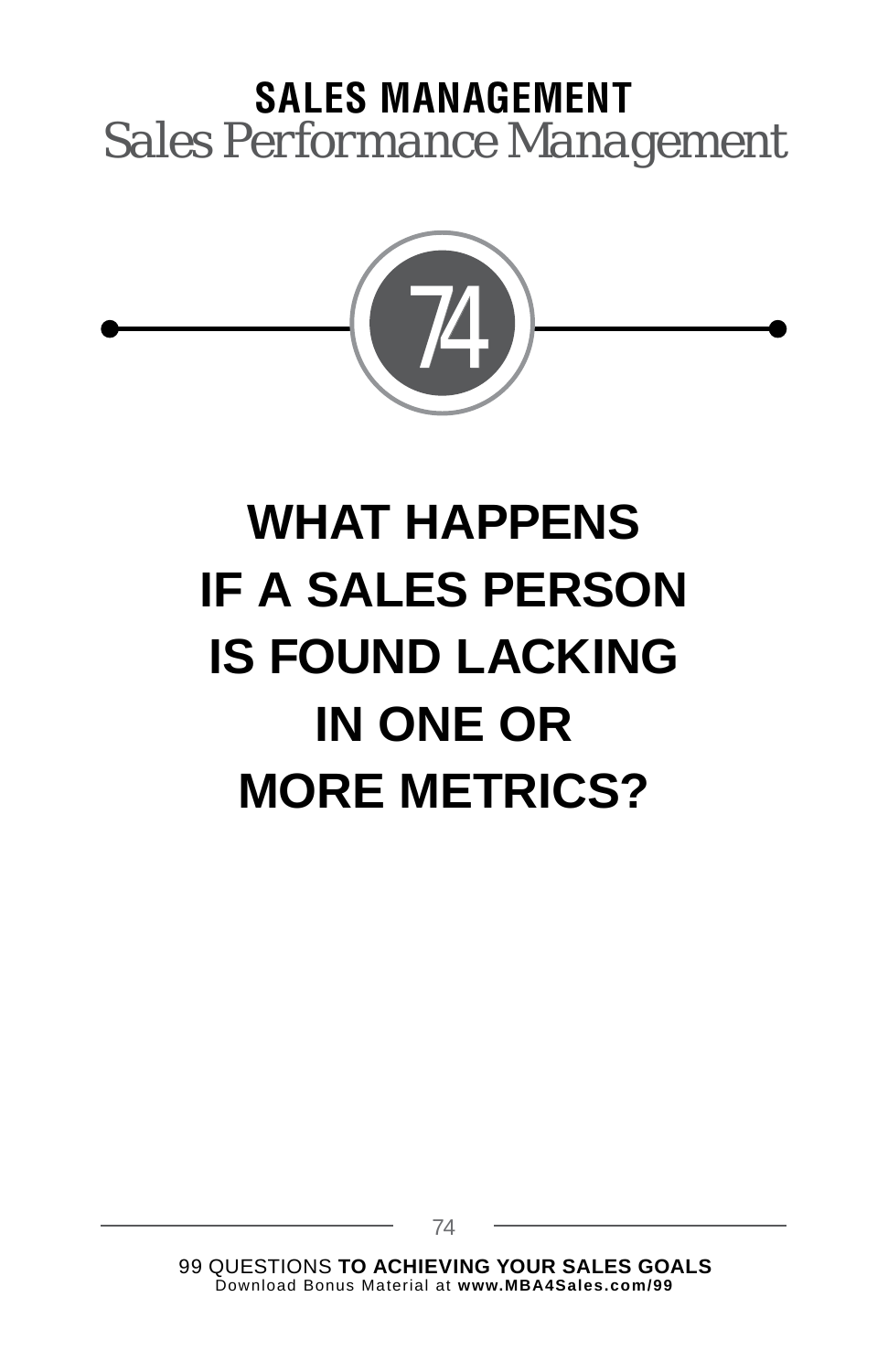

# **UNDER WHAT CIRCUMSTANCES WOULD A "PERFORMANCE PLAN" BE ISSUED TO A LOW PERFORMING REP?**

How long are reps given to change their performance?

75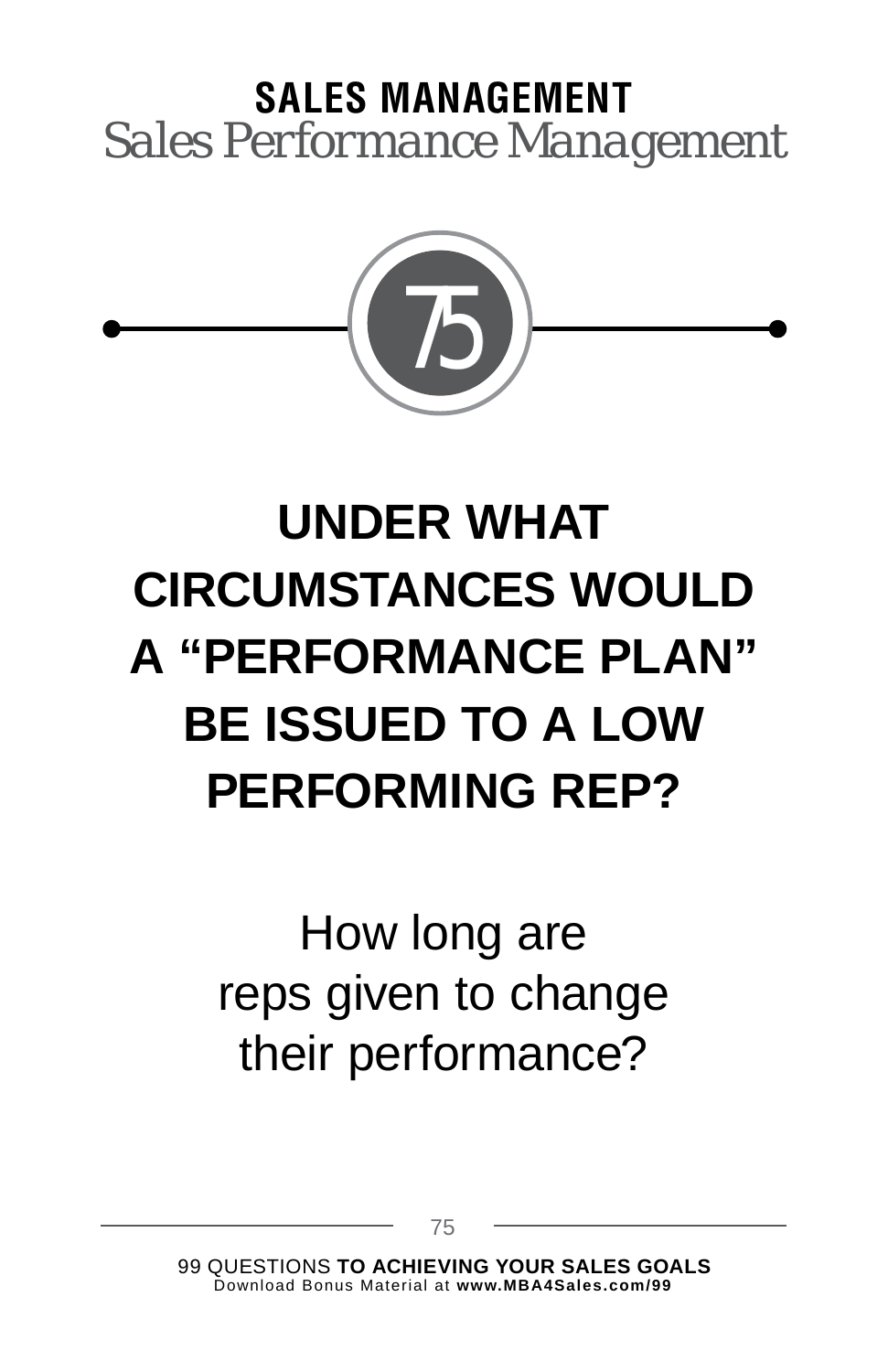

# **IF A REP FAILS TO EXECUTE ON A PERFORMANCE PLAN, WHAT ARE THE NEXT STEPS?**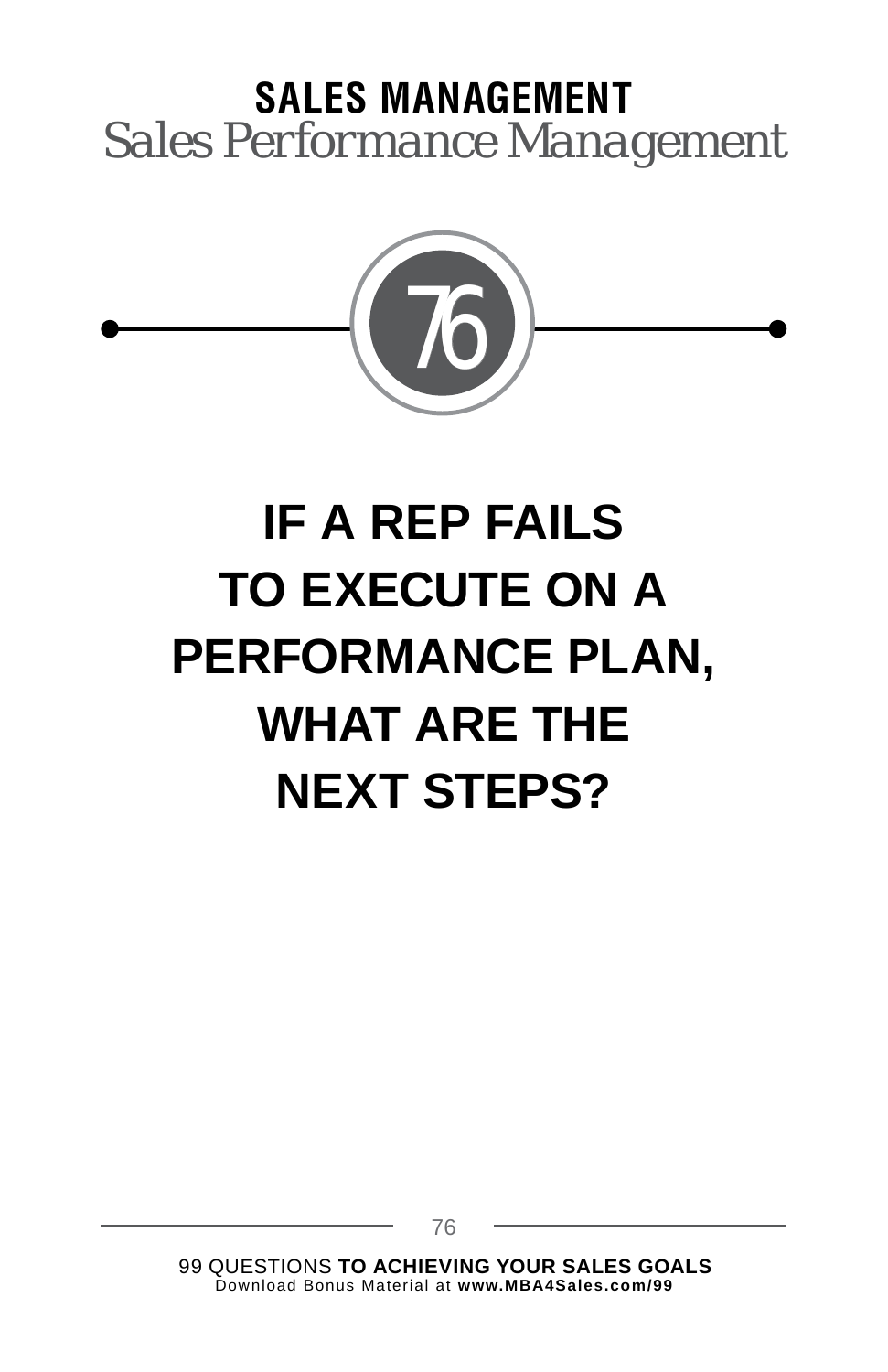



# **WHAT TRAINING DO SALES PERSONNEL RECEIVE ABOUT THE FIRM'S SALES PROCESS?**

What is done at hiring? What is done on period basis? How would you assess the adequacy of this training?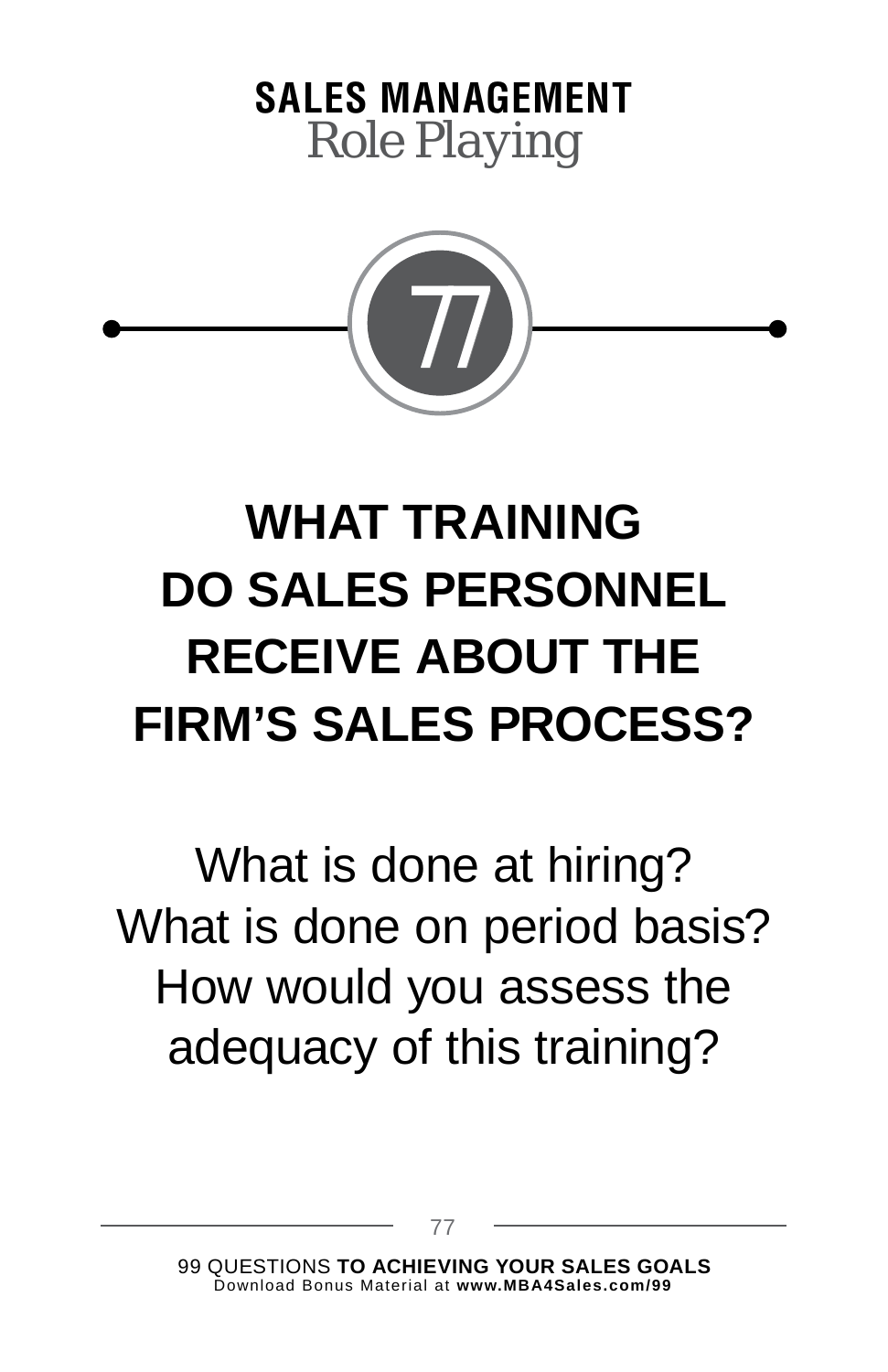



# **WHAT, IF ANY SALES BEHAVIORS ARE ADDRESSED USING ROLE PLAYING?**

How often is this done? How adequate is this effort?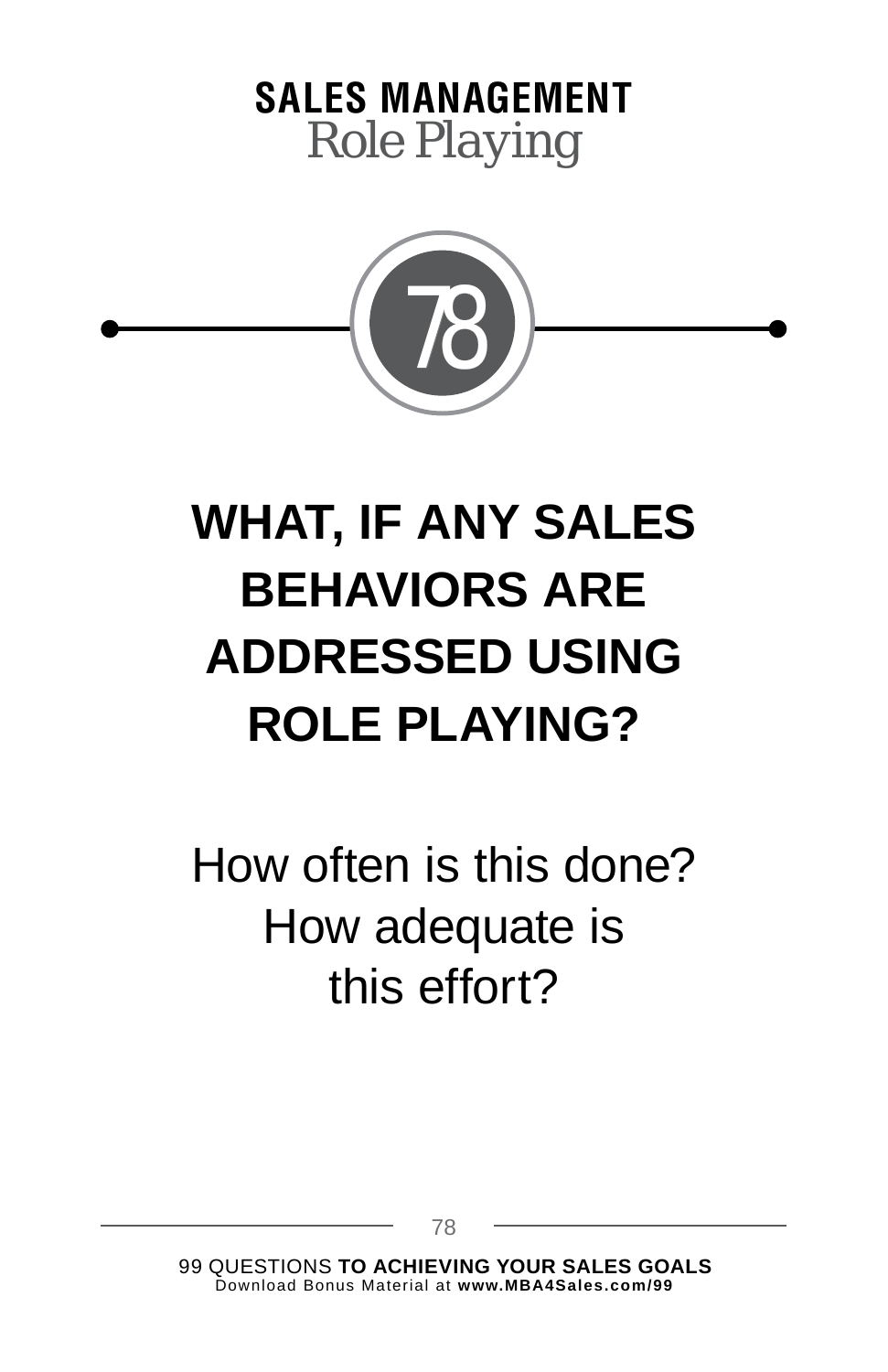



## **HOW IS ROLE PLAYING FACILITATED BY SALES MANAGERS?**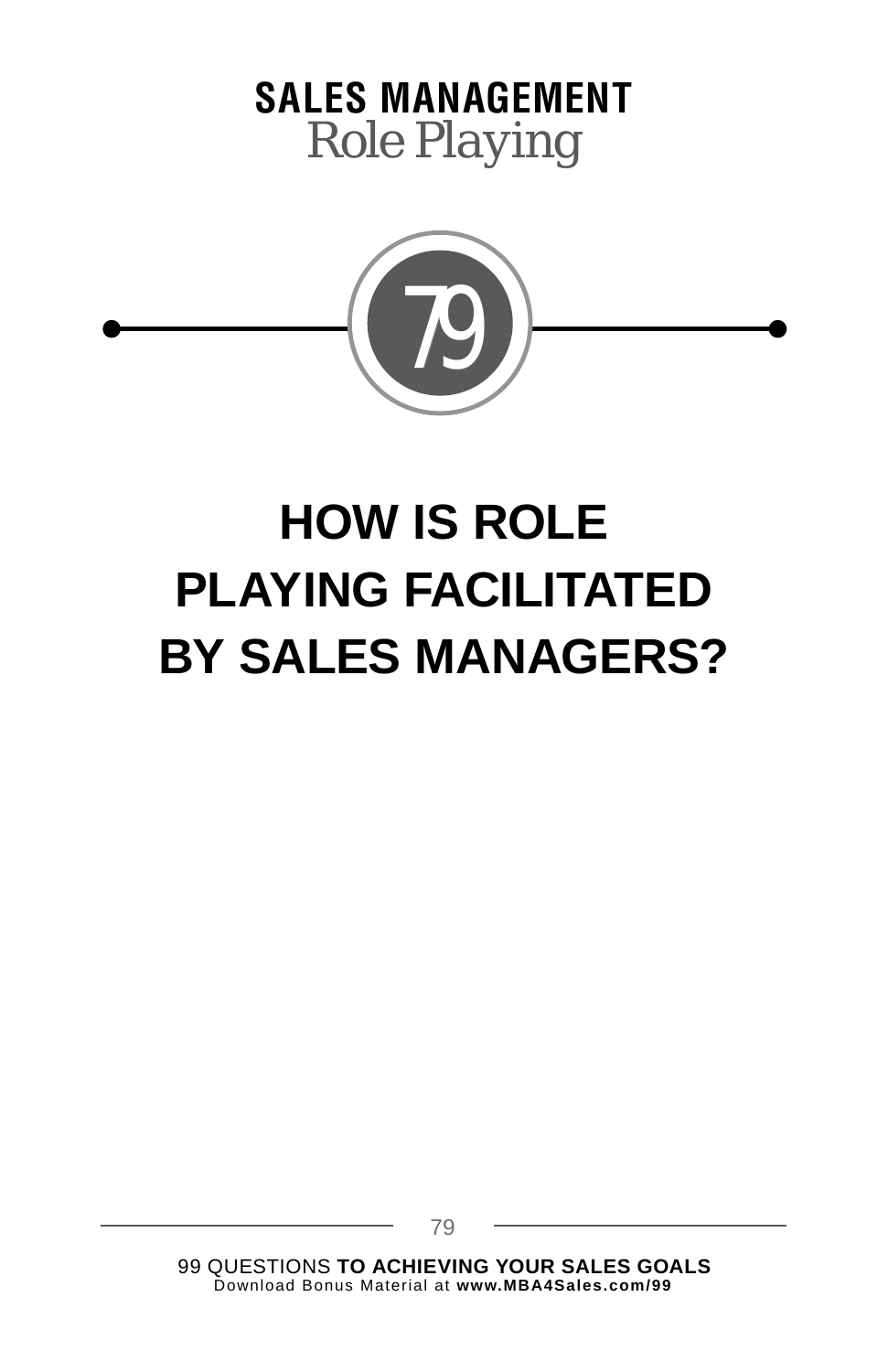



# **HOW ARE ROLE PLAYING SCENARIOS INCORPORATED INTO SALES TRAINING?**

80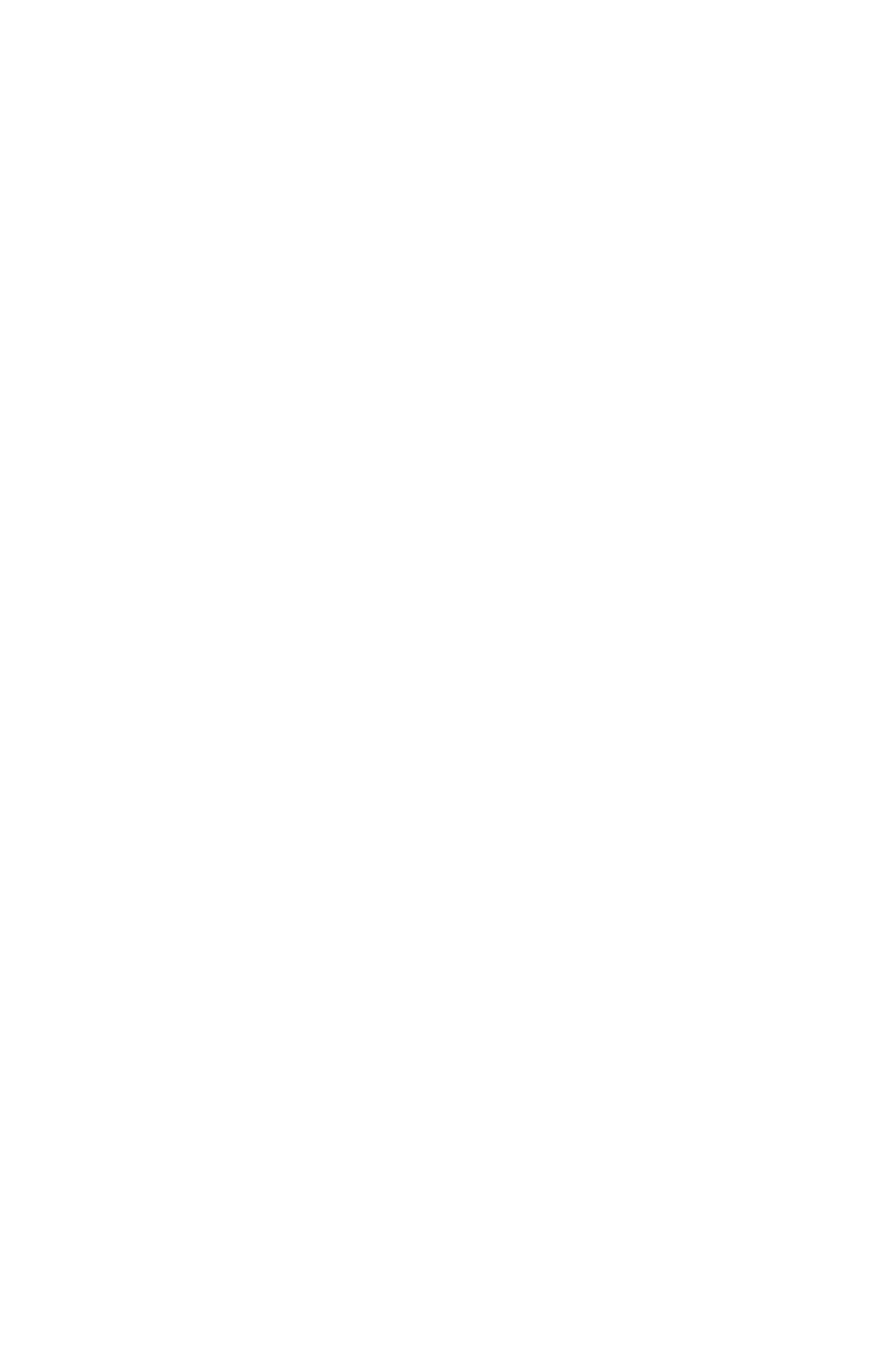# SALES COMMUNICATIONS



**Product Information Marketing Integration**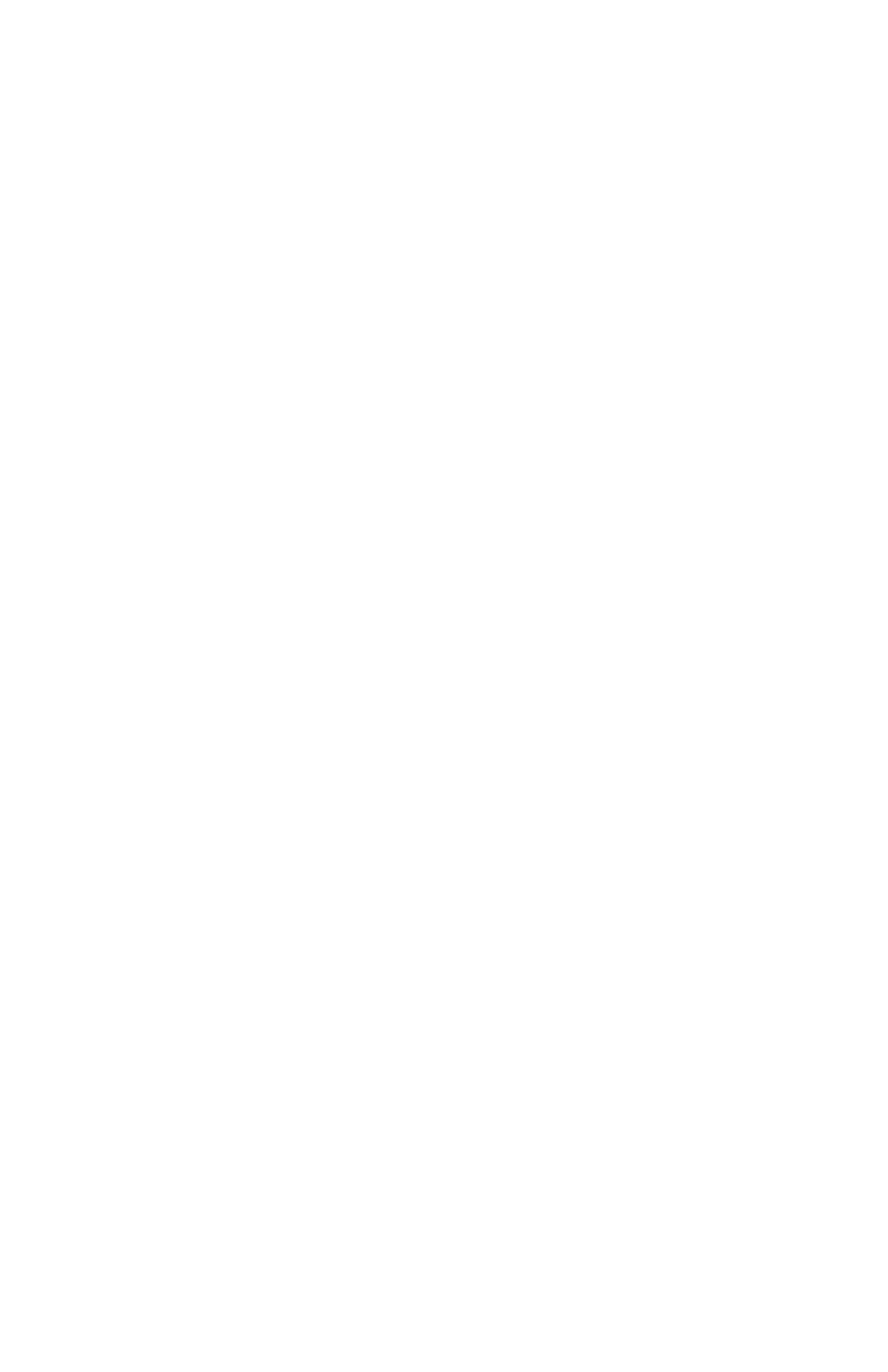

# **HOW ARE SALES PEOPLE TRAINED IN THE FIRM'S PRODUCTS AND SERVICES?**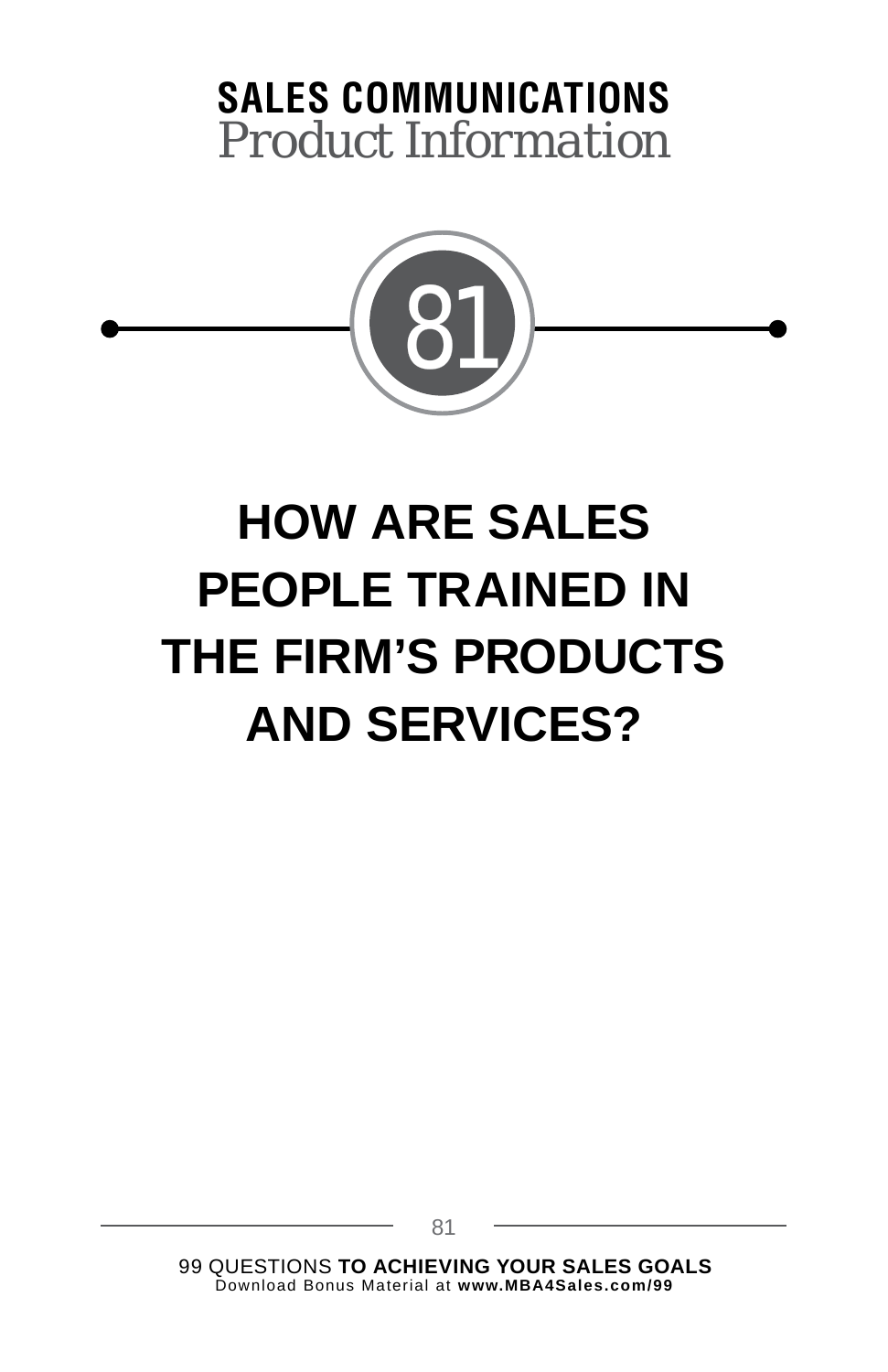

# **HOW DO YOU EVALUATE A SALES PERSON'S KNOWLEDGE ABOUT PRODUCTS AND SERVICES?**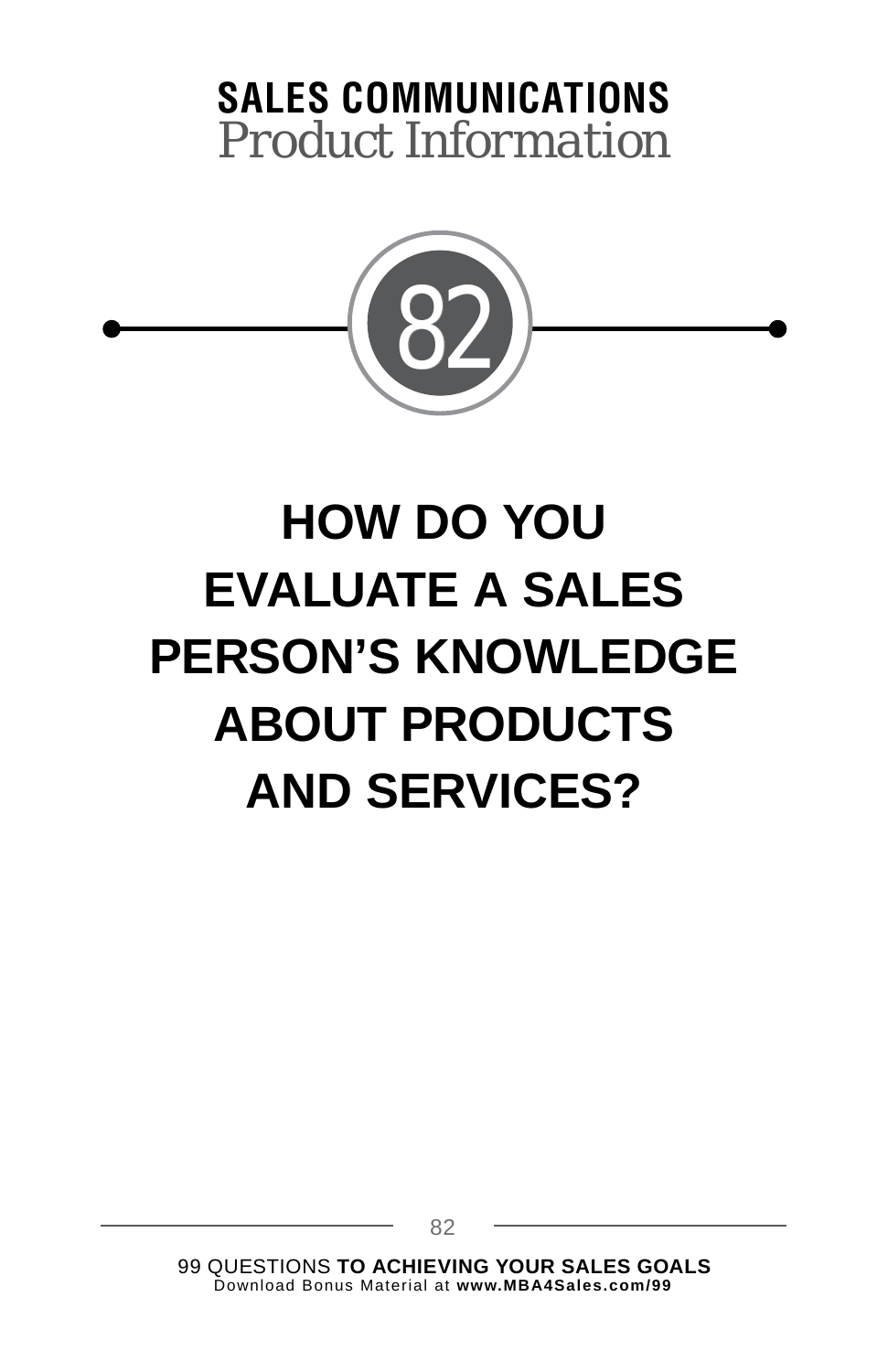

# **WHAT IS DONE TO ENSURE THAT SALES PEOPLE ARE ACCURATELY COMMUNICATING PRODUCT AND SERVICE INFORMATION TO CURRENT AND POTENTIAL CUSTOMERS?**

83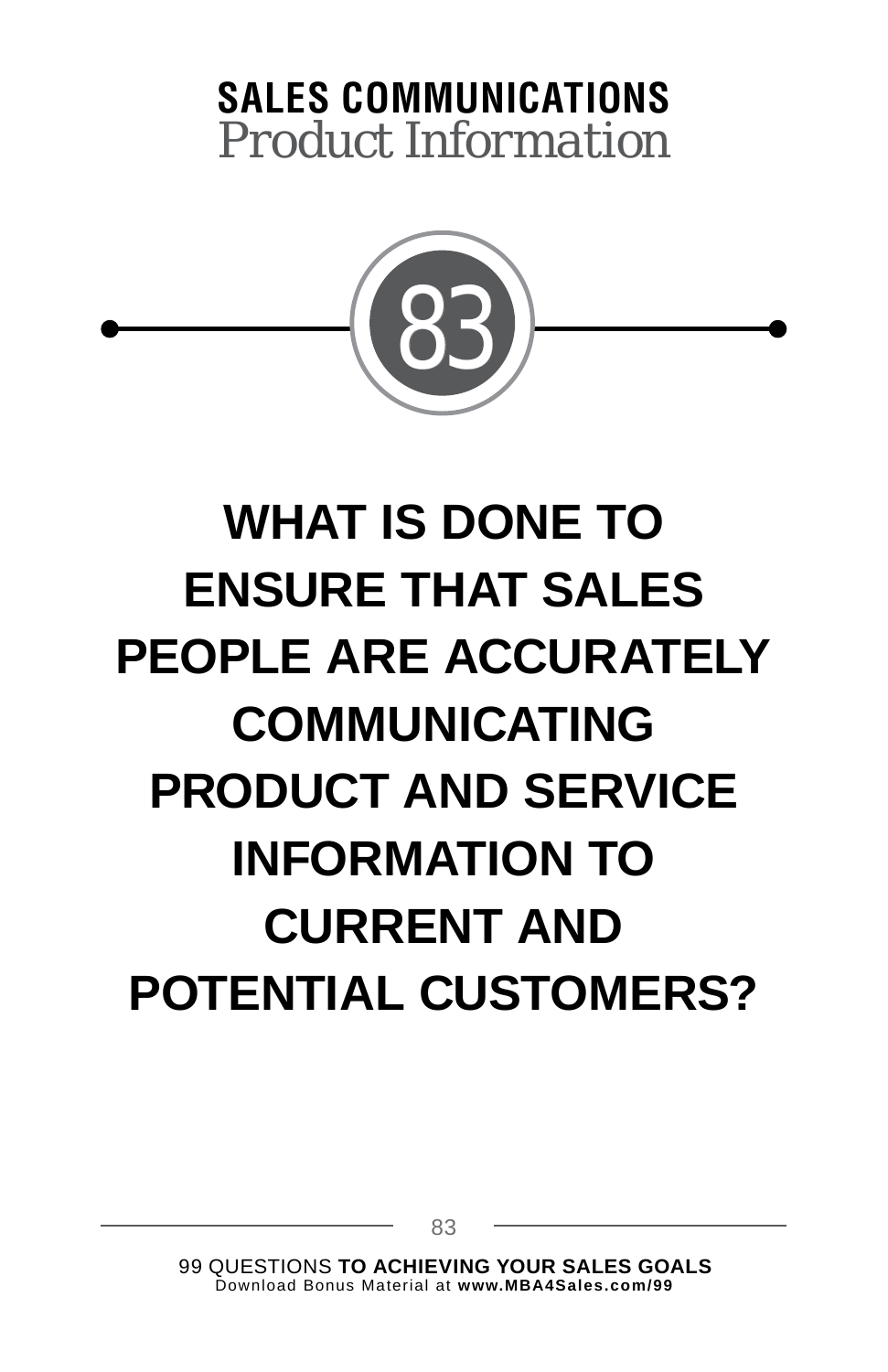

# **HOW DOES COMMUNICATING PRODUCT INFORMATION PLAY A ROLE IN THE SALES CYCLE?**

84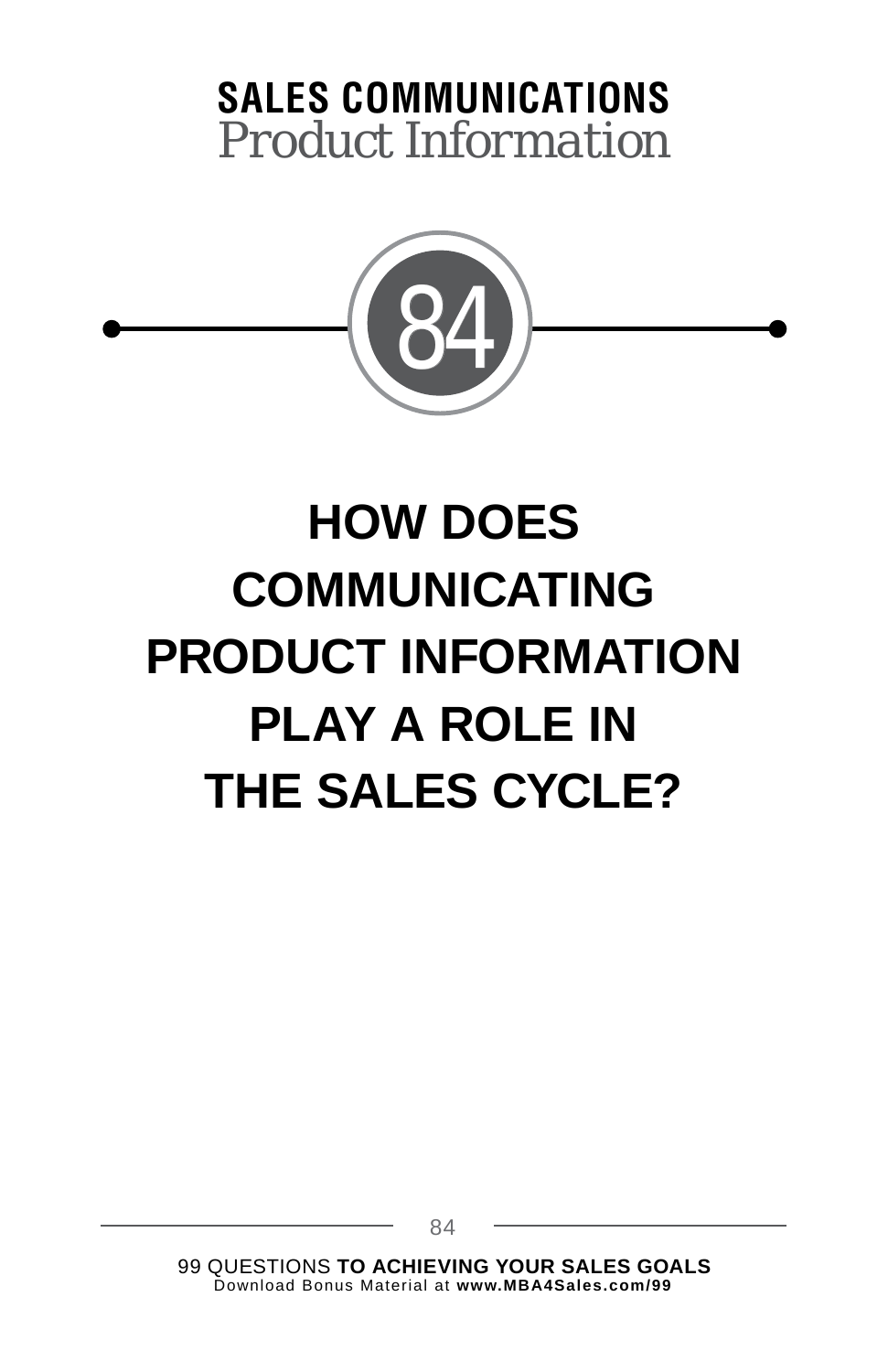

# **HOW MUCH OF THE PRODUCT INFORMATION PROVIDED TO SALES IS COMMUNICATED VIA OTHER MEDIA, SUCH AS WEBSITE, CATALOGUES OR ADVERTISING?**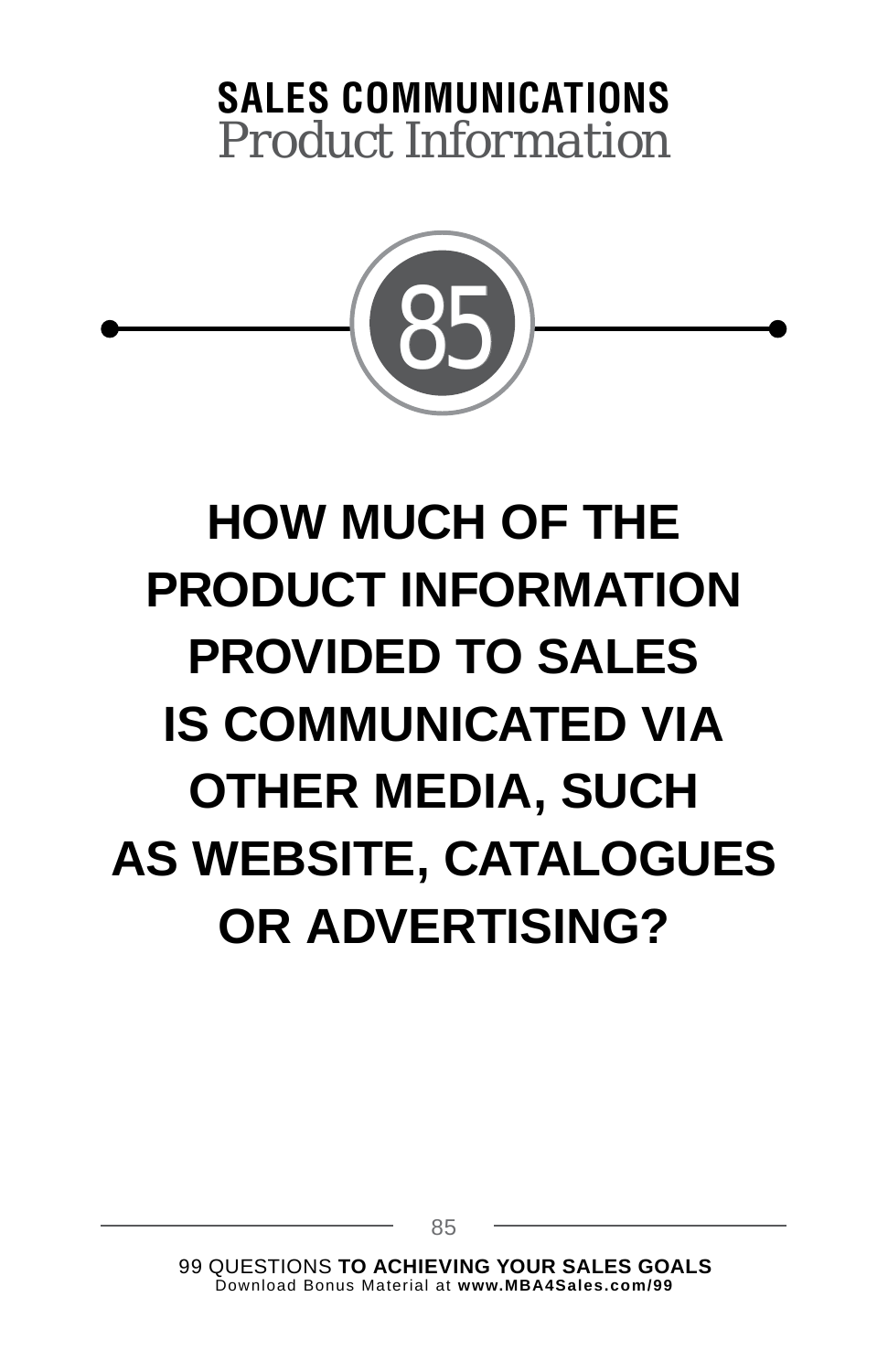

# **HOW DO THE MATERIALS AND COMMUNICATIONS CREATED BY MARKETING COMPARE WITH WHAT SALES PEOPLE TELL CUSTOMERS?**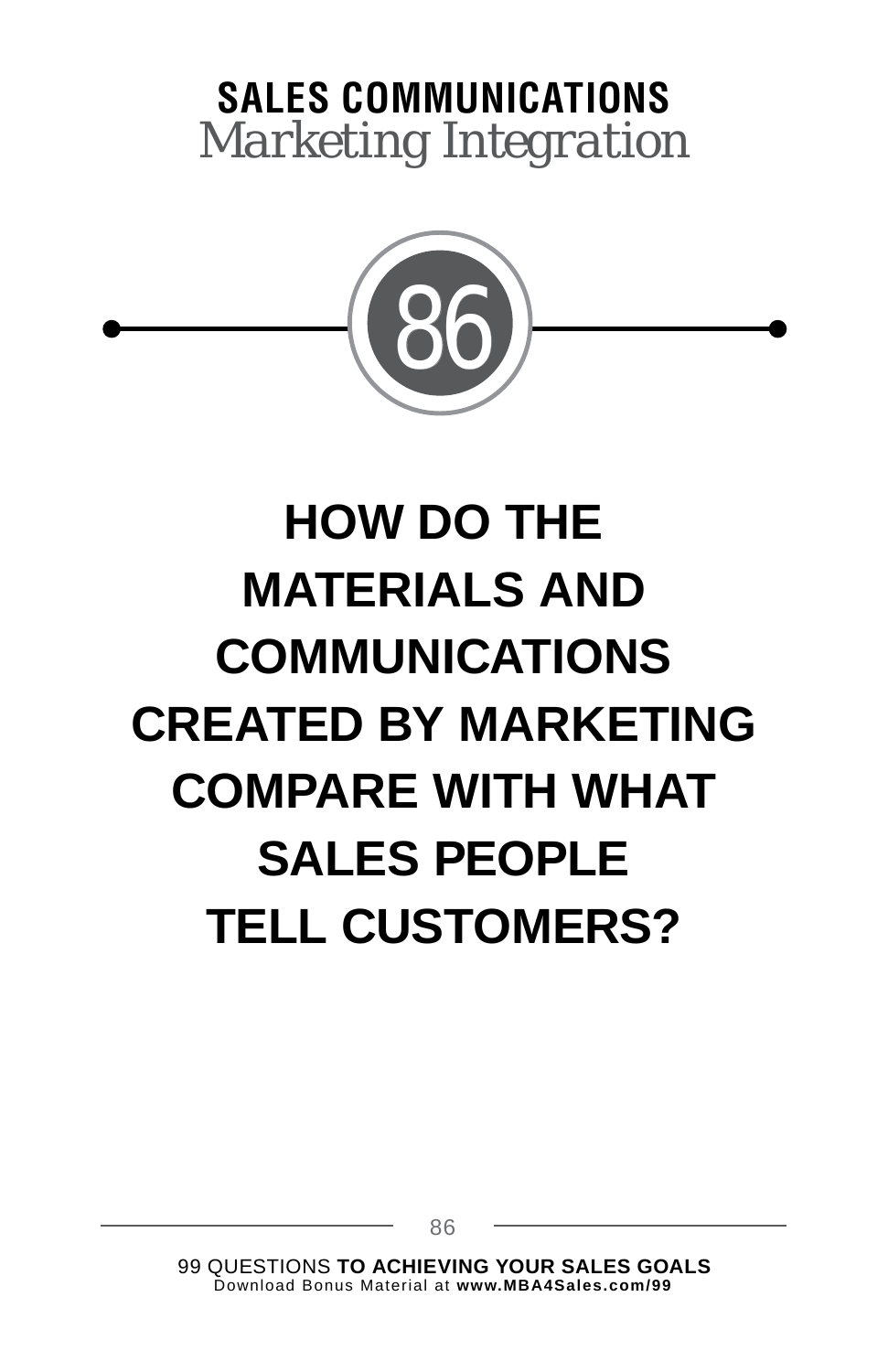

# **HOW DOES MARKETING PREPARE SALES MATERIALS FOR USE BY SALES PERSONNEL?**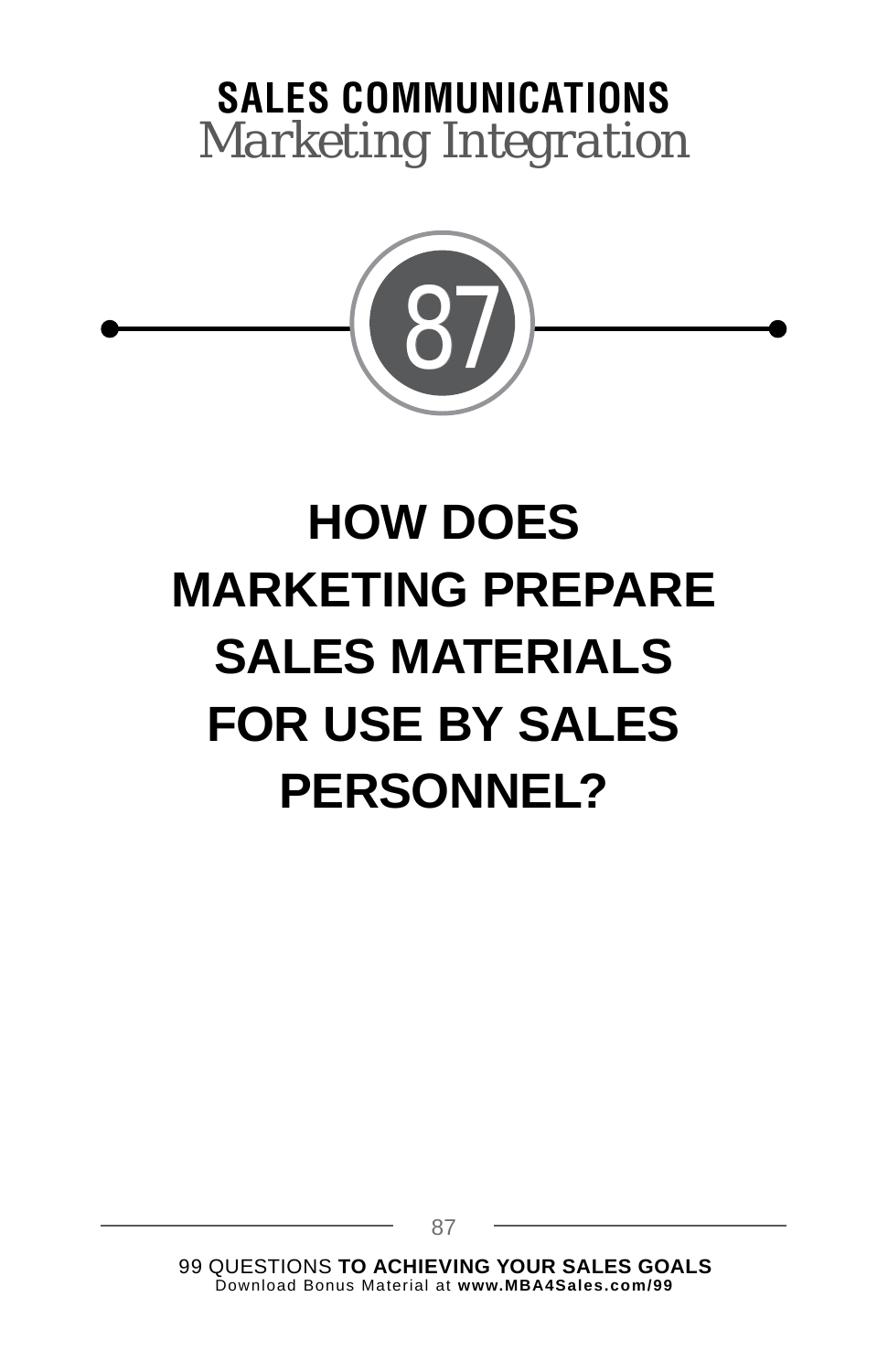

# **TO WHAT DEGREE IS MARKETING INVOLVED IN CREATING COMMUNICATIONS THAT FACILITATE SALES DIALOGUES WITH CLIENTS?**

### (e.g., scripts, prospecting materials, proposals)

88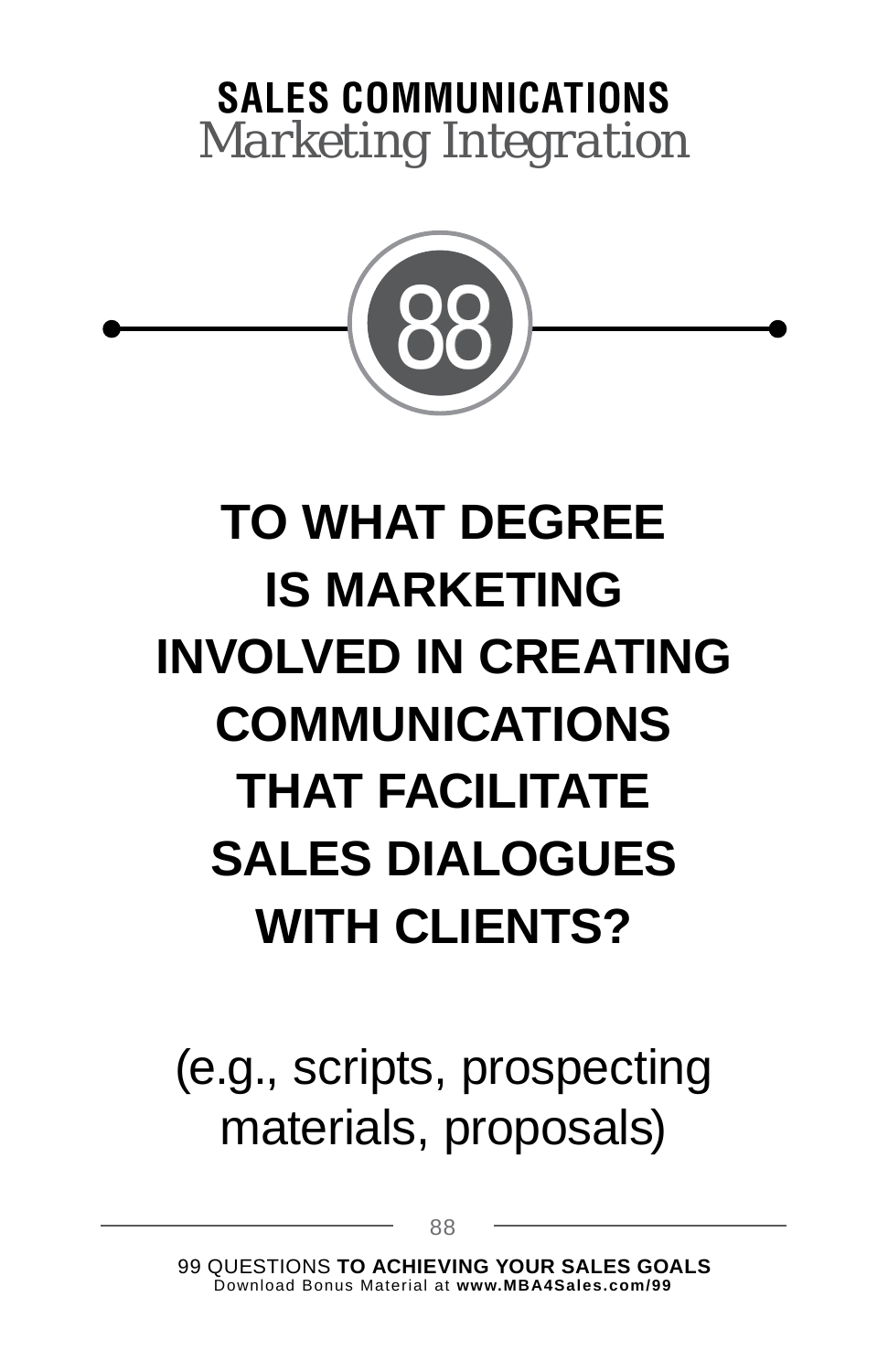

# **HOW DOES MARKETING PROVIDE CUSTOMER FEEDBACK TO SALES?**

How does Sales provide customer feedback to Marketing?

89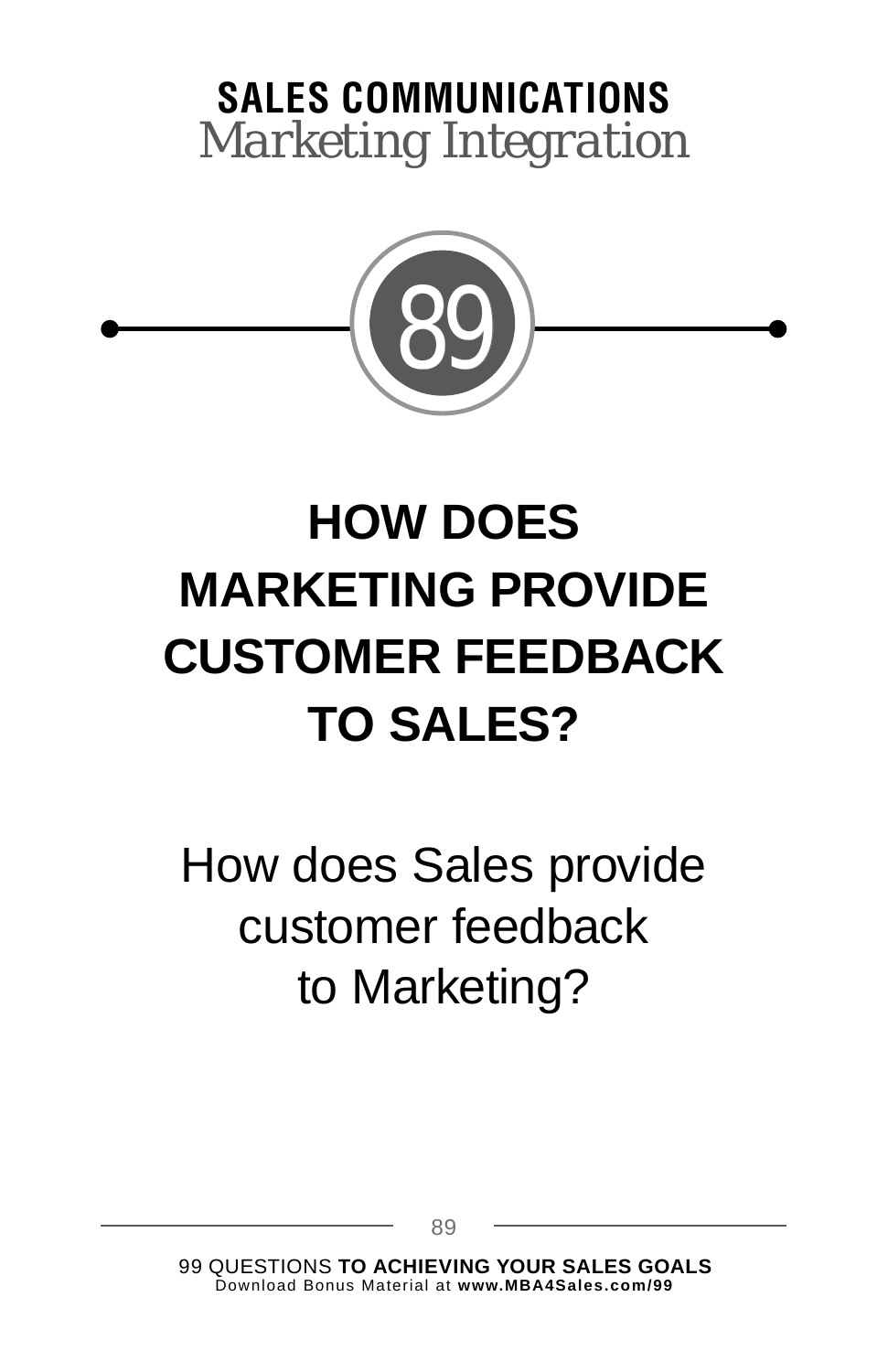

# **HOW DOES MARKETING PLAY A ROLE IN DETERMINING TARGET CUSTOMERS, DEFINING SALES TERRITORIES OR OTHER SALES PLANNING?**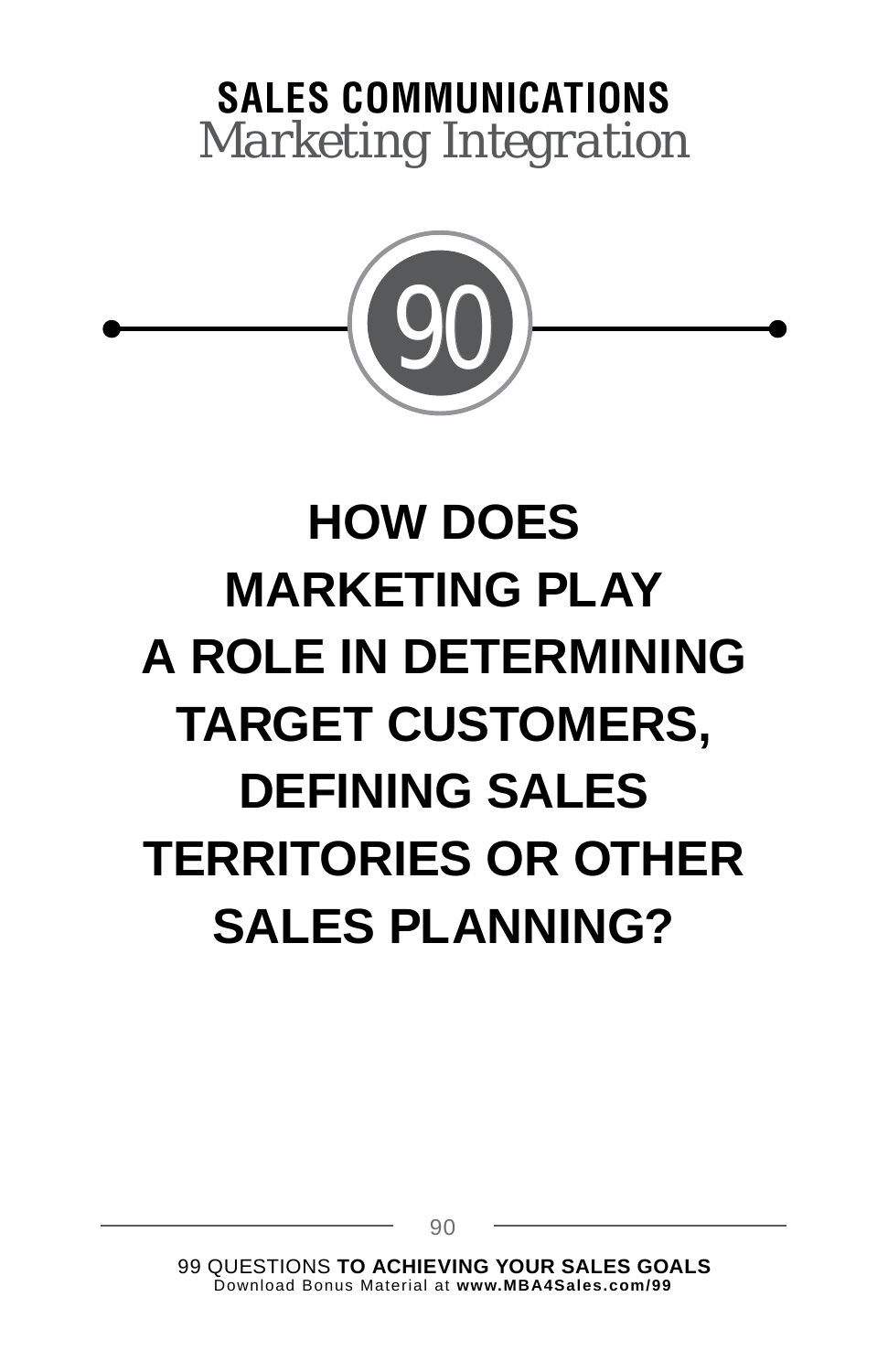

# **WHAT CUSTOMER INTERACTIONS DOES MARKETING PARTICIPATE IN?**

Are Marketing personnel invited to participate in sales calls? Do Marketing personnel participate in sales activities such as proposals?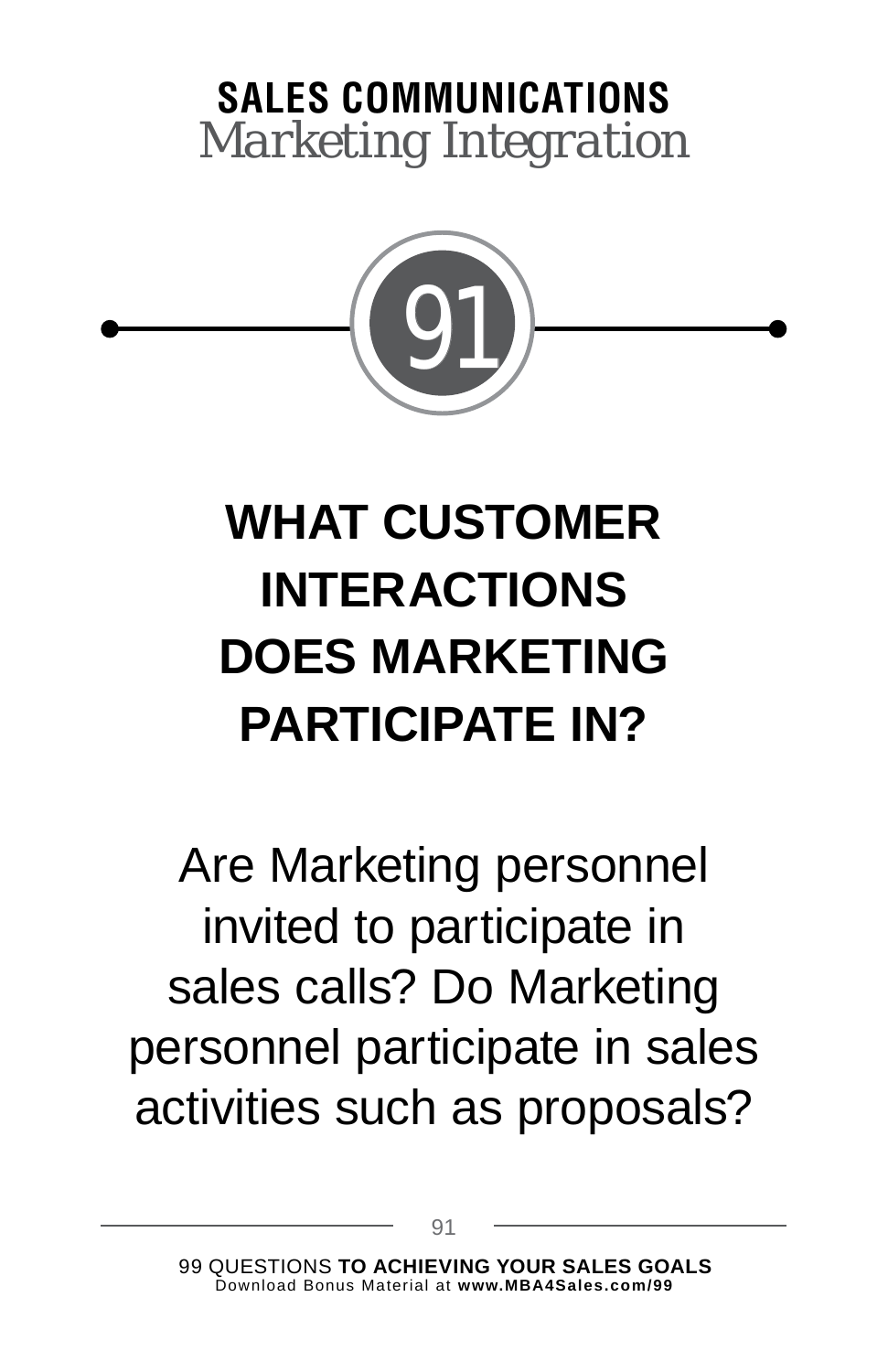

# **WHAT IS THE PRIMARY FOCUS OF THE MARKETING ORGANIZATION (BRANDING, IMAGING, ADVERTISING, PUBLIC RELATIONS, BUSINESS DEVELOPMENT, SALES SUPPORT)?**

### Why?

92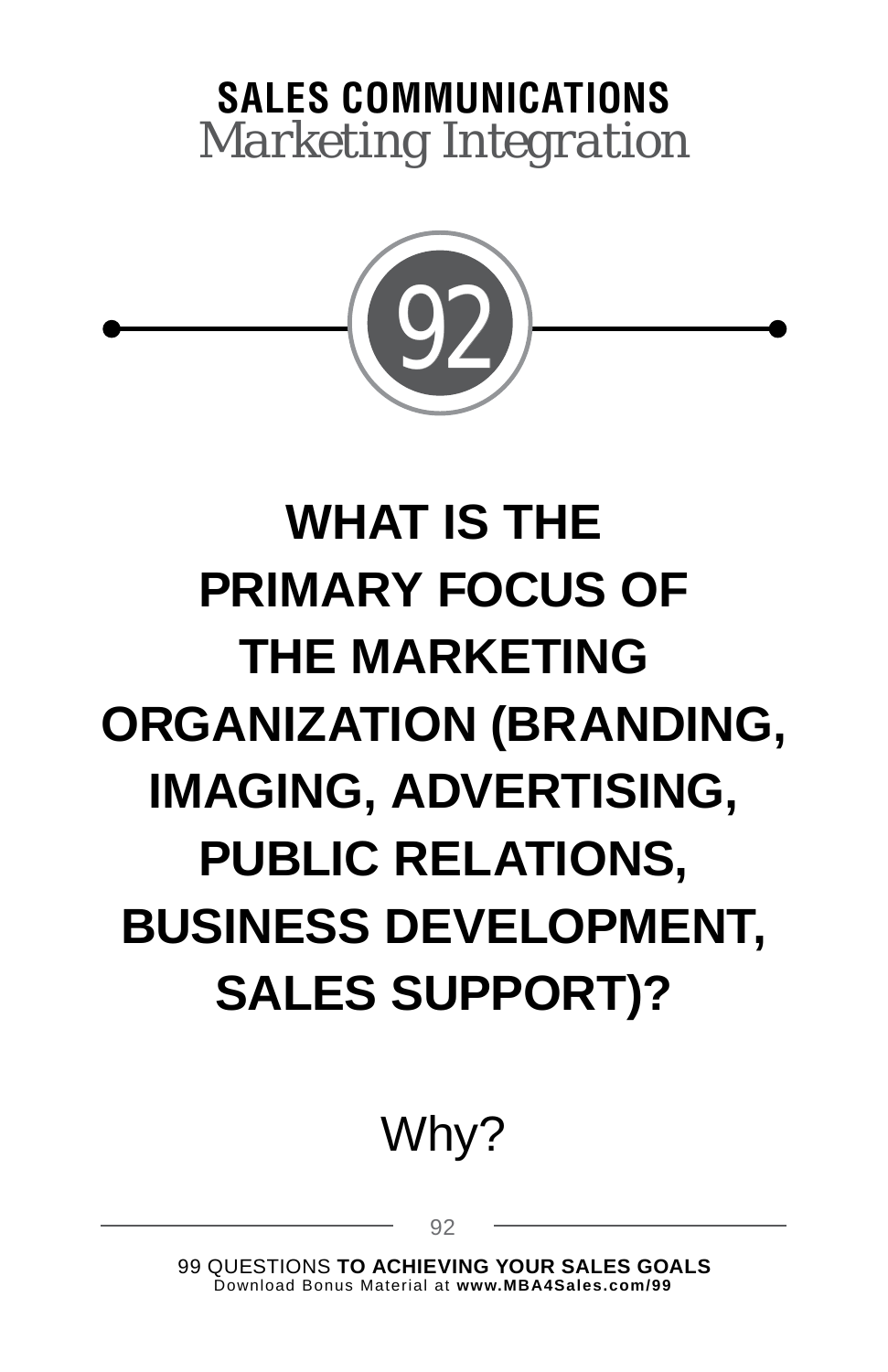# PROSPECTING



**Lead Generation Sales Meetings**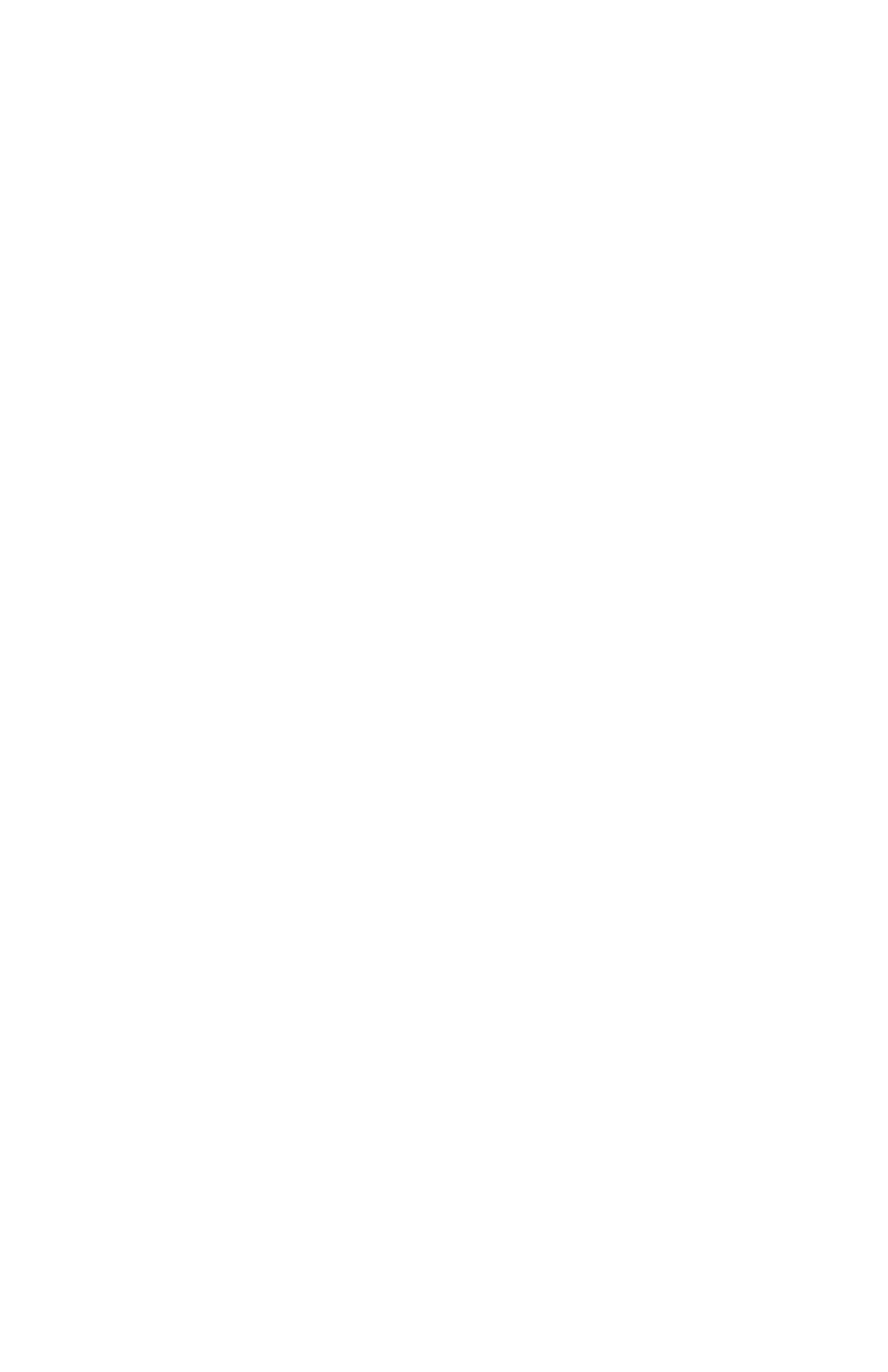### **PROSPECTING** *Lead Generation*



# **WHAT PROSPECTING ACTIVITIES ARE YOUR SALES PERSONNEL ASKED TO PERFORM?**

What metrics are defined for those activities and how are the measured?

93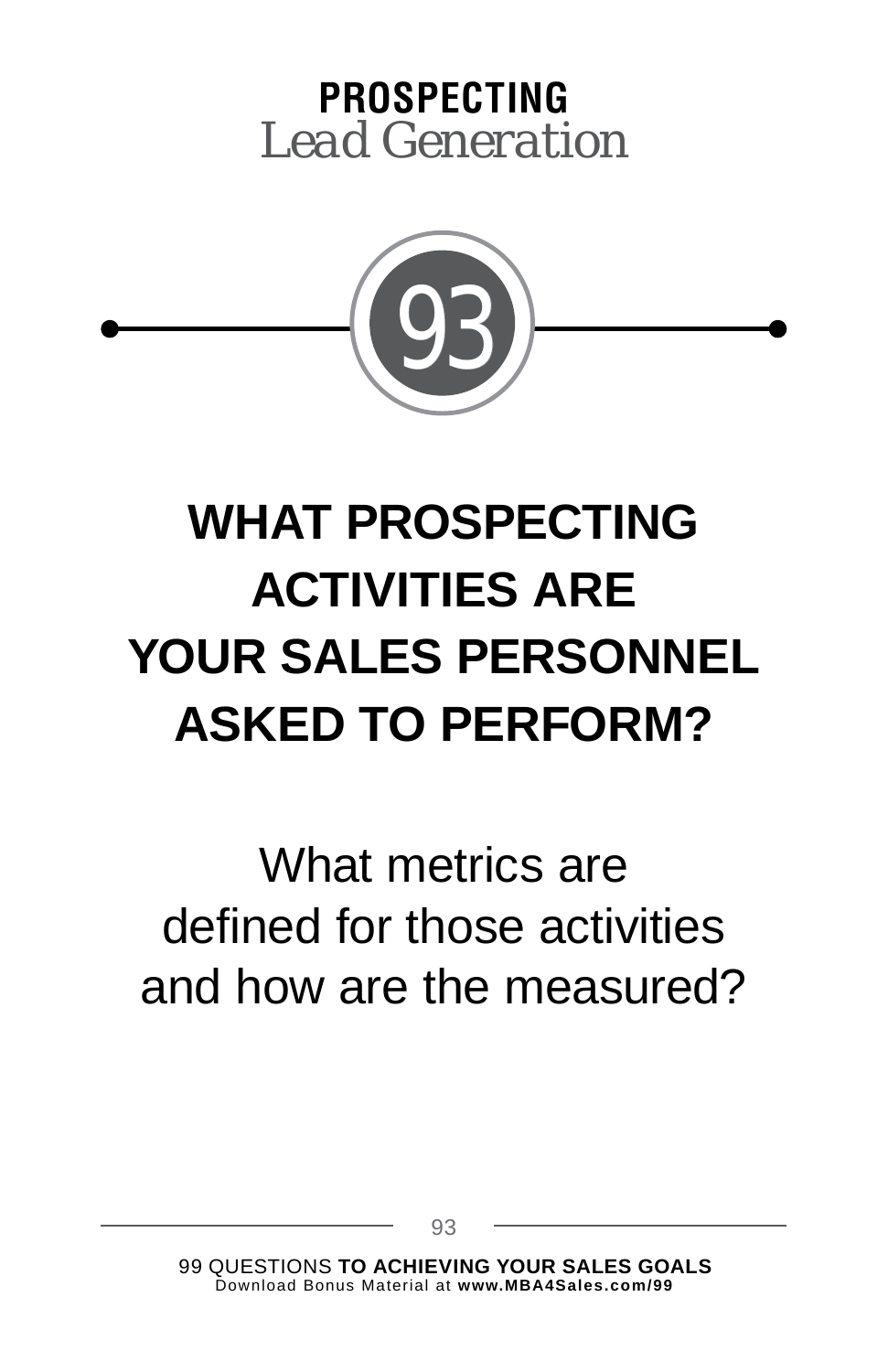### **PROSPECTING** *Lead Generation*



# **FOR EACH PROSPECTING ACTIVITY, WHAT INFORMATION IS PROVIDED TO EACH SALES PERSON TO PERFORM THAT TASK?**

For example, are scripts provided to Sales personnel for prospecting?

94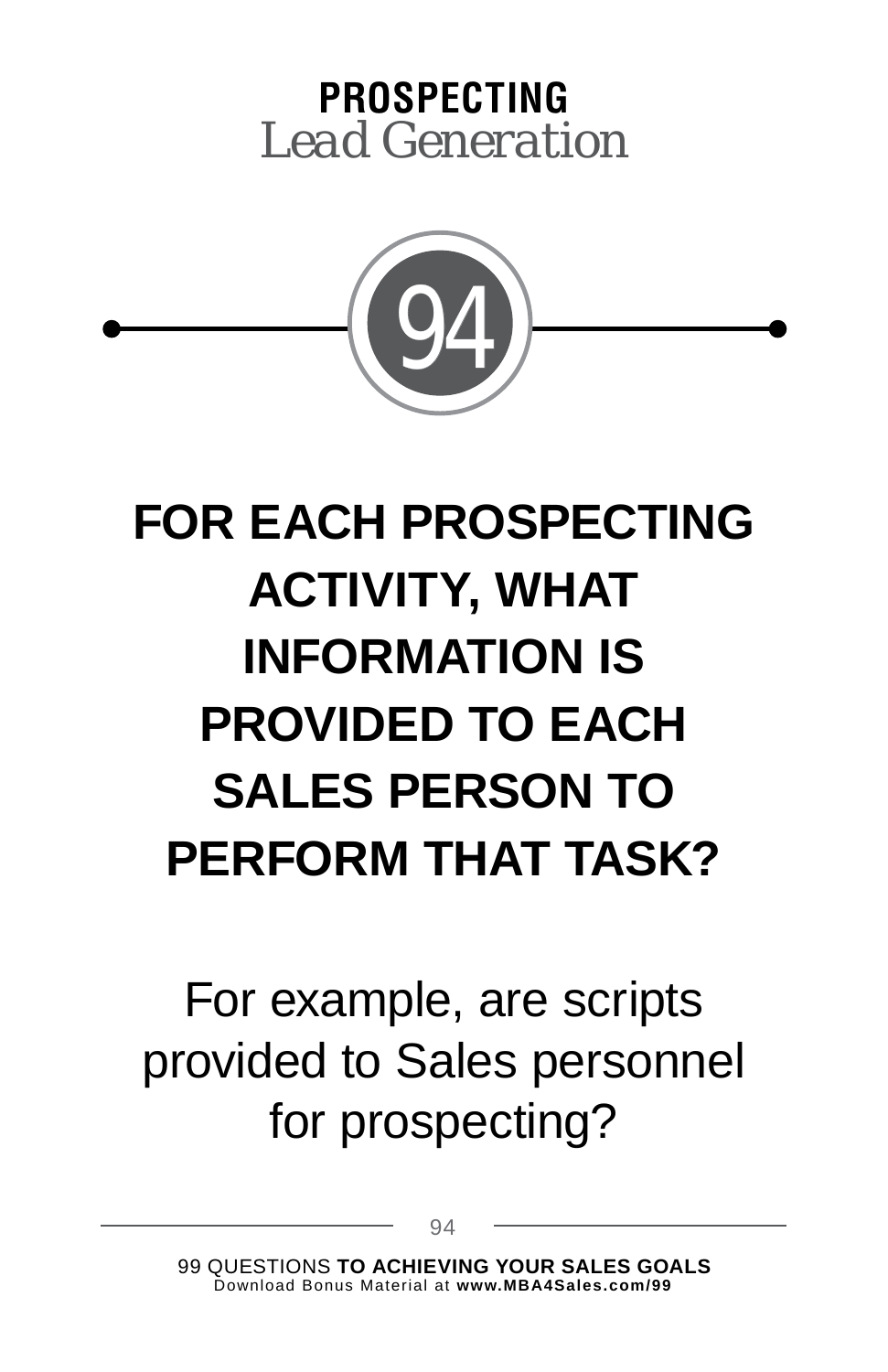



# **DURING WHAT STAGES IN THE SALES CYCLE ARE SALES PEOPLE EXPECTED TO CONDUCT FACE TO FACE MEETINGS?**

### What expectations are set for Sales people in conducting F2F sales calls?

95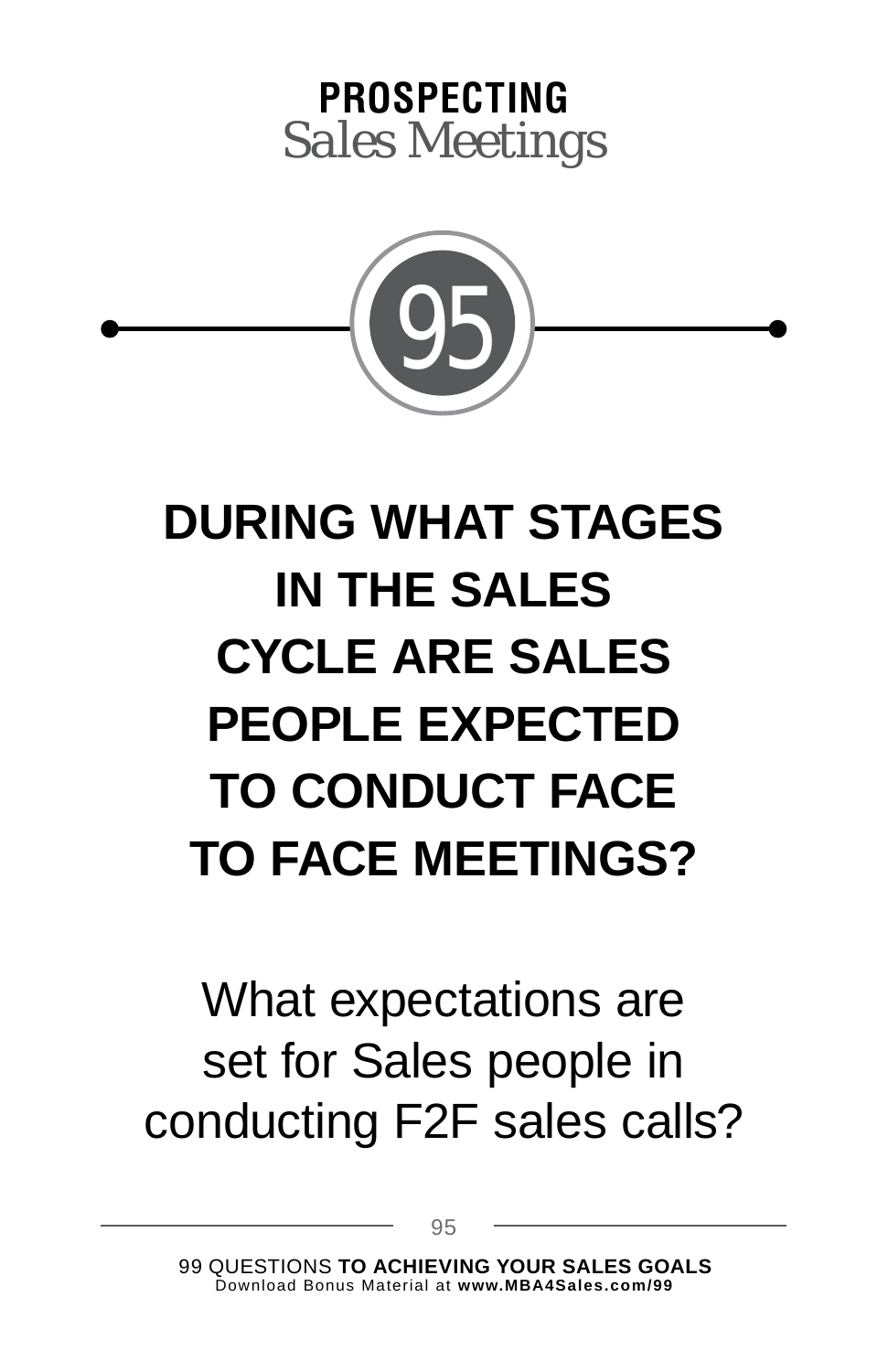



# **WHAT INFORMATION DO YOU EXPECT A SALES PERSON TO COLLECT BASED ON CONDUCTING A SALES CALL?**

### Where is this information documented?

96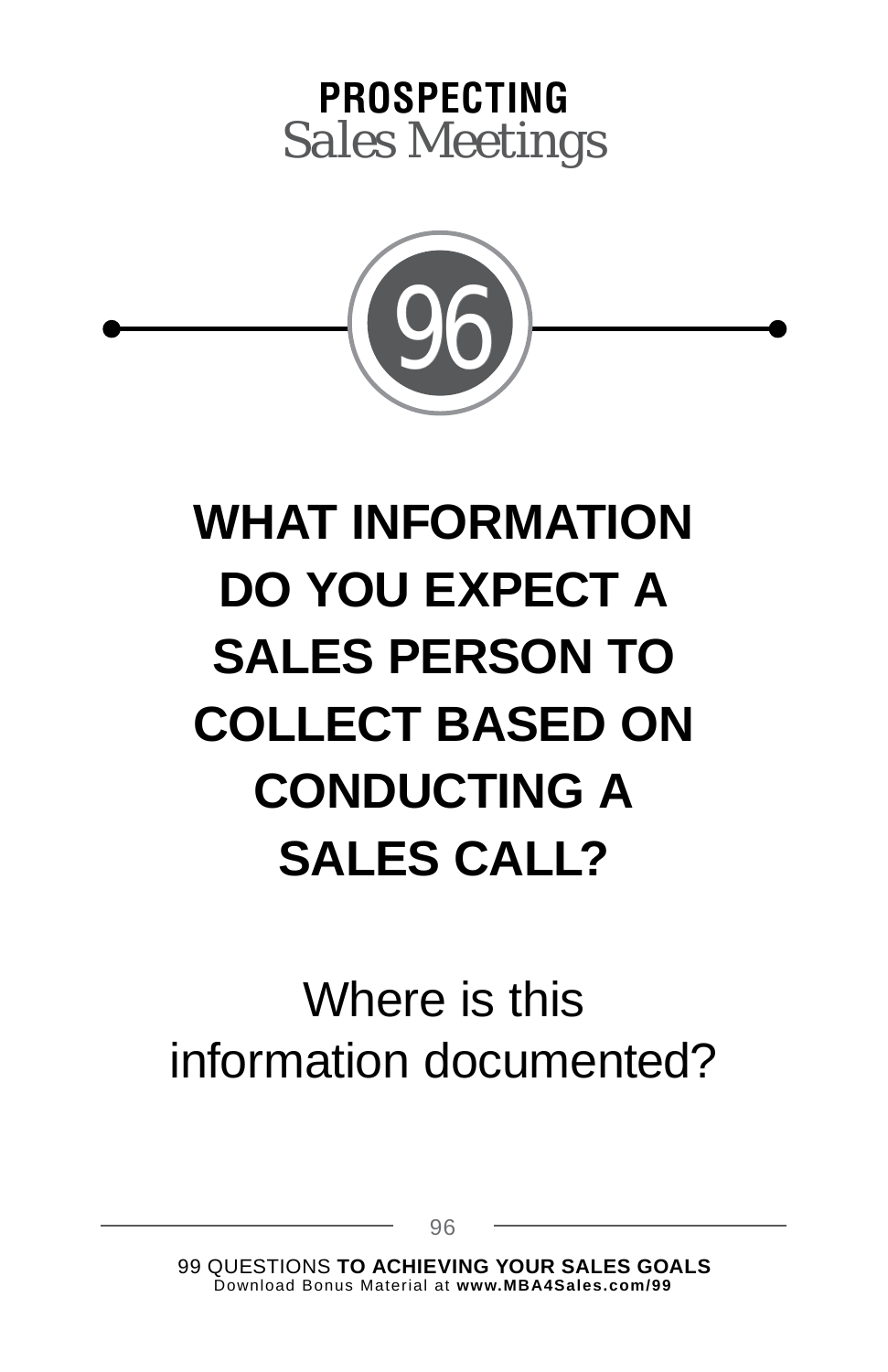



# **HOW DO YOUR SALES PEOPLE SCHEDULE MEETINGS WITH CUSTOMERS?**

What process and tools are used to perform scheduling?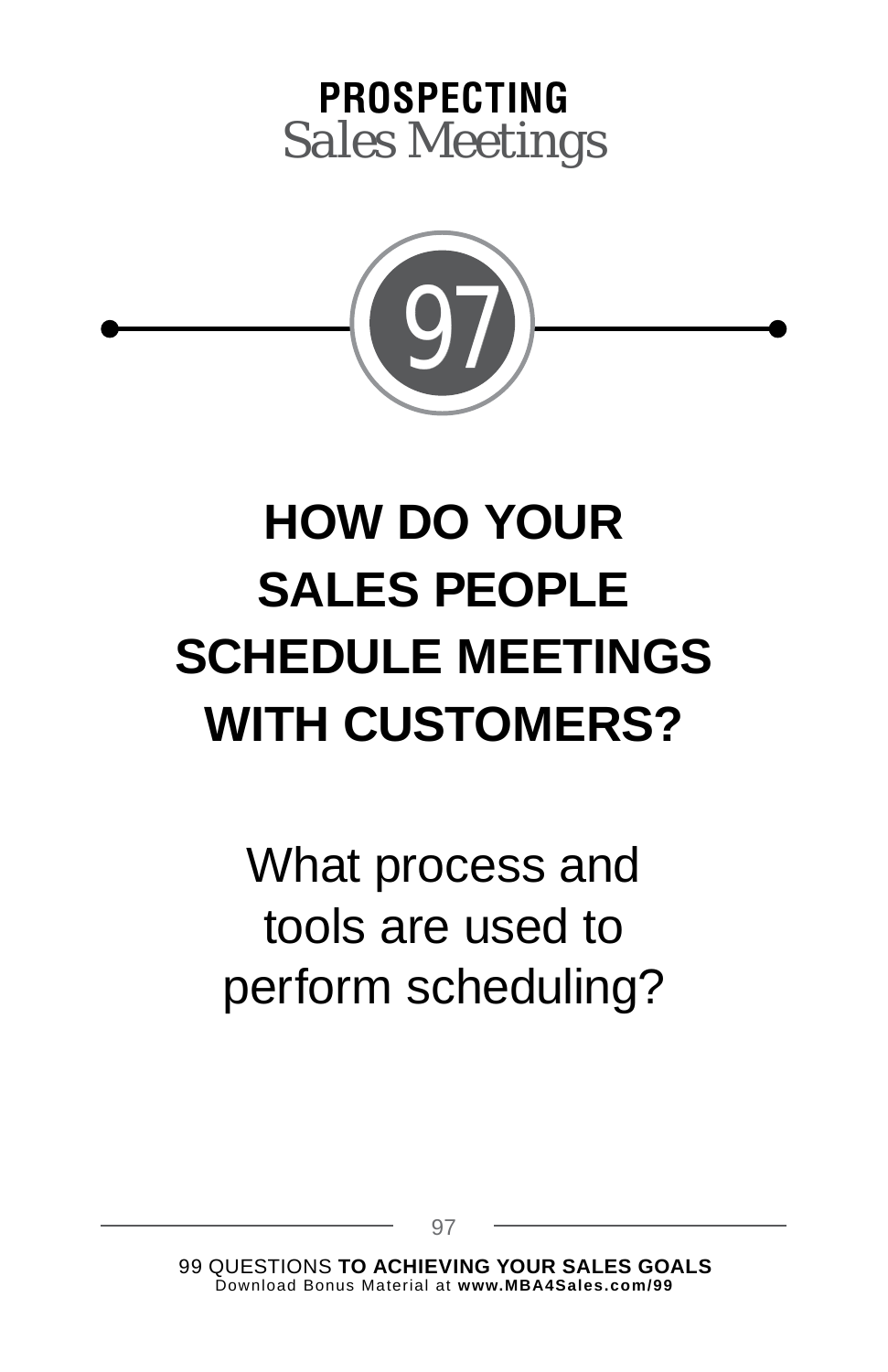



# **DESCRIBE HOW YOU PREPARE SALES PEOPLE FOR PROSPECTING. FOR EXAMPLE, WHAT TRAINING DO YOU PROVIDE, ROLE PLAYING, ETC.?**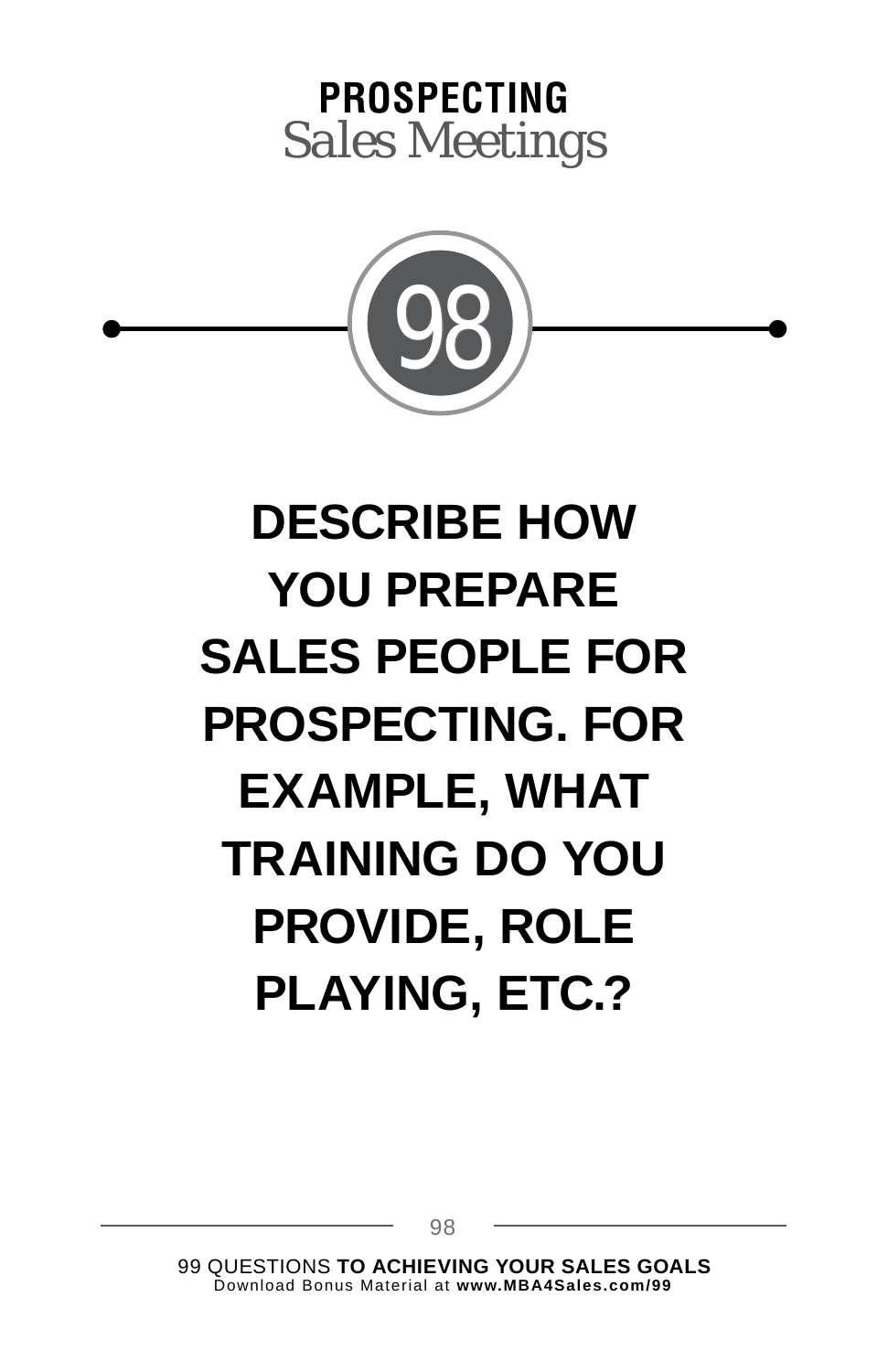



### **WHAT SALES TACTICS ARE USED IN SALES CALLS?**

For example, are there trial closes?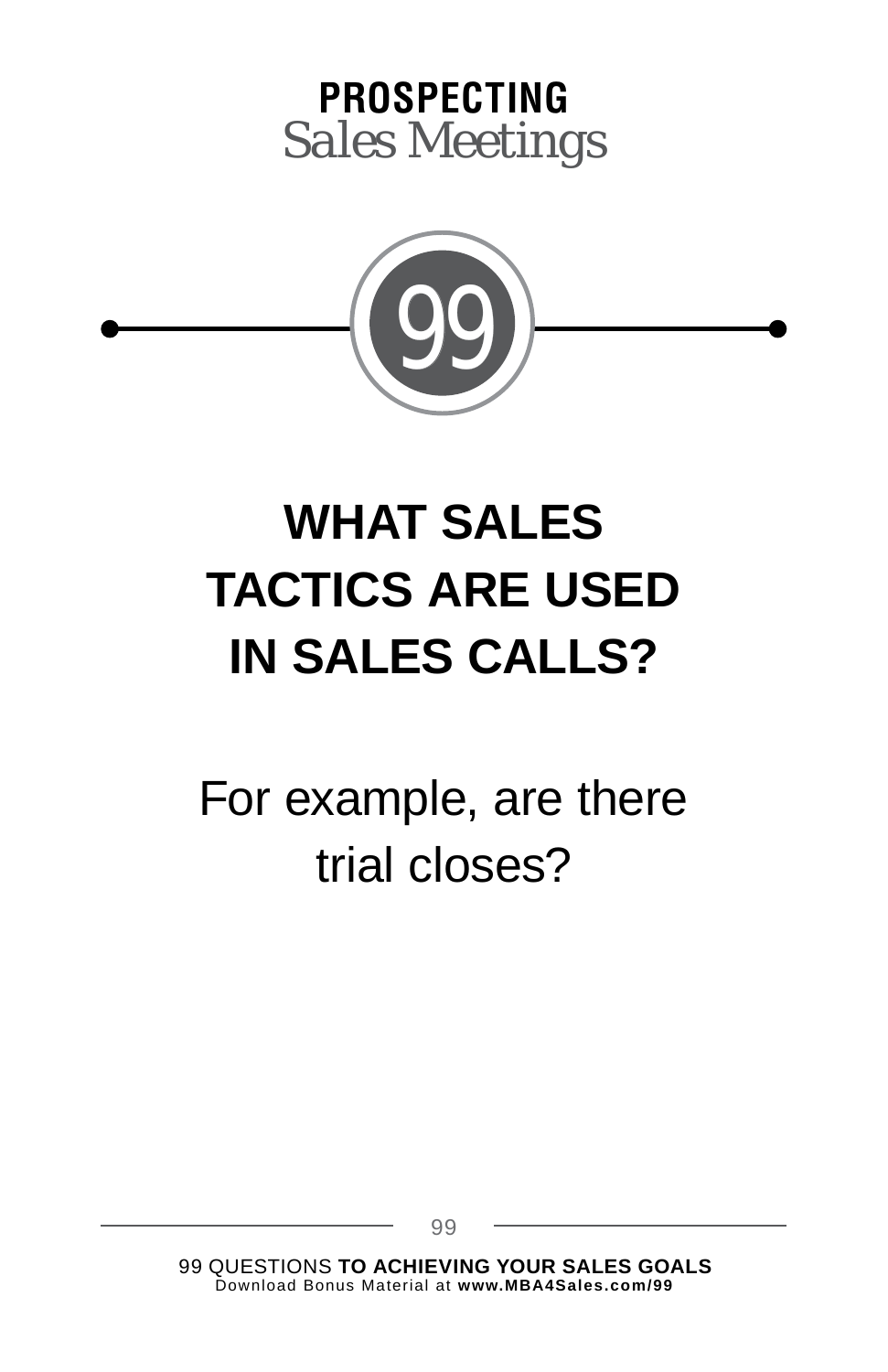



# **WHEN DOES A SALES PERSON TYPICALLY ASK FOR BUSINESS?**

Why?

100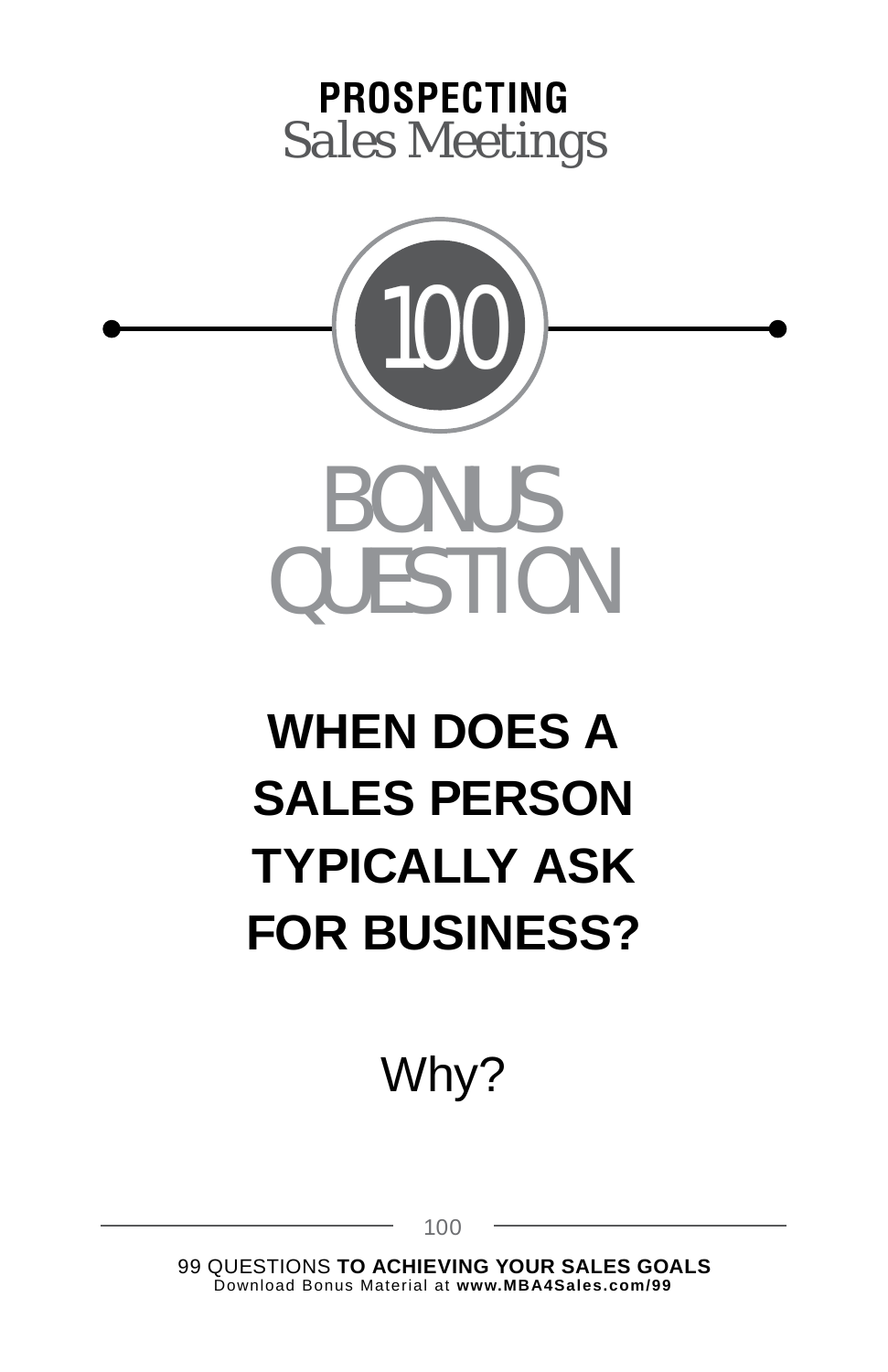

*Terry Walsh*

Terry Walsh has over 30 years of experience across business development, sales operations, and executive management. He currently leads the Sales Organization & Operations practice for **Acorn Growth Partners**, a boutique management consultancy focused on helping middle market business enterprises attain market traction and profitable revenue growth.

Terry works with clients to transform their sales process and selling practices, learn and implement sales methodologies, and effectively utilize CRM systems. Prior to joining Acorn, Terry worked as a senior executive in sales roles for leading companies including Culligan International, Cendant Corporation, Whitman-Hart/marchFIRST, Digital Equipment Corporation, and others.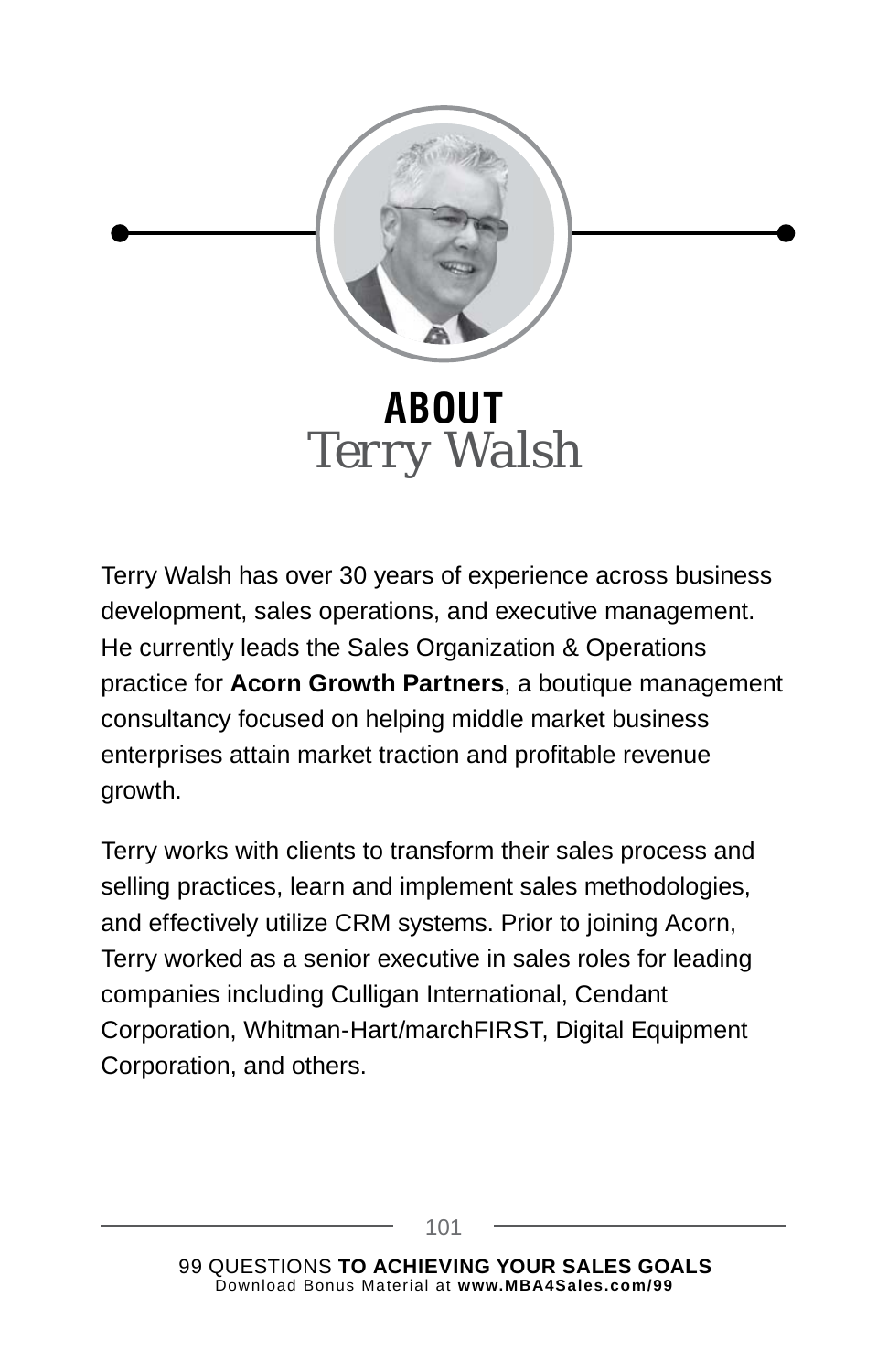After many years doing work for and consulting with companies that asked him to help rebuild their sales processes, Terry believes that the real challenge for most firms is to rid themselves of the widely held myths and misperceptions about sales management and operations. Over the past decade, he has developed new approaches to the creation, organization, and management of successful sales teams, addressing best practices in sales management, operations, revenue strategy and sales transformation.

Terry shares his thought leadership at his website, **www.MBA4Sales.com.**

Terry received a BBA in Business from the University of Iowa with majors in Management and Management Information Systems.

102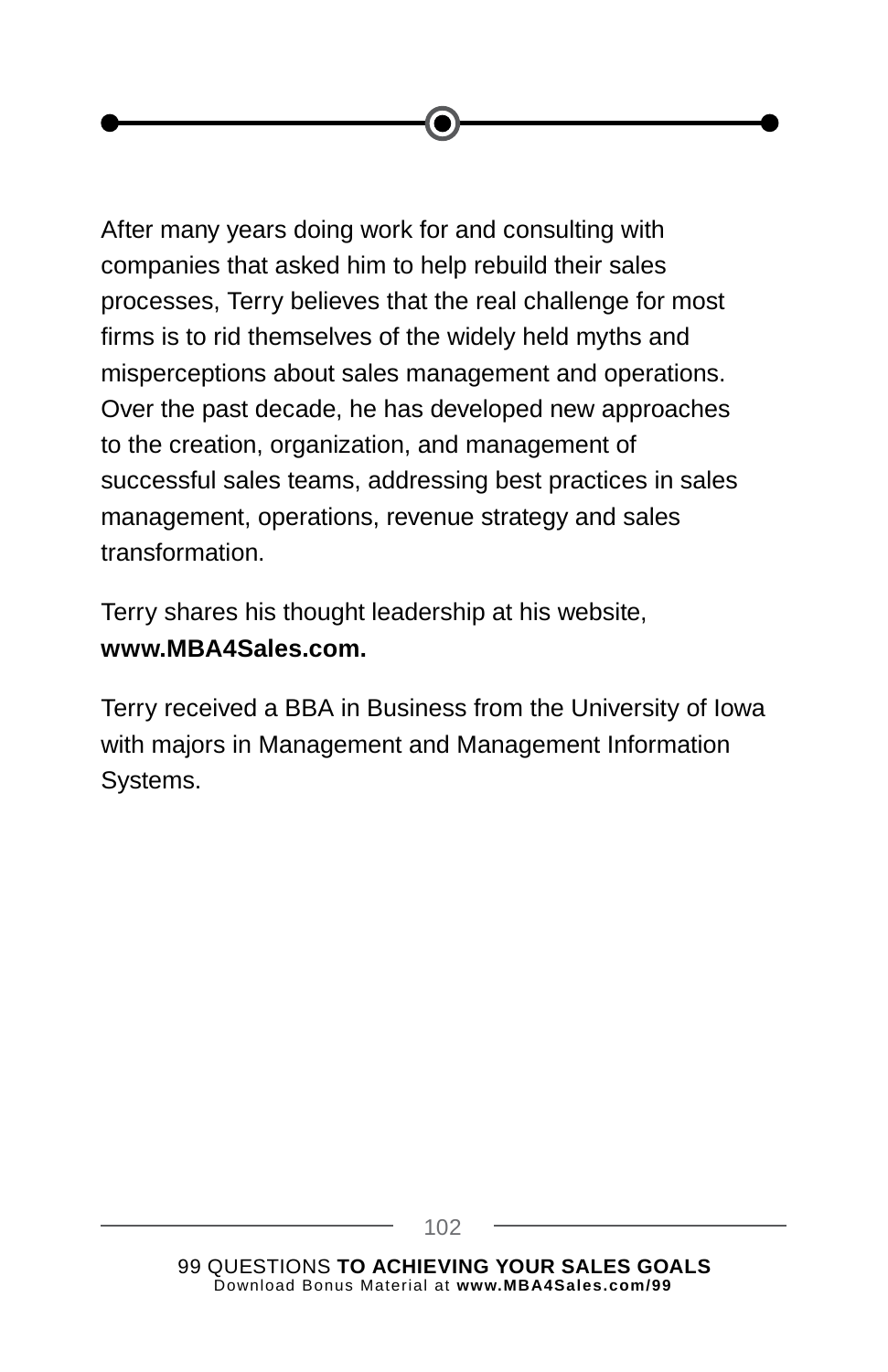

#### **ABOUT** *Dave Falter*

Dave Falter is the Managing Partner of Acorn Growth Partners, a boutique management consulting firm targeting sub-\$200MM companies. AGP clients typically are experiencing sluggish or stalled growth, and the owners wish to regain market traction and achieve higher unit margins. Dave's consulting expertise focuses on top-line, profitable revenue growth through a holistic and harmonious approach to selling, marketing, product/service portfolio management, combined with streamlined, rationalized operations.

Dave has served as an investment executive with Sterling Partners, a \$4BB+ Chicago-based private-equity company, where he also worked as CEO for several investment portfolio companies. Prior, Dave was President of Galileo Americas, an electronic travel distribution business unit and Fortune 1000 company.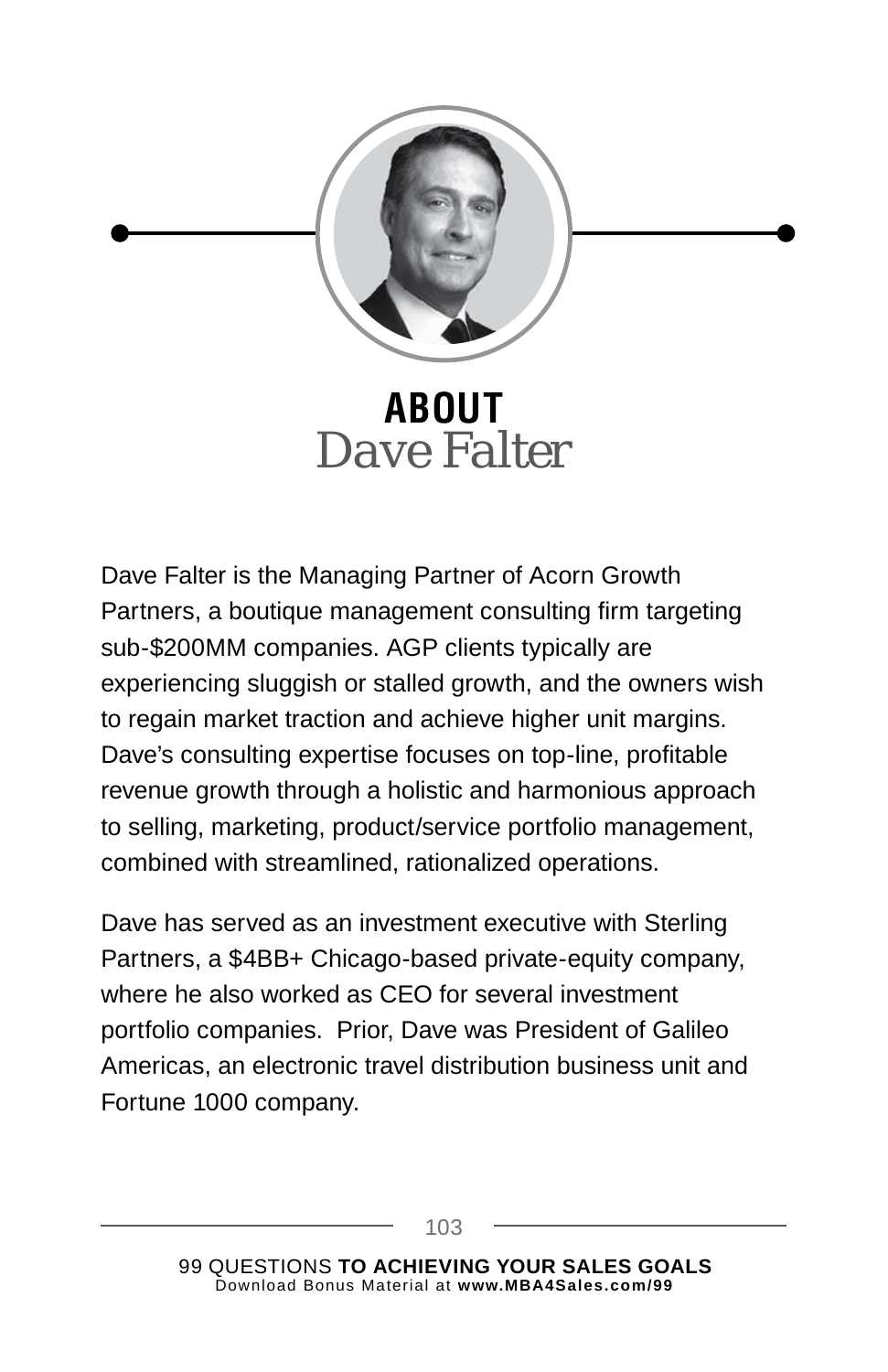As a six-time chief executive, Dave has been successful in leadership roles across varied industries because he continually focuses on the creation of a dynamic, missiondriven, customer centric team. He is a collaborative, inclusive, empowering leader who inspires dedication, hard work, and loyalty from organizations. As a consultant, Dave works with owner/operators, and shareholder Boards to integrate these behaviors and practices into their organizations.

Dave works with clients to ensure that all executive team members have the tools and the guidance they need to be high-performing, growing, continually engaged executives within their functional domain and in their overall leadership of the enterprise. He shares his philosophy on leadership and managerial excellence in his blog,

**www.mushermanagement.com.**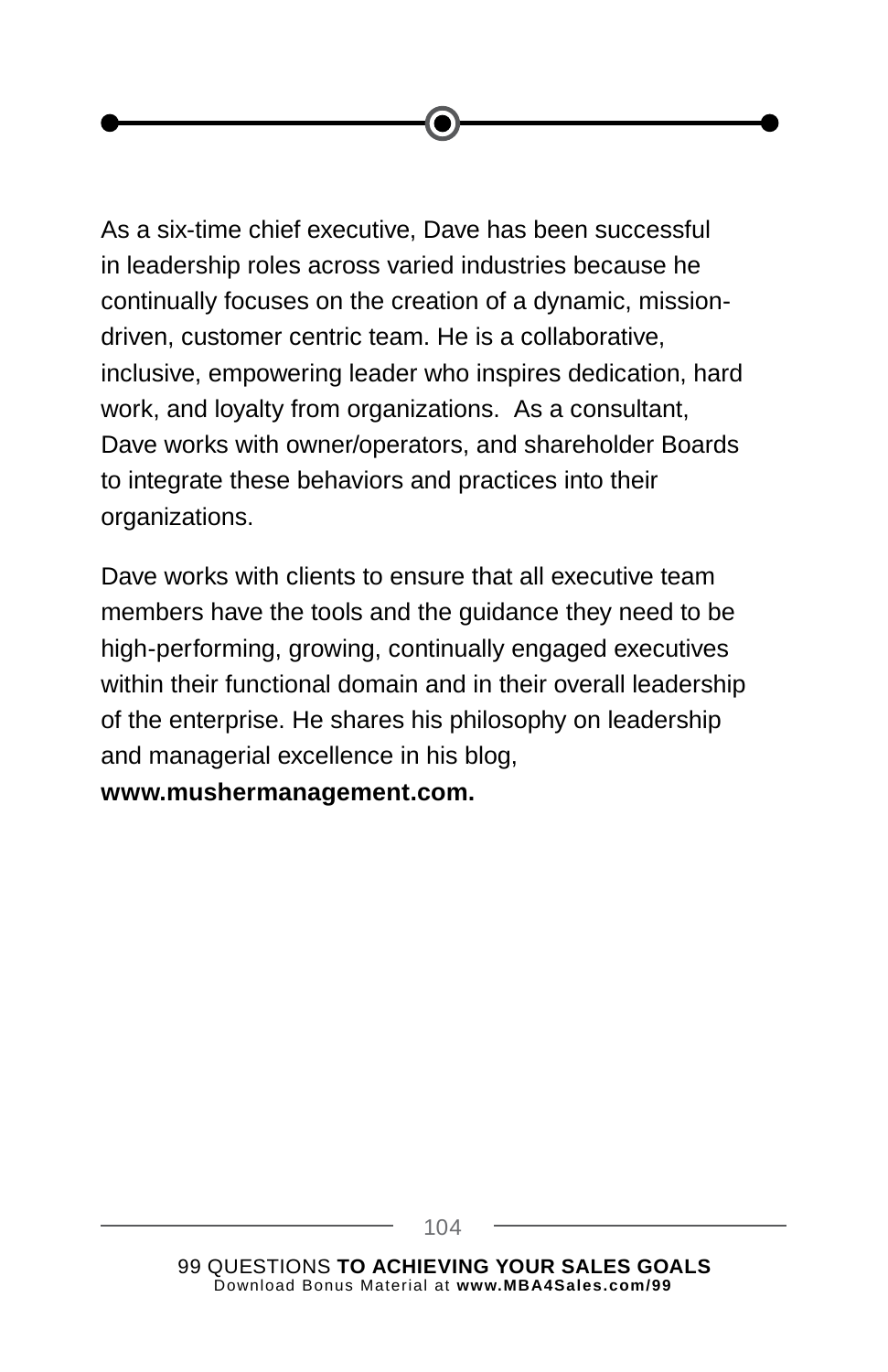#### **| ENDORSEMENTS |**0)

"My first reaction was 'where are all the answers?', but as I went through the book I realized the power and elegant simplicity of forcing you to think through your own answers to each question. Assign one of these questions to each of your sales reps on a weekly basis and you have a great foundation for development and coaching."

**— TOM MARTIN,** *FORMER PRESIDENT OF NORTH AMERICA FOR MILLER HEIMAN, INC.*

"Most Sales books that I choose to read (or am asked to read) end up being "theoretical". **99 Questions to Achieving Your Sales Goals** is a practical, actionable guide to meet and exceed your sales goals. If you ask these questions and act on the answers your sales performance will improve."

**— FRANK VISGATIS,** *CO-FOUNDER AND CO-AUTHOR, CUSTOMERCENTRIC SELLING® PRESIDENT & COO, CUSTOMERCENTRIC SYSTEMS* "

"**99 Questions to Achieving Your Sales Goals** is more than just a terrific toolbox for any executive trying to wrangle his or her salespeople into a more productive team. What sets this book apart is how useful it becomes in day-to-day decision making. And don't be misled by its simplicity. **99 Questions…** is an easy read with a deep and useful shelf life. Nobody who manages a sales team with more than five people should be without it."

**— DON DIPIETRO,** *EXECUTIVE VP, COO, CERTIFIED TRUSTMARK SERVICES"*

105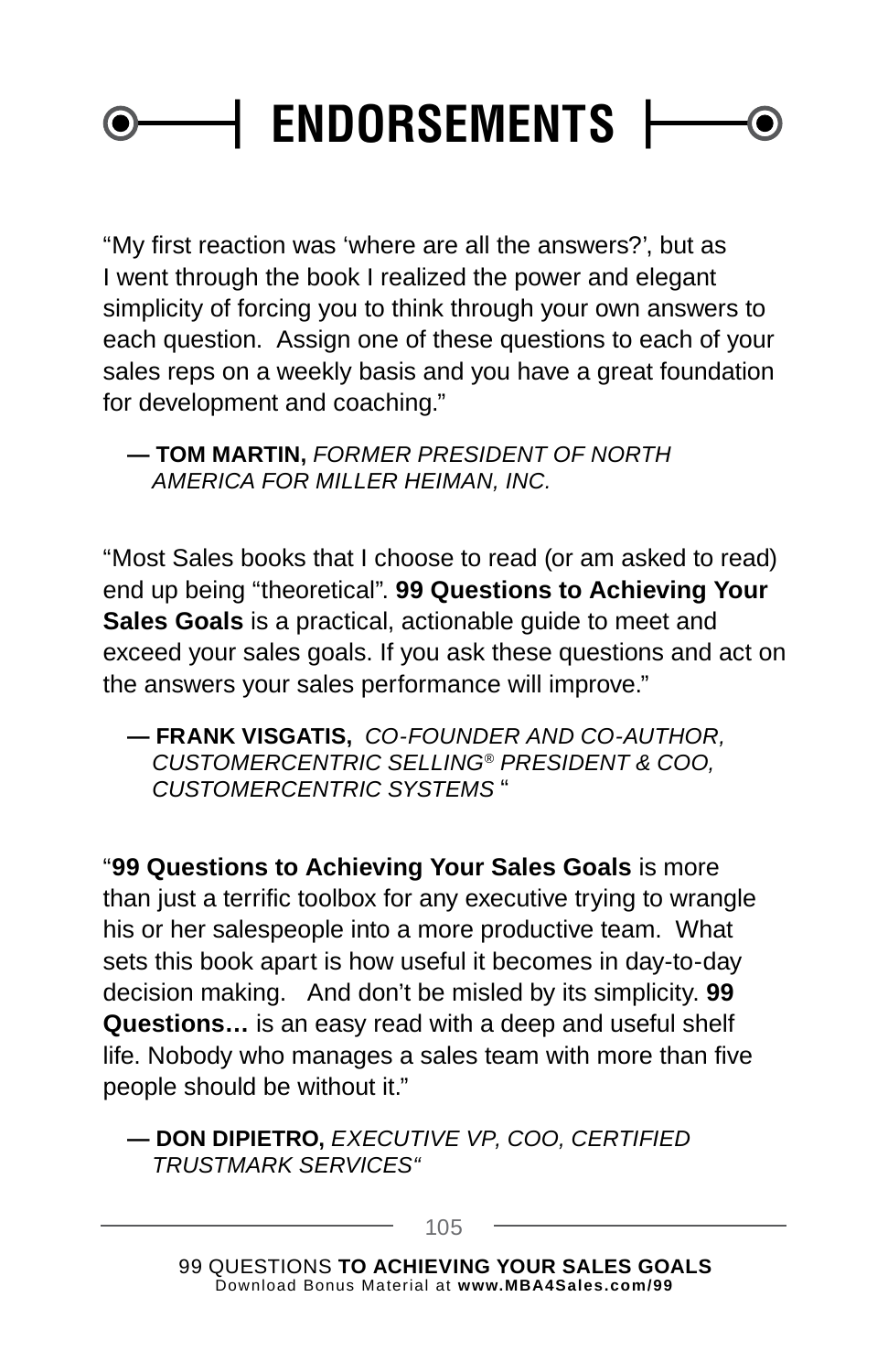Every sales executive should read and consider these **99 Questions**, especially if you are trying to establish a new sales organization or significantly change your current organization or business development processes. I wish that I had this list of questions a few years ago: it would have saved a lot of time, effort, and eventual re-work. You can see Terry's and Dave's extensive business management experience coming through each of the questions and how they are worded."

#### **— SCOTT YOUNG,** *MANAGING PARTNER, ROSETTA CONSULTING*

"Terry and Dave have identified the secret sauce to driving achievement of sales goals. Having a process is more important than the specific process you choose. Therefore creating and/or documenting answers to the **99 Questions** forces leadership to develop a process which can become the standard of operating the sales and marketing organization. Consistently achieving goals and understanding how you got there are the keys to sustained growth. This book provides the foundation to achieve just that."

**— CAMILLE OLIVERE,** *VICE PRESIDENT OF SALES, AMERICAS, NORWEGIAN CRUISE LINES*

"Terry and Dave present compelling questions that warrant compelling answers if you want to find the Holy Grail for achieving consistent company growth - predictable & sustainable revenue! Every quarter of every year..."

**— JOE DONNA,** *PRESIDENT OF CHICAGO BASED SALES CONSULTING FIRM, SALES OXYGEN*

106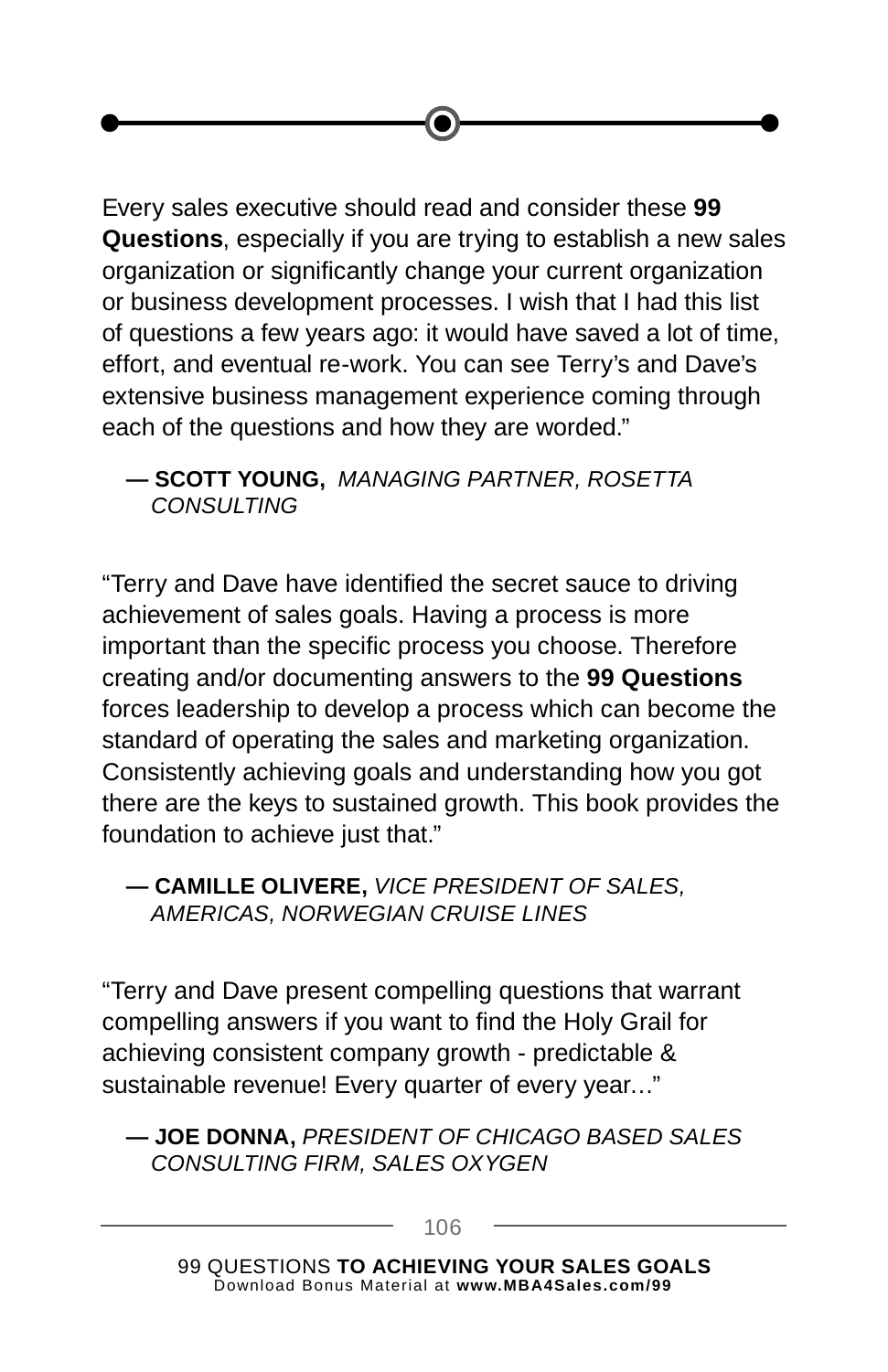"This book can be read in less than 30 minutes, but the insights these questions provide are timeless. By organizing these laser-focused questions by function, Terry and Dave provide a comprehensive road-map that can be used to completely transform a sales organization. A must-read for any sales leader interested in improving their team's performance and capturing competitive advantage in their marketplace.*"*

**— TJ FELICE,** *PRESIDENT, ISODX SOLUTIONS*

"As a consultant to Professional Services organizations, this sector will derive significant insights into how top performing sales efforts are organized and managed. Terry and Dave have created a unique, structured approach that can be applied as a Roadmap to build effective revenue generating models. This "taxonomy" of sales questions will be an effective guide for any business, regardless of industry, to assess their sales model."

#### **— DAVID RYAN,** *MANAGING PARTNER, GRAY MATTERS GROUP – CONSULTING FIRM*

"Terry's and Dave's insight and experience with sales process transformation is helpfully distilled in this handy and readable book. For experienced and new sales managers, this book should be a required read."

#### **— TODD NILSON,** *PRESIDENT, SOCIAL SYNTAX, A CHICAGO-BASED SOCIAL MEDIA STRATEGY CONSULTANCY*

107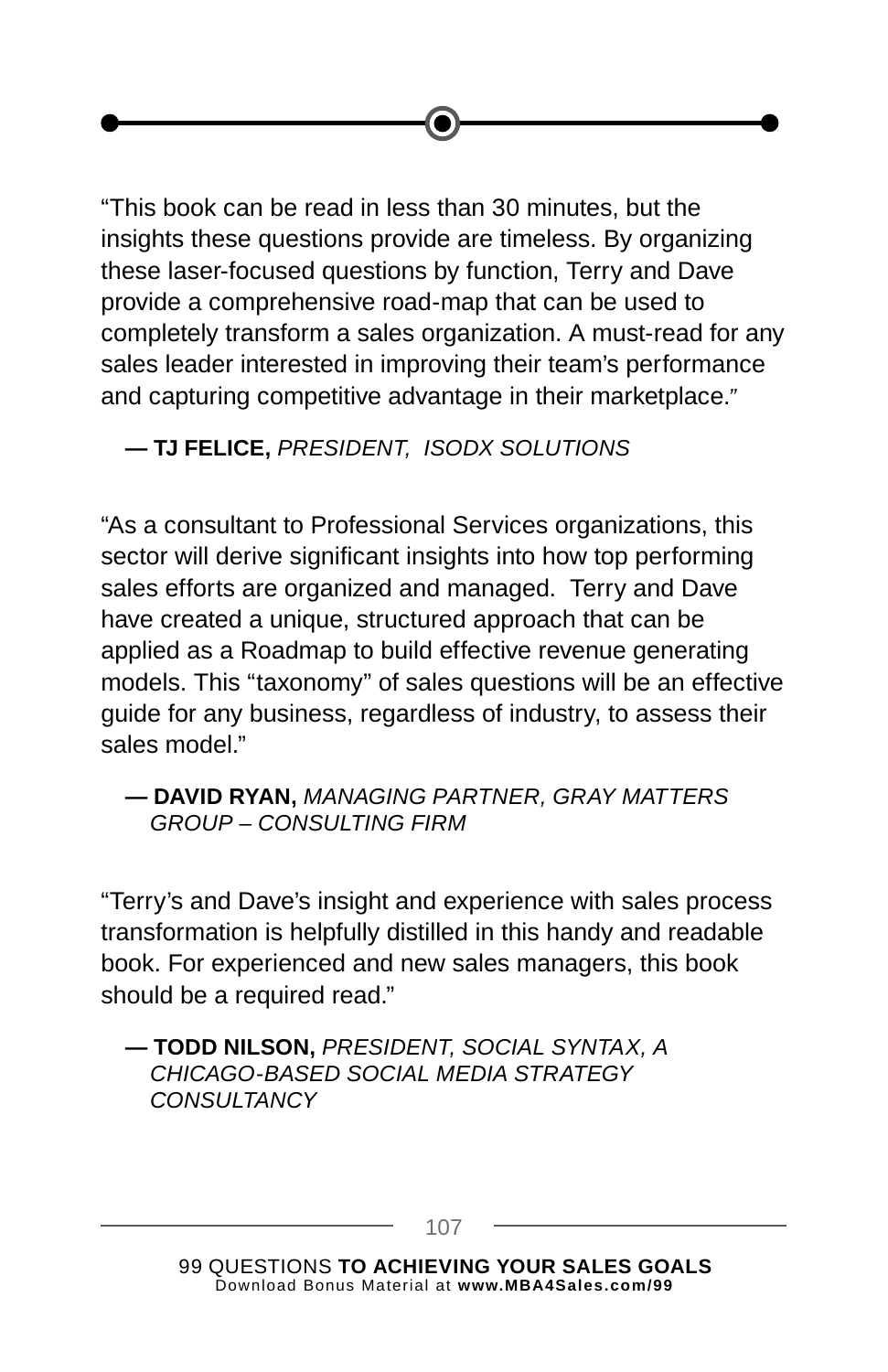"Like a well-done sales call, it's not about knowing the answers but knowing what questions to ask. Dave and Terry will spark some much needed brainstorming with **99 Questions to Achieving Your Sales Goals.** Don't leave this book up on the shelf - keep reading it again and again!"

#### **— DAVID RENTO,** *DIRECTOR OF NORTH AMERICAN SALES DEVELOPMENT, SGS*

"One of the most important steps in improving sales performance is diagnosing the current state to identify strengths and areas of opportunity. By using **99 Questions to Achieving Your Sales Goals**, sales leaders can focus on the most critical operational areas and more swiftly drive business improvements for employees, customers, and shareholders."

**— MARCI REYNOLDS,** *DIRECTOR, GLOBAL CUSTOMER OPERATIONS, ACI WORLDWIDE AUTHOR, THEOPERATIONSBLOG.COM*

"Any book written by Terry Walsh gets my attention! I have worked with Terry for several years, and he has consistently helped me think through powerful, breakthrough concepts in sales and sales management. This book is another indication of the out-of-the box thinking so characteristic of Terry. **99 Questions** is a way to encourage the reader to find their way by focusing them on asking the right questions. I loved the book!"

**— KAY ANDERSON,** *PPRESIDENT & CMO, THE EVANSTON GROUP, INC.*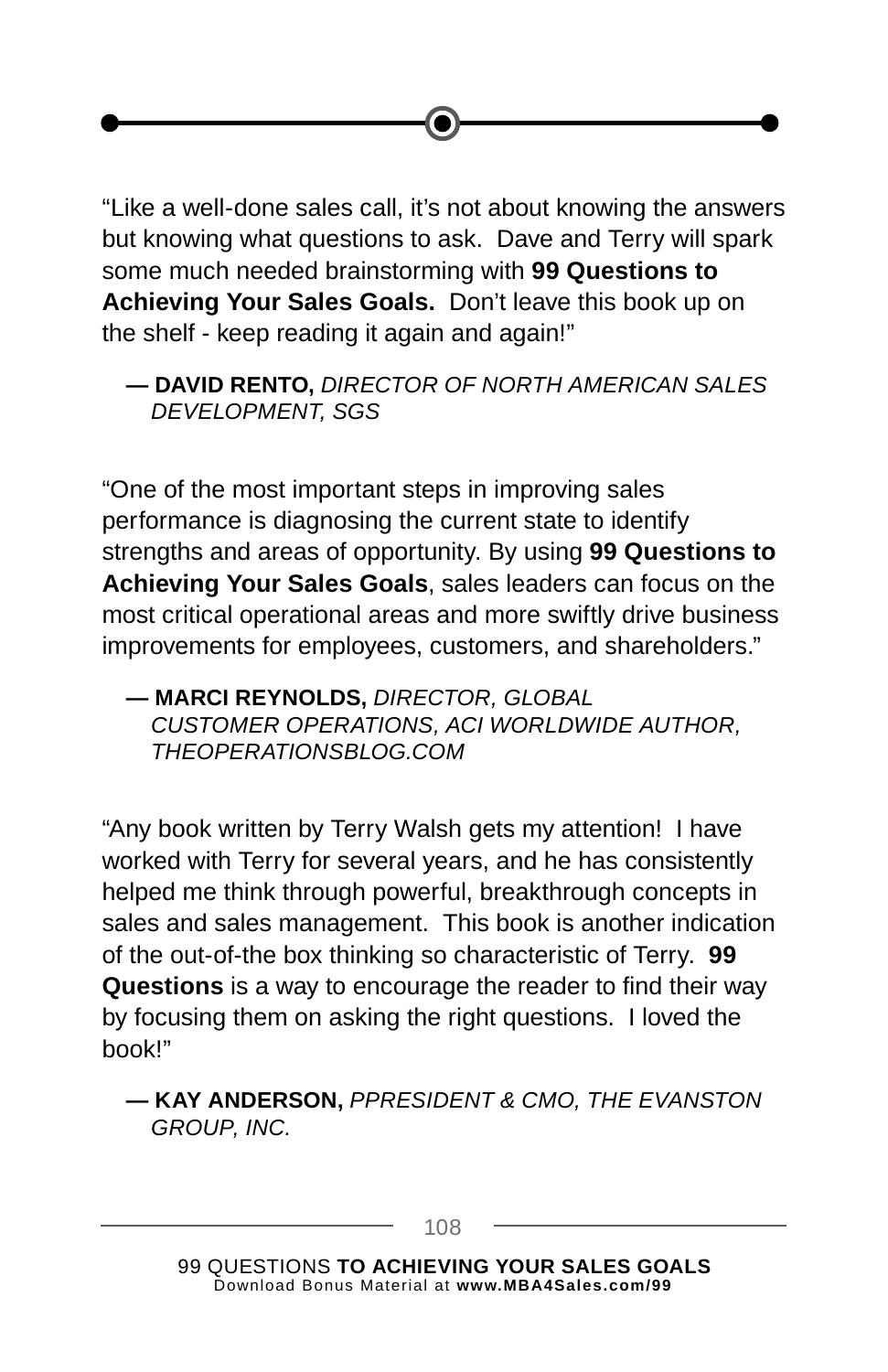"A true Sales Operations Practitioner, Terry has many years' experience building and re-building successful sales teams. Partnering with David Falter (Six time CEO), they view sales and marketing as inseparable, and present their knowledge in the form of "spot on" questions that allow readers to quickly grasp the necessary building blocks for high performing sales teams. Simply stated, the answers are in the questions."

**— DIANE A. TESTA,** *PRESIDENT, KOI CONSULTING GROUP, INC.*

"Asking smart questions significantly increases your probability of getting useful answers. **99 Questions to Achieving Your Sales Goals** will allow you to identify the smart questions critical to achieving the revenue goals of your business. A quick read with some stimulating questions; the answers to which may provide a deeper insight into your sales strategy! "

**— ADIL F. DALAL,** *CQE, PMP, CERTIFIED LEAN PROFESSIONAL, CERTIFIED EXECUTIVE AND BOARD CERTIFIED COACH, CEO, PINNACLE PROCESS SOLUTIONS, INT'L®.* Author: *"The 12 Pillars of Project Excellence: A Lean Approach to Improving Project Results".*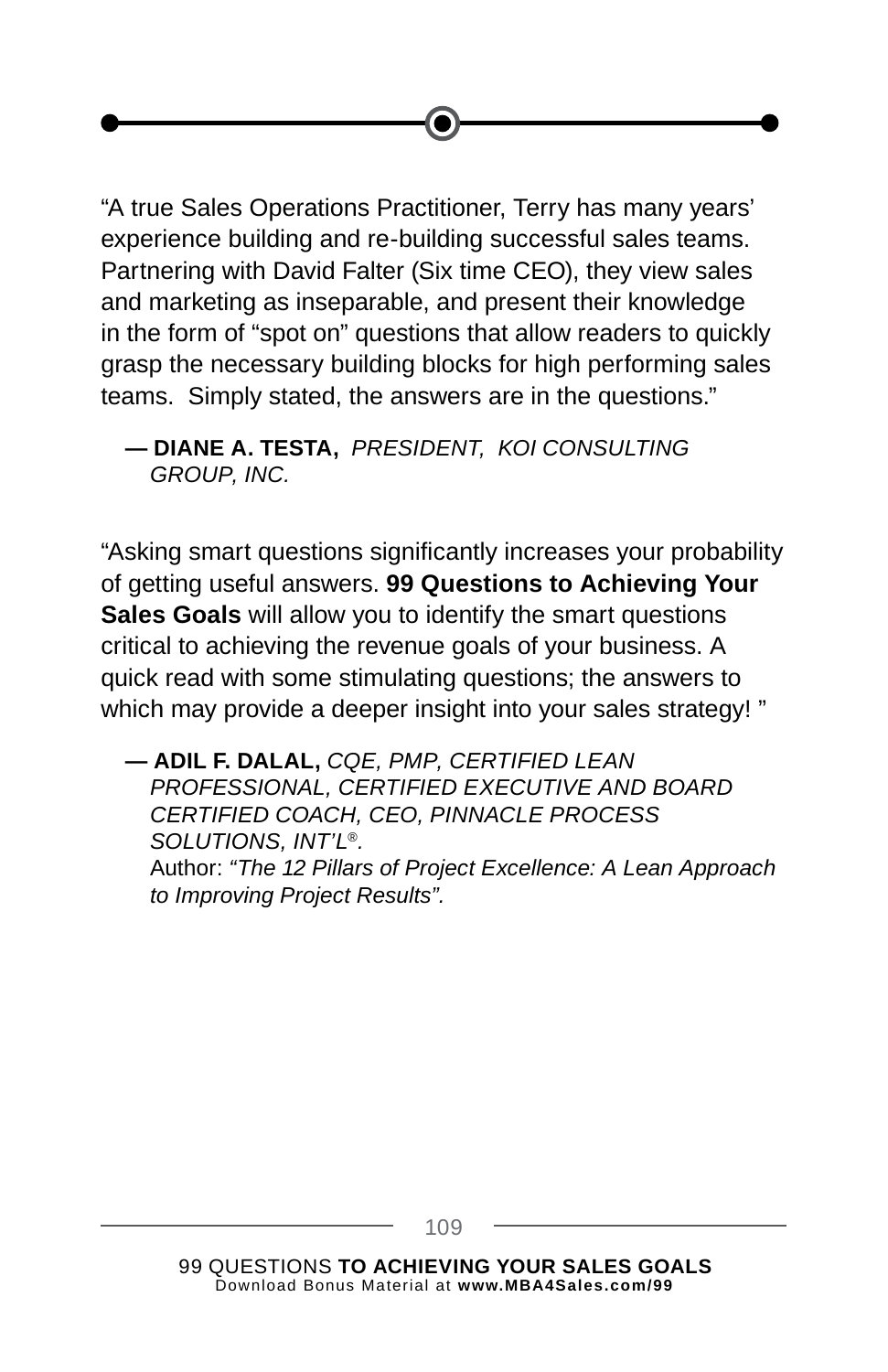

- Promo item for increasing website visitors
- Incentive for capturing e-mail addresses
	- Leave-behinds for Prospective Customers
	- Employee training
- **OPTIONS**

**USES**

- Bulk discounts
- Custom-editions with your logo on cover (PDF and paperback)
- Your personal introduction on page 1
- Custom registration form and download page (PDF edition)

To place your order or if you have questions, please see **http://eaglecross.com/imprint**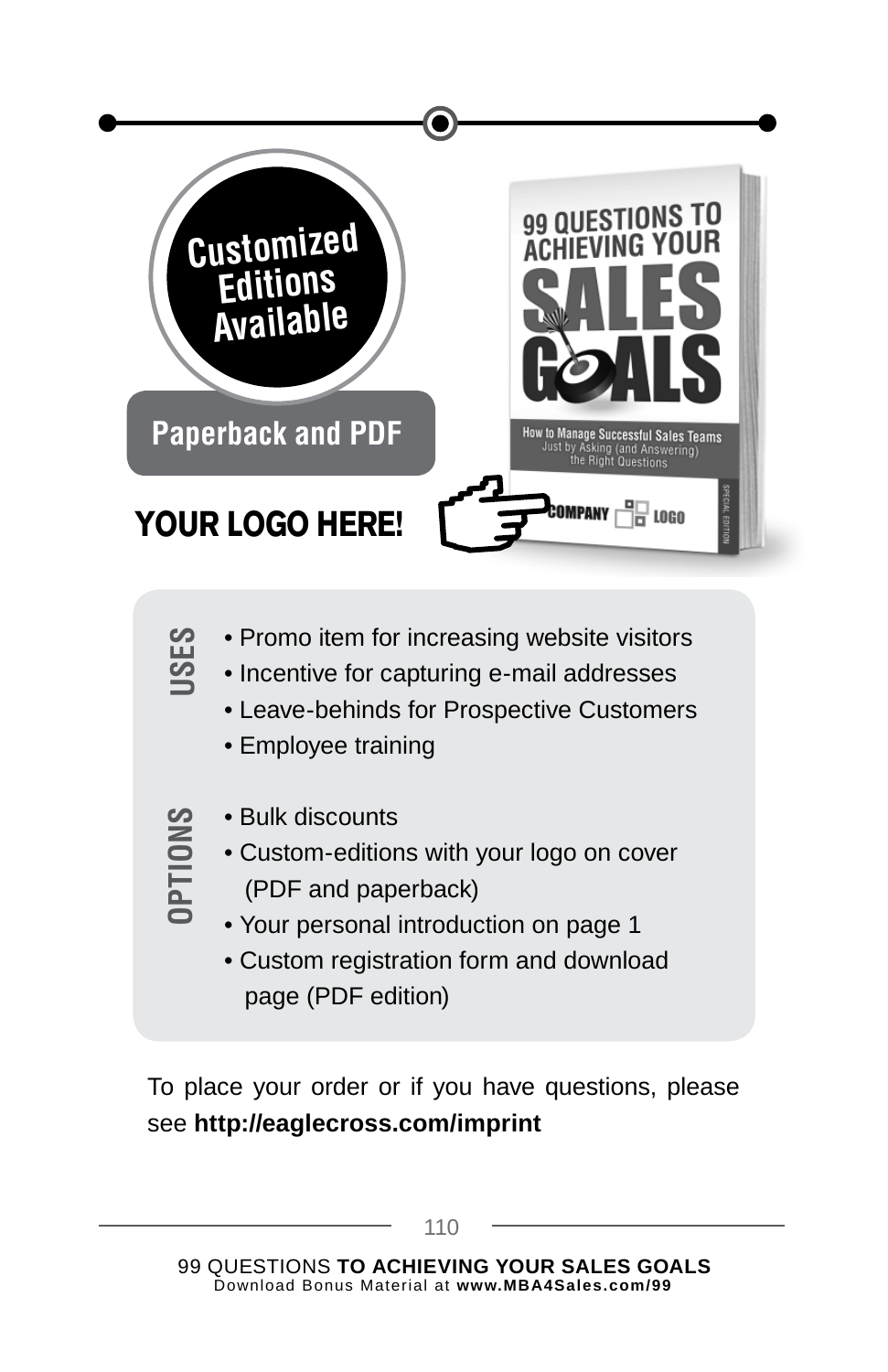### **MORE 99 QUESTIONS BOOKS**



#### **99 Questions to Jump Start Your Partner Channel Brain**

**Subject Matter Expert:** John M. Fox **For:** Suppliers and Manufacturers who sell products and services through independent sales channels

#### **Buy it on Amazon**





**99 Questions to Achieving Your Sales Goals** How to Manage Successful Sales Teams Just by Asking (and Answering) the Right Questions

**Subject Matter Expert:** Terence A. Walsh & David A. Falter **For:** Sales Managers, Sales Executives and Senior Management

**Buy it on Amazon**



99 QUESTIONS TO MAXIMIZE THE ISII A Seller's Quickstart to<br>hieving 3X **Greater Val** 

**99 Questions to Maximize The Sale of Your Business** 

**-** A Seller's Quickstart to Achieving

3X Greater Value

**Subject Matter Experts:** David A. Falter & Richard D. Federico

**For:** Business Owners, Entrepreneurs, Financial Advisors and Board Members

**Buy it on Amazon**